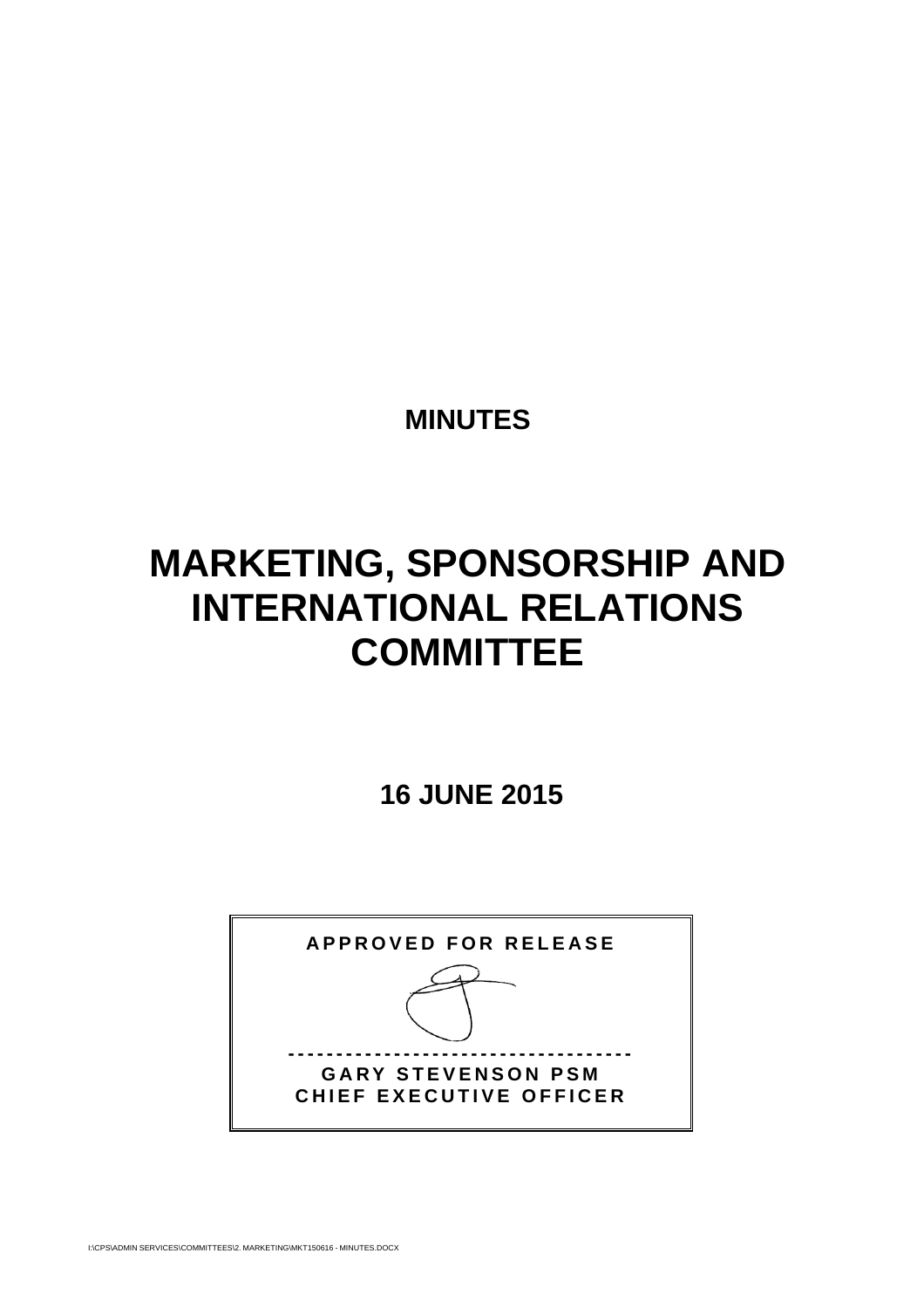

CITY of PERTH

**MINUTES** 

# **MARKETING, SPONSORSHIP AND INTERNATIONAL RELATIONS COMMITTEE**

**16 JUNE 2015** 

| THESE MINUTES ARE HEREBY CERTIFIED AS<br><b>CONFIRMED</b> |
|-----------------------------------------------------------|
| <b>PRESIDING MEMBER'S</b>                                 |
| <b>SIGNATURE</b>                                          |
|                                                           |
| DATE:                                                     |
|                                                           |

**INCPSVADMIN SERVICES\COMMITTEES\2. MARKETING\MKT150616 - MINUTES.DOCX**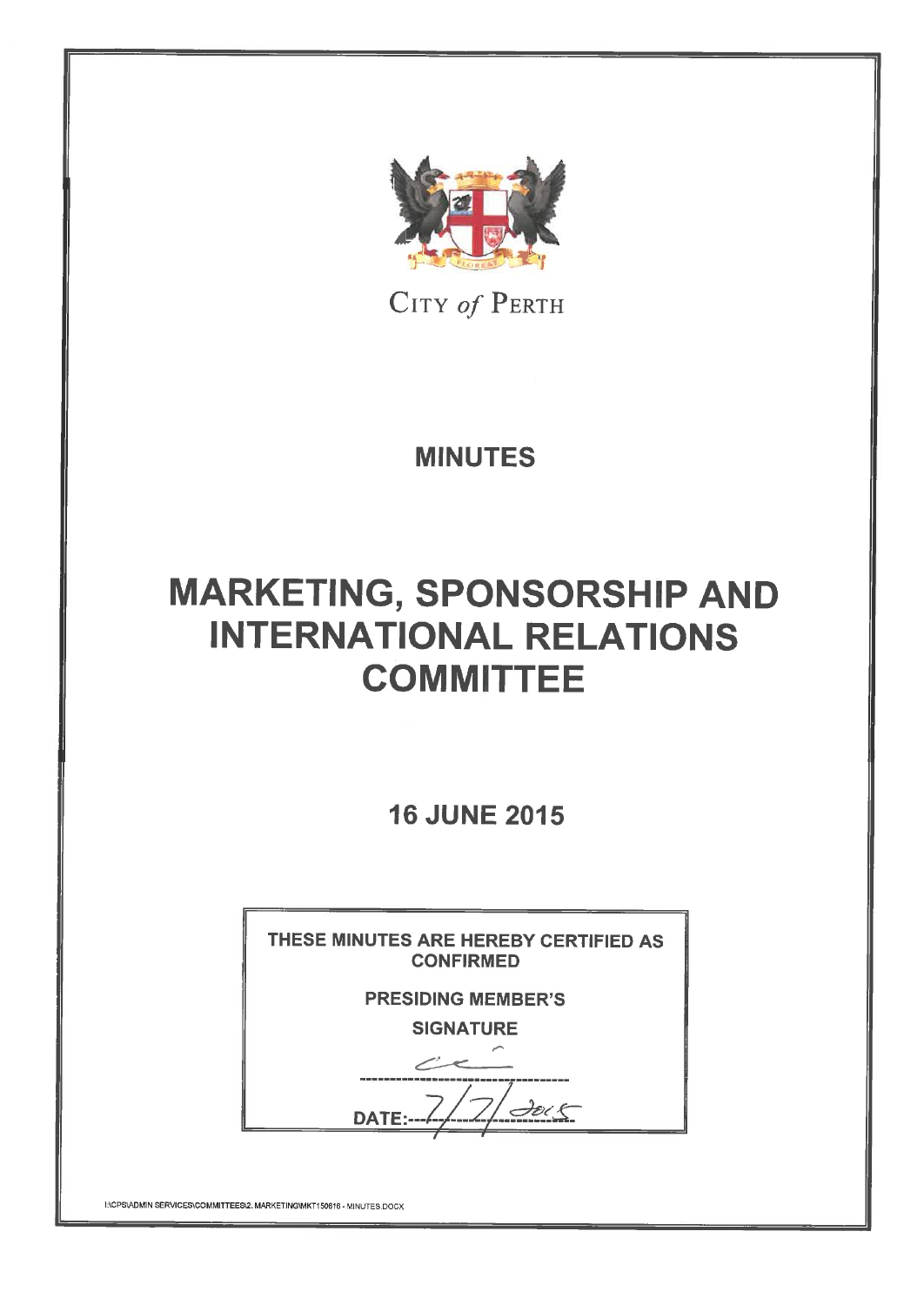## **INDEX**

| <b>Item</b> | <b>Description</b>                                                                                                                                  | Page           |
|-------------|-----------------------------------------------------------------------------------------------------------------------------------------------------|----------------|
| MP95/15     | <b>DECLARATION OF OPENING</b>                                                                                                                       | $\overline{2}$ |
| MP96/15     | APOLOGIES AND MEMBERS ON LEAVE OF<br><b>ABSENCE</b>                                                                                                 | $\overline{2}$ |
| MP97/15     | QUESTION TIME FOR THE PUBLIC                                                                                                                        | $\overline{2}$ |
| MP98/15     | <b>CONFIRMATION OF MINUTES</b>                                                                                                                      | $\overline{2}$ |
| MP99/15     | <b>CORRESPONDENCE</b>                                                                                                                               | $\overline{2}$ |
| MP100/15    | <b>DISCLOSURE OF MEMBERS' INTERESTS</b>                                                                                                             | 3              |
| MP101/15    | MATTERS FOR WHICH THE MEETING MAY BE<br><b>CLOSED</b>                                                                                               | 3              |
| MP102/15    | EVENT SPONSORSHIP (PARTNERSHIP) - TELSTRA<br>PERTH FASHION FESTIVAL 2015 AND WEST<br><b>AUSTRALIAN FASHION AWARDS</b>                               | 4              |
| MP103/15    | CORPORATE SPONSORSHIP - LOCAL CHAMBERS<br>'CITY OF LIGHT BUSINESS DINNER OF THE YEAR'                                                               | 15             |
| MP104/15    | CORPORATE SPONSORSHIP - 2015 AUSTRALIAN<br>HOTELS ASSOCIATION ACCOMMODATION HOTELS<br><b>INDUSTRY AWARDS</b>                                        | 21             |
| MP105/15    | CORPORATE SPONSORSHIP - IAP2 AUSTRALASIA<br><b>ENGAGEMENT CONFERENCE</b>                                                                            | 27             |
| MP106/15    | CORPORATE SPONSORSHIP - MIGRATION<br>INSTITUTE OF AUSTRALIA (MIA) NATIONAL<br><b>CONFERENCE 2015</b>                                                | 32             |
| MP107/15    | <b>CORPORATE SPONSORSHIP - AUSTRALIAN</b><br><b>HOUSING AND URBAN RESEARCH INSTITUTE -</b><br>NATIONAL HOUSING CONFERENCE - PERTH -<br>OCTOBER 2015 | 38             |
| MP108/15    | CORPORATE SPONSORSHIP - 2015/16 TOURISM<br><b>COUNCIL WA GOLD MEMBERSHIP AND 2015</b><br>PERTH AIRPORT WA TOURISM AWARDS                            | 45             |
| MP109/15    | CORPORATE SPONSORSHIP - PERTH<br><b>CONVENTION BUREAU 2015/16 GRANT</b>                                                                             | 54             |
| MP110/15    | CORPORATE SPONSORSHIP - PERTH<br>CONVENTION BUREAU SCHOLARSHIP PROGRAM<br>2015/16                                                                   | 61             |
| MP111/15    | CORPORATE SPONSORSHIP - 2016 HOPMAN CUP                                                                                                             | 68             |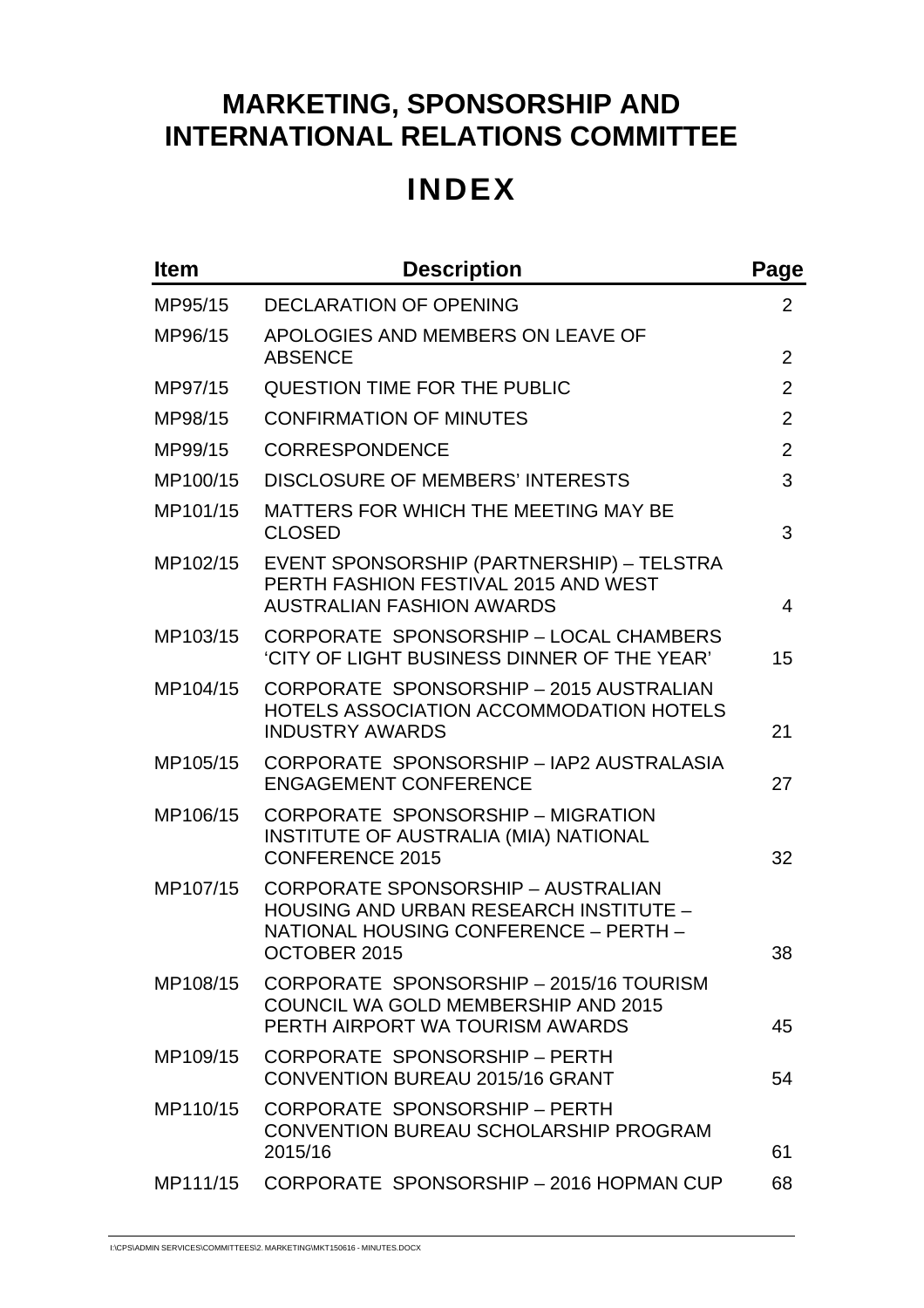| <b>Item</b> | <b>Description</b>                                                                                            | Page |
|-------------|---------------------------------------------------------------------------------------------------------------|------|
|             |                                                                                                               |      |
| MP112/15    | ARTS AND CULTURAL SPONSORSHIP 2015/16 -<br><b>MAJOR PARTNERSHIP - AWESOME ARTS</b><br><b>AUSTRALIA LTD</b>    | 75   |
| MP113/15    | ARTS AND CULTURAL SPONSORSHIP 2015/16 -<br>ASSOCIATE PARTNERSHIP - ARTRINSIC INC -<br><b>BLACK SWAN PRIZE</b> | 85   |
| MP114/15    | TENDER 090-14/15 - PROVISION OF TWO<br>CHRISTMAS TREES FOR A THREE YEAR PERIOD                                | 94   |
| MP115/15    | TENDER 091-14/15 - ARCHITECTURAL<br>DECORATIVE PROJECTION - CHRISTMAS 2015 TO<br>2017 - GPO BUILDING          | 100  |
| MP116/15    | TENDER 110-14/15 - CREATIVE AND PRODUCTION<br><b>MANAGEMENT OF NEW YEAR'S EVE</b><br>NORTHBRIDGE 2015         | 106  |
| MP117/15    | MOTIONS OF WHICH PREVIOUS NOTICE HAS<br><b>BEEN GIVEN</b>                                                     | 115  |
| MP118/15    | <b>GENERAL BUSINESS</b>                                                                                       | 115  |
| MP119/15    | <b>ITEMS FOR CONSIDERATION AT A FUTURE</b><br><b>MEETING</b>                                                  | 115  |
| MP120/15    | <b>CLOSE OF MEETING</b>                                                                                       | 115  |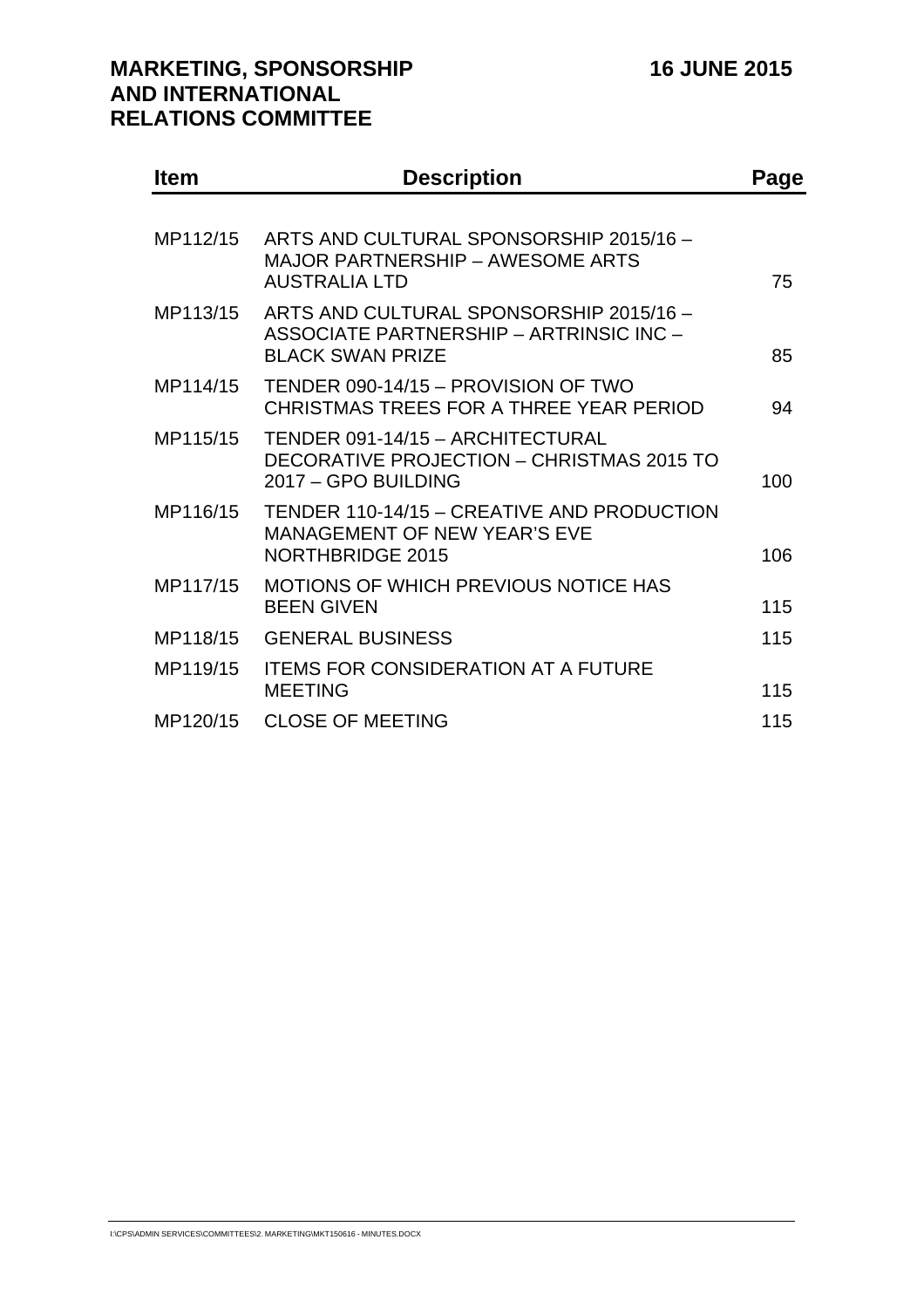Minutes of the meeting of the City of Perth **Marketing, Sponsorship and International Relations Committee** held in Committee Room 1, Ninth Floor, Council House, 27 St Georges Terrace, Perth on **Tuesday, 16 June 2015**.

## **MEMBERS IN ATTENDANCE**

| Cr Chen<br>Cr Adamos<br>Cr Limnios | <b>Presiding Member</b><br>entered the meeting at 4.09pm. |
|------------------------------------|-----------------------------------------------------------|
| <b>OFFICERS</b>                    |                                                           |
| Mr Stavaneon                       | Chief Executive Officer - entered the meeting at          |

| ווטכווסעסוניו    |                              | Criter Executive Officer – entered the integrity at<br>4.10pm |
|------------------|------------------------------|---------------------------------------------------------------|
| Mr Mileham       | -                            | Director City Planning and Development                        |
| Mr Dunne         | -                            | <b>Director City Services</b>                                 |
| Ms Scott         | -                            | Manager Marketing, Communications and Events                  |
| <b>Ms Napier</b> | -                            | <b>Manager Community Services</b>                             |
| Mr Ridgwell      | -                            | <b>Manager Governance</b>                                     |
| Mr Kingdom       | $\qquad \qquad \blacksquare$ | Manager City Design - entered the meeting at                  |
|                  |                              | 5.37pm.                                                       |
| Mr McDougall     | ۰                            | <b>Acting Manager Economic Development</b>                    |
| Ms Galloway      | -                            | <b>Sponsorship Officer</b>                                    |
| Ms Schreiber     | -                            | Arts and Cultural Programs Sponsorship Officer                |
| Ms Starcevich    | -                            | <b>Communications and Public Relations Officer</b>            |
| Ms Honmon        |                              | Governance Officer                                            |

## **OBSERVERS**

| The Lord Mayor | entered the meeting at 5.37pm |
|----------------|-------------------------------|
| Cr McEvoy      | entered the meeting at 5.37pm |

## **GUESTS AND DEPUTATIONS**

| Ms Mariella Harvey-Hanrahan - |                          | Perth Fashion Concepts Inc. trading as Fashion<br>Council WA. |
|-------------------------------|--------------------------|---------------------------------------------------------------|
| Ms Danicia Quinlan            | $\blacksquare$           | Perth Fashion Concepts Inc. trading as Fashion<br>Council WA. |
| Ms Jenny Simpson              | $\overline{\phantom{a}}$ | Awesome Arts                                                  |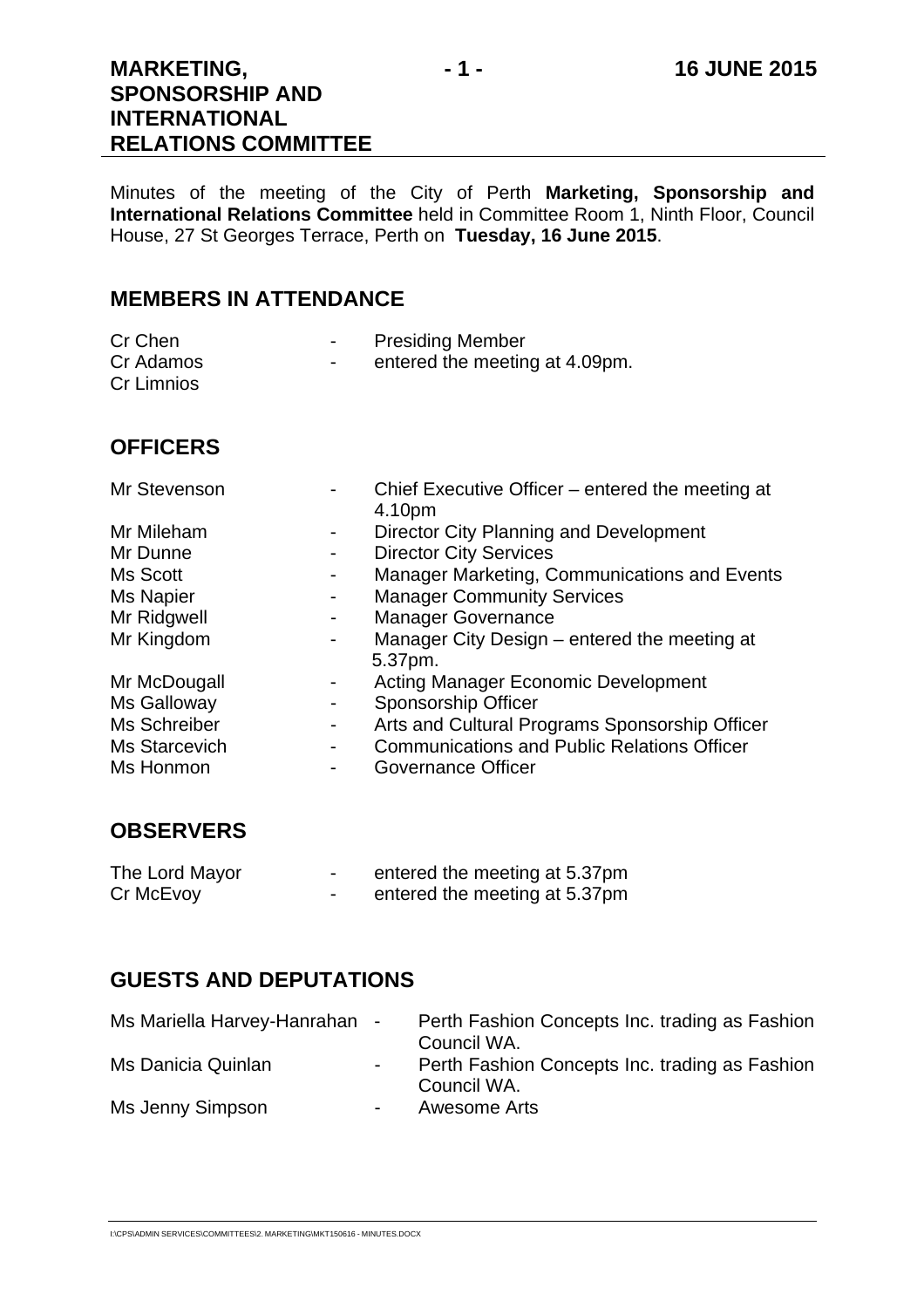| <b>MP95/15</b>        | <b>DECLARATION OF OPENING</b>                   |
|-----------------------|-------------------------------------------------|
| 4.05pm                | The Presiding Member declared the meeting open. |
| <b>MP96/15</b><br>Nil | APOLOGIES AND MEMBERS ON LEAVE OF ABSENCE       |
| <b>MP97/15</b><br>.   | <b>QUESTION TIME FOR THE PUBLIC</b>             |

Nil

## **MP98/15 CONFIRMATION OF MINUTES**

*Moved by Cr Limnios, seconded by Cr Chen* 

*That the minutes of the meeting of the Marketing, Sponsorship and International Relations Committee held on 26 May 2015 be confirmed as a true and correct record.* 

*The motion was put and carried* 

**The votes were recorded as follows:** 

**For: Crs Chen and Limnios** 

**Against: Nil** 

- **4.09pm Cr Adamos entered the meeting.**
- **4.10pm The Chief Executive Officer entered the meeting.**

## **MP99/15 CORRESPONDENCE**

The Chief Executive Officer advised that correspondence (TRIM reference 100163/15) had been received from the Migration Institute of Australia regarding its request for sponsorship being considered as Agenda Item 5 (Minute Item MP106/15). The Chief Executive Officer advised that the correspondence will be noted as an additional schedule.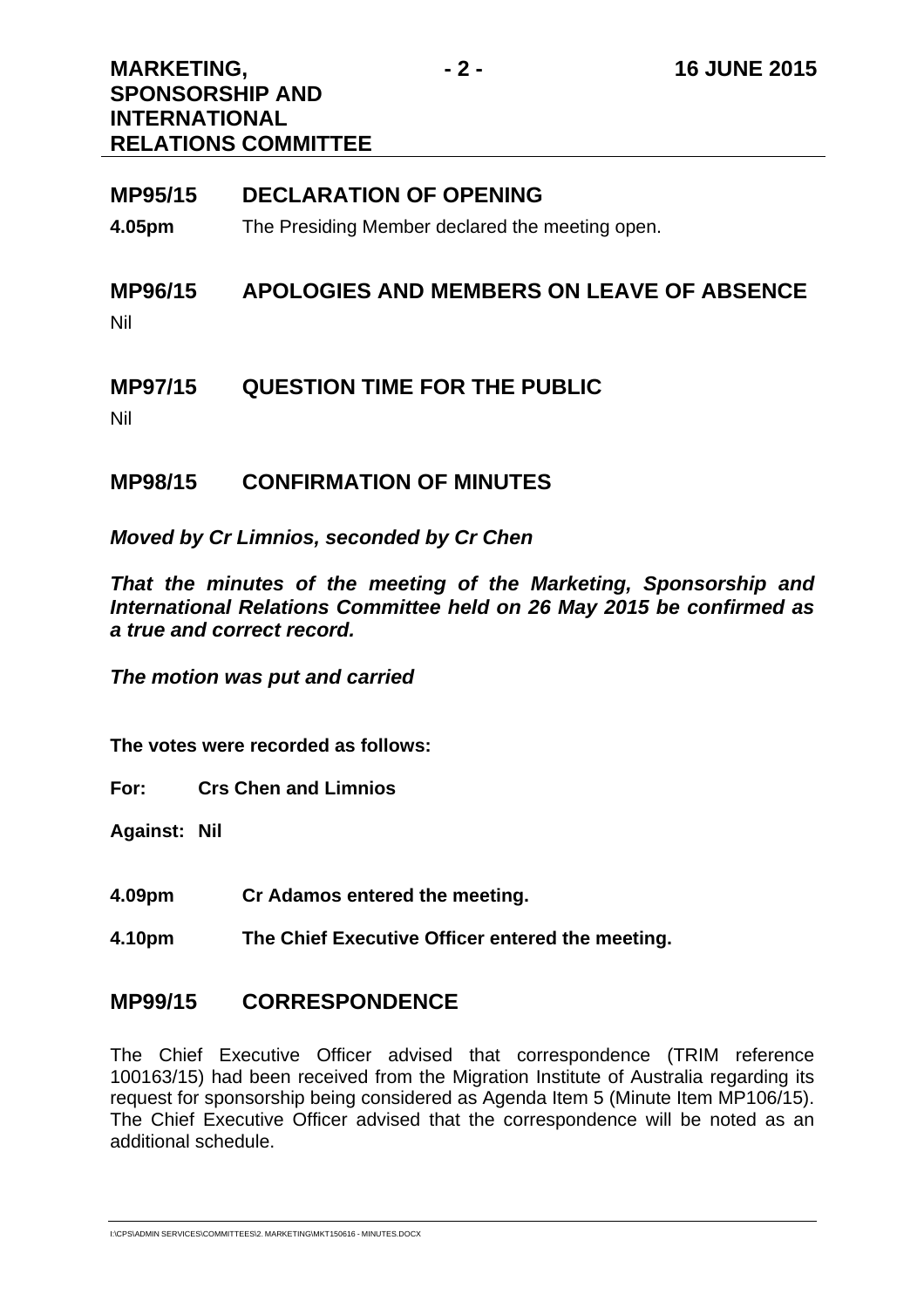## **MP100/15 DISCLOSURE OF MEMBERS' INTERESTS**

| Member /<br><b>Officer</b>                                                              | <b>Minute No.</b> | Item Title.                                                                                                                         | <b>Nature / Extent of</b><br><b>Interest</b>                                                                      |
|-----------------------------------------------------------------------------------------|-------------------|-------------------------------------------------------------------------------------------------------------------------------------|-------------------------------------------------------------------------------------------------------------------|
| Cr Chen                                                                                 | MP106/15          | Corporate Sponsorship<br>- Migration Institute Of<br>Australia (MIA) National<br>Conference 2015                                    | Financial Interest<br>– Cr<br>Chen is the Vice-President<br>of the Migration Institute of<br>Australia.           |
| Louise<br>Ms<br>Scott,<br>Manager<br>Marketing,<br>Communica<br>-tions<br>and<br>Events | MP102/15          | Sponsorship<br>Event<br>(Partnership) - Telstra<br>Perth Fashion Festival<br>West<br>2015<br>And<br>Fashion<br>Australian<br>Awards | Impartiality – Ms Scott is a<br>member of the Advisory<br>Board for the Telstra Perth<br><b>Fashion Festival.</b> |

## **MP101/15 MATTERS FOR WHICH THE MEETING MAY BE CLOSED**

The Director City Services advised that in accordance with Section 5.23(2) of the *Local Government Act 1995*, should an Elected Member wish to discuss the content of the confidential schedules listed below, it is recommended that Committee resolve to close the meeting to the public prior to discussion of the following:

| <b>Confidential</b> | <b>Item No. and Title</b>                      | <b>Reason</b>  |
|---------------------|------------------------------------------------|----------------|
| <b>Schedule No.</b> |                                                |                |
|                     | Agenda Item 11, MP113/15 - Arts and Cultural   |                |
|                     | Sponsorship 2015/16 - Major Partnership -      | Section        |
|                     | Awesome Arts Australia Ltd                     | 5.23(2)(e)(ii) |
| 3                   | Agenda Item 13, MP114/15 - Tender 090-         |                |
|                     | 14/15 – Provision of Two Christmas Trees for a | Section        |
|                     | <b>Three Year Period</b>                       | 5.23(2)(e)(ii) |
| 5                   | Agenda Item 14, MP115/15 - Tender 091-         |                |
|                     | 14/15 - Architectural Decorative Projection -  | Section        |
|                     | Christmas 2015 to 2017 - GPO Building          | 5.23(2)(e)(ii) |
| 6 and 7             | Agenda Item 15, MP116/15 - Tender 110-         |                |
|                     | 14/15 – Creative and Production Management     | Section        |
|                     | of New Year's Eve Northbridge 2015             | 5.23(2)(e)(ii) |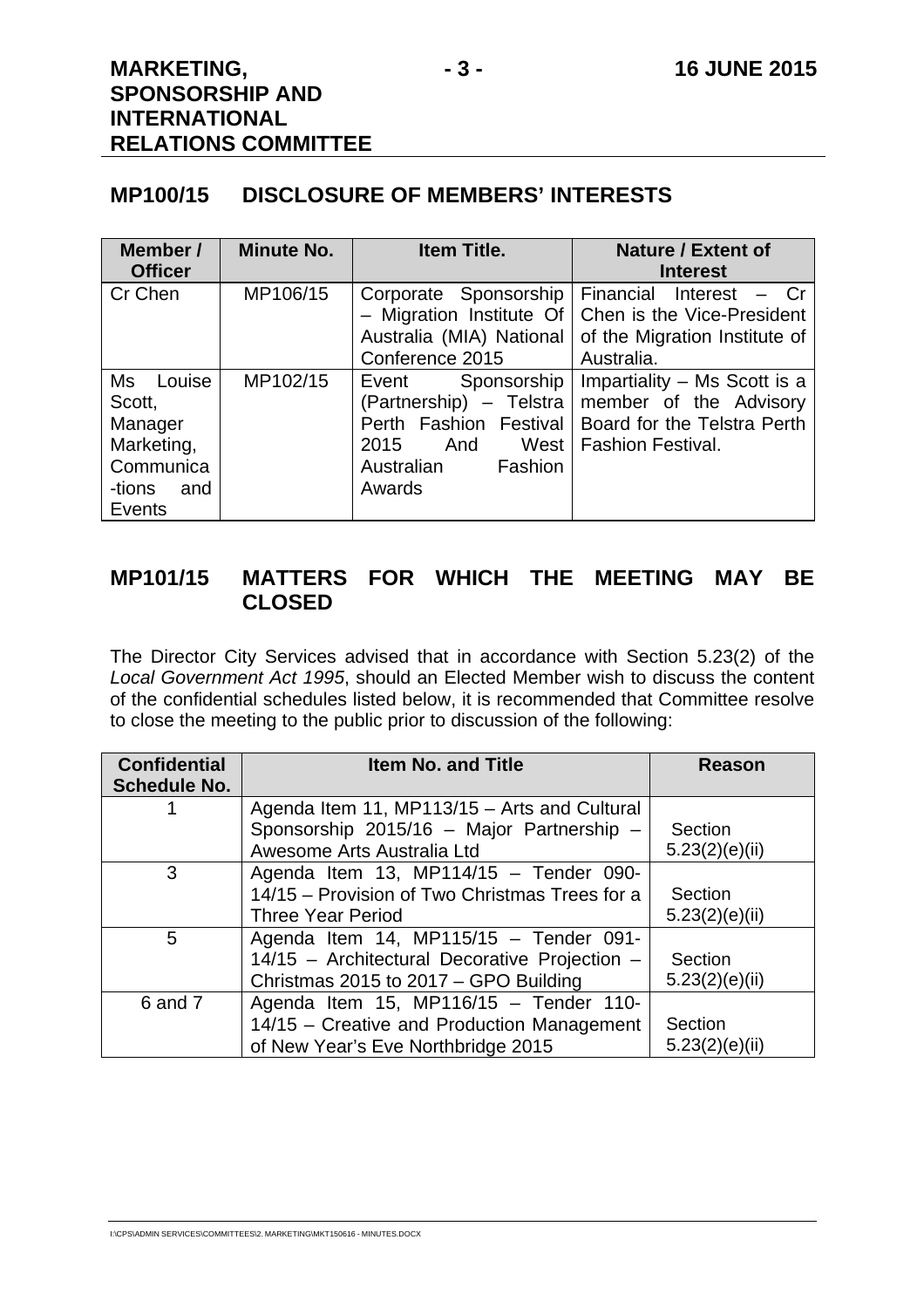#### **DEPUTATION: Agenda Item 1, MP102/15 – Event Sponsorship (Partnership) – Telstra Perth Fashion Festival 2015 and West Australian Fashion Awards**

The Presiding Member approved a Deputation from Ms Mariella Harvey-Hanrahan and Ms Danica Quinlan, Perth Fashion Concepts Inc. trading as Fashion Council WA, (TRIM reference 98340/15).

**4.10pm** Ms Harvey-Hanrahan commenced the deputation, provided a brief recap of the 2014 Telstra Perth Fashion Festival and a detailed overview of the proposed vision for the 2015 Telstra Perth Fashion Festival. Ms Quinlan provided further details regarding the 2015 event.

> Ms Harvey-Hanrahan and Ms Quinlan then answered questions from the Marketing, Sponsorship and International Relations Committee.

> Ms Harvey-Hanrahan and Ms Quinlan tabled images from the proposed 2015 event (refer to Confidential Schedule 8, TRIM reference 100058/15). It is noted that the images are under strict embargo until the end of July 2015 and will be distributed to Elected Members under separate cover.

**4.35pm** The deputation concluded.

**The Manager Marketing, Communications and Events disclosed an impartiality interest in Item MP102/15 (detailed at item MP100/15).** 

## **MP102/15 EVENT SPONSORSHIP (PARTNERSHIP) – TELSTRA PERTH FASHION FESTIVAL 2015 AND WEST AUSTRALIAN FASHION AWARDS**

#### **BACKGROUND:**

| FILE REFERENCE:          | P1010627-23                          |
|--------------------------|--------------------------------------|
| REPORTING UNIT:          | Marketing, Communications and Events |
| RESPONSIBLE DIRECTORATE: | <b>City Services</b>                 |
| DATE:                    | 25 May 2015                          |
| MAP / SCHEDULE:          | N/A                                  |

Perth Fashion Concepts Inc. (PFCI) is a not-for-profit organisation with a mission to celebrate, nurture and advocate for all aspects of Western Australian fashion and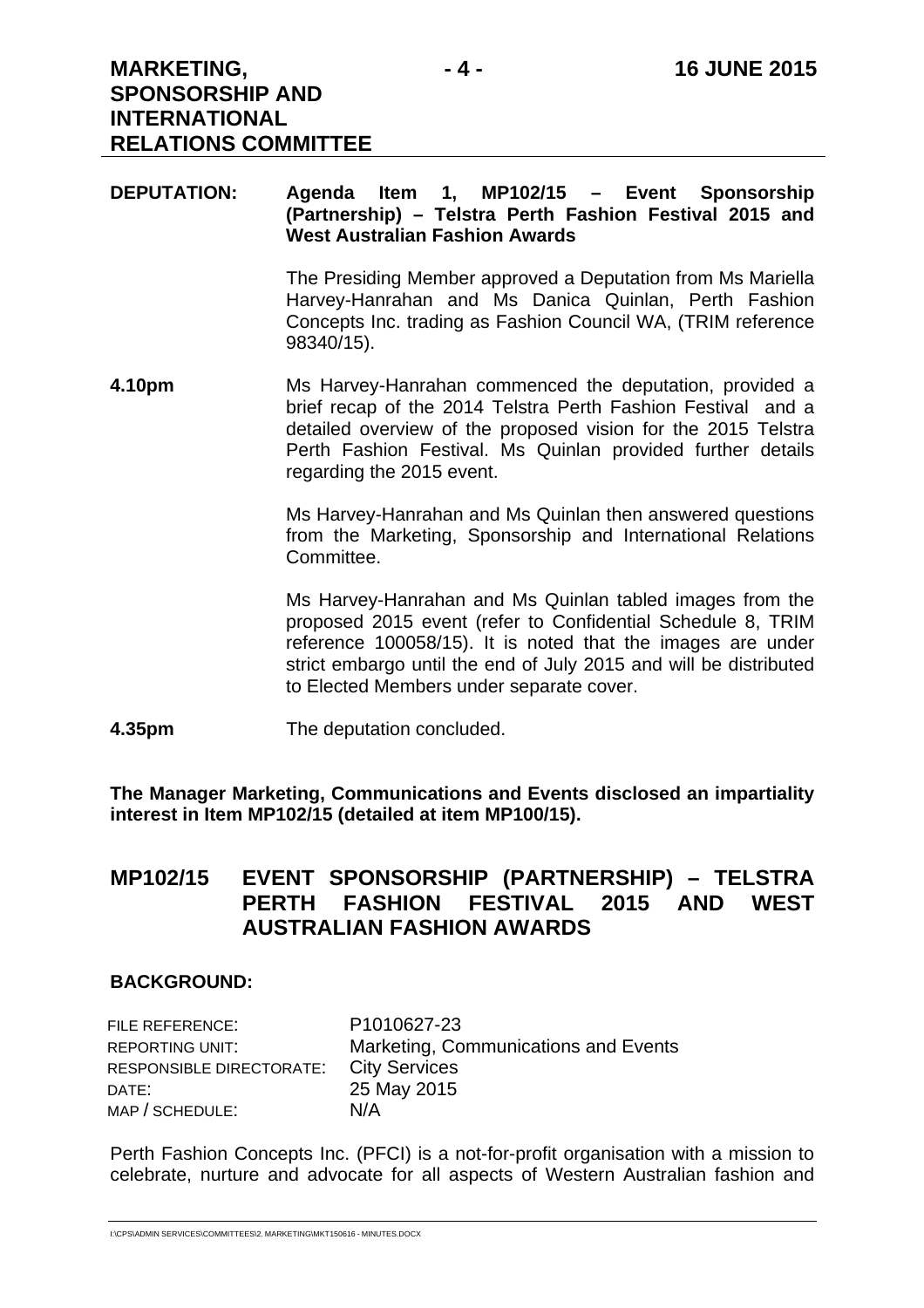lifestyle. PFCI contracts Perth Fashion Festival Pty Ltd (PFF) to manage and deliver the Telstra Perth Fashion Festival.

The City of Perth has sponsored the Perth Fashion Festival since its inception in 1999. In February 2014, the Perth Fashion Festival Advisory Board was established with representation from a range of stakeholders, including City of Perth representatives.

In April 2014, Telstra was announced as the naming rights partner of the Festival for a period of five years. The support Telstra gives the event consists of cash and inkind sponsorship.

#### **Summary of Event:**

The City of Perth has been invited by PFCI to sponsor the Telstra Perth Fashion Festival 2015 and the West Australian Fashion Awards (WAFAs). 2015 will be the  $17<sup>th</sup>$  vear of the Festival and  $20<sup>th</sup>$  vear of the Fashion Awards.

The 2015 Telstra Perth Fashion Festival (TPFF) is to be held from Tuesday 15 September 2015 to Sunday 20 September 2015. The date for the WAFAs is yet to be confirmed, but is planned to be held in early 2016. TPFF will feature a range of events from free public attractions through to ticketed events. A range of events will be staged over the course of the Festival, including designer fashion parades, fashion workshops and pop up events.

PFCI advise that the 2015 event will focus on industry development and engagement with a view to creating buy-in by the WA Fashion industry, delivering economic benefits, and improving retail spend.

The post-event report provided by PFCI for the 2014 event gave an attendance at the event of over 38,000. Statistics provided by the organisers show that the event generated over \$61.8 million of local and national media coverage, including \$14.5 million in print editorial.

Organisers propose to hold festival events in the following locations:

- Perth Concert Hall;
- Forrest Place;
- Ascot Race Course.

The 2015 Festival will feature "Light Up Perth" as a key theme and all campaign imagery will feature architectural elements of the city. The Festival will feature approximately 34 events across the week, with the majority of these to be held in the city. Events currently scheduled to be held outside the city are the closing night (Ascot), the Myer Fashion Lunch, and smaller independent events forming part of the Cultural program.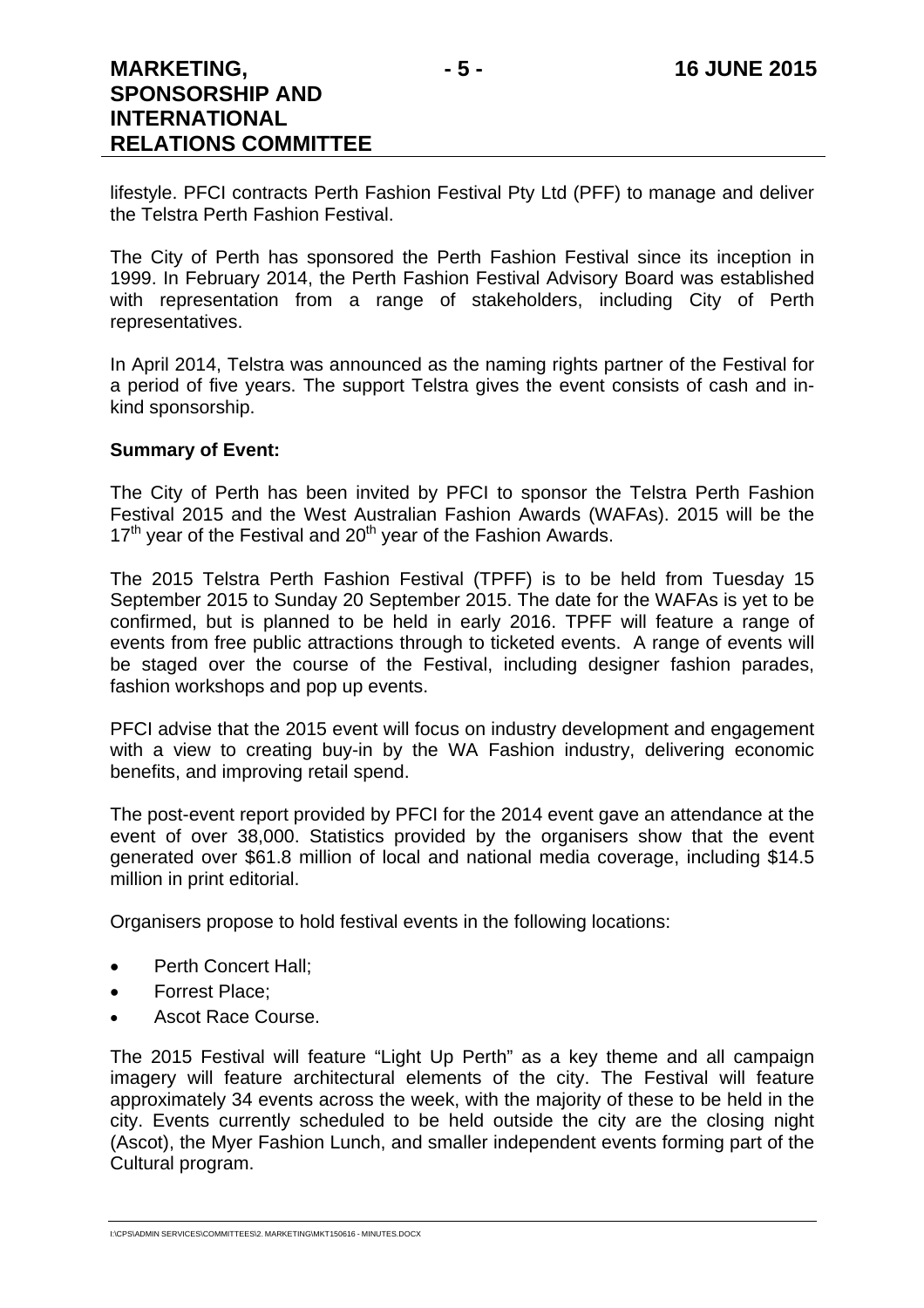The 2015 TPFF calendar will include the following:

#### **FREE EVENTS IN THE CITY**

#### **Fashion Central – Forrest Place**

TPFF will continue to provide city retailers with a catwalk to showcase their collections by staging Retailer Runway – a series of parades free to the public. Fashion Central is supported by a number of other activations including live music, associated retailer in-store events, and pop ups. The City will provide Forrest Place for free for TPFF 2015 as it has done in previous years. Sponsorship provided to PFCI will allow for activation of Forrest Place.

#### **Chic Model Search**

Organisers are currently seeking sponsorship to ensure that the Chic model search can continue at Fashion Central. The Chic Model seeks out the next generation of modelling talent to compete for prizes including fashion agency representation and an opportunity for immediate runway exposure at Fashion Paramount. If organisers can secure funding, the competition will take place at Fashion Central with a small number of heats held in suburban shopping centres.

#### **TICKETED EVENTS**

#### **Fashion Paramount**

Introduced in 2009, Fashion Paramount operates as a Fashion Arts Precinct for the duration of the Festival. WA Designers are selected to showcase their spring/summer collections at Fashion Paramount. The calendar for 2015 includes a VIP opening night, a series of local, national and international designers including local designers Wheels and Dollbaby and Jaime Lee. Confirmed international guests include Dita Von Teese and Vogue Illustrator David Downton. Fashion Paramount includes 11 separate runway events and will be held at the Perth Concert Hall in 2015.

#### **Myer Fashion Lunch**

Ladies will be invited to purchase tickets to a parade and dining experience showcasing leading Australian designers. The event is targeted at professional women aged 25 and over and be held at Ascot to allow an increase in attendance numbers as the previous location of the State Reception Centre reached capacity in 2014.

#### **INVITATION AND VIP EVENTS**

**VIP Opening Night**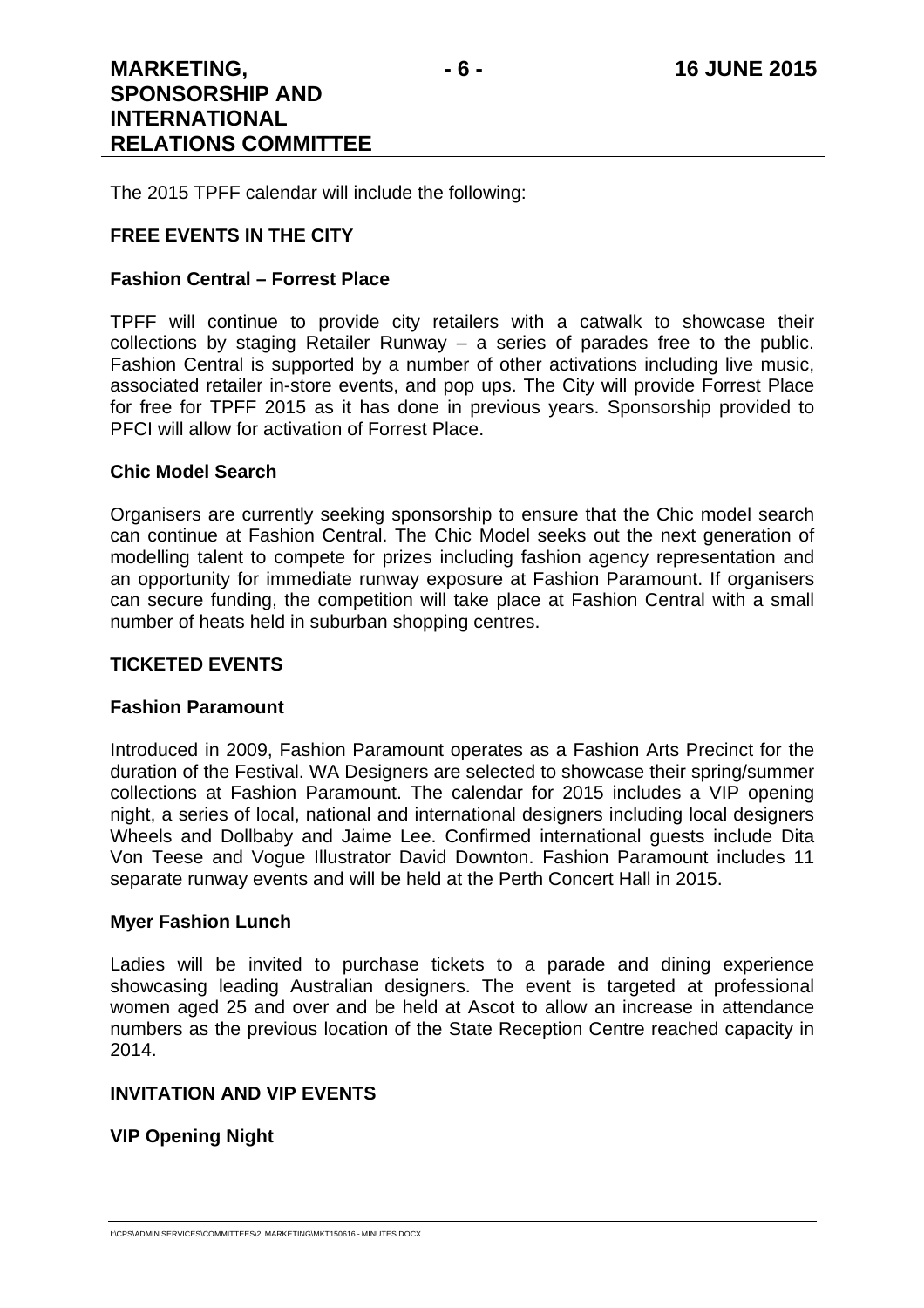The VIP Opening night is an invitation only event at Fashion Paramount. The event will feature a runway presentation from a high profile WA label.

#### **The WA Fashion Design Awards**

The WA Fashion Design Awards 2015 will be the  $20<sup>th</sup>$  year of the event and will feature nine categories including WA Designer of the Year, Designer for Tomorrow, Best Fashion Blogger and Fine Details. The City has held naming rights to the Designer of the Year category over recent years and previous winners include Ae'lkemi, Jaime Lee and One Fell Swoop. The City has provided \$10,000 of sponsorship for this component since 2011. Organisers are requesting an additional \$5,000 for 2015 to form a cash contribution to the winner of the 2015 Designer of the Year.

The 2015 WAFAs will be held early in 2016 on a date and location to be confirmed.

In addition to the TPFF key Calendar of events, 2015 will again include a Festival Cultural program running from August to late November. The Cultural program will encompass activity outside the usual runway events, and will run across the wider metropolitan region. Organisers plan to expand the number of events forming part of the Cultural program from the 12 in 2014.

#### **VOLUNTEERS**

The Festival relies heavily on its well established volunteer program. Volunteers are recruited, inducted, trained, mentored and project managed by festival organisers. Volunteers from previous festivals have gone on to professional roles within the fashion, event and media industries.

#### **Style Circle**

Style Circle is PFCI and TPFF's group of fashion industry representatives. Currently Style Circle is made up of over 300 leading fashion industry businesses and individuals. In 2015 organisers will offer a series of industry forums throughout the year, commencing in June with one of these to be held during the Fashion Festival. Forums will consist of a panel of speakers followed by a Q and A session. All forums will be ticketed events and organisers anticipate attendance of 100 at each of these events. The September forum will focus on International Pathways and will include internationally renowned speakers. Organisers will work with the City to promote the series of events to city retailers, designers and other industry representatives.

#### **NEW INITIATIVES**

#### **Emerging Designer Initiative**

Organisers are currently seeking funding for an Emerging Designer Initiative to be held in the city. Details are confidential at this time.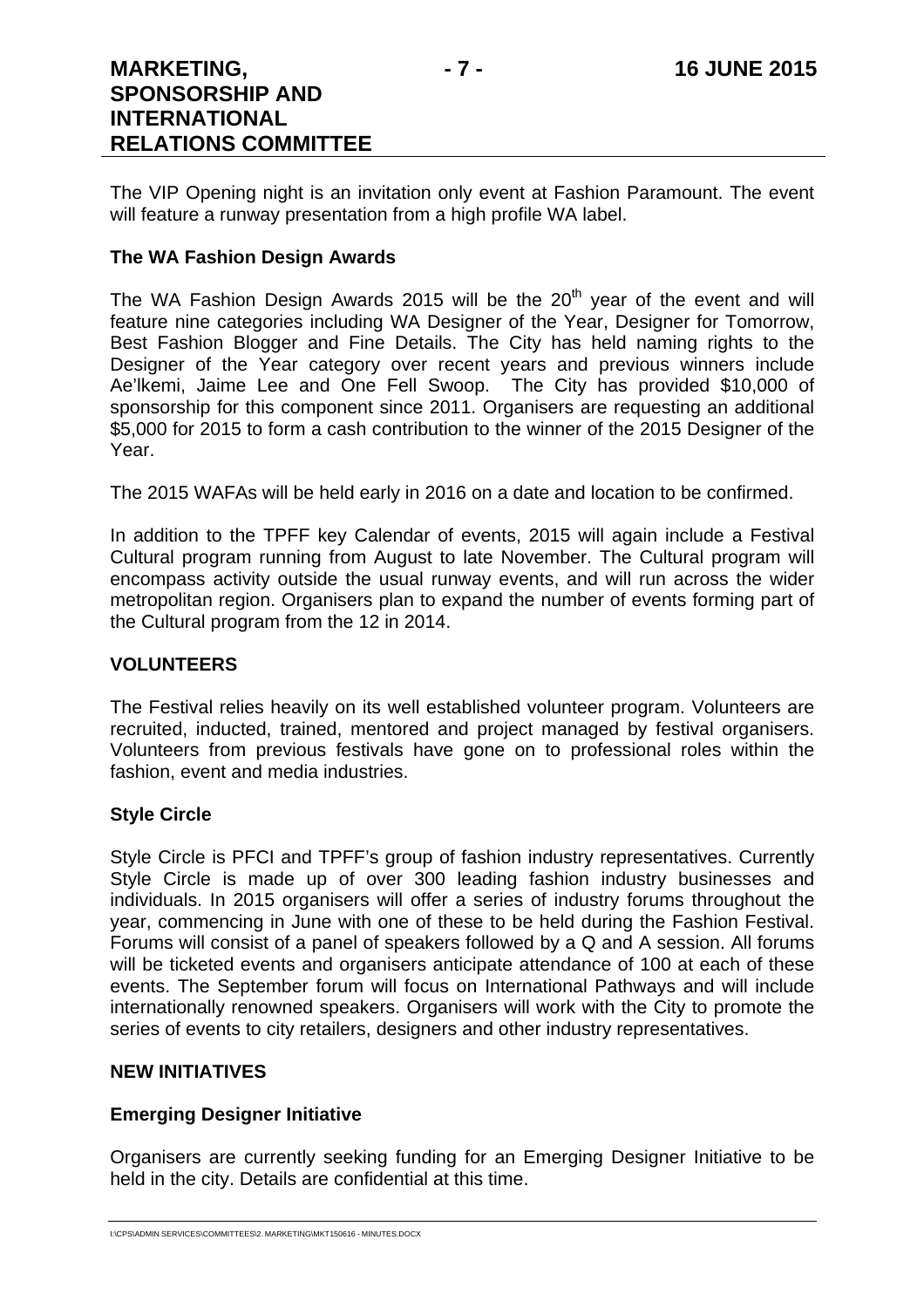#### **Fashion Paramount Bar Precinct**

In previous years Fashion Paramount has included a VIP bar for Fashion Paramount attendees to attend prior to and after the events. For the first time, 2015 will host a fashion bar open to all City visitors interested in sharing the runway event experience. The bar will be open at Perth Concert Hall each night of Fashion Paramount.

#### **Expansion of Windows of the City**

The City of Perth has traditionally supported Windows of the City with direct support of a cash prize to consumers, a retailer and an artist to the value of \$20,000. This support has enabled the competition to be picked up by media partners STM and Channel 10. This year organisers held a workshop with retailers and venue operators. The workshop set the parameters to grow the event in 2015 to include bars, cafes, hospitality areas, retailers and larger precincts. An integrated City map will be produced and will form a part of TPFF's first mobile app.

#### **International Ambassadors and Networks**

In 2012, organisers initiated an International Ambassadors program which they advise generated international editorial coverage to the value of \$441,000, with 99.6% of this coverage centring on the Festival, WA Designers and Perth as a travel destination. In 2014 organisers formed a partnership with Singaporean group FiDe Fashion Weeks with the intent to expand reach further into Asia.

In 2015 PFCI will rebrand this initiative as International Ambassadors for the City. In 2015 organisers aim to create strong links with Tourism markets in the United Kingdom with plans to include renowned Fashion Industry leaders such as David Downton (Illustrator), Bradley Quinn (Textile Artist), talent and media from the UK.

Organisers opened the Fashion Paramount International Designer event to expressions of interest as a stand-alone show. They have secured Vietnamese Designer and New York stylist Phuong My for the event.

Organisers believe that the International Ambassadors structure provides for greater opportunities to work with the City of Perth's Sister City and International Engagement Programs for potential focus regions in 2016.

#### **Sunday Best**

Organisers will deliver a new event with the goal of activating Northbridge. Sunday Best will take the form of a market-style activation including stalls for WA Designers to sell their stock in the lead up to the festival, local music, and the involvement of local traders and food businesses. Sunday Best will be promoted as an opportunity for the public to buy local designers, plan Festival outfits, and purchase items to wear to the Festival.

I:\CPS\ADMIN SERVICES\COMMITTEES\2. MARKETING\MKT150616 - MINUTES.DOCX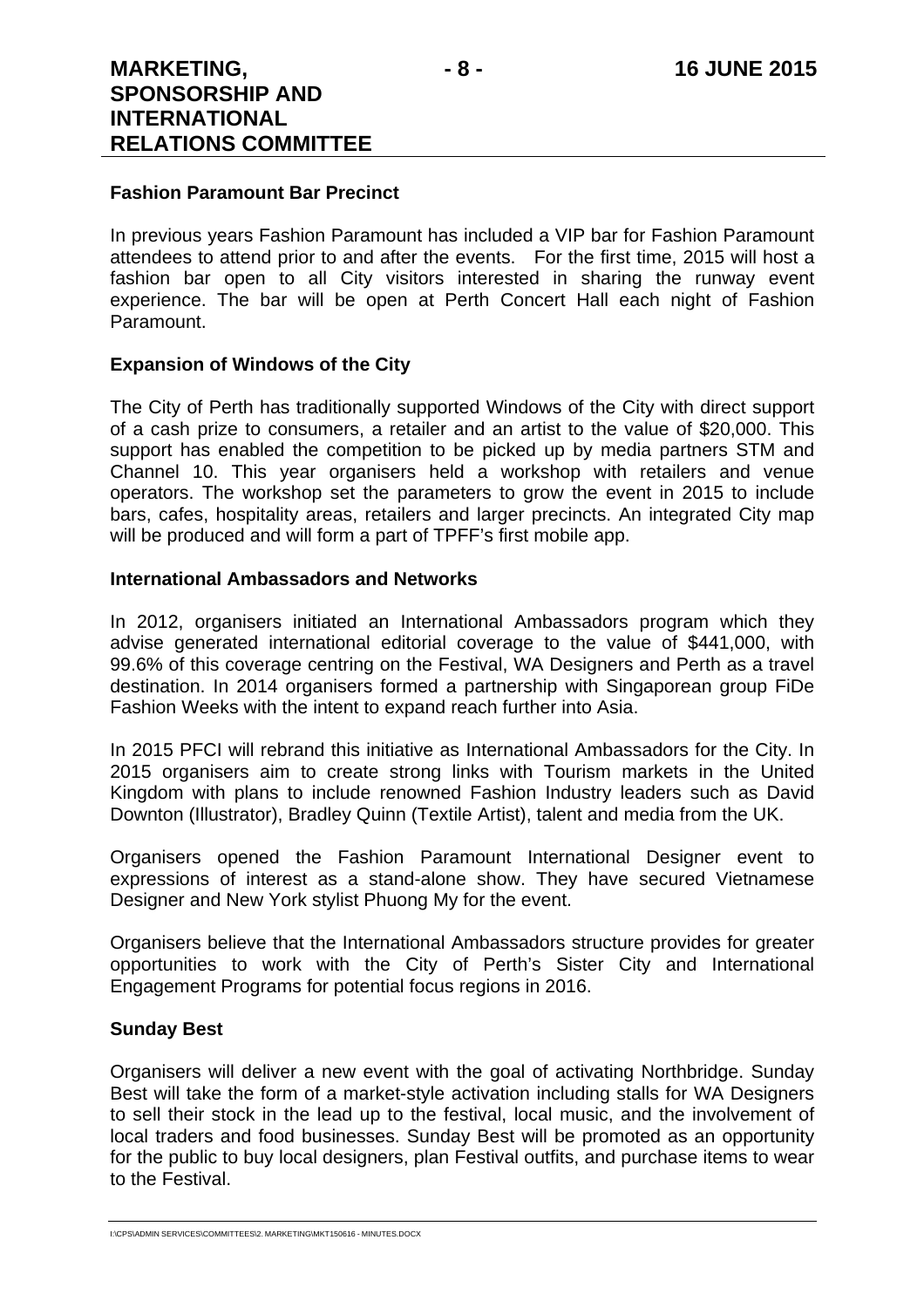In previous years organisers have worked with the William Street Collective to present a series of fashion related events which pop up through Northbridge during the Festival. Organisers provided the opportunity to the William Street Collective to again participate in the Festival; however they requested a demonstrated return on investment. This process reflects the board's decision to assess all projects on their ability to break even, to meet the annual Project and Creative brief, to demonstrate a return to designers, or to activate the City and achieve positive media results. The project recommended by the William Street Collective this year related to production of an item rather than an activation and PFCI felt that it did not reflect value.

#### **Funding**

Since 2010 the City has supported the event with the following sponsorship contributions:

| Year | <b>Amount</b>                  |
|------|--------------------------------|
| 2010 | \$286,835                      |
| 2011 | \$285,500 (inclusive of WAFAs) |
| 2012 | \$295,000 (inclusive of WAFAs) |
| 2013 | \$305,000 (inclusive of WAFAs) |
| 2014 | \$313,000 (inclusive of WAFAs) |

Organisers have requested cash sponsorship for the Fashion Festival and WAFA events of \$320,190 (excluding GST). In addition, organisers have requested a \$5,000 cash prize for the winner of Designer of the Year at the WAFAs. This equates to a total requested cash contribution of \$325,190 (excluding GST), an increase of \$12,190 on the amount provided in 2014. Cash sponsorship of \$313,000 is recommended due to budget constraints. This is the same level of sponsorship provided in 2014.

In addition to the sponsorship provided, the City will again waive the Forrest Place hire fees for the event (valued at \$4,527), will provide in kind production and installation charges for promotional banners (valued at \$10,000), and will provide cash prizes for Windows in the City (valued at \$20,000). These items are allocated separately in the marketing budget.

Tourism WA approved a significant increase in annual funding for the event for the 2014-16 period. Sponsorship renewals and commitments have been received from a range of major and supporting sponsors including Department of Culture and the Arts, Healthway, CommBank TAB, L'Oreal and MAC. Media partners include the West, the Sunday Times, Business News and Network 10.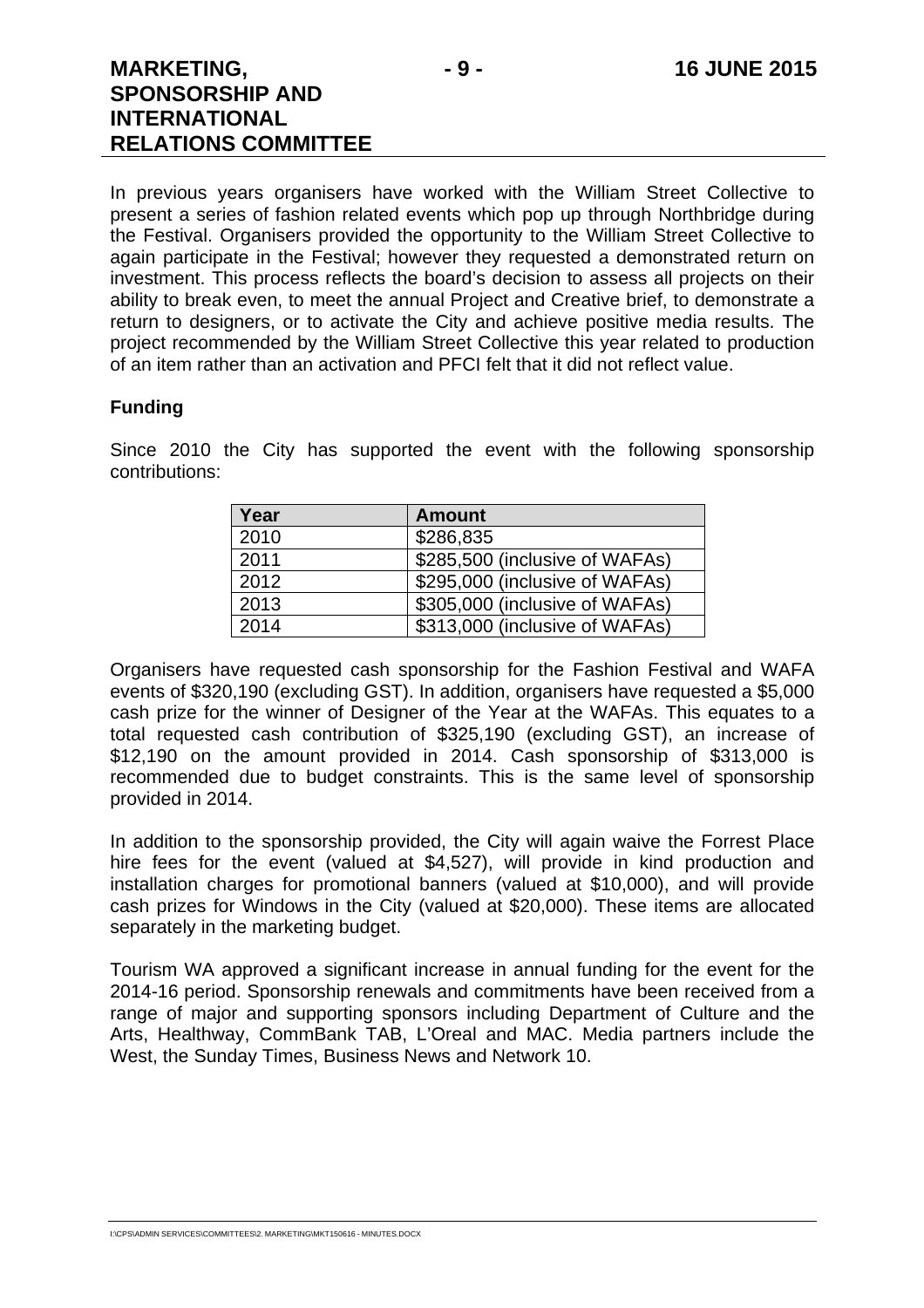#### **LEGISLATION / STRATEGIC PLAN / POLICY:**

| <b>Integrated Planning</b>              |             | <b>Corporate Business Plan</b>                                                                                            |  |  |  |
|-----------------------------------------|-------------|---------------------------------------------------------------------------------------------------------------------------|--|--|--|
| and Reporting                           |             | Council Four Year Priorities: Healthy and Active in Perth                                                                 |  |  |  |
| <b>Framework</b><br><b>Implications</b> | S15<br>IP27 | Reflect and celebrate diversity of Perth.<br>Support and deliver events that reflect and<br>celebrate cultural diversity. |  |  |  |

#### **Policy**

Policy No and Name: 18.8 – Provision of Sponsorship and Donations

#### **DETAILS:**

#### **Eligibility for Sponsorship:**

| <b>Criterion</b>                                                | <b>Satisfied</b> |
|-----------------------------------------------------------------|------------------|
| The total value of the event exceeds the sponsorship requested. | Yes              |
| The event takes place within a public space in the City.        | Yes              |

#### **Assessment of Application (Partnership):**

#### **1. Contribution of the event to the economy of the city.**

Telstra Perth Fashion Festival's calendar of events significantly increases visitation to the city, including major CBD retailers over the course of the Festival.

TPFF is expected to attract an estimated 38,000 people to the city, including to major city retailers, over the course of the Festival.

#### **2. Has a significant national or international profile or the potential to develop it.**

Over recent years TPFF's international ambassador program has boosted promotion of the City to an international audience. The event has seen significant media coverage in the Asia Pacific region over the past few years. Organisers will be moving to a new format for their international engagement program and plan to target media and talent from the United Kingdom in 2015.

#### **3. Contributes towards the achievement of one or more of the City's marketing objectives:**

- to position the city as a city of regional and international significance;
- to increase visitation to the city;
- to increase economic investment in the city;
- to create a vibrant, energetic 24 hour city.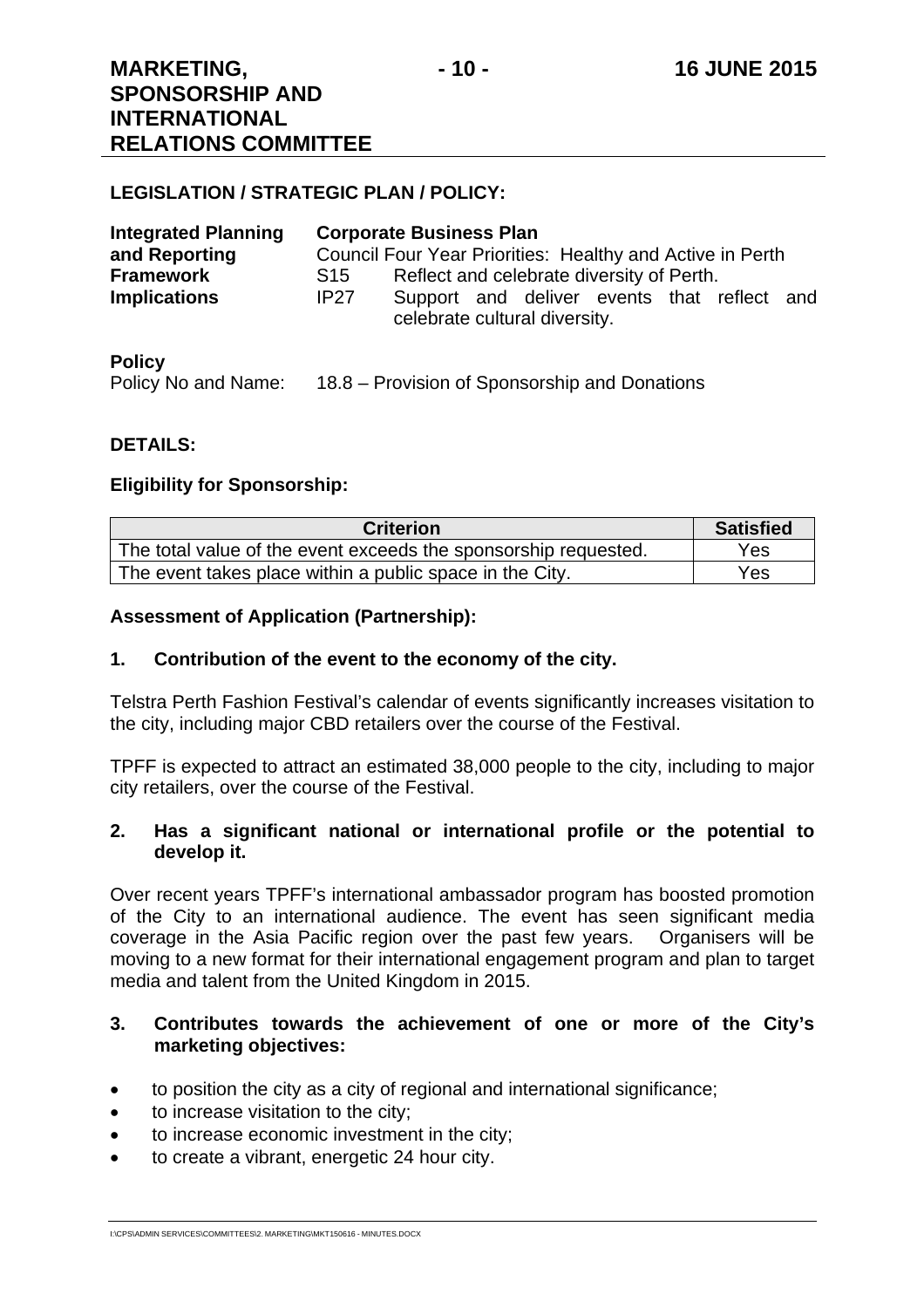The event has a national and international profile and assists with positioning the city as a city of regional and international significance. The event attracts visitation to the city, increases visitation to the city and creates vibrancy in the city.

#### **4. Preference will be given to events which provide free attendance.**

TPFF will deliver a number of free activities and events. These are listed previously in the report.

#### **5. Preference will be given to events which will be held exclusively in the city.**

The event will not be held exclusively in the city, however the majority of the Festival and the core Festival components will be held in the city.

#### **6. Benefits to be provided to the City**

The benefits provided to the City are detailed in the recommendation section of this report.

#### **Event Sponsorship Category:**

- *Major Civic Partnership Three to five years funding commitment, \$50,000, plus CPI;*
- *State and National Three years funding commitment, less than \$50,000, plus CPI;*
- *Annual Annual or historic funding, less than \$20,000;*
- *Start-Up/One-Off Once only funding, less than \$15,000.*

The applicant is considered eligible for event sponsorship under the Major Civic Partnership category, in accordance with Policy 18.8 – Provision of Sponsorship and Donations.

Classifications are indicative only and subject to annual consideration.

#### **FINANCIAL IMPLICATIONS:**

| CL 1486 5000 7901                              |
|------------------------------------------------|
| Recreation and Culture – Other Culture – Other |
| <b>Cultural Activities</b>                     |
| <b>TBC</b>                                     |
| <b>BUDGET ITEM</b>                             |
| <b>TBC</b>                                     |
| \$0                                            |
| \$313,000                                      |
| TBC                                            |
|                                                |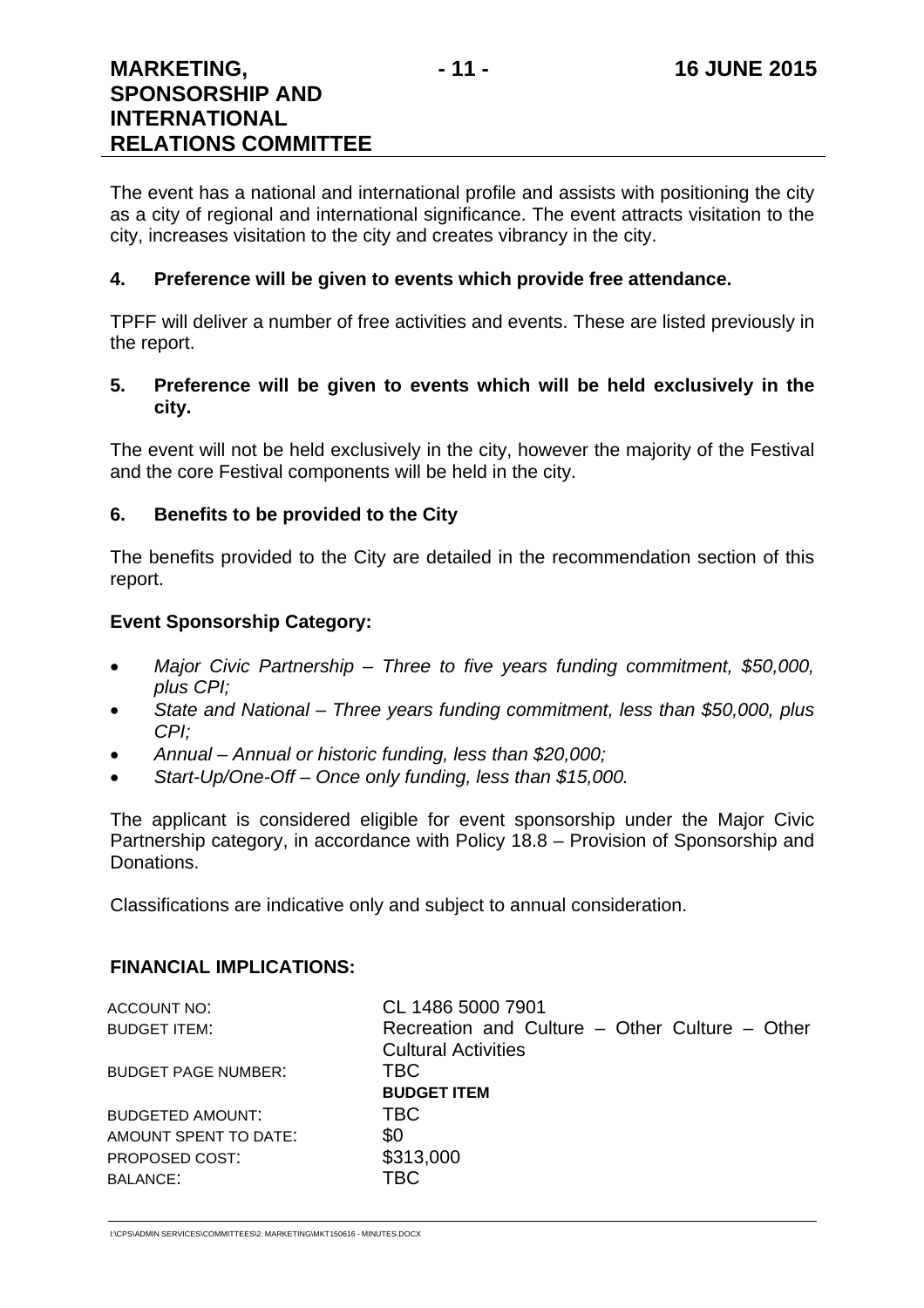All figures quoted in this report are exclusive of GST.

#### **COMMENTS:**

Telstra Perth Fashion Festival's calendar of events increases visitation to the city from a local, national and international audience and contributes to the economy of the city. In 2015 organisers plan to create strong tourism links with the United Kingdom through their International Ambassadors for the City program which will bring talent and media from the UK to the city. Cash sponsorship of \$313,000 is recommended for the event. This is the same level of sponsorship as that provided in 2014.

#### **The Marketing, Sponsorship and International Relations Committee agreed to amend the Officer Recommendation by adding a new part 4 as follows:**

"4. requests that the Chief Executive Officer explore opportunities for CPP City of Perth Parking promotion as a part of the Telstra Perth Fashion Festival 2015."

#### *Moved by Cr Limnios, seconded by Cr Adamos*

#### *That Council:*

- *1. approves cash sponsorship of \$313,000 (excluding GST) to Perth Fashion Concepts Inc. to present the Telstra Perth Fashion Festival 2015 (TPFF) from Tuesday, 15 September 2015 until Sunday, 20 September 2015;*
- *2. notes that the event organisers will provide the following sponsorship benefits as follows:* 
	- *2.1 a program of events to be held in locations as detailed in this report;*

*(Cont'd)*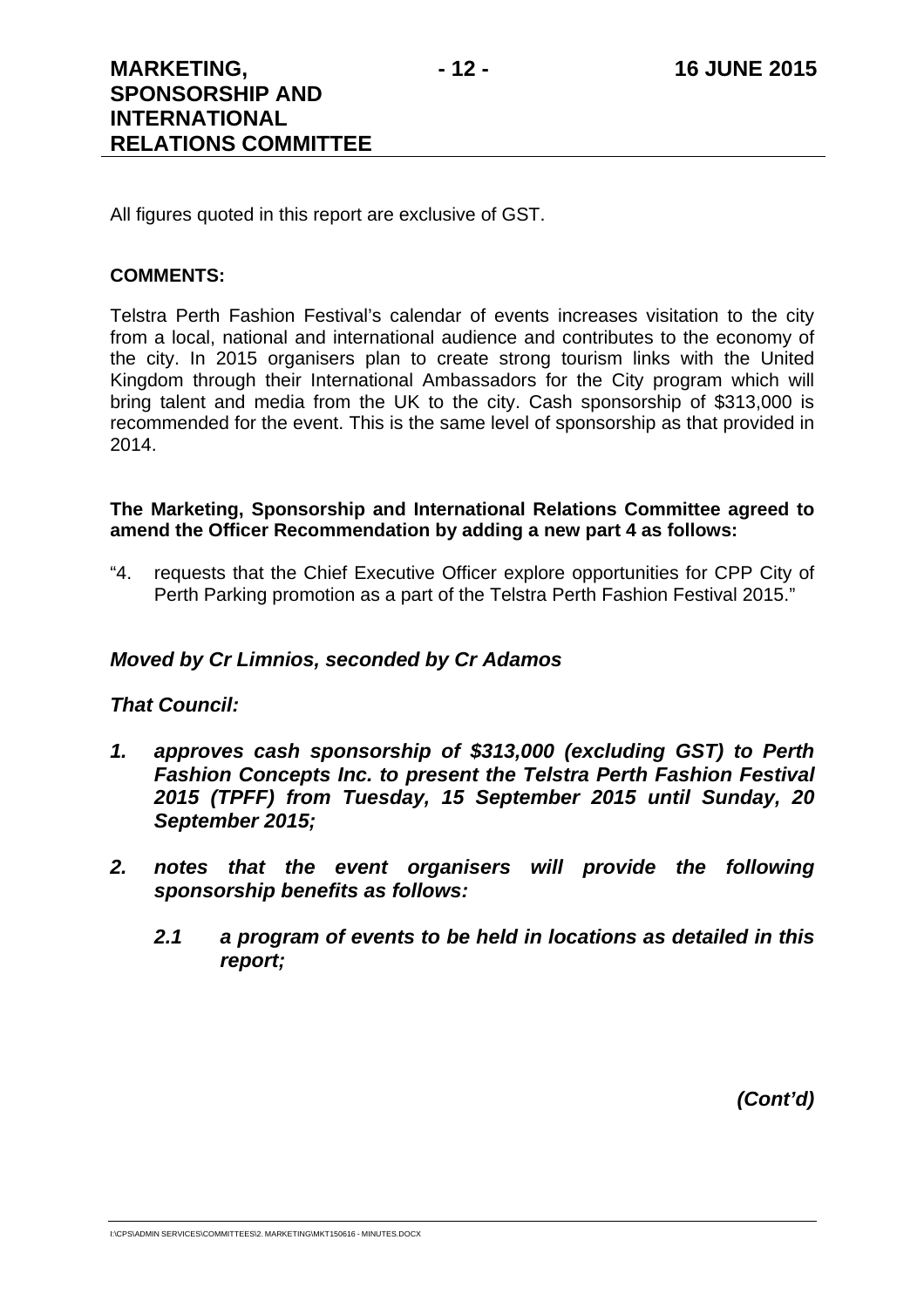- *2.2 the City of Perth to be recognised as a Principal Government Partner of the event, including:* 
	- *a. on the Partners page of the official event program;*
	- *b. on the Partners page of the STM 'Official Guide to the Perth Fashion Festival';*
	- *c. in relevant speeches;*
	- *d. in radio and television advertising;*
	- *e. during official Festival presentations;*
- *2.3 the City of Perth crest to appear on:* 
	- *a. the TPFF Partners page on the event website;*
	- *b. the TPFF mobile app;*
	- *c. event flyers;*
	- *d. nightly programs;*
	- *e. venue media walls;*
- *2.4 one full page advertisement in the official 2015 Telstra Perth Fashion Festival Program, subject to the City covering production costs;*
- *2.5 the City of Perth to receive acknowledgement on the Telstra Perth Fashion Festival's social media, with frequency and content to be agreed between the Telstra Perth Fashion Festival and the City;*
- *2.6 an opportunity for the City to provide a 30 second television commercial for Official Festival events;*
- *2.7 an opportunity for the City to provide promotional material for Festival gift bags;*
- *2.8 an annual planning workshop to be held with city retailers for the Windows of the City initiative;*
- *2.9 the Lord Mayor to be invited to provide a welcome message for the Official Festival Program;*
- *2.10 the Lord Mayor, or representative, invited to welcome guests at Festival events, including, but not limited to, VIP Opening night and VIP closing night;*

*(Cont'd)* 

I:\CPS\ADMIN SERVICES\COMMITTEES\2. MARKETING\MKT150616 - MINUTES.DOCX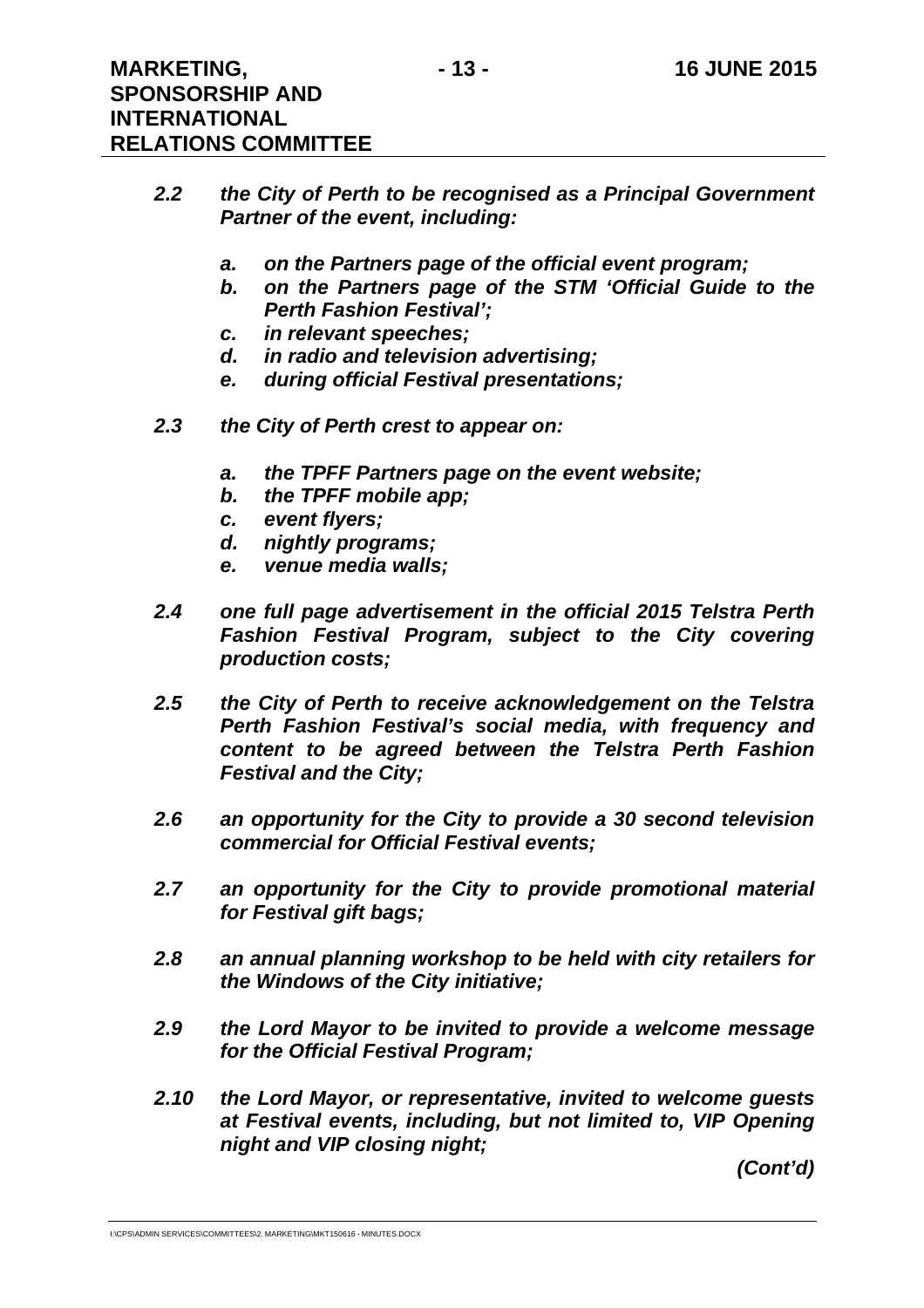**RELATIONS COMMITTEE** 

- *2.11 the City of Perth to receive event tickets as follows (excluding those provided to the Lord Mayor in her role as Festival Ambassador):* 
	- *a. twelve (12) tickets to the VIP Program Launch;*
	- *b. twelve (12) tickets to the VIP Opening Night;*
	- *c. twelve (12) tickets to the VIP Closing Night;*
	- *d. thirty additional tickets for Elected Members, to be allocated across the Festival;*
	- *e. four (4) tickets to each Industry and Retail Forum;*
	- *f. twelve (12) tickets to the WA Fashion Awards to be held in early 2016; and*
	- *g. an opportunity for City of Perth representatives to purchase additional tickets at 10% discount for all festival events;*
- *3. a detailed acquittal report, including all media coverage obtained, to be submitted to the City by April 2016;*
- *4. requests that the Chief Executive Officer explore opportunities for CPP City of Perth Parking promotion as a part of the Telstra Perth Fashion Festival 2015.*

*The motion was put and carried* 

**The votes were recorded as follows:** 

**For: Crs Chen, Adamos and Limnios** 

**Against: Nil** 

**Meeting Note:** The Marketing Sponsorship and International Relations Committee considered it appropriate that the event organiser be requested, where possible, to acknowledge the Elected Members present at events of the Telstra Perth Fashion Festival 2015 specified in part 2.11 of the Officer Recommendation.

**4.45pm** The Manager Governance departed the meeting and returned at 4.48pm.

I:\CPS\ADMIN SERVICES\COMMITTEES\2. MARKETING\MKT150616 - MINUTES.DOCX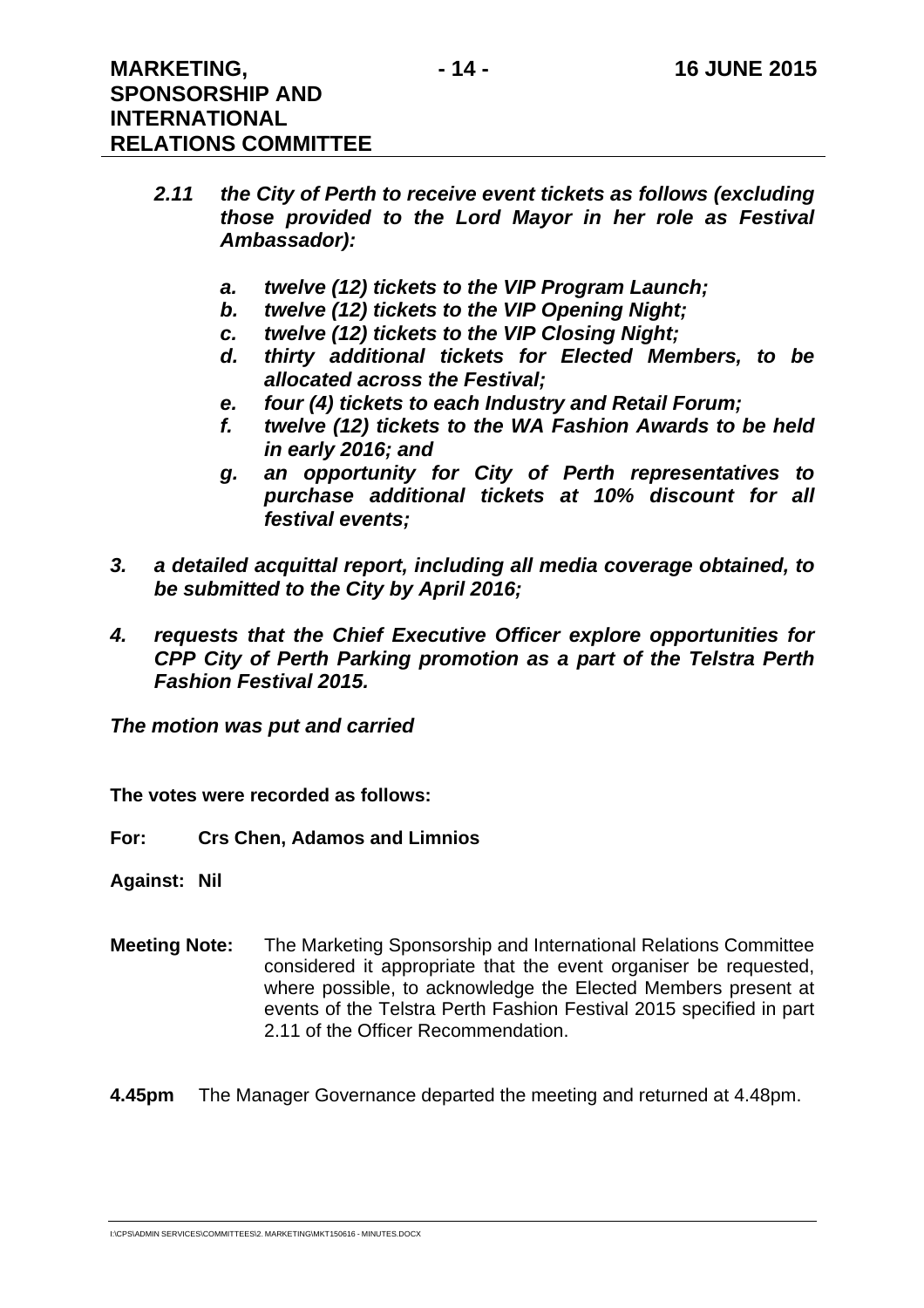## **MP103/15 CORPORATE SPONSORSHIP – LOCAL CHAMBERS 'CITY OF LIGHT BUSINESS DINNER OF THE YEAR'**

#### **BACKGROUND:**

| FILE REFERENCE:          | P1010627-23                          |
|--------------------------|--------------------------------------|
| <b>REPORTING UNIT:</b>   | <b>Economic Development Unit</b>     |
| RESPONSIBLE DIRECTORATE: | <b>City Planning and Development</b> |
| DATE:                    | 3 February 2015                      |
| MAP / SCHEDULE:          | N/A                                  |

The City has received a request from Local Chambers of Commerce and Industry Inc. (Local Chambers) for corporate sponsorship to the value of \$8,000 (excluding GST) for the presentation of the City of Light Business Dinner of the Year as part of their annual business celebrations.

The Local Chambers annual business celebrations aim to profile the outstanding development of Perth as a premiere tourism and business destination, promoting the exceptional activities and developments in the business sector.

In the past, the Local Chambers annual business celebrations have consisted of a two-part series of events, the first being the Annual Business Awards and the second event being the City of Light Business Dinner Under the Stars.

In 2012 and 2013 the City of Light Business Dinner Under the Stars event was held in the area surrounding the Bell Tower, providing support to the local Barrack Square Traders through promotion and complimentary tickets. The 2014 event was held in the James Street Amphitheatre under the big screen and generated a lot of public interest as people walked by the event.

Each of the 'Under the Stars' events brought close to 250 guests in to the city.

The City has previously awarded the following in sponsorship to Local Chambers for their annual business celebrations:

| <b>Financial Year</b> | <b>Sponsorship awarded</b><br>(event one) | <b>Sponsorship awarded</b><br>(event two) |
|-----------------------|-------------------------------------------|-------------------------------------------|
| 2011/12               | \$1,995                                   | \$8,000                                   |
| 2012/13               | \$2,000                                   | \$8,000                                   |
| 2013/14               | \$2,000                                   | \$8,000                                   |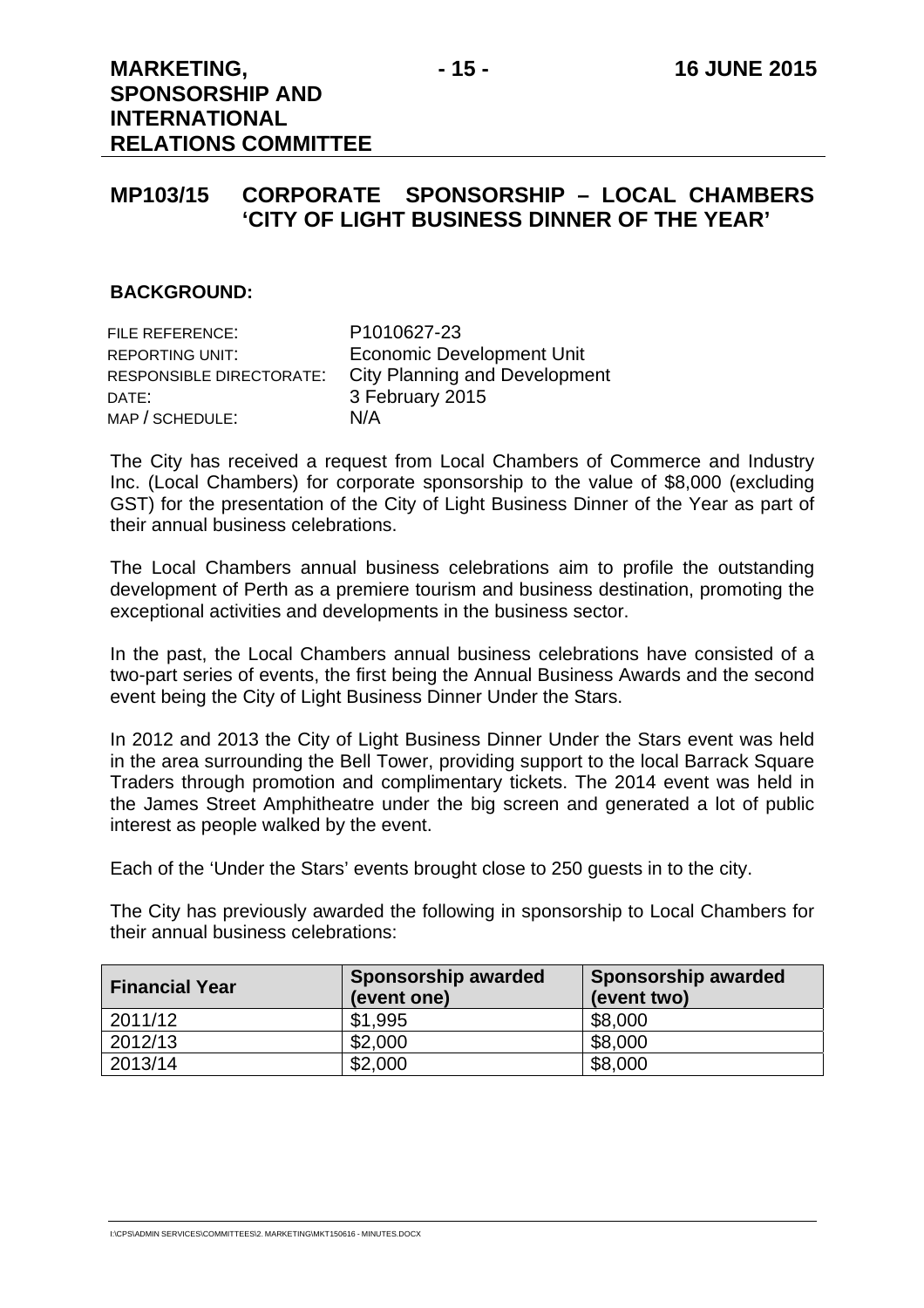#### **Summary of Event:**

This year, the Local Chambers have combined the two-part series of events into one annual function and intend to host the City of Light Business Dinner of the Year at the Western Australian Club on Friday, 26 June 2015.

The event will follow the same successful format as previous years, which will include dinner, entertainment, auction, prize draw and the presentation of the City of Perth City of Light Award.

The aim of the event is to celebrate the success, innovation and talent of the Perth business community and to create a positive and enthusiastic business culture, by bringing together business people, community leaders and senior local and state public figures. The Local Chambers' aim is to make this event the most important and influential annual business event in the Western Australian business calendar.

Local Chambers have secured the following organisations as sponsors for this year event:

- Abbott & Co Commercial Printers.
- Bartercard.
- City of South Perth.
- City Subaru.
- Photo Hendriks.
- Town of Victoria Park.
- West Coast Institute of Training.

The City of Perth City of Light Award will be presented to an outstanding Western Australian business person who has contributed to the state and the business community and has been successful in their field.

As a Major Sponsor, the City would be entitled to ten VIP tickets to the awards night valued at a total of \$2,500.

#### **LEGISLATION / STRATEGIC PLAN / POLICY:**

| <b>Integrated Planning</b> |                                                       | <b>Corporate Business Plan</b>                                         |  |
|----------------------------|-------------------------------------------------------|------------------------------------------------------------------------|--|
| and Reporting              | Council Four Year Priorities: Perth as a Capital City |                                                                        |  |
| <b>Framework</b>           | S6                                                    | Maintain a strong profile and reputation for Perth                     |  |
| <b>Implications</b>        |                                                       | as a city that is attractive for investment                            |  |
|                            | S <sub>20</sub>                                       | Meaningful and contemporary community<br>engagement and communications |  |

#### **Strategic Community Plan**

Council Four Year Priorities: Community Outcome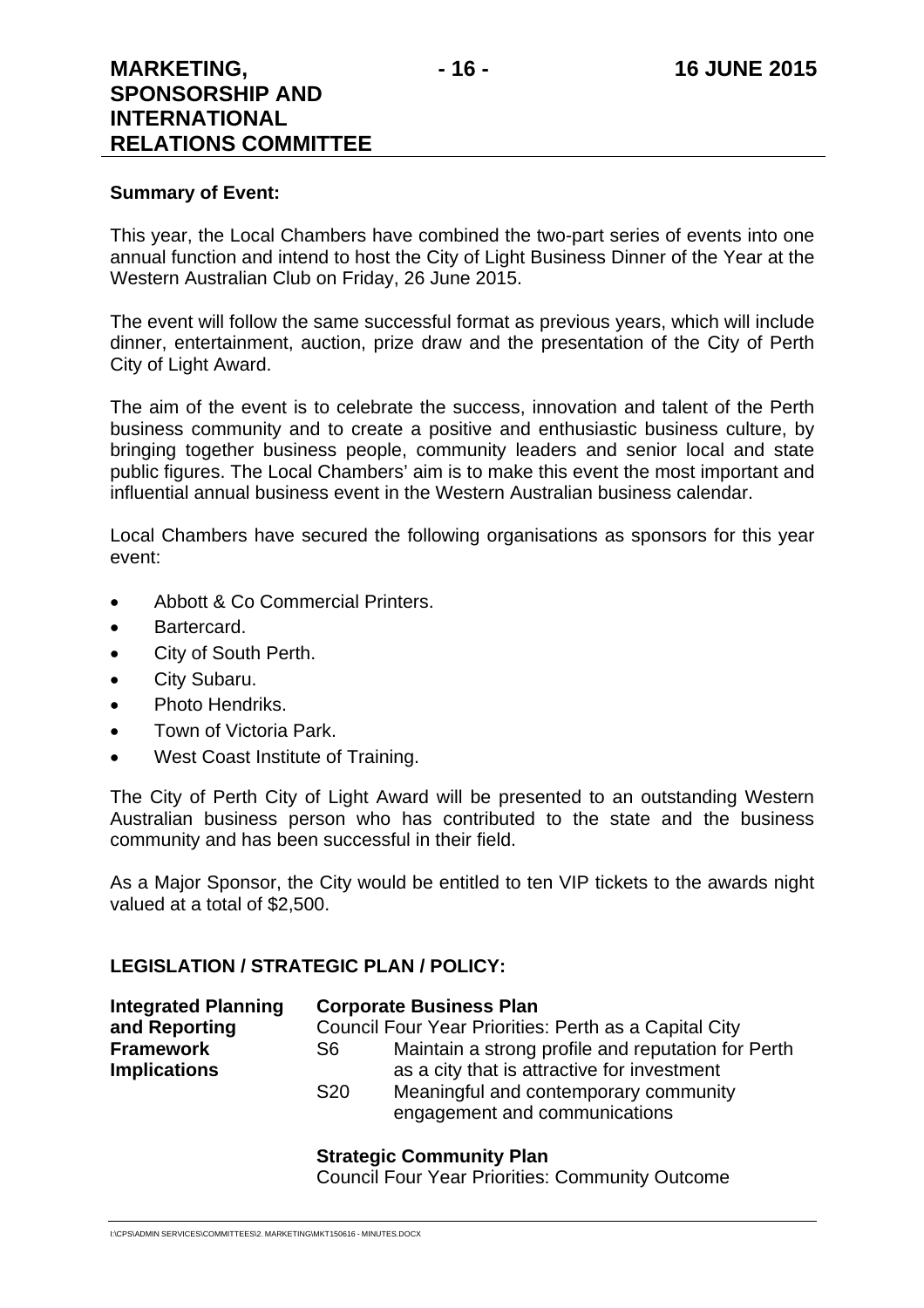Perth as a Capital City The City is recognised internationally as a city on the move and for its liveability, talented people, centres of excellence and business opportunities Perth at Night A City that has a vibrant night time economy that attracts new innovative businesses and events and where people and families feel safe.

#### **Policy**

Policy No and Name: 18.8 – Provision of Sponsorship and Donations

#### **DETAILS:**

#### **Eligibility for Sponsorship:**

| <b>Criterion</b>                                                        | <b>Satisfied</b> |
|-------------------------------------------------------------------------|------------------|
| Awards, presentations, acknowledgement for excellence in relevant       | <b>Yes</b>       |
| professional fields                                                     |                  |
| Support for activities which award endeavour in community service       | Yes              |
| Supports for promotional material (such as publications and films)      | <b>Yes</b>       |
| which positively position the City of Perth                             |                  |
| Support for the activities of organisations or individual which provide | <b>Yes</b>       |
| positive positioning for the City of Perth                              |                  |

#### **Markets / audiences who will be exposed to sponsorship information:**

The Local Chambers' networks will be exposed to sponsorship information, including:

- State and local government representatives;
- Perth's business community; and
- Community leaders.

#### **Promotion of City of Perth to markets / audiences:**

The Local Chambers sponsorship proposal offers to promote the City's support for the City of Light Business Dinner of the Year through the placement of the City of Perth logo on invitations and marketing for the event. The City would receive recognition as a Major Sponsor by the Master of Ceremonies and the Lord Mayor, or representative, would have the opportunity to present the City of Perth City of Light Award to the winner on the night. The benefits and exposure from this promotion will be metropolitan wide.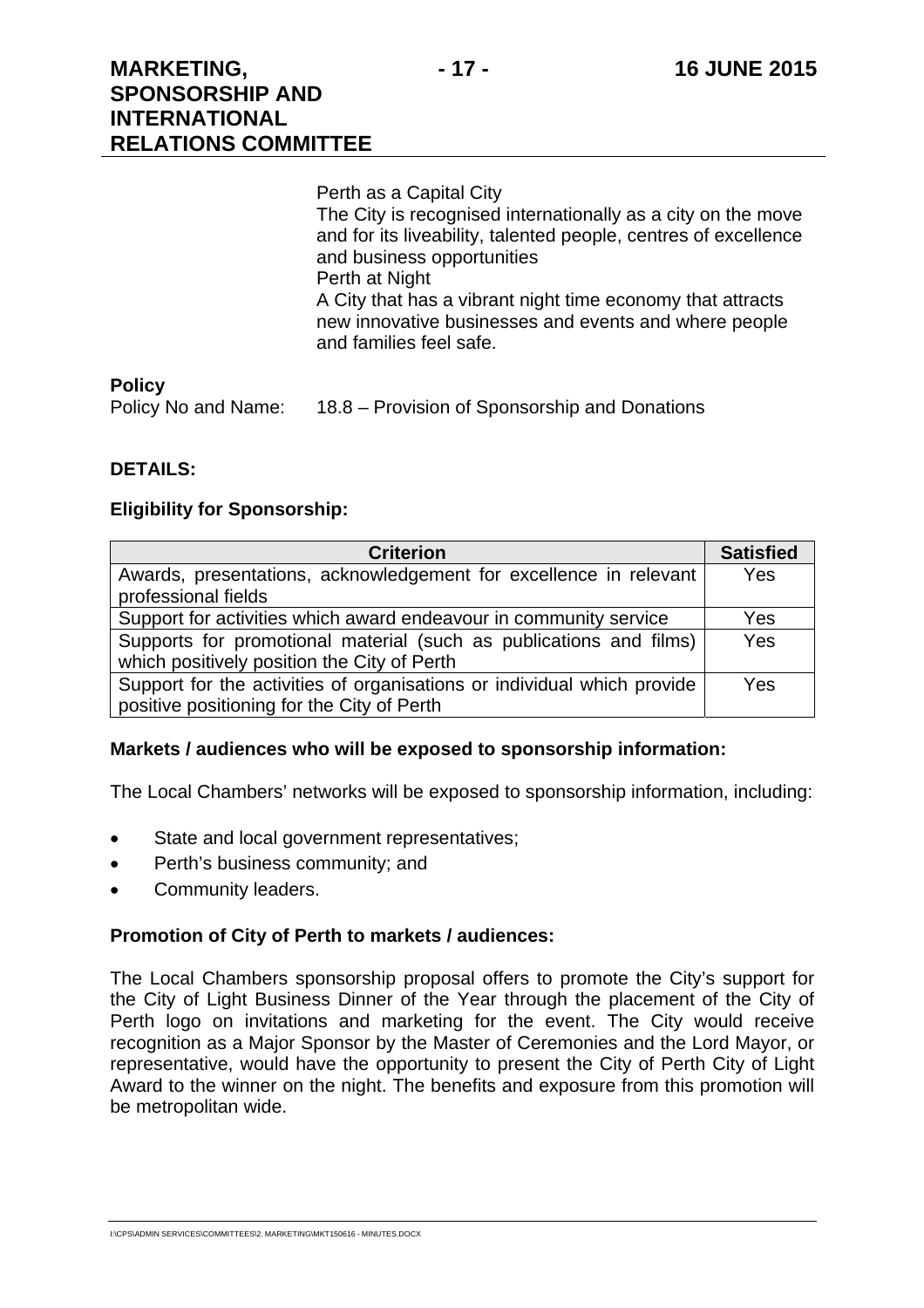#### **Assessment of Application (Corporate):**

#### **1. The opportunity the sponsorship provides to enhance the image of the City of Perth.**

The City's support for and acknowledgement of the Perth business community will be promoted to key business and industry groups. The City's image will be enhanced through the naming rights of the most prestigious award of the night, the City of Perth City of Light Award. Sponsorship of this event also provides an opportunity for the City to continue to strengthen its relationship with Local Chambers and their members.

#### **2. The value of the increased good will from markets / audiences exposed to the sponsorship by the City of Perth.**

The City of Perth will continue to promote its role as a supporter of local businesses, and its position as a leader in acknowledging the value that these businesses bring to a capital city economy.

#### **3. Contributes towards the achievement of one or more of the City's Economic Development objectives.**

To position the City of Perth as a city of regional and international significance:

- The event will profile outstanding development of Perth as a premiere tourism and business destination.
- The event encourages excellence in the local business community and accordingly improves competitive advantage.

#### To increase visitation to the City:

 The event will be held within the Perth Central Business District at the Western Australian Club, Level 11, 12 St Georges Terrace, Perth. The City of Light Business Dinner of the Year has previously drawn up to 250 business leaders to the event.

#### **4. Benefits to be provided to the City.**

The benefits provided to the City are detailed in the recommendation section of this report.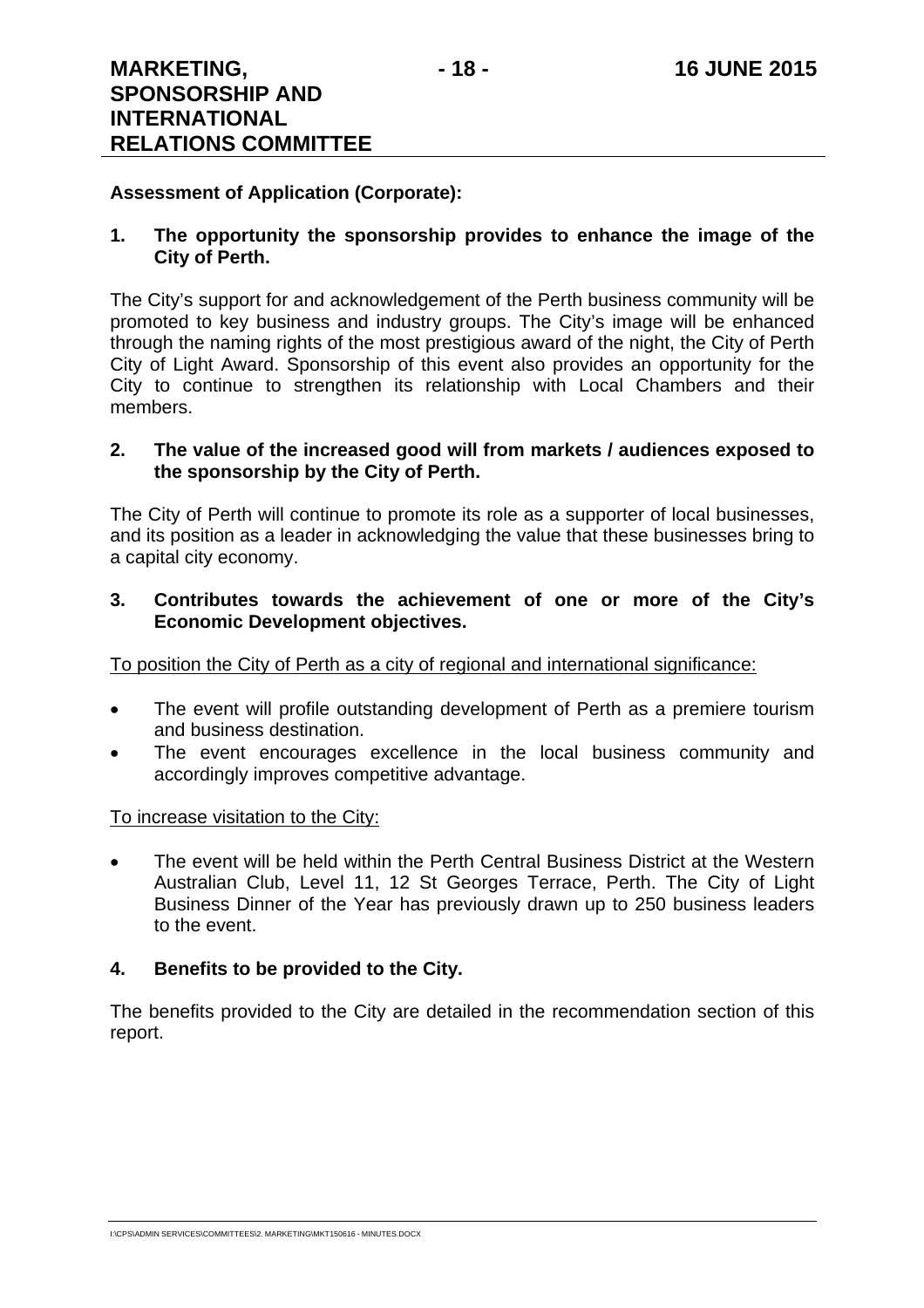#### **FINANCIAL IMPLICATIONS:**

| ACCOUNT NO:                | 43972000                    |                                                  |
|----------------------------|-----------------------------|--------------------------------------------------|
| <b>BUDGET ITEM:</b>        |                             | Economic Services - Other Economic<br>Services - |
|                            | <b>Economic Development</b> |                                                  |
| <b>BUDGET PAGE NUMBER:</b> | 13                          |                                                  |
| <b>BUDGETED AMOUNT:</b>    | \$1,888,330                 | This component is \$242,000                      |
|                            |                             | (Business Support)                               |
| AMOUNT SPENT TO DATE:      |                             | \$140,334                                        |
| PROPOSED COST:             |                             | \$8,000                                          |
| <b>BALANCE:</b>            |                             | \$93,666                                         |
|                            |                             |                                                  |

All figures quoted in this report are exclusive of GST.

The Economic Development Unit's 2014/15 budget makes provision for this sponsorship.

#### **COMMENTS:**

Council's Policy of Sponsorship and Donations enables the City to provide sponsorship funding for awards, presentations and acknowledgment for excellence in relevant professional fields.

In this case the sponsorship of the City of Light Business Dinner of the Year warrants the City's support, as it encourages excellence in the local business community and supports a number of the City's economic development priorities. The event also provides important networking opportunities for local businesses and assists them in connecting with community leaders including local and state government officials.

It is recommended that the Marketing, Sponsorship and International Relations Committee approve cash sponsorship of \$8,000 (excluding GST).

#### *Moved by Cr Limnios, seconded by Cr Chen*

#### *That the Marketing, Sponsorship and International Relations Committee:*

- *1. approves cash Corporate Sponsorship of \$8,000 (excluding GST) to Local Chambers of Commerce and Industry Inc. (Local Chambers) to present the 'City of Light Business Dinner of the Year' on 26 June 2015;*
- *2. notes that the event organisers will provide the following 'Major Sponsorship' benefits to the City:*

*(Cont'd)*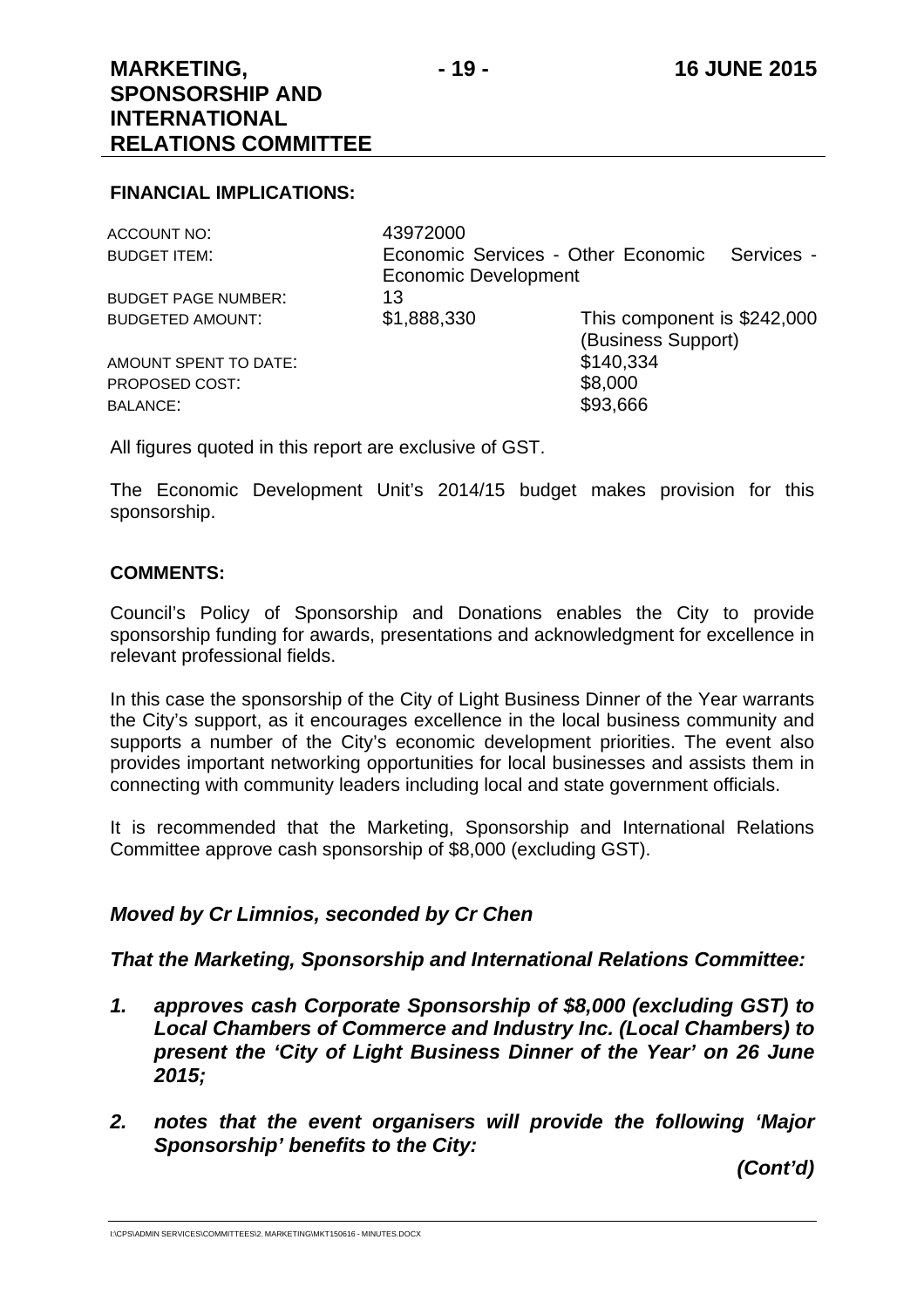- *2.1 the opportunity for the Lord Mayor or a City of Perth representative to present the 'City of Perth City of Light Award' to the winner on the night;*
- *2.2 inclusion of the City of Perth crest on:* 
	- *a. all Local Chambers invitations and marketing for the night as a Major Award sponsor (to be sent out both in hardcopy and electronically);*
	- *b. all Local Chambers media on the night, including tickets, programme, tent-cards, power-point presentations, awards and all sponsorship appreciation certificates;*
	- *c. all plaques, certificates and award correspondence received by the winner of the City of Perth City of Light Award;*
	- *d. the Local Chambers website as the sponsor of the City of Perth City of Light Award including a link to the City of Perth website;*
- *2.3 recognition by the Master of Ceremonies as the Major Sponsor;*
- *2.4 a table of ten for the Lord Mayor and Councillors to attend the City of Light Business Dinner of the Year;*
- *2.5 the opportunity to place City of Perth banners and promotional material on all tables and around the venue;*
- *2.6 editorial / media promotion of the event and of the City of Perth City of Light Award;*
- *2.7 a quality framed certificate for the City of Perth with a gold plated Perth Mint solid silver bullion coin representing the City's award sponsorship;*
- *2.8 a copy of the official photographs of the City of Perth City of Light Award presentation for promotional use by the City; and*
- *2.9 the winners profile and contact details will be forwarded to the City;*

*(Cont'd)* 

I:\CPS\ADMIN SERVICES\COMMITTEES\2. MARKETING\MKT150616 - MINUTES.DOCX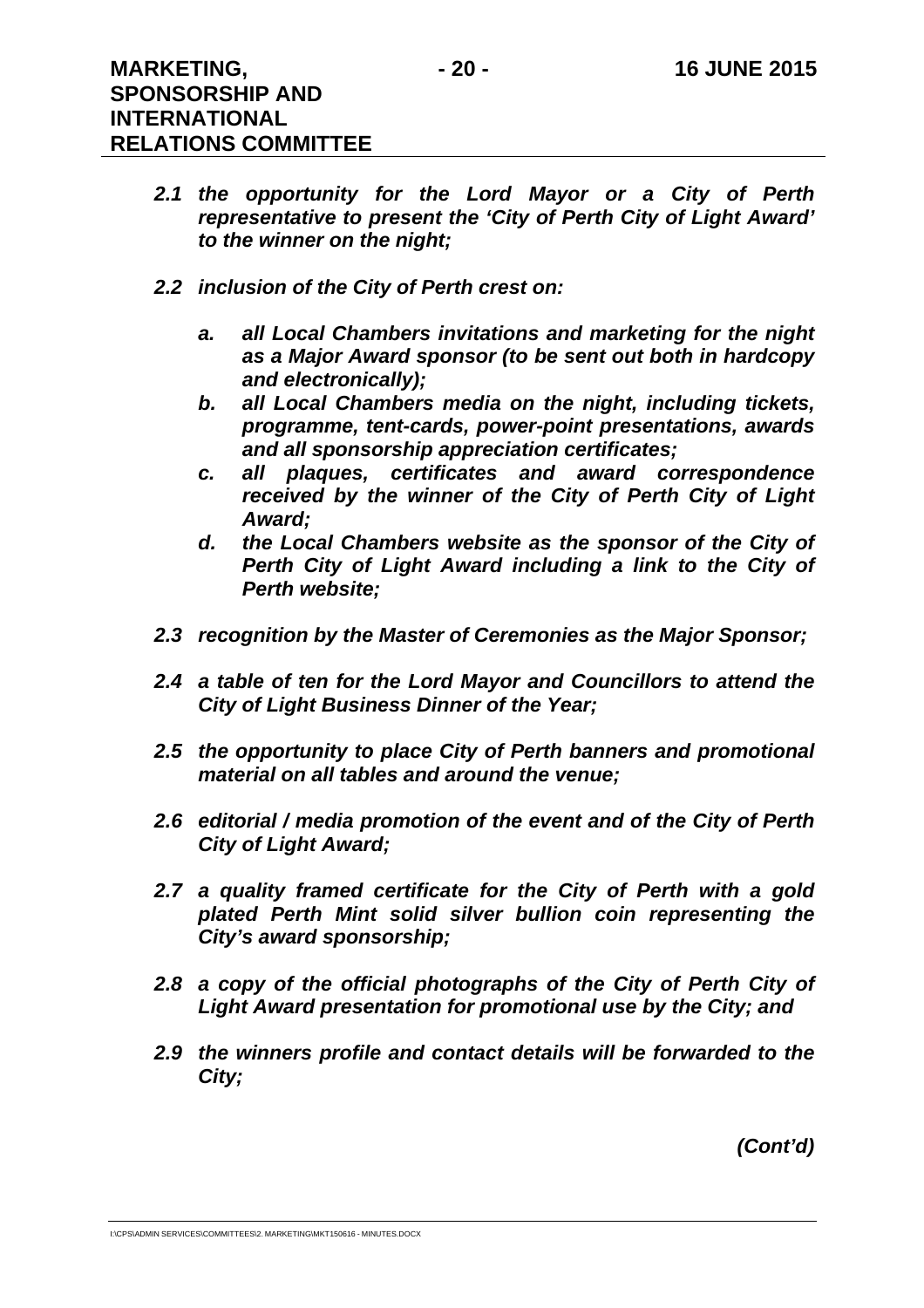*3. a detailed acquittal report, including all media coverage obtained, being submitted to the City by December 2015;* 

*The motion was put and carried* 

**RELATIONS COMMITTEE** 

**The votes were recorded as follows:** 

**For: Crs Chen, Adamos and Limnios** 

**Against: Nil** 

**Meeting Note:** The Marketing Sponsorship and International Relations Committee considered it appropriate that the event organiser be requested, where possible, to acknowledge the Elected Members present at the Local Chambers 'City of Light Business Dinner of Year'.

## **MP104/15 CORPORATE SPONSORSHIP – 2015 AUSTRALIAN HOTELS ASSOCIATION ACCOMMODATION HOTELS INDUSTRY AWARDS**

#### **BACKGROUND:**

| FILE REFERENCE:          | P1010627-29                          |
|--------------------------|--------------------------------------|
| REPORTING UNIT:          | <b>Economic Development Unit</b>     |
| RESPONSIBLE DIRECTORATE: | <b>City Planning and Development</b> |
| DATE:                    | 14 May 2015                          |
| MAP / SCHEDULE:          | N/A                                  |

The role of Australian Hotels Association (AHA) is to protect and develop members' interests and to achieve new levels of success and excellence and maintain the vital role of the hospitality industry as an integral part of the Australian way of life.

AHA provide representation, advice, research, education, negotiation, lobbying, industrial relations advice and advocacy, corporate and member events, meetings and commercial benefits.

Members include hotels, pubs, taverns, resorts, accommodation properties, special facility licences, function centres, industry suppliers, boutique breweries, licenced restaurants, wineries and small bars.

I:\CPS\ADMIN SERVICES\COMMITTEES\2. MARKETING\MKT150616 - MINUTES.DOCX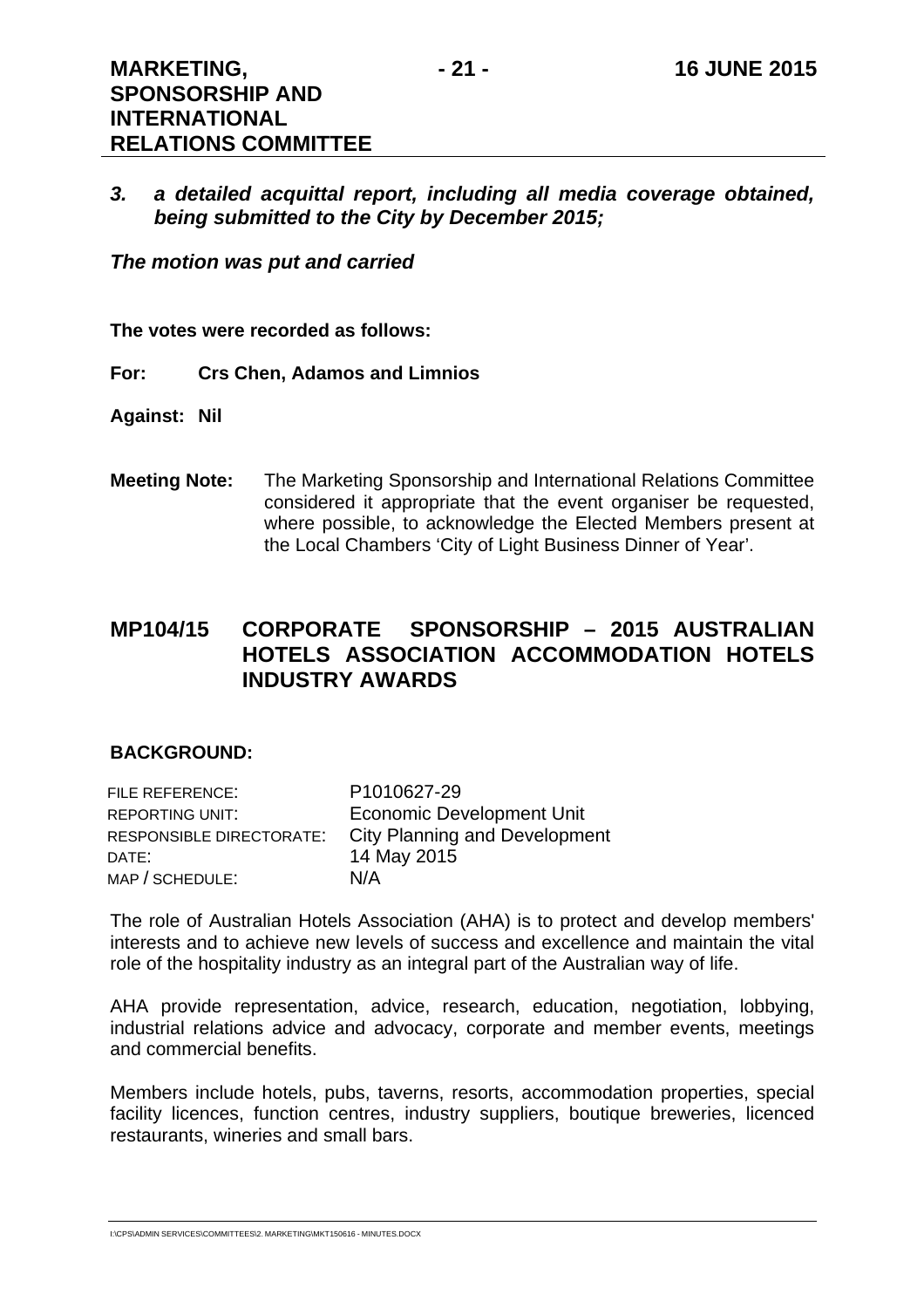The City of Perth has received a proposal for corporate sponsorship of \$5,800 (excluding GST) from the AHA (WA branch) for the 2015 AHA Accommodation Hotels Industry Awards to be held on Monday, 10 August 2015 at Crown Perth.

Previous winners and finalists of the AHA Awards for Excellence / Front Office category include: Pan Pacific Perth, Rydges Perth Hotel, Crowne Plaza Perth, Esplanade Hotel, Parmelia Hilton Perth, Sheraton Perth Hotel and InterContinental Burswood Resort.

#### **Summary of Event:**

The AHA Accommodation Hotels Industry Awards is widely recognised and celebrated as the premier event on Western Australia's hospitality industry calendar.

The 2015 event will be held at Crown Perth on Monday, 10 August 2015 and will showcase the finest food, beverages, theming and entertainment, and also celebrates the accommodation sector's Hotel Industry Awards.

This event attracts senior managers from Western Australia's four and five star accommodation properties as well as a growing number of senior political figures. The event is attended by over 550 key industry guests from four and five star hotels and resorts from across the state including: General Managers; Purchasing Managers; Human Resource Managers; and other representatives from senior management.

It has been requested that the City sponsor the 'Front Office Management Employee' award; an award that celebrates a winner that is at the forefront of tourism and hospitality and excels at promoting Perth to visitors.

The City has sponsored the AHA Awards since 2004. Previous sponsorship amounts are as follows:

| <b>Financial Year</b> | <b>Amount of</b><br>Sponsorship<br>(excluding GST) |
|-----------------------|----------------------------------------------------|
| 2010/11               | \$5,000                                            |
| 2011/12               | \$5,000                                            |
| 2012/13               | \$5,454                                            |
| 2013/14               | \$5,727                                            |
| 2014/15               | \$5,700                                            |
| 2015/16               | \$5,700 (recommended)                              |

AHA (WA) is seeking sponsorship from at least 20 organisations.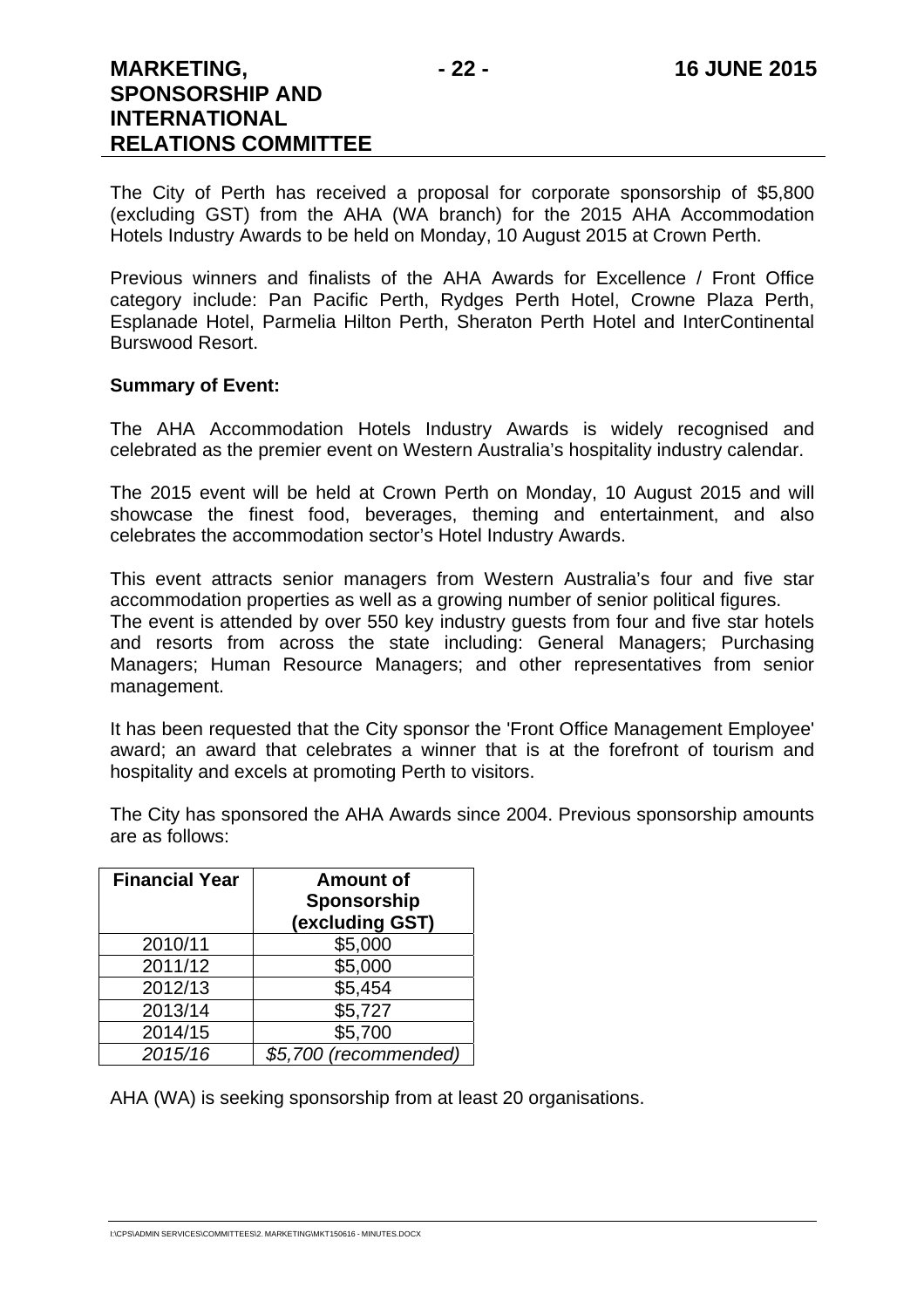#### **LEGISLATION / STRATEGIC PLAN / POLICY:**

| <b>Integrated Planning</b>              | <b>Corporate Business Plan</b>                                                                                                           |
|-----------------------------------------|------------------------------------------------------------------------------------------------------------------------------------------|
| and Reporting                           | Council Four Year Priorities: Perth as a Capital City                                                                                    |
| <b>Framework</b><br><b>Implications</b> | Maintain a strong profile and reputation for Perth<br>S6<br>as a city that is attractive for investment                                  |
|                                         | Promote collaboration, networking, knowledge-<br>IP14<br>exchange and business mentoring and<br>development for tourism-based businesses |
| <b>Policy</b>                           |                                                                                                                                          |

#### **Policy**

Policy No and Name: 18.8 – Provision of Sponsorship and Donations

#### **DETAILS:**

#### **Eligibility for Sponsorship:**

| <b>Criterion</b>                                                   | <b>Satisfied</b> |
|--------------------------------------------------------------------|------------------|
| Awards, presentations, acknowledgement for excellence in relevant  | <b>Yes</b>       |
| professional fields                                                |                  |
| Support for activities which award endeavour in community service  | Yes              |
| Events and activities held outside of the city of Perth which will | Yes              |
| increase awareness of, and goodwill for, the City of Perth         |                  |

#### **Markets / audiences who will be exposed to sponsorship information:**

The event is attended by over 550 key industry guests from four and five star hotels and resorts from across the state including: General Managers; Purchasing Managers; Human Resource Managers; and other representatives from senior management.

The markets exposed to the sponsorship will primarily include the:

- Australian hotel industry through publications and promotions
- General public, through publicity of the Award recipient
- State-wide guests at the annual Awards presentation
- Tourism industry representatives through publicity of the Award recipient.

#### **Promotion of City of Perth to markets / audiences:**

The City of Perth name / crest will appear on promotional material which will be distributed to AHA (WA) members, as well as on the program, dinner menu and audio-visual recognition. A representative from the City will also be invited to present the "Front Office Management Employee Award" at the Industry Awards.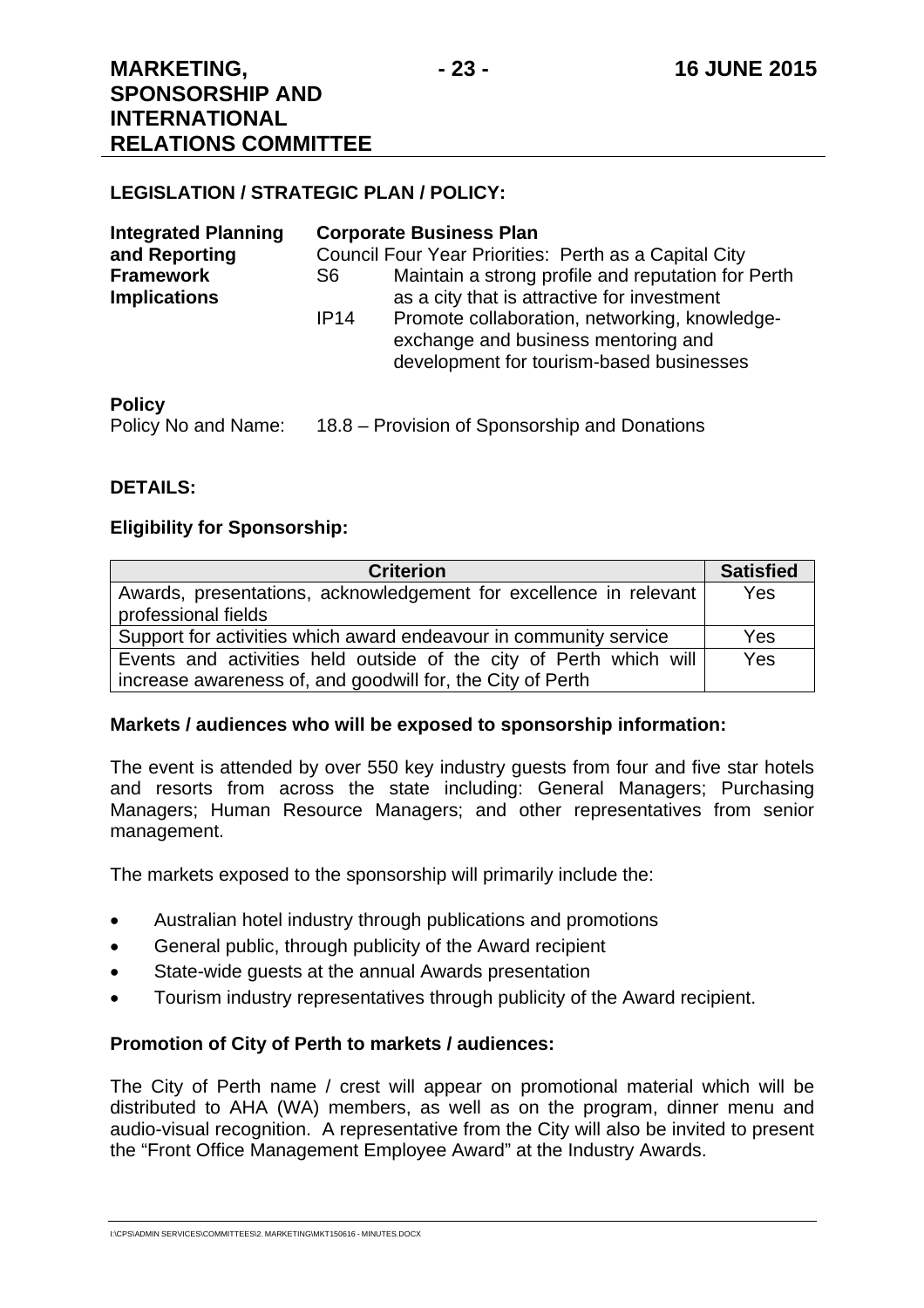The markets exposed to the sponsorship will primarily be the:

- Australian hotel industry through publications and promotions;
- General public, through publicity of the Award recipient;
- State-wide guests at the annual Awards presentation; and
- Tourism industry representatives through publicity of the Award recipient.

#### **Assessment of Application (Corporate):**

**1. The opportunity the sponsorship provides to enhance the image of the City of Perth.** 

The Awards are heavily promoted by the AHA, via the industry work groups, committees and publications. Award winners will be publicised in industry and mainstream media.

The AHA Accommodation Hotels Industry Awards celebrate excellence in the accommodation/hotels sector. The City of Perth will promote its brand to senior management of four and five star hotels that stand at the forefront of the tourism and hospitality in WA.

Sponsorship of the "Front Office Management Employee Award" will ensure that front office staff are recognised by the industry and demonstrates the City's support of the tourism and hospitality industry. It also provides an opportunity to highlight the leadership role the City is taking in recognising the importance of customer service.

#### **2. The value of the increased good will from markets / audiences exposed to the sponsorship by the City of Perth.**

Continued sponsorship reaffirms the City of Perth's existing support to the growth of hospitality and tourism in front of this exclusive industry audience.

Furthermore, the AHA is a major City stakeholder and supporting initiatives such as the Industry Awards extends the positive working relationship the City has with the AHA and its members.

#### **3. Contributes towards the achievement of one or more of the City's economic development and marketing objectives.**

- to position the city as a city of regional and international significance;
- to increase visitation to the city;
- to increase economic investment in the city;
- to create a vibrant, energetic 24 hour city.

Hospitality and service are fundamental components to local, interstate or international visitor experiences. The "Front Office Management Employee Award"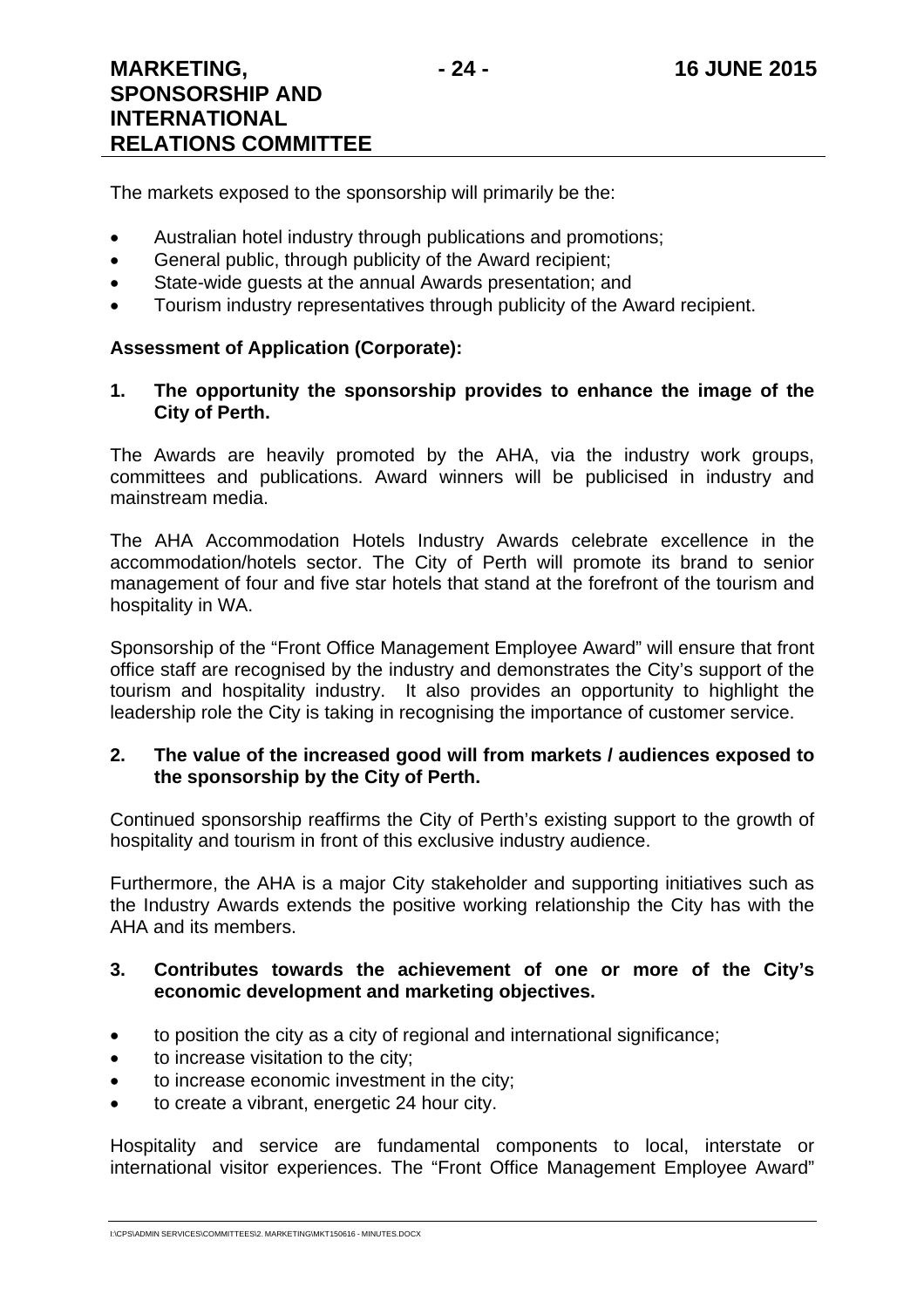acknowledges and rewards venues that take pride in their venue and management staff, and are committed to providing the best service and experience possible to Perth's visitors. Reinforcement of these ideals is an important contribution by AHA and support by the City should ensure tourist and visitor experiences are positive when they are staying, sleeping, eating and entertaining in Perth city.

Customer service is an important component of tourism product delivery. In supporting activities that recognise excellence in the delivery of services to visitors the City is assisting to raise the profile of the hospitality industry and promote the importance of customer service. Improving the visitor experience will enhance the desirability of Perth as a destination of choice.

#### **4. Benefits to be provided to the City.**

The benefits provided to the City are detailed in the recommendation section of this report.

#### **FINANCIAL IMPLICATIONS:**

The costs associated with this sponsorship proposal are accommodated within Council's 2015/16 Annual Budget.

In setting the 2015/16 budget the City has been mindful to ensure expenditure increases are viewed within the context of budget pressures and has taken the approach to cap total sponsorship expenditure to the levels of previous years.

The budget for sponsorship in 2015/ 2016 was approved by the Council on 9 June 2015. The budget for sponsorship is based on specific allocations which were identified during the budget preparation process.

#### **COMMENTS:**

It is recommended that the Marketing, Sponsorship and International Relations Committee approves sponsorship of \$5,700 (excluding GST) to show continued support for the AHA (WA) Accommodation Hotels Industry Awards. The sponsorship of the "Front Office Management Employee Award" is an opportunity for the City to acknowledge the important role of front office hotel staff and the contribution they make to a visitor's experience and perception of Perth.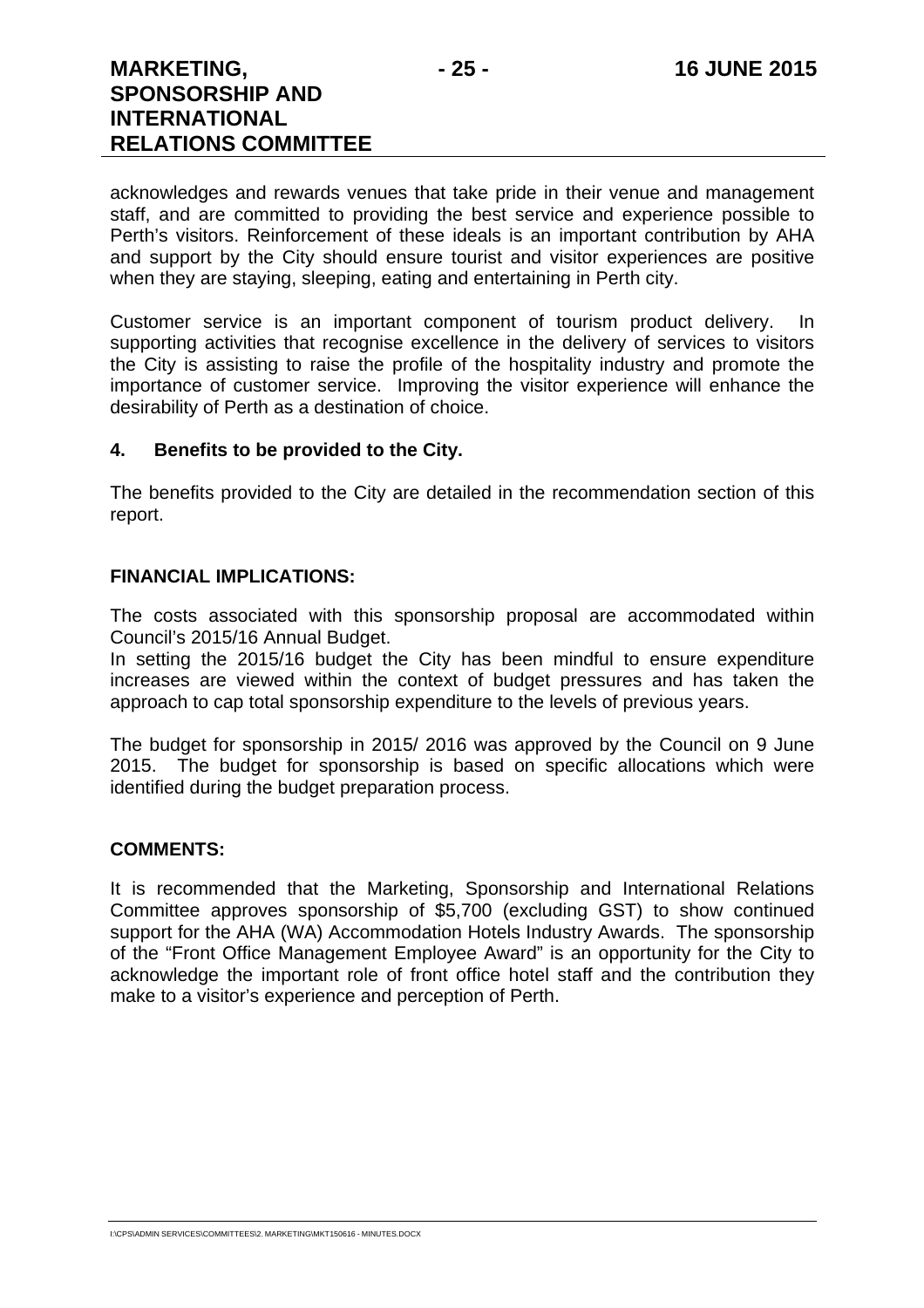#### *Moved by Cr Adamos, seconded by Cr Chen*

#### *That the Marketing, Sponsorship and International Relations Committee:*

- *1. approves cash sponsorship of \$5,700 (excluding GST) to the Australian Hotels Association WA for sponsorship of the "Front Office Management Employee Award" to be presented at the 2015 Australian Hotels Association Accommodation Hotels Industry Awards to be held at Crown Perth on Monday, 10 August 2015;*
- *2. notes that the event organisers will provide the following sponsorship benefits to the City:* 
	- *2.1 City of Perth name or crest will appear on promotional material distributed to AHA Accommodation Division members;*
	- *2.2 the City of Perth crest will be inscribed on the award plaque which will be presented to the "Front Office Management Employee Award" winner;*
	- *2.3 recognition in the program and dinner menu of the City of Perth as a sponsor;*
	- *2.4 audio-visual recognition of the City of Perth as corporate sponsor at awards;*
	- *2.5 a City of Perth representative will be invited to present the award to the winning recipient on stage;*
	- *2.6 provision of two complimentary tickets to the Industry Awards Gala Ball; and*
- *3. a detailed acquittal report, including all media coverage obtained, by 30 September 2015.*

*The motion was put and carried* 

**The votes were recorded as follows:** 

**For: Crs Chen, Adamos and Limnios** 

**Against: Nil** 

I:\CPS\ADMIN SERVICES\COMMITTEES\2. MARKETING\MKT150616 - MINUTES.DOCX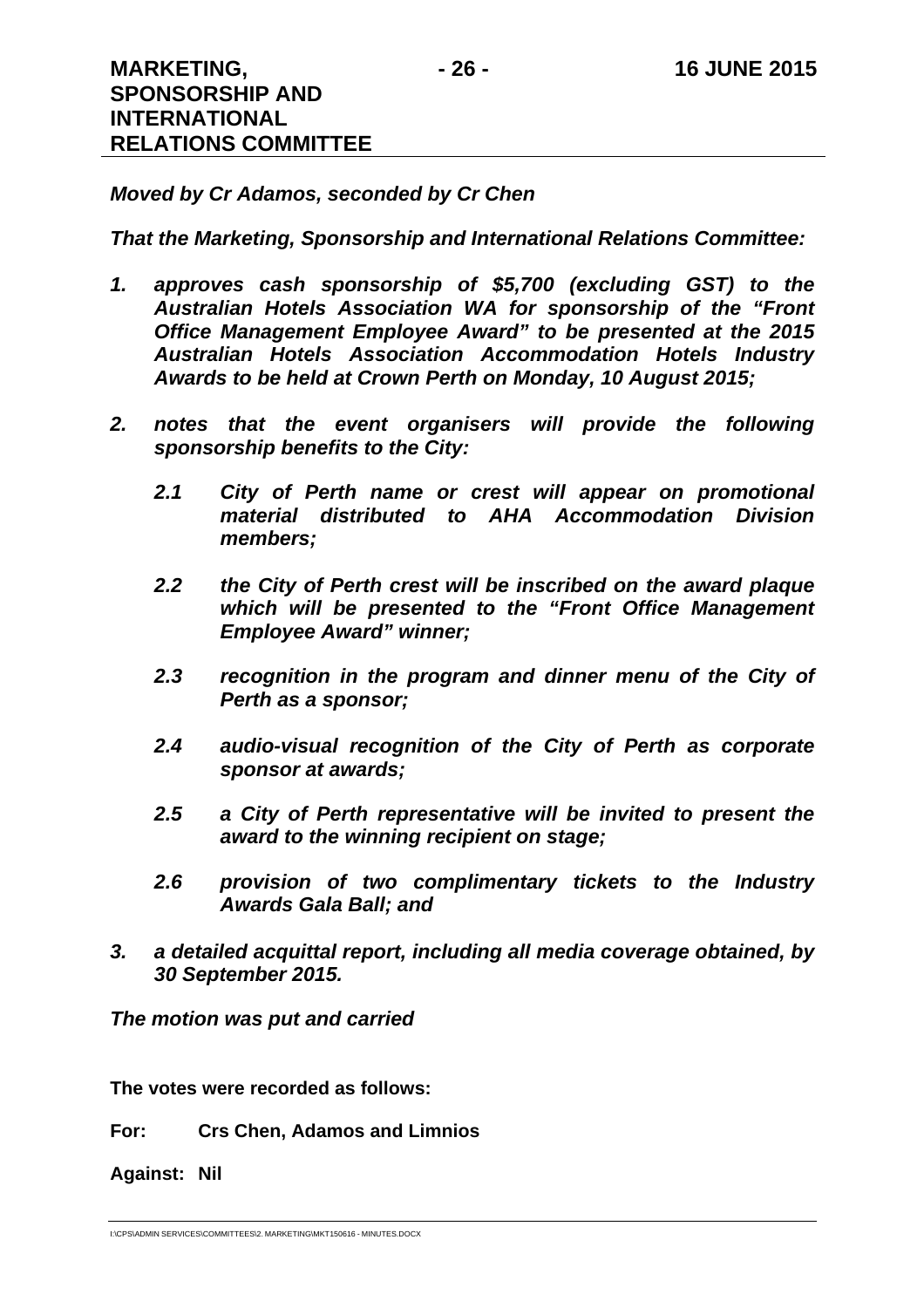**Meeting Note:** The Marketing Sponsorship and International Relations Committee considered it appropriate that the event organiser be requested, where possible, to acknowledge the Elected Members present at events of the 2015 Australian Hotels Association Accommodation Hotels Industry Awards as specified in parts 1 and 2.6 of the Officer Recommendation.

## **MP105/15 CORPORATE SPONSORSHIP – IAP2 AUSTRALASIA ENGAGEMENT CONFERENCE**

#### **BACKGROUND:**

| FILE REFERENCE:          | P1010627-29                          |
|--------------------------|--------------------------------------|
| REPORTING UNIT:          | Marketing, Communications and Events |
| RESPONSIBLE DIRECTORATE: | <b>City Services</b>                 |
| DATE:                    | 18 May 2015                          |
| MAP / SCHEDULE:          | N/A                                  |

The International Association for Public Participation (IAP2) Australasia is a core professional body for community and stakeholder professionals. IAP2 Australasia promotes and supports best practice in Community Engagement and Public Participation. The organisation has strong networks across Western Australia and Perth and is an affiliate of the global IAP2 Federation. The Australasian Affiliate has grown to become three times larger than the United States and Canadian Affiliates and is leading the world in engagement practice. The organisation has a membership base of over 12,000.

#### **Summary of Event:**

IAP2 Australasia will present the IAP2 Australasia Engagement Conference at the Perth Convention and Exhibition Centre from Wednesday, 14 October 2015 to Friday, 16 October 2015. The theme for the Conference is Influence, Engage, Lead as follows:

*"Influence - exploring strategies and experiences of raising awareness, improving decision making and embedded practise in an organisation or profession.* 

*Engage - exploring the celebrations and commiserations from your engagement experiences, sharing insights and understanding that can only be gained in the field of practice.* 

*Lead - exploring the future of engagement by profiling emerging research, strategies and practise to stretch our thinking."* 

I:\CPS\ADMIN SERVICES\COMMITTEES\2. MARKETING\MKT150616 - MINUTES.DOCX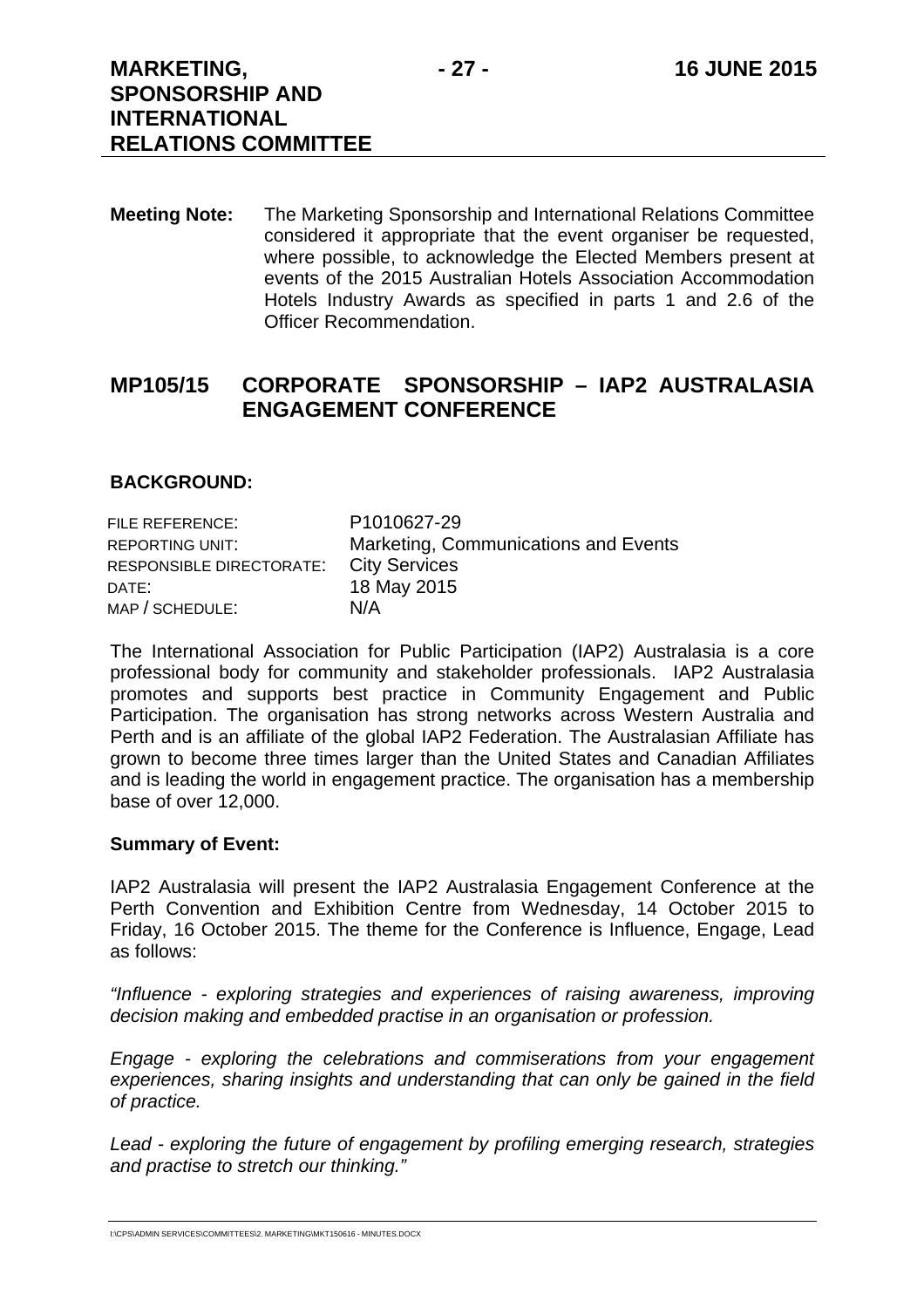The conference will bring together the top minds in community and stakeholder engagement from across the globe in a three day forum of information exchange, networking and celebration. Keynote presenters for the event are detailed below.

Mr Simon Denegri is the chairperson of INVOLVE in the United Kingdom. He is also the UK National Institute for Health Research (NIHR) National Director for Public Participation and Engagement in Research. His previous roles have been with the Association of Medical Research and the Alzheimer's Society.

Dr Carolyn Lukensmeyer is the Executive Director of the USA National Institute for Civil Discourse. Carolyn is also the founder of America Speaks and is the author of Bringing Voices to the Table: A Guide for Public Managers which provide strategies and best practices to public managers and leaders who wish to authentically engage citizens around significant policy issues.

Conference delegates will include senior decision makers, policy makers and practitioners from a wide-ranging audience. This includes all levels of government, business and industry across Australia, New Zealand, Indonesia and other parts of the world. Organisers anticipate an attendance at the conference of 200 over the three days.

Organisers have invited the City of Perth to come on board as a host City Partner for the conference, giving an opportunity to:

- Directly link with an interested, relevant and international audience from both public and private sector organisations and communities across Australia, New Zealand, Indonesia and other international connections.
- Experience and participate in formal and informal networking opportunities with delegates and receiving widespread brand positioning.

Benefits offered to the City for its support include an opportunity to showcase the many projects underway or recently completed in the city through a tour to engagement professionals from around the world.

In 2010 the IAP2 Australasia Conference was held in Perth attracting delegates from every state across Australia and New Zealand. The City did not provide sponsorship for this event.

#### **LEGISLATION / STRATEGIC PLAN / POLICY:**

| <b>Integrated Planning</b> |                                                             | <b>Corporate Business Plan</b>                                         |  |
|----------------------------|-------------------------------------------------------------|------------------------------------------------------------------------|--|
| and Reporting              | <b>Council Four Year Priorities: Capable and Responsive</b> |                                                                        |  |
| <b>Framework</b>           | Organisation                                                |                                                                        |  |
| <b>Implications</b>        | S <sub>20</sub>                                             | Meaningful and contemporary community<br>engagement and communications |  |
|                            | <b>IP35</b>                                                 | Enhance community engagement                                           |  |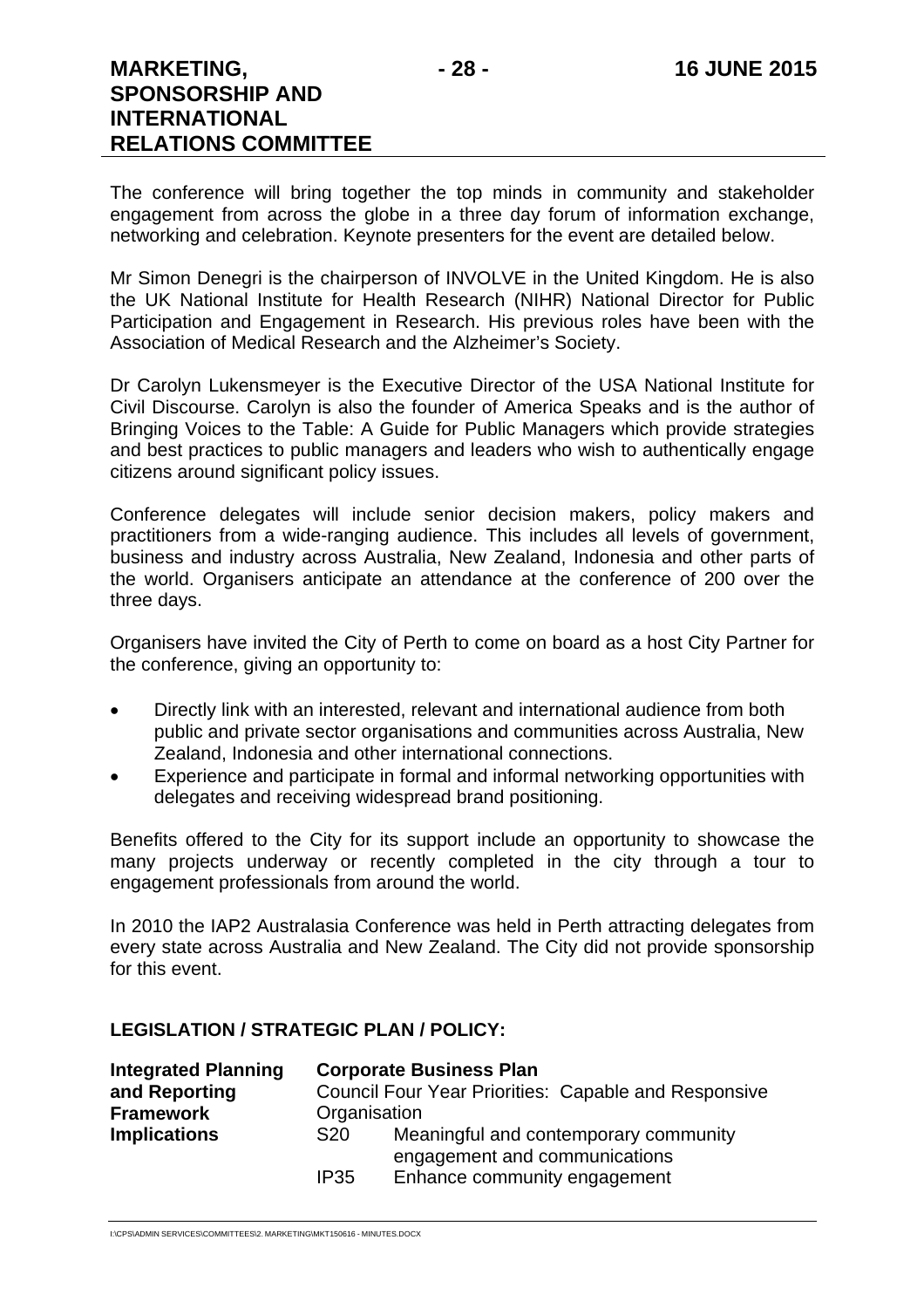#### **Policy**

Policy No and Name: 18.8 – Provision of Sponsorship and Donations

#### **DETAILS:**

#### **Eligibility for Sponsorship:**

| <b>Criterion</b>                                                        | <b>Satisfied</b> |  |
|-------------------------------------------------------------------------|------------------|--|
| Support for activities which award endeavour in community service       | Yes              |  |
| Support for the activities of organisations or individual which provide | Yes              |  |
| positive positioning for the City of Perth                              |                  |  |

#### **Markets / audiences who will be exposed to sponsorship information:**

Conference delegates will include senior decision makers, policy makers and practitioners from government, business and industry across Australia, New Zealand and Indonesia. In addition to conference delegates, the City's sponsorship would promote to IAP2's membership base of 12,000.

#### **Promotion of City of Perth to Markets / audiences:**

The City would be promoted as detailed above. **Assessment of Application (Corporate):** 

#### **1. The opportunity the sponsorship provides to enhance the image of the City of Perth.**

Host City sponsorship of this event would enhance the image of the City as a leader in stakeholder engagement and promote the city to national and international senior decision makers, policy makers and practitioners.

#### **2. The value of the increased good will from markets / audiences exposed to the sponsorship by the City of Perth.**

The increase of good will for the City of Perth would spread beyond a WA-based audience, through national and international delegates and the over 12,000 members of the organisation. In addition the City would have an opportunity to directly showcase a city project through a tour for engagement professionals from around the world.

#### **3. Contributes towards the achievement of one or more of the City's marketing objectives.**

- to position the city as a city of regional and international significance;
- to increase visitation to the city;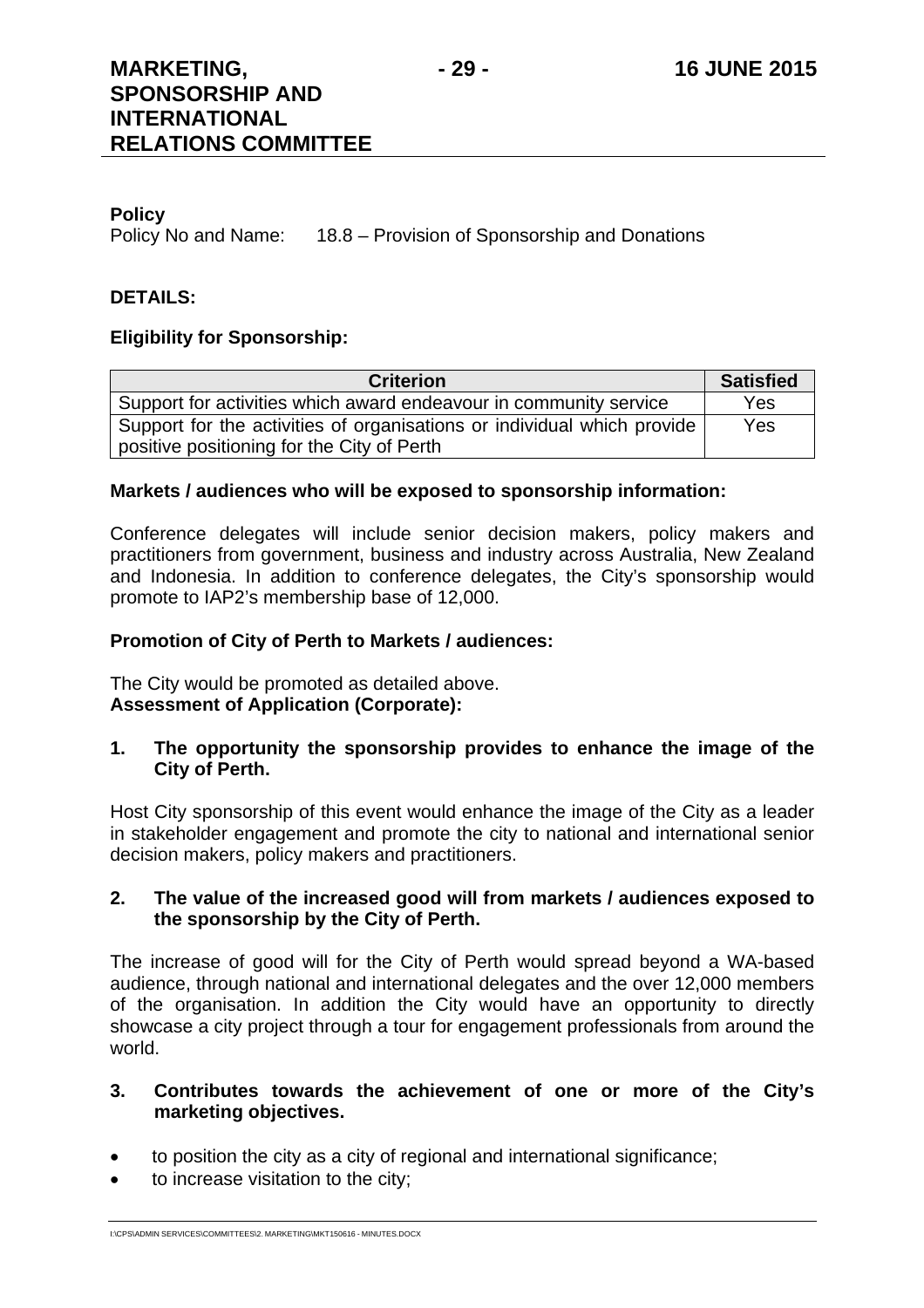- to increase economic investment in the city;
- to create a vibrant, energetic 24 hour city.

The event will position the city as a city of regional and international significance and increase visitation to the city.

#### **4. Benefits to be provided to the City.**

The benefits provided to the City should sponsorship be approved are as follows:

- the City of Perth to be recognised as the Host City for the event;
- the City to be acknowledged as the Host City Sponsor in all media releases relating to the IAP2 Australasia Leadership Conference;
- the City of Perth logo to be included on the Conference website with a hyperlink to the City of Perth website;
- acknowledgement of the City's support in the thank you pages of any programs or printed material;
- the City's logo to receive prominent placement in all Conference marketing and event material, including media releases, programmes and promotional products;
- City of Perth signage to be displayed in a prominent location;
- an opportunity for the City to provide local tourist attraction information for all delegates to promote City of Perth activities, accommodation, restaurants and other features;
- the City to have an exhibition space at the Conference Industry Expo;
- an opportunity for the City to provide promotional material to be included in all delegates welcome packs;
- an opportunity for the City to design and present a tour of choice from an engagement perspective;
- complimentary registration for three City representatives at the Conference, including the Core Values Awards Gala Dinner (valued at \$3,600); and
- the Lord Mayor to be invited to provide the opening welcome address at the Conference.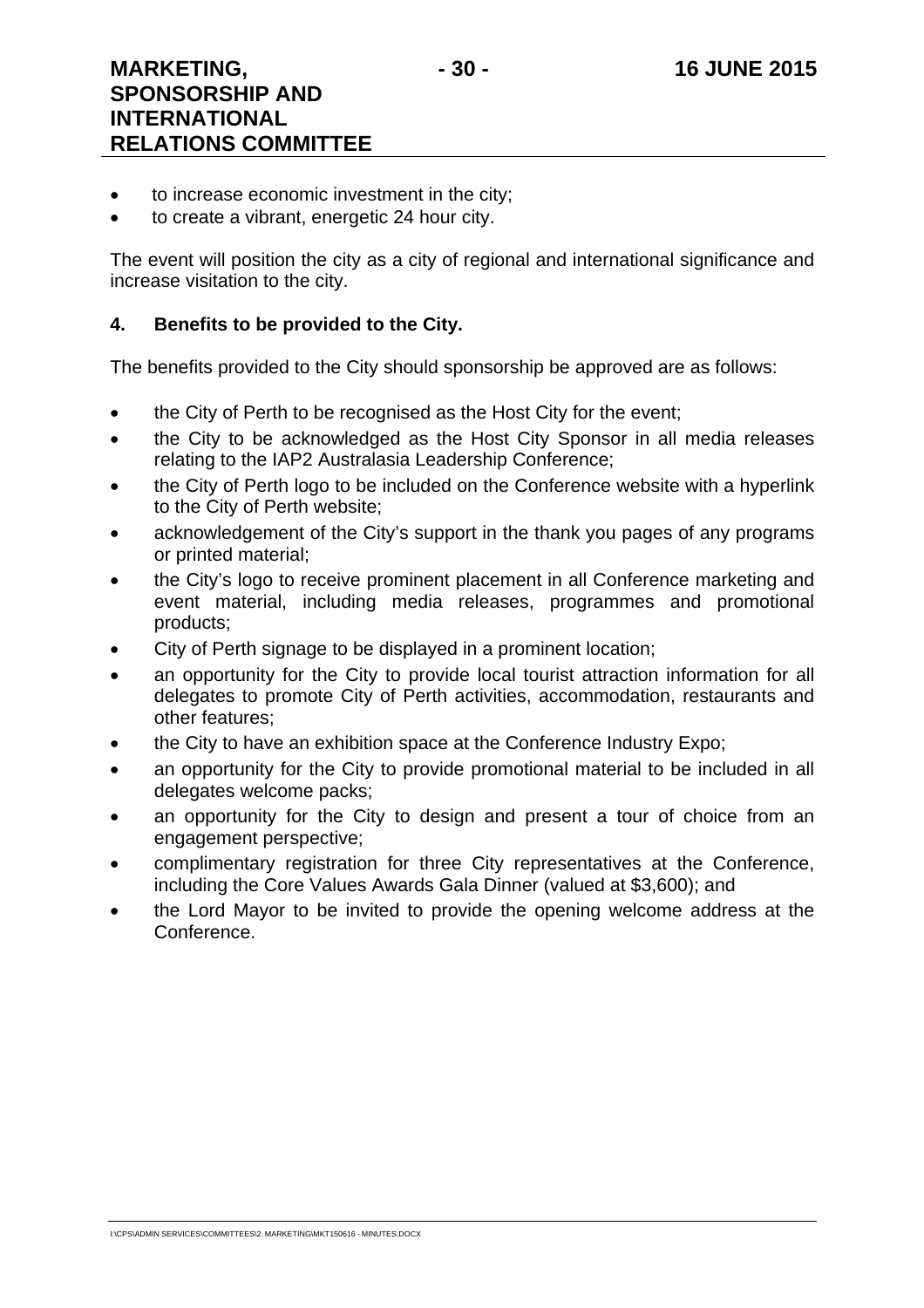#### **FINANCIAL IMPLICATIONS:**

| ACCOUNT NO:                | 1423 1000 7901                                 |
|----------------------------|------------------------------------------------|
| BUDGET ITEM:               | Recreation and Culture – Other Culture – Other |
|                            | <b>Cultural Activities</b>                     |
| <b>BUDGET PAGE NUMBER:</b> | <b>TBC</b>                                     |
|                            | <b>BUDGET ITEM</b>                             |
| <b>BUDGETED AMOUNT:</b>    | <b>TBC</b>                                     |
| AMOUNT SPENT TO DATE:      | \$0                                            |
| PROPOSED COST:             | \$10,000                                       |
| <b>BALANCE:</b>            | <b>TBC</b>                                     |
|                            |                                                |

All figures quoted in this report are exclusive of GST.

#### **COMMENTS:**

The IAP2 Australasia Engagement Conference will bring together leaders in the field of Community Engagement and Public Participation. The conference would give the City of Perth an opportunity to showcase current and recent projects to the conference delegates and the IAP2 membership base.

However, it is recommended that Council declines sponsorship of \$10,000 (excluding GST) as specific funds have not been allocated in the 2015/16 budget for this expenditure. There is donation and sponsorship funding that has been tentatively allocated towards other events within Council's 2015/16 Annual Budget, but support for this event may result in having to decline support for an alternative event.

#### *Moved by Cr Adamos, seconded by Cr Limnios*

*That the Marketing, Sponsorship and International Relations Committee declines the request to sponsor the IAP2 Australasia Engagement Conference to be held at the Perth Convention and Exhibition Centre from Wednesday 14 until Friday 16 October 2015 as specific expenditure for this conference has not been included in the City's 2015/16 adopted budget.* 

#### *The motion was put and carried*

**The votes were recorded as follows:** 

**For: Crs Chen, Adamos and Limnios** 

**Against: Nil**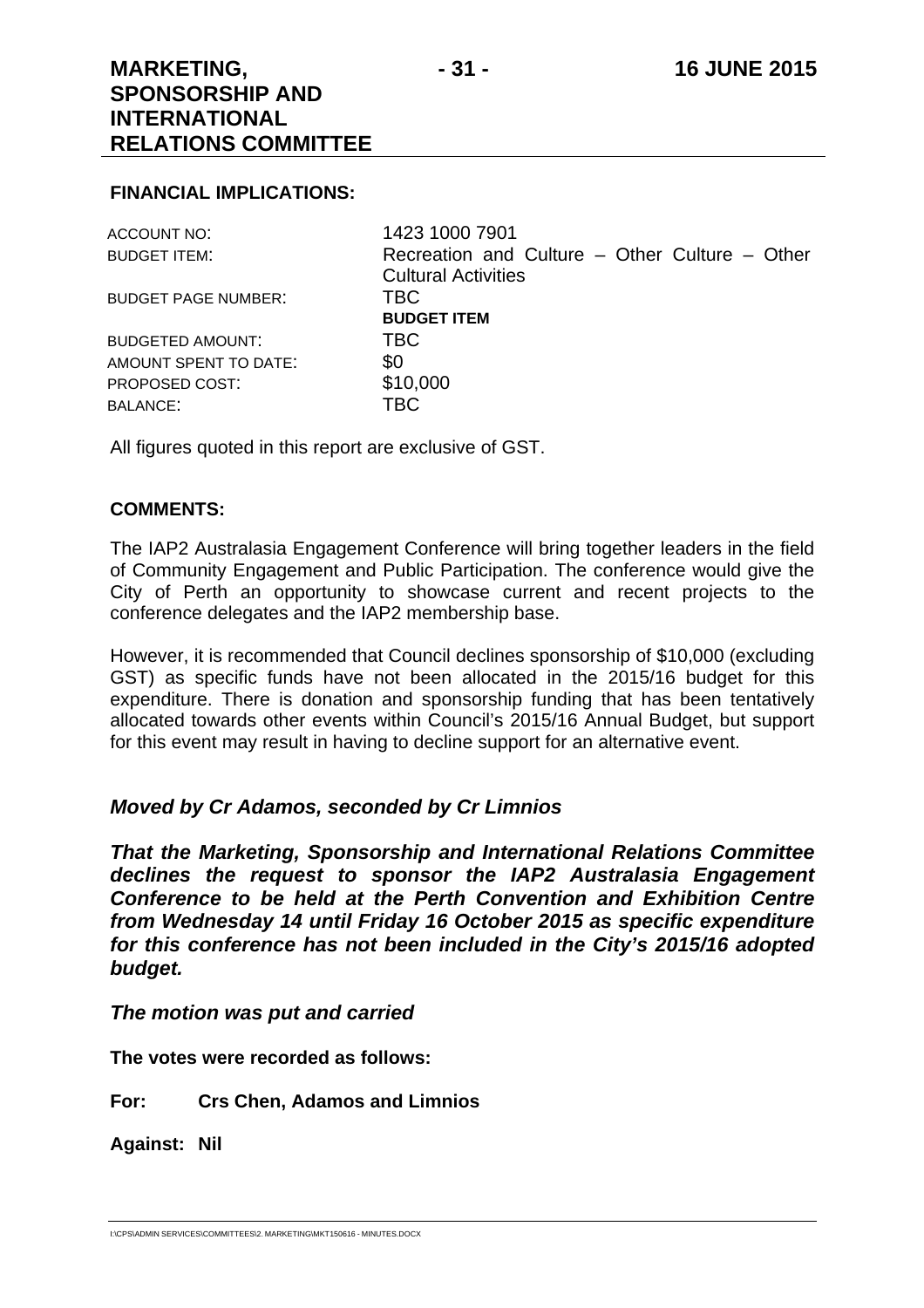**4.54pm** Cr Chen previously disclosed a Financial Interest in Item MP106/15 (detailed at Item MP100/15) and departed the meeting.

In accordance with Section 5.6 of the *Local Government Act 1995,* the Chief Executive Officer sought nominations for a member to preside over the meeting.

Cr Adamos nominated Cr Limnios to preside over the meeting. Cr Limnios accepted the nomination.

There being no further nominations, Cr Limnios assumed the Chair.

## **MP106/15 CORPORATE SPONSORSHIP – MIGRATION INSTITUTE OF AUSTRALIA (MIA) NATIONAL CONFERENCE 2015**

#### **BACKGROUND:**

| FILE REFERENCE:          | P1027654                    |
|--------------------------|-----------------------------|
| <b>REPORTING UNIT:</b>   | <b>Economic Development</b> |
| RESPONSIBLE DIRECTORATE: | City Planning & Development |
| DATE:                    | 4 June 2015                 |
| MAP / SCHEDULE:          | N/A                         |

The City has received a request for corporate sponsorship of \$20,000 from the Migration Institute of Australia (MIA) to present the MIA National Conference 2015 in Perth from 28 October until 31 October 2015.

Established in Australia in 1992, the MIA is the peak professional body for Registered Migration Agents across Australia and overseas. The MIA provide migration and education recruitment services to prospective migrants, workers, students, families and humanitarian entrants, as well as to employers seeking to obtain skilled overseas workers when there are none suitable in Australia. Members of the MIA are actively involved with connecting overseas investors with business opportunities in Australia on a regular basis.

Migrants make up a significant portion of the Western Australian (WA) community. According to the Office of Multicultural Interests, in 2012, WA had the highest proportion of migrants in its resident population amongst all the States, with around one in three people born overseas, compared with the Australian average of 27 per cent. There are over 200 languages and more than 100 religious faiths present in the Greater Perth region (*Office of Multicultural Interests, 2012*).

I:\CPS\ADMIN SERVICES\COMMITTEES\2. MARKETING\MKT150616 - MINUTES.DOCX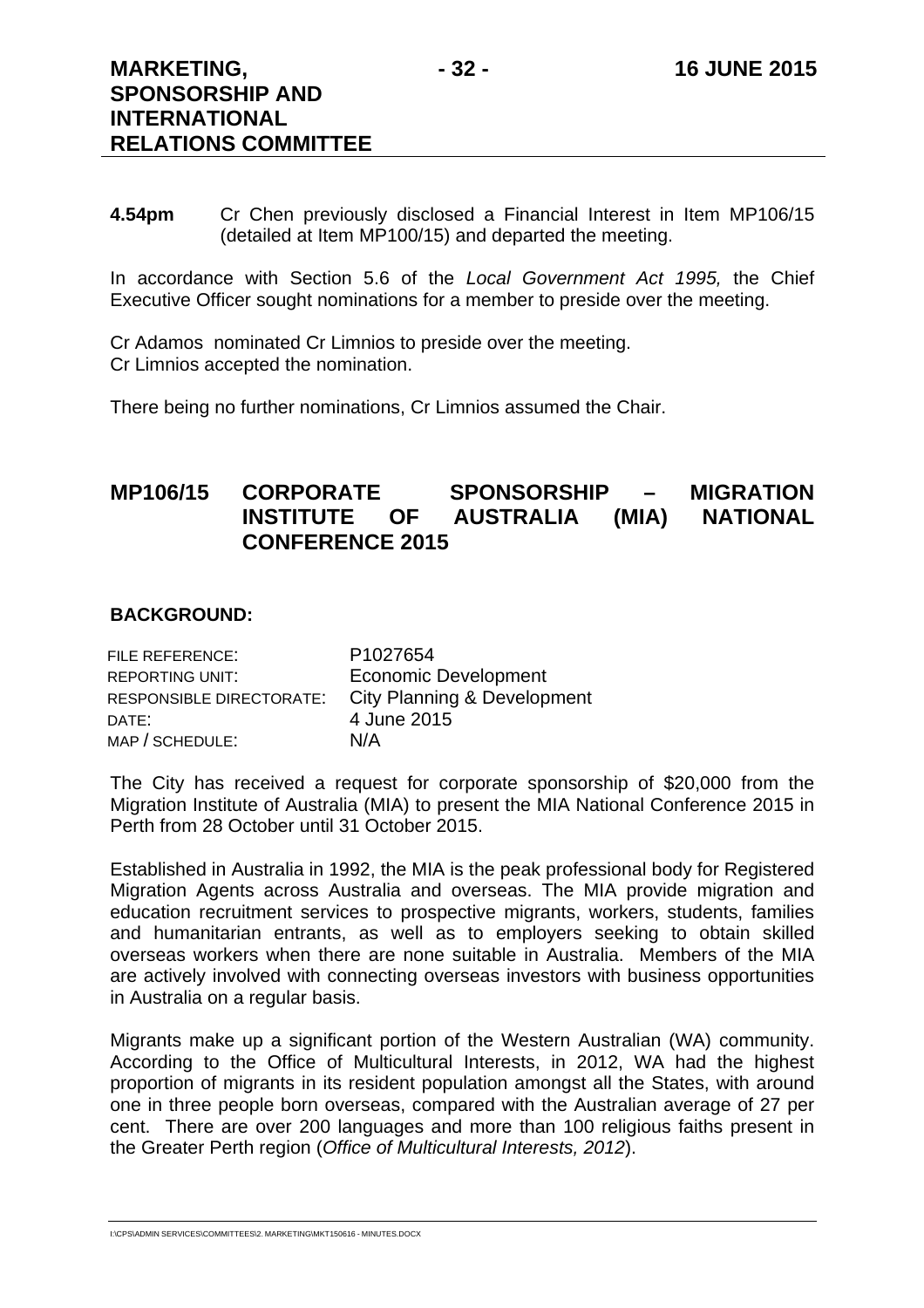The economic returns from migration and cultural diversity are many and farreaching. They include: an injection of skilled labour to WA's workforce; job generation; economic growth; a significant fiscal contribution; increased productivity through innovation and business formation; enhanced trade links; and international markets supporting regional development and repopulation. Further, Visiting Friends and Relatives Tourism (VFR) is generated from migrants and international students and contributes to a quarter of total domestic and international visitors to Perth metropolitan region *(Tourism WA, Perth Inner Visitor Profile 2011/12/13).* 

According to the State Treasurer, from 2009-2014 about 70 per cent of the migrants who came to WA were skilled – establishing a *"…critical population base", that is helping open up industries, create cities and introduce new technologies".*

Table 1 below shows the confirmed economic benefit of the business migration program run by the WA State Government through the Small Business Development Corporation (SBDC), and the impact on the State's economy.

| <b>BUSINESS</b><br><b>MIGRATION</b> | 2010/11       | 2011/12       | 2012/13       | 2013/14       |
|-------------------------------------|---------------|---------------|---------------|---------------|
| <b>Total Capital Inflow</b>         | \$293,437,685 | \$304,524,805 | \$260,502,656 | \$259,540,986 |
| <b>Capital In Business</b>          | \$109,194,262 | \$104,316,671 | \$77,966,279  | \$110,724,667 |
| <b>WA Treasury Bonds</b>            | \$18,750,000  | \$21,000,000  | \$20,500,000  | \$18,750,000  |
| <b>Jobs Created</b>                 | 227           | 145           | 90            | 256           |
| <b>Businesses Exporting</b>         | 20            | 21            | 13            | 16            |

*Table 1 – Confirmed WA Investment from Permanent Residency Business Visa Holders* 

Businesses established by migrants with confirmed investments range across the full spectrum of business activity in the State including the accommodation, property development and retail sectors. Export businesses were primarily in the agriculture and resources sectors.

From July 2014 to May 2015 the SBDC has approved State nomination for 139 business migrants and is expected to increase to more than 150 when financial year reporting is finalised. There has been a total capital inflow of \$263,602,040 invested into business and WA Treasury Bonds. During the aforementioned period, business migrants have contributed 120 new jobs for Western Australia. Most business migrants now come from China (80%) and Malaysia/Singapore (15%).

It is clear there is a significant economic benefit associated with migration, particularly with business migration.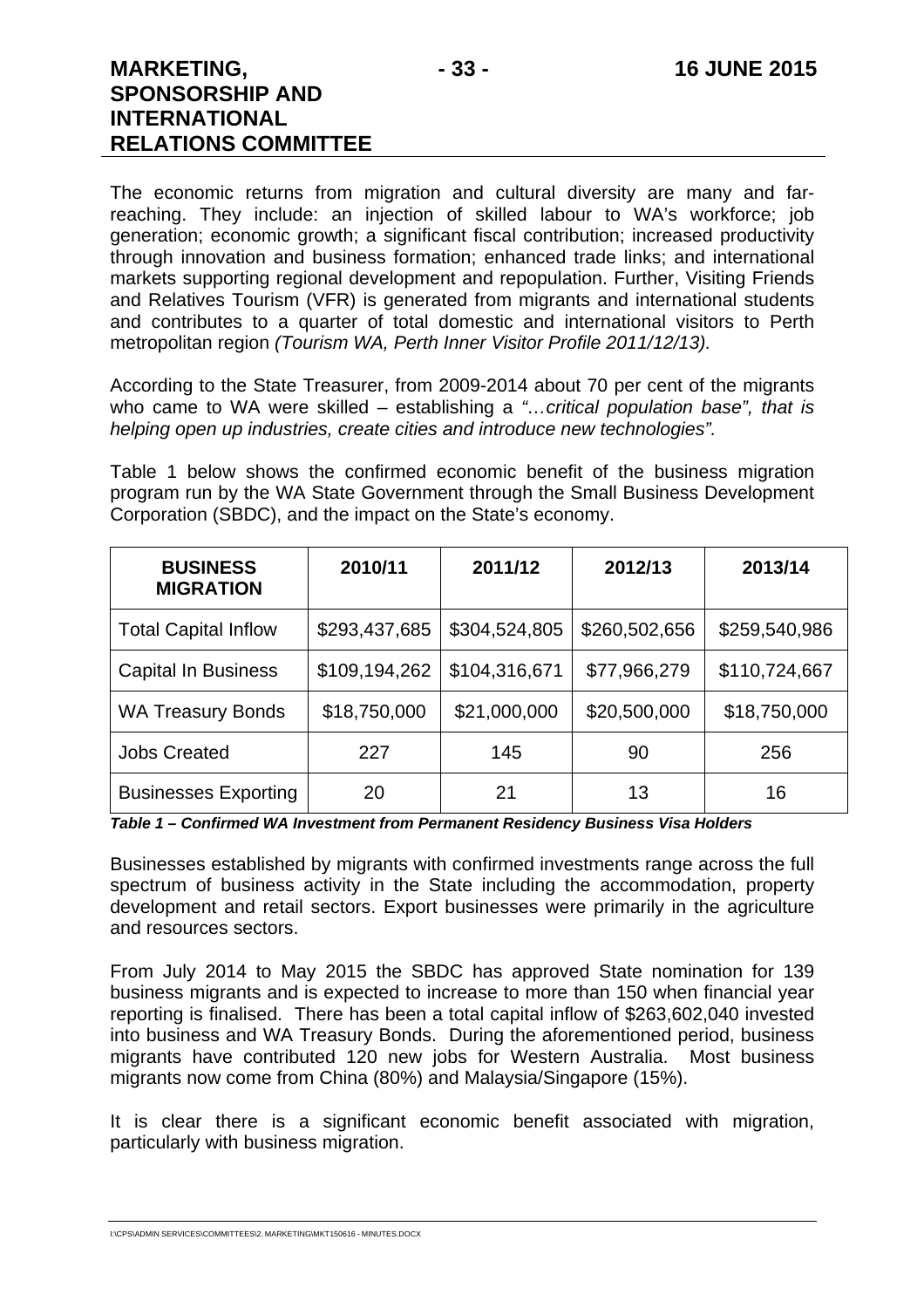#### **Summary of Event:**

This year's conference theme will be "Migration 2015 – National Security, Economic Development, Social Cohesion and Citizenship". The conference will run from the 28 October through to the 31 October 2015.

The Conference is expected to attract 250 delegates.

This will be the first time the MIA National Conference will be held in Perth with past conferences held in the eastern states.

Previously the MIA National Conference has been held in the following cities:

- $\bullet$  2014 Canberra
- $\bullet$  2013 Canberra
- $\bullet$  2012 Sydney
- $\bullet$  2011 Melbourne
- $2010 -$  Sydney

#### **2014 MIA National Conference in Canberra**

The 2014 MIA National Conference in Canberra saw 250 delegates attend of whom 85 per cent resided outside of the host city. An additional 150 friends and family visited Canberra with the conference delegates. On average approximately \$800- \$1,000 was spent per delegate over the conference duration. Most of the international delegates came from East and Southeast Asia and the United Kingdom. Speakers at last year's conference included Senator Sarah Hanson-Young; Celebrity Masterchef Neil Perry AM; and Assistant Minister for Immigration and Border Protection, Senator the Hon Michaelia Cash.

The sponsorship would assist the MIA with lowering delegate registration costs and other operational costs associated with the conference. The MIA have recently reduced delegate registration costs by \$300 per person from the rate set at previous years, in order to subsidise for the additional airfare costs borne by delegates travelling to Perth for the conference.

MIA estimates that the economic injection into the city, as a result of the 2015 conference, not including delegate expenditure, will be around \$150,000-\$200,000. Considering the average delegate expenditure and attendance outlined above, this figure reaches approximately \$600,000 for the total return to the WA economy as a result of the conference being held in Perth.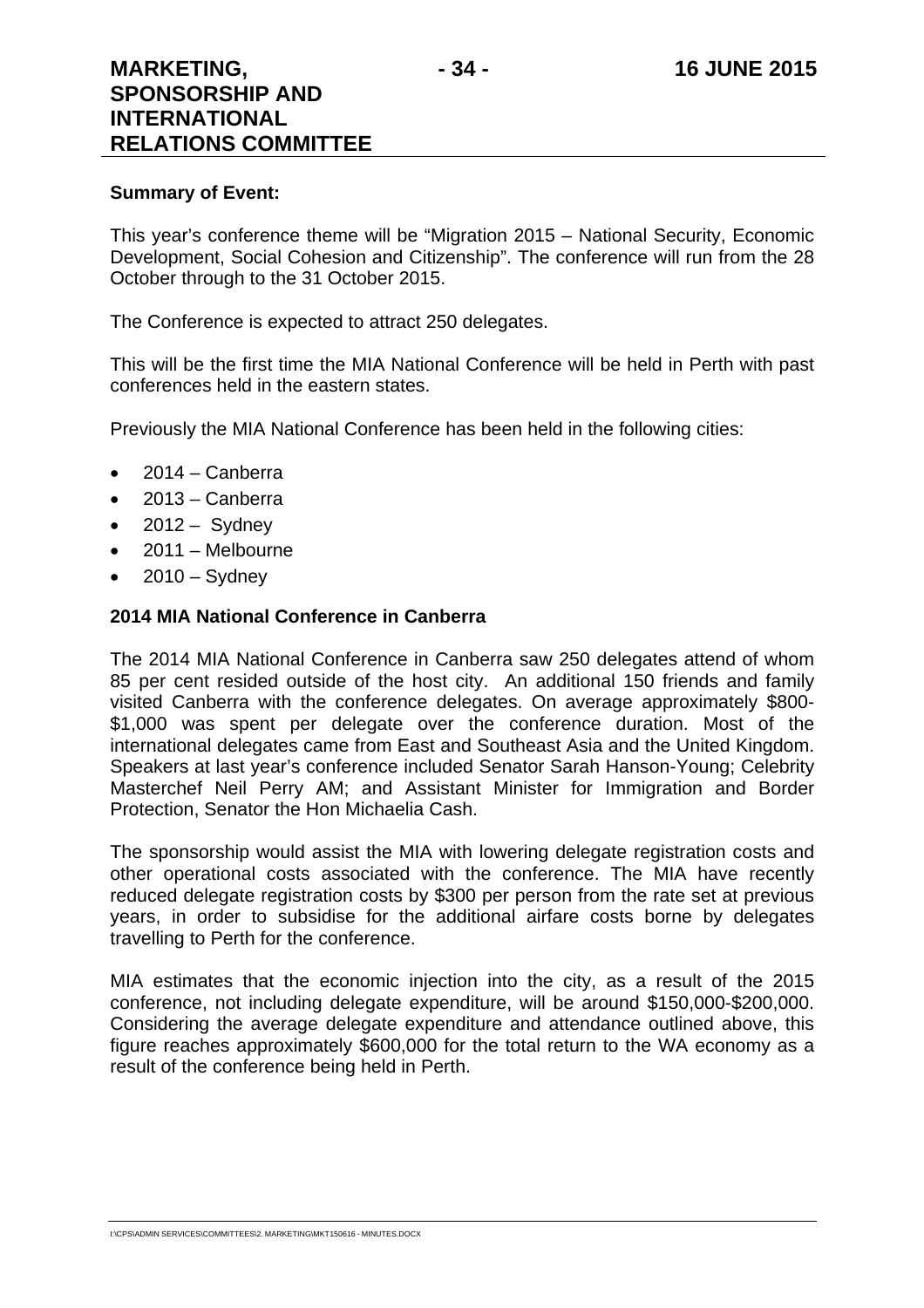**RELATIONS COMMITTEE** 

#### **LEGISLATION / STRATEGIC PLAN / POLICY:**

| <b>Integrated Planning</b> | <b>Strategic Community Plan</b>                           |
|----------------------------|-----------------------------------------------------------|
| and Reporting              | Council Four Year Priorities: Perth as a Capital City     |
| <b>Framework</b>           | Maintain a strong profile and reputation for Perth<br>S6. |
| <b>Implications</b>        | as a city that is attractive for investment.              |

#### **Policy**

Policy No and Name: 18.8 – Provision of Sponsorship and Donations

#### **DETAILS:**

#### **Eligibility for Sponsorship:**

| <b>Criterion</b>                                                        | <b>Satisfied</b> |
|-------------------------------------------------------------------------|------------------|
| Awards, presentations, acknowledgement for excellence in relevant       | Yes              |
| professional fields                                                     |                  |
| Support for activities which award endeavour in community service       | <b>Yes</b>       |
| Supports for promotional material (such as publications and films)      | <b>Yes</b>       |
| which positively position the City of Perth                             |                  |
| Support for the activities of organisations or individual which provide | <b>Yes</b>       |
| positive positioning for the City of Perth                              |                  |

#### **Markets / audiences who will be exposed to sponsorship information:**

Expected delegate profiles for this year's conference are migration agents, lawyers, government officials and others working in the immigration field.

It is anticipated that the National Conference will attract approximately 250 delegates. It is expected that 60 percent of delegates will come from interstate and 10 percent of delegates from overseas.

#### **Promotion of City of Perth to Markets / Audiences:**

The City of Perth would be promoted to the markets/audiences listed above through brand exposure on marketing material, verbal recognition at the conference and opportunities to attend key networking functions and conference sessions.

#### **Assessment of Application (Corporate):**

#### **1. The opportunity the sponsorship provides to enhance the image of the City of Perth.**

The sponsorship would also enhance the image of the City through exposure to interstate and international representatives in the business migration field. The sponsorship would also showcase Perth as a welcoming destination for migrants.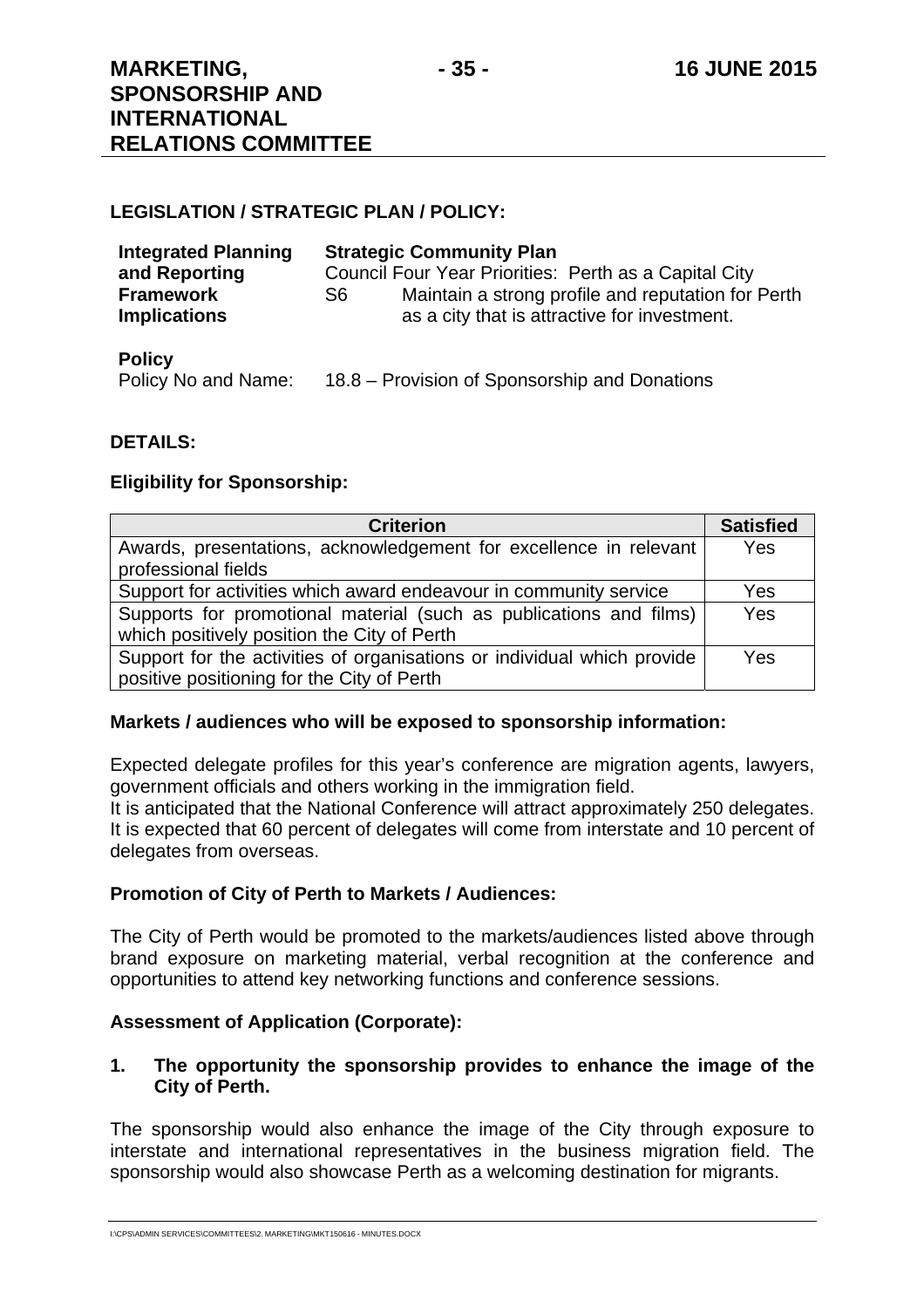#### **2. The value of the increased good will from markets / audiences exposed to the sponsorship by the City of Perth.**

The sponsorship would assist conference organisers in promoting Perth as a key migration destination, a first for the City and a rare opportunity to showcase Perth to a very diverse and broad reaching international audience. The sponsorship would also demonstrate the City's support for the business migration industry and highlight its competitiveness for international skilled labour markets and migration as a destination of choice.

#### **3. Contributes towards the achievement of one or more of the City's marketing objectives.**

- to position the city as a city of regional and international significance;
- to increase visitation to the city;
- to increase economic investment in the city;
- to create a vibrant, energetic 24 hour city.

Sponsorship of this event would position Perth as a city of regional and international significance within the business migration industry. The event will increase visitation to the city, create an awareness of Perth as a migration destination and provide significant and direct economic impacts outlined above.

## **4. Benefits to be provided to the City.**

If Council were to approve sponsorship for this event, the organisers would provide the following sponsorship benefits to the City:

- verbal acknowledgement of City's support by the MIA National President in the National Conference opening remarks;
- a section on the official conference program for the City to detail migration and investment opportunities available in Perth;
- inclusion of City of Perth logo on the official conference program and on conference website;
- two full registrations to the National Conference to be used by relevant City staff;
- 10 tickets to attend the welcome reception networking function; and
- five tickets to the Conference Gala Dinner.

## **FINANCIAL IMPLICATIONS:**

There are no specific funds allocated in the 2015/16 budget for this expenditure.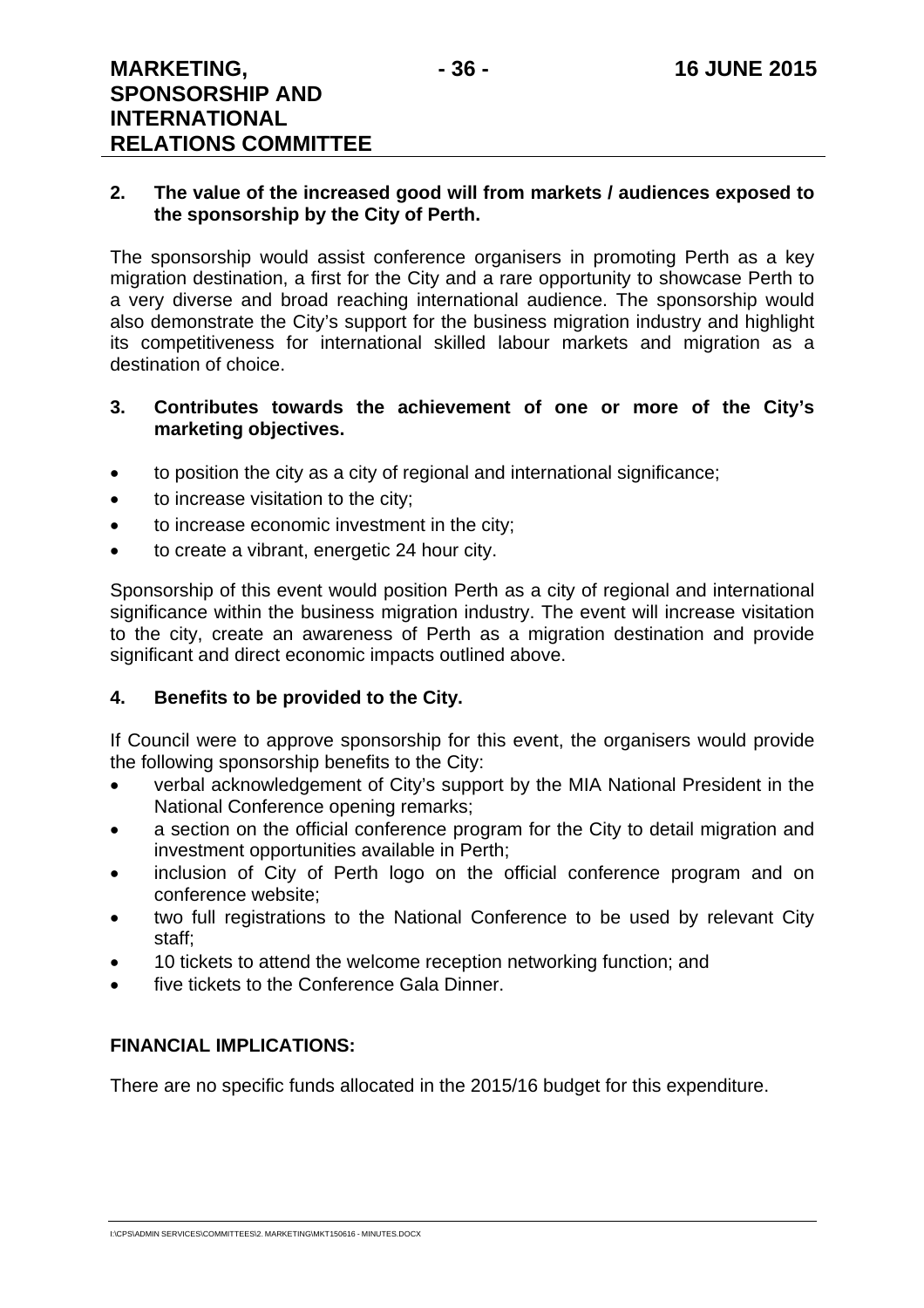#### **COMMENTS:**

The conference is expected to generate a direct and total investment into Perth of approximately \$600,000. The amount of economic benefit to the City of Perth far outweighs the sponsorship amount requested.

The event meets the criteria for corporate sponsorship and fulfils the City's economic development objectives.

However, it is recommended that the Council declines sponsorship of \$20,000 (excluding GST) as specific funds have not been allocated in the 2015/16 budget for this expenditure. There is donation and sponsorship funding that has been tentatively allocated towards other events within Council's 2015/16 Annual Budget, but support for this event may result in having to decline support for an alternative event.

#### **OFFICER RECOMMENDATION:**

That Council declines the request for cash corporate sponsorship of \$20,000 (excluding GST) to the Migration Institute of Australia (MIA) to present the MIA National Conference 2015 from 28 October until 31 October 2015, as the specific expenditure for this conference has not been included in Council's 2015/16 Annual Budget.

**The Marketing, Sponsorship and International Relations Committee resolved to adopt an alternative motion as follows**:

## *Moved by Cr Adamos, seconded by Cr Limnios*

## *That Council:*

- *1. declines the request for cash corporate sponsorship of \$20,000 (excluding GST) to the Migration Institute of Australia (MIA) to present the MIA National Conference 2015 from 28 October until 31 October 2015, as the specific expenditure for this conference has not been included in Council's 2015/16 Annual Budget;*
- *2. declines the revised request for sponsorship, as detailed in correspondence received by the City on 16 June 2015 (TRIM reference 100163/15);*

*(Cont'd)*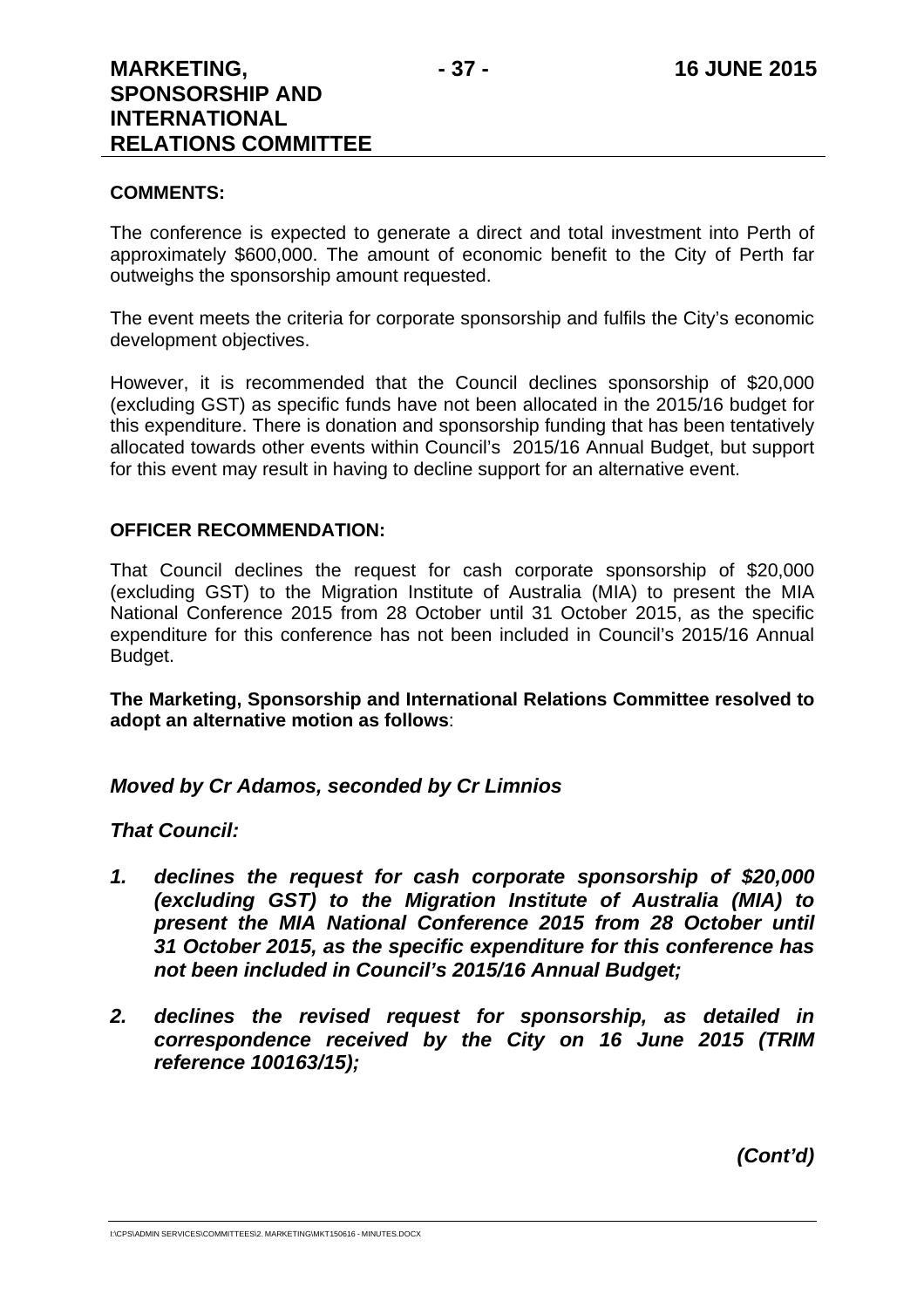*3. requests that the Chief Executive Officer discuss other possible forms of support that can be provided by the City of Perth with the Migration Institute of Australia.* 

*The motion was put and carried* 

**The votes were recorded as follows:** 

- **For: Crs Adamos and Limnios**
- **Against: Nil**
- **Reason:** The Marketing Sponsorship and International Relations Committee considered it appropriate that the sponsorship requests from the Migration Institute of Australia (MIA) be declined and that the Chief Executive Officer be requested to discuss other forms of support that can be provided by the City of Perth with the MIA.
- **5.03pm** Cr Chen returned to the meeting and resumed the Chair.
- **Meeting Note:** The Chief Executive Officer advised at Item MP99/15 that correspondence (TRIM reference 100163/15) had been received from the Migration Institute of Australia regarding its request for sponsorship.

# **MP107/15 CORPORATE SPONSORSHIP – AUSTRALIAN HOUSING AND URBAN RESEARCH INSTITUTE – NATIONAL HOUSING CONFERENCE – PERTH – OCTOBER 2015**

## **BACKGROUND:**

FILE REFERENCE: P1010627-29 DATE: 5 June 2015 MAP / SCHEDULE: N/A

REPORTING UNIT: Sustainable City Development RESPONSIBLE DIRECTORATE: City Planning and Development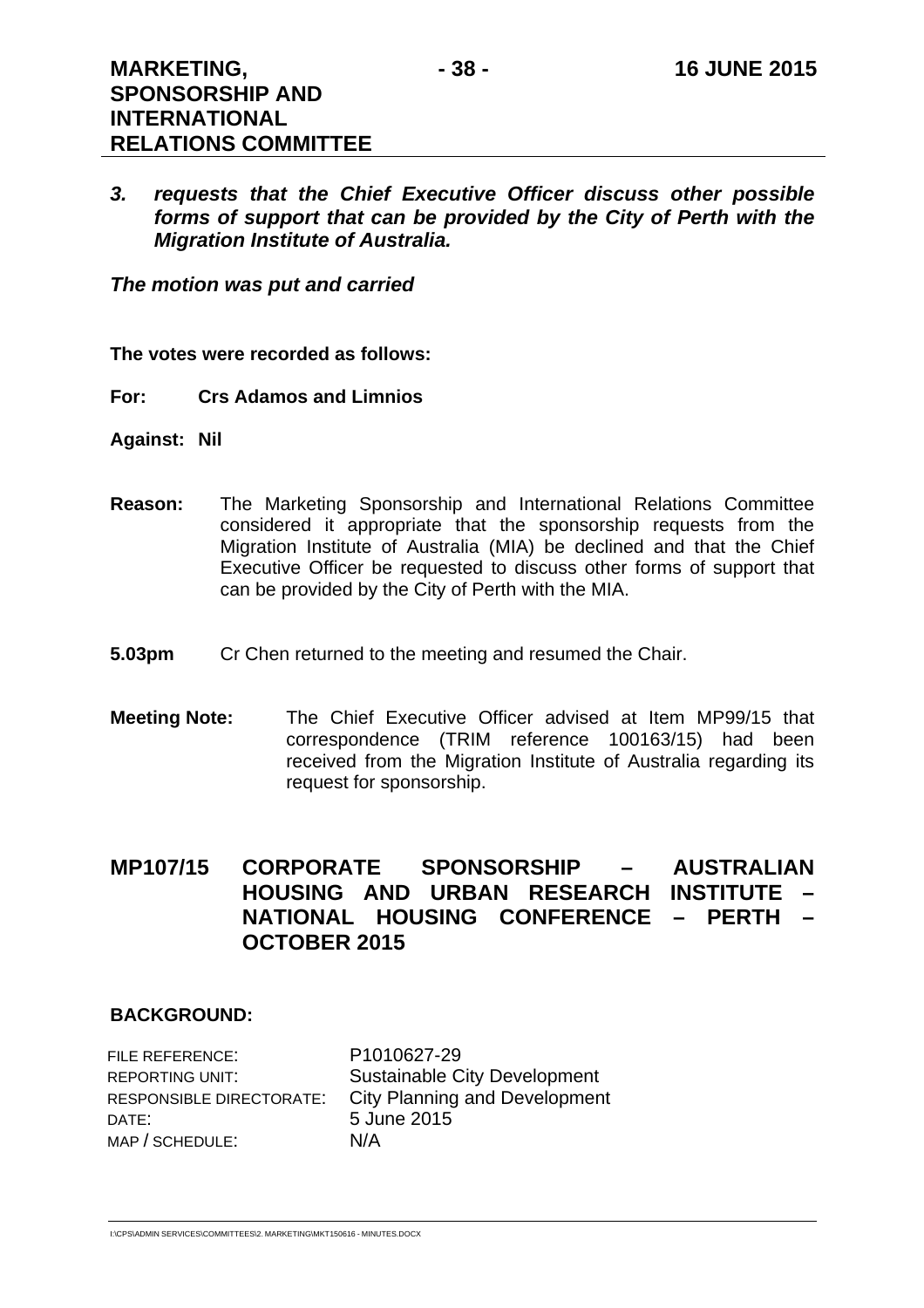The City of Perth has received a request from the Australian Housing and Urban Research Institute (AHURI) to sponsor the Welcome Function at the National Housing Conference 2015 for \$16,500 (excl GST). Dr Ian Winter, Executive Director of AHURI / Conference Co-Convener and Deputy Chair, presented the opportunity to the Lord Mayor at a meeting in early May 2015. The conference is being held in Perth from 28-30 October 2015 at the Perth Convention an Exhibition Centre.

In addition to the Welcome Function sponsorship, AHURI offer the following:

- 1. a guided site tour of Penny Lane Apartments and help design a workshop session on lessons learnt and alternative innovative inner city affordable models, with an open presentation by the City of Perth.
- 2. invitation to a representative from the City of Perth Council to participate in a plenary session "What does the future Australian city look like".

The two (2) conference registrations are estimated at \$3,200 in value.

The Department of Housing are Diamond Sponsors (\$50,000) and the Western Australian Planning Commission are Gold Sponsors (\$30,000). The conference will be opened by the Hon Colin Holt MLC, Minister for Housing. The ABC's Q&A with Tony Jones will be broadcast at the closing plenary session.

The National Housing Conference is held every two years and is considered a high calibre conference with the mandate to *"explore how leadership, partnership and innovation across all sectors can improve housing supply and affordability*. Approximately 800 delegates attend from a broad range of fields - all levels of government, developers, economists, community housing providers, researchers and housing construction manufacturers. Sessions are organised under four streams – innovation in delivery, new leadership ideas, strategies for transformation and think tanks. They cover a range of topics including modular developments, relationship between housing and city productivity, heritage conversions, homelessness, placemaking, international policy, and collaboration.

AHURI is a national independent research network that delivers evidence-based research contributing to national housing, homelessness and urban policy development, practice and community debate. AHURI receives income from Australian and state government grants and contributions from university partners and third parties. AHURI's 2014 funding round invested \$3.1 million to 14 new research projects and activities, with 14 projects completed during that year.

#### **LEGISLATION / STRATEGIC PLAN / POLICY:**

| <b>Integrated Planning</b> | <b>Strategic Community Plan</b>                        |
|----------------------------|--------------------------------------------------------|
| and Reporting              | <b>Council Four Year Priorities: Community Outcome</b> |
| Framework                  | Perth as a Capital City                                |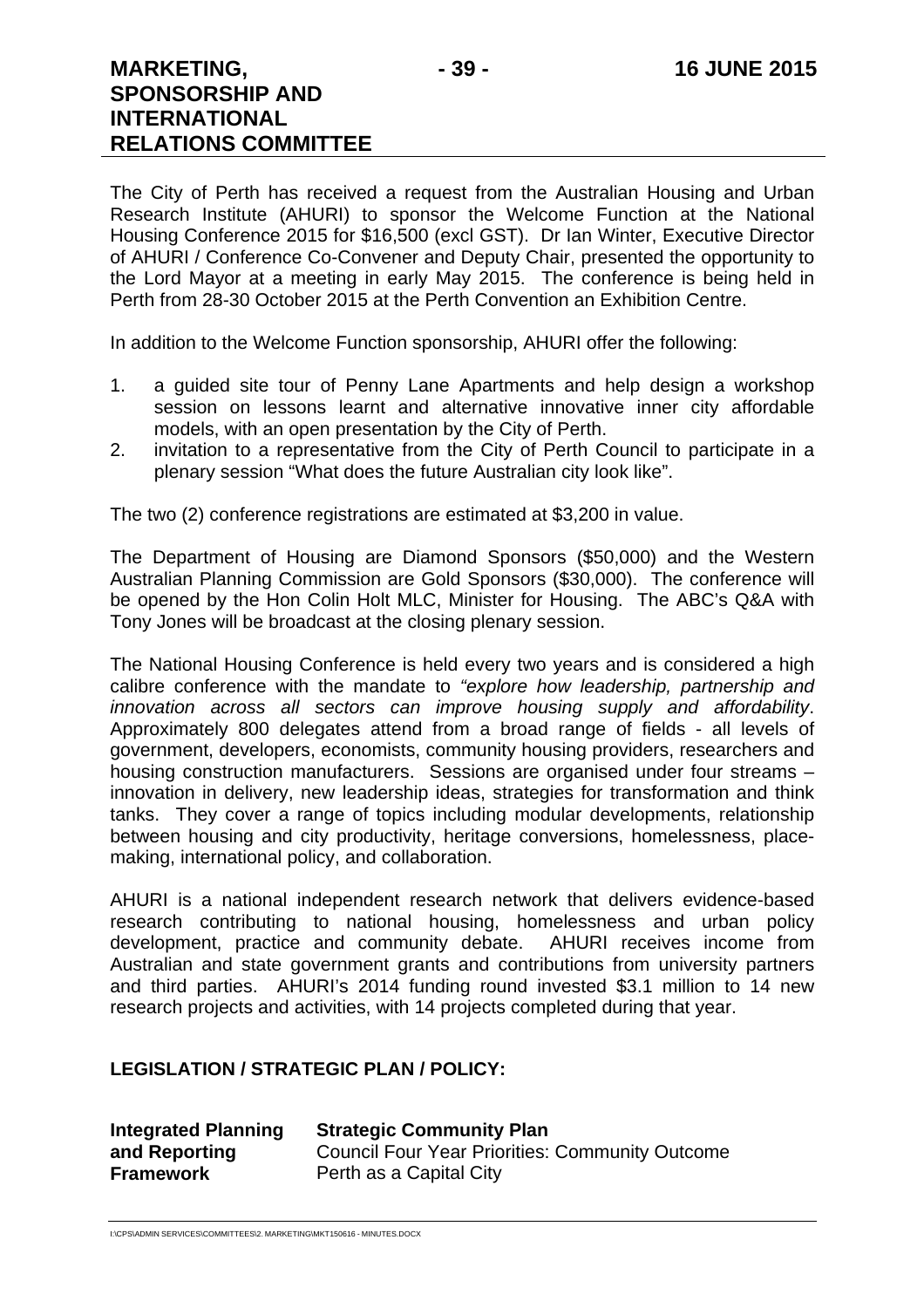| <b>Implications</b> | The City is recognised internationally as a city on the move<br>and for its liveability, talented people, centres of excellence<br>and business opportunities. |
|---------------------|----------------------------------------------------------------------------------------------------------------------------------------------------------------|
| <b>Policy</b>       |                                                                                                                                                                |
| Policy No and Name: | 18.8 – Provision of Sponsorship and donations                                                                                                                  |

## **DETAILS:**

In accordance with section 5.2.3 of the Policy 18.8, the proposal meets the following:

## **1. Eligibility for Sponsorship**

| <b>Eligibility Criteria</b>                                                                                                                      | <b>Satisfied</b>                                                                                                                                                                                            |
|--------------------------------------------------------------------------------------------------------------------------------------------------|-------------------------------------------------------------------------------------------------------------------------------------------------------------------------------------------------------------|
| Events and activities held<br>outside of the city of Perth<br>which<br>will<br>increase<br>awareness of, and goodwill<br>for, the City of Perth. | Yes - there will be significant exposure generated<br>through the City's participation in the conference<br>and promotional materials.                                                                      |
| Supports for promotional<br>material<br>(such<br>as<br>publications and<br>films)<br>which positively position the<br>City of Perth.             | Yes – this is achieved through promotional material<br>and participation in the site tour, workshop and<br>plenary session. The City's participation signal<br>leadership in housing and urban development. |
| Support for the activities of<br>organisations or individuals<br>which provide positive<br>positioning for the City of<br>Perth.                 | Yes - participation by a senior member of the City<br>provide opportunities to explore<br>strategic<br>partnerships with multiple stakeholders.                                                             |

In accordance with the Policy, the proposal meets the assessment criteria as follows:

#### **2. Assessment Criteria**

| <b>Assessment Criteria</b>                                                                                              | <b>Satisfied</b>                                                                                                                                                                                                                                                          |
|-------------------------------------------------------------------------------------------------------------------------|---------------------------------------------------------------------------------------------------------------------------------------------------------------------------------------------------------------------------------------------------------------------------|
| The<br>opportunity<br>the l<br>provides<br>sponsorship<br>to<br>enhance the image of the<br>City of Perth.              | Sponsorship and participation in the conference will<br>enhance the City's profile as a leader and innovator<br>in policy, governance and development outcomes.                                                                                                           |
| The value of the increased<br>goodwill from markets<br>audiences exposed to the<br>sponsorship by the City of<br>Perth. | Sponsorship and participation in the conference will<br>position the City alongside leading State and<br>Federal thought-leaders in policy, governance and<br>design/development outcomes. It provides a strong<br>signal that the City is a key player in housing policy |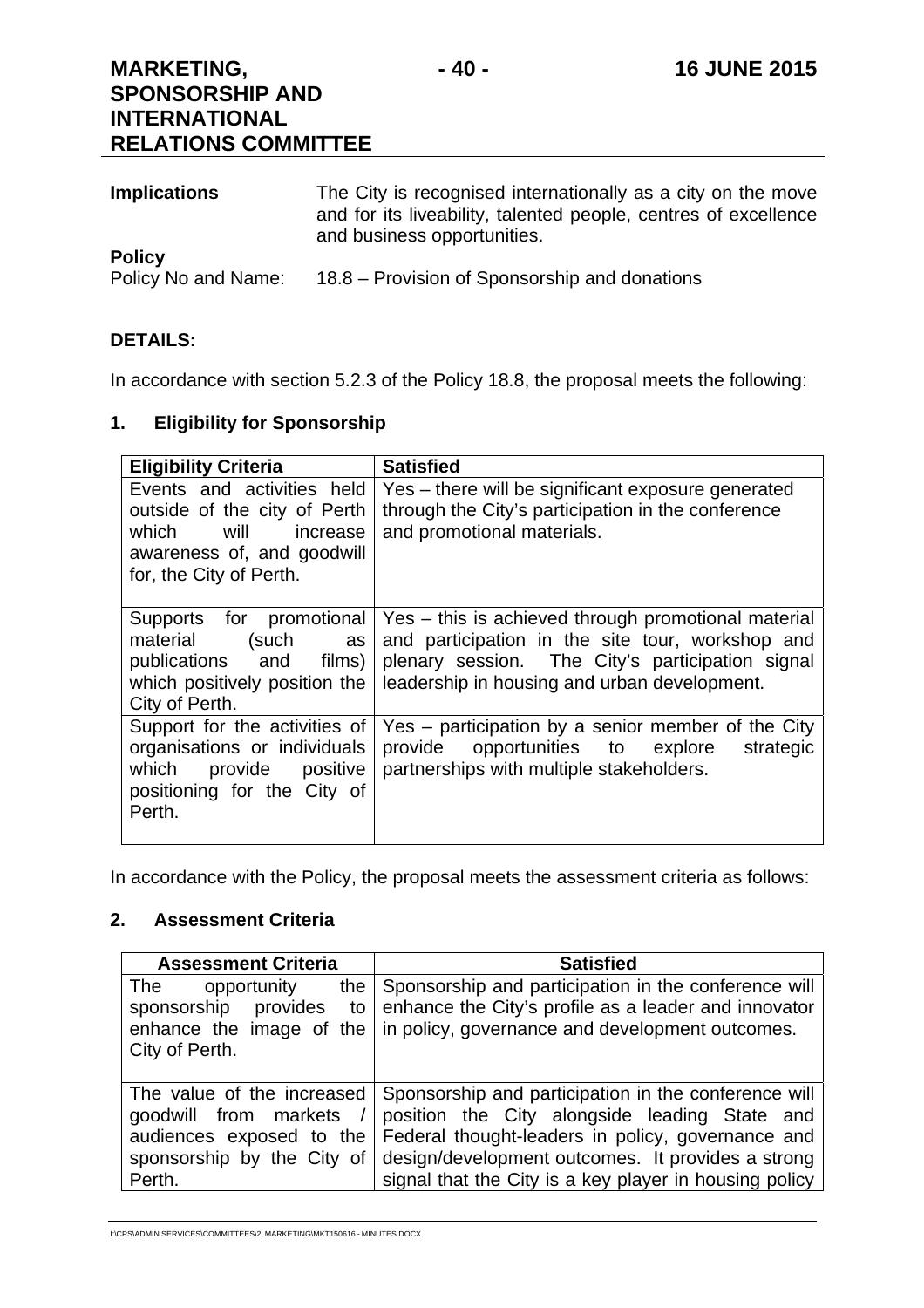| <b>Assessment Criteria</b> | <b>Satisfied</b>                                                                                                                                                                                                                                                    |
|----------------------------|---------------------------------------------------------------------------------------------------------------------------------------------------------------------------------------------------------------------------------------------------------------------|
|                            | and provides an opportunity to express our<br>interests, needs and role. This supports the City's<br>previous actions through our submissions to State<br>and Federal policy initiatives and enquiries.                                                             |
|                            | It provides an opportunity to influence State and<br>federal policy or at very least to provide a strong<br>voice for the local government sector, especially in<br>a time of diminishing funding and interest in housing<br>supply at Federal government level.    |
|                            | It provides the City with the opportunity to explore<br>potential strategic partnerships and collaborative /<br>governance mechanisms that may assist with more<br>effective delivery of housing that aligns with the<br>City's priorities (eg key worker housing). |
|                            | It shows the City's support for evidence-based<br>research, continual improvement and innovation<br>which may help to highlight the need for greater<br>attention on inner city housing supply and<br>development more effective strategies for delivery.           |

The Conference Convenor is seeking a cash sponsorship of \$16,500 (excluding GST). It is estimated that approximately 60 hours of officer time would be provided in-kind to assist with organisation and running of the site tour and workshop. The City would benefit directly from using the Penny Lane Apartments as a case study and discussion of alternative development models. The City's tenant manager, Access Housing has been contacted to participate and assist with the site tour also.

#### **FINANCIAL IMPLICATIONS:**

In setting the 2015/16 budget the City has been mindful to ensure expenditure increases are viewed within the context of CPI and has taken the approach to cap total sponsorship expenditure.

The budget for sponsorship in 2015/ 2016 was approved by the Council on 9 June 2015. The budget for sponsorship is based on specific allocations which were identified during the budget preparation process.

The timing of the approach to the City to participate in sponsoring the National Housing Conference has meant that the City has not included this expenditure during formulation of 2015/16 budget.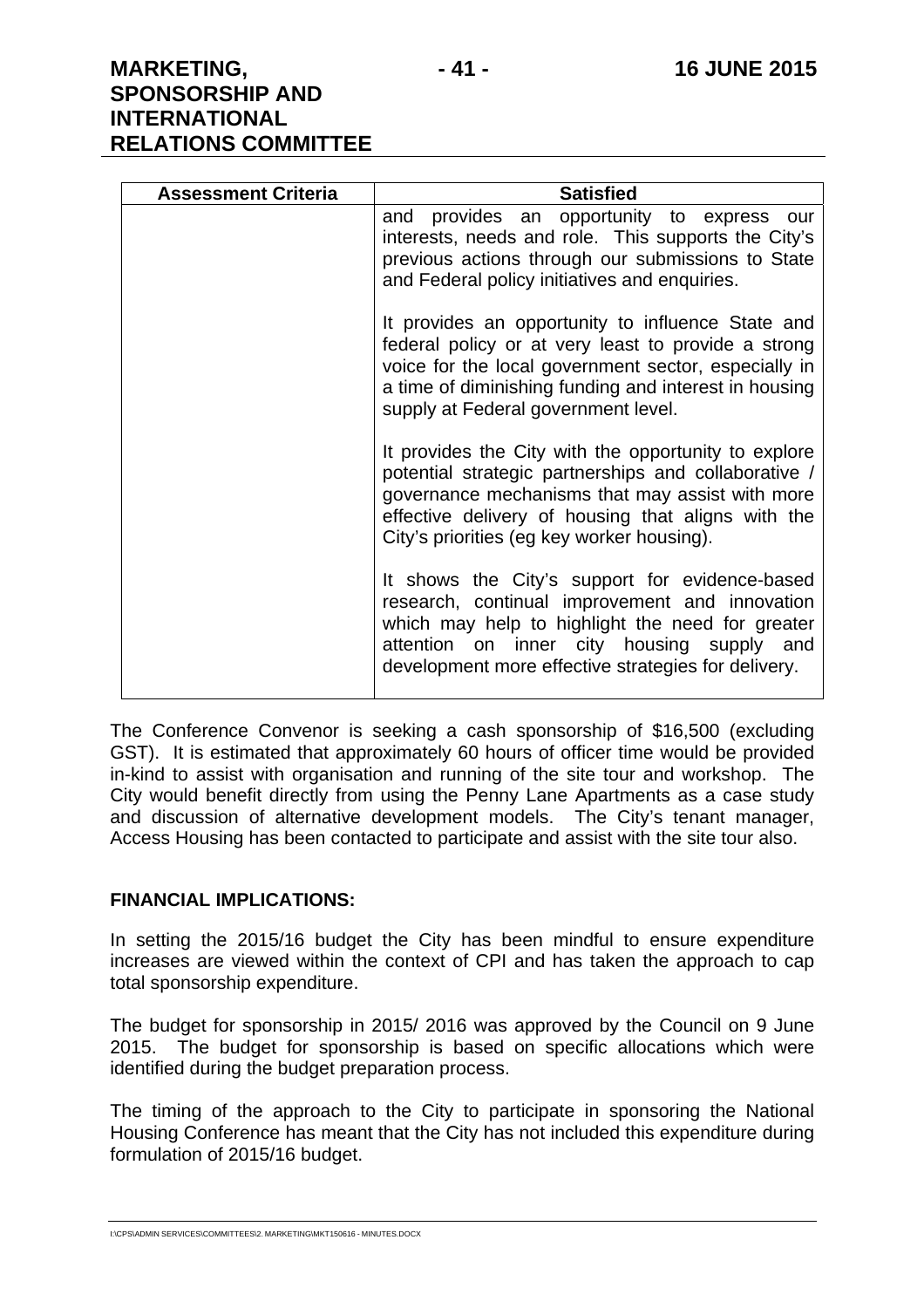#### **COMMENTS:**

The City recognises the importance of having a diversity of housing options, including affordable housing in the inner city in close proximity to public transport, employment opportunities, essential facilities, services and social activities. The City has a history of monitoring the inner city housing market, developing affordable housing policy and strategy, and influencing government policy direction.

Recently, the City has made submissions to the Department of Planning on affordable housing scheme provisions, a submission to the Commonwealth Senate Enquiry on affordable housing and presented the success and lessons learned from the Penny Lane Apartments to several forums.

There is value in the City participating in high quality, evidenced based discussions regarding housing policy and practice, especially where they explore integrated planning and partnership opportunities. The City will be reviewing its role in housing diversity and affordability during 2015/16 with the development of the City's Planning Strategy project.

It is considered that there is merit in the requested sponsorship given the promotional benefits offered through the Welcome Function. They would expose the City in the months leading up to the conference and during the conference and is considered to align with the City's Capital City role.

However, given that this specific expenditure has not been included in the 2015/16 budget and the approach to minimising increases in sponsorship expenditure it is recommended that the request for corporate sponsorship be declined.

Should Council wish to approve the request for corporate sponsorship, an absolute majority decision by Council is required as the funds would be unbudgeted expenditure. The benefits to the City, should Council approve this corporate sponsorship request would be as follows:

- a) a representative from the City of Perth Council would be provided the opportunity to provide a welcome speech at the Official Welcome Function;
- b) corporate sponsorship opportunities including naming rights to the welcome function, signage displays at the welcome function and throughout the conference, logo displayed on welcome function tickets and all conference material (app, website and hyperlink, eSatchel, plenary session electronic screens);
- c) two (2) complimentary conference registrations and six (6) complimentary welcome function tickets;
- d) City of Perth Officers guided site tour to Penny Lane Affordable Housing Apartments and involvement in developing a Workshop Program with the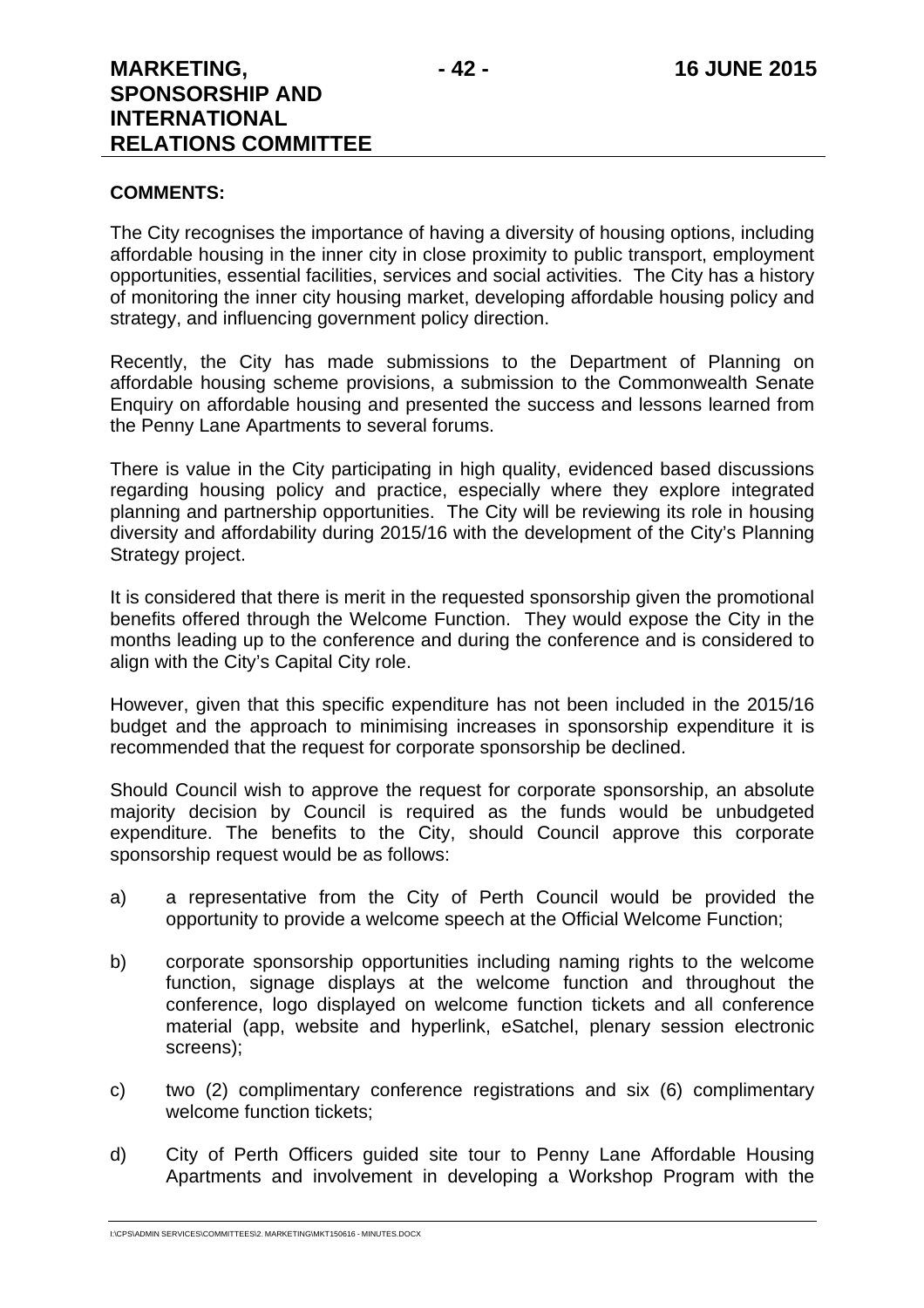conference organisers on lessons learnt and innovative inner city affordable housing models; and

e) an invitation would be extended to a representative from the City of Perth Council to participate in a plenary session discussing "What does the Future Australian City look like".

## **OFFICER RECOMMENDATION:**

That Council declines the request for cash corporate sponsorship of \$16,500 (excluding GST) from the Australian Housing and Urban Research Institute for the Official Welcome Function at the National Housing Conference 2015 (Perth, 28-30 October 2015) convened by the Australian Housing and Urban Research Institute (AHURI) in partnership with the Department of Housing as the specific expenditure for this conference has not been included in the City's 2015/16 adopted budget.

**The Marketing, Sponsorship and International Relations Committee resolved to adopt an alternative motion as follows**:

#### *Moved by Cr Limnios, seconded by Cr Adamos*

#### *That Council:*

- *1. approves the expenditure of \$16,500 (excluding GST) for corporate sponsorship to the Australian Housing and Urban Research Institute for the Official Welcome Function at the National Housing Conference 2015 (Perth, 28-30 October 2015) convened by the Australian Housing and Urban Research Institute (AHURI) in partnership with the Department of Housing;*
- *2. approves this expenditure being sourced from the City's Corporate Partnership – Sponsorship program;*
- *3. notes that in exchange for funding the Australian Housing and Urban Research Institute will provide the following benefits to the City:* 
	- *3.1 a representative from the City of Perth Council to provide a welcome speech at the Official Welcome Function;*

*(Cont'd)*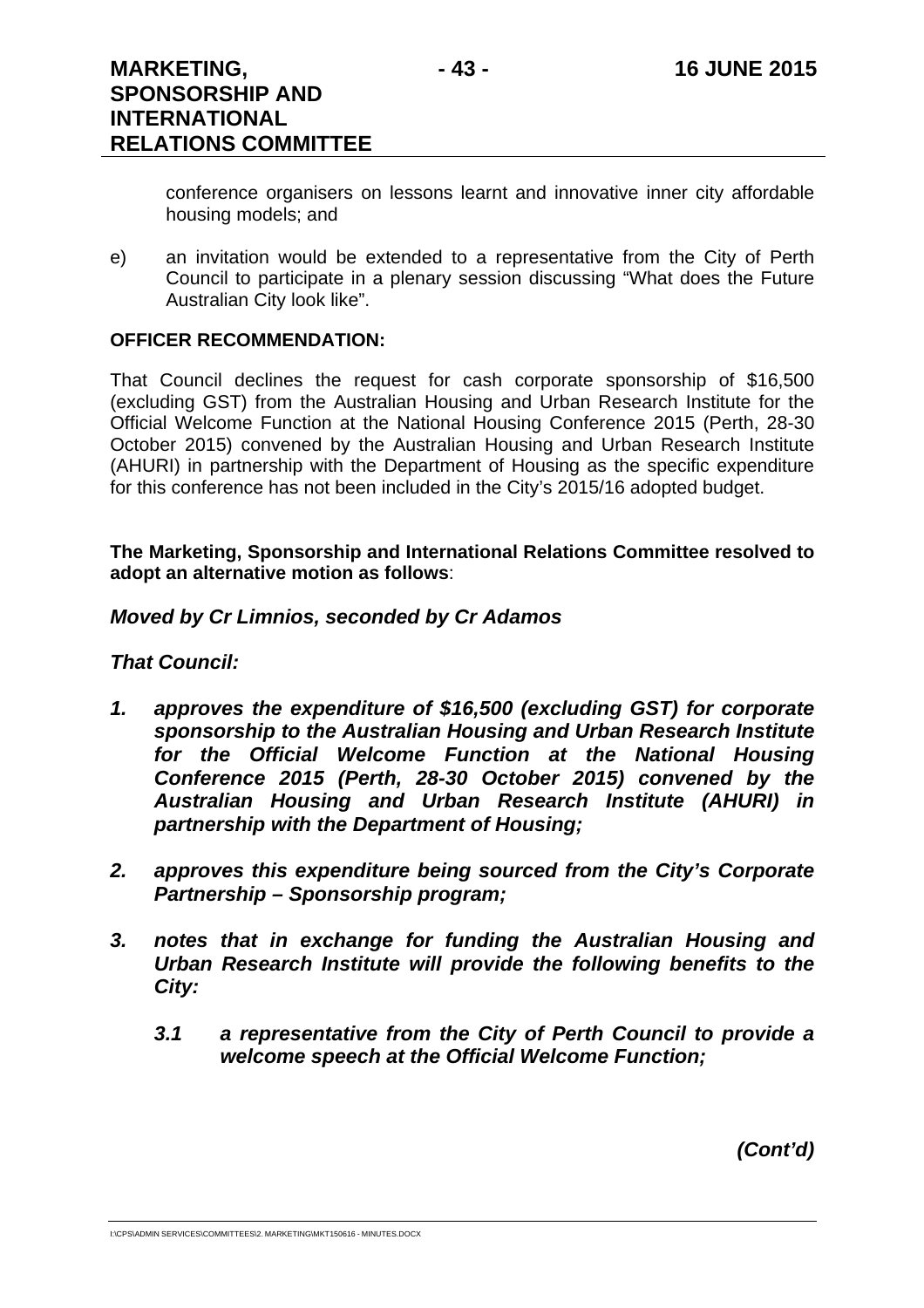- *3.2 corporate sponsorship opportunities including naming rights to the welcome function, signage displays at the welcome function and throughout the conference, logo displayed on welcome function tickets and all conference material (app, website and hyperlink, eSatchel, plenary session electronic screens);*
- *3.3 two (2) complimentary conference registrations and six (6) complimentary welcome function tickets;*
- *3.4 City of Perth administration guide a site tour to Penny Lane Affordable Housing Apartments and develop a Workshop Program with the conference organisers on lessons learnt and innovative inner city affordable housing models; and*
- *3.5 an invitation be extended to a representative from the City of Perth Council to participate in a plenary session discussing "What does the Future Australian City look like".*

#### *The motion was put and carried*

**The votes were recorded as follows:** 

- **For: Crs Chen, Adamos and Limnios**
- **Against: Nil**
- **Reason:** The Marketing Sponsorship and International Relations Committee considered it appropriate to support the corporate sponsorship request to the Australian Housing and Urban Research Institute for the Official Welcome Function at the National Housing Conference 2015 (Perth, 28-30 October 2015).
- **Meeting Note:** The Marketing Sponsorship and International Relations Committee considered it appropriate that the event organiser be requested, where possible, to acknowledge the Elected Members present at the Official Welcome Function at the National Housing Conference 2015 and associated events as specified in part 3 of the Officer Recommendation.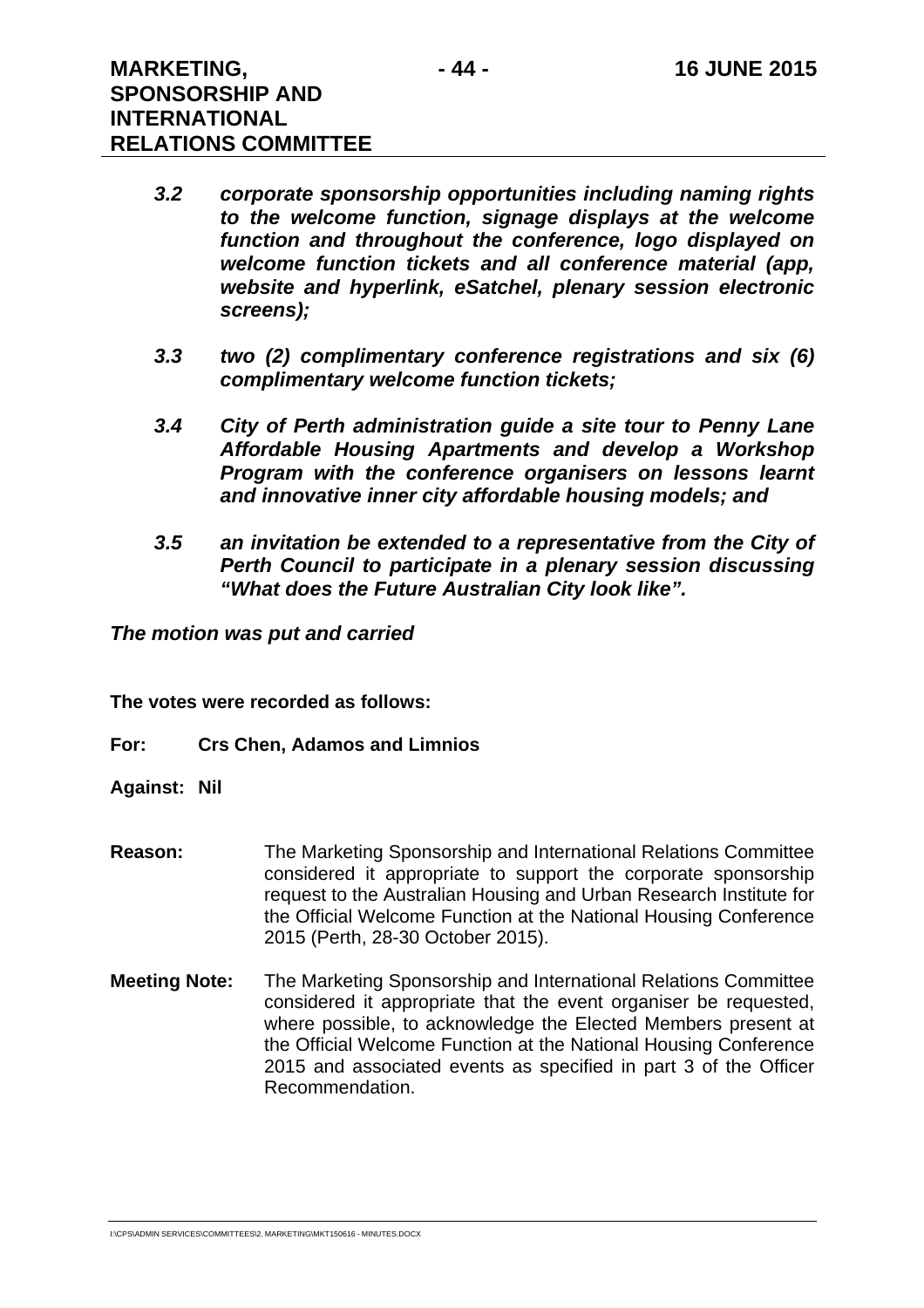# **MP108/15 CORPORATE SPONSORSHIP – 2015/16 TOURISM COUNCIL WA GOLD MEMBERSHIP AND 2015 PERTH AIRPORT WA TOURISM AWARDS**

#### **BACKGROUND:**

| FILE REFERENCE:          | P <sub>1027726</sub>                 |
|--------------------------|--------------------------------------|
| REPORTING UNIT:          | <b>Economic Development</b>          |
| RESPONSIBLE DIRECTORATE: | <b>City Planning and Development</b> |
| DATE:                    | 22 May 2015                          |
| MAP / SCHEDULE:          | N/A                                  |

Tourism Council WA (TCWA) is the peak body for Western Australian regional and industry tourism associations and directly represents more than 1,100 private and public sector members across tourism, including in aviation, accommodation, venues, hospitality, tours, attractions and the sector.

It is a not-for-profit organisation which represents members' interests and acts as the tourism industry's principal lobbying group. TCWA also acts as an industry reference group by holding regular conferences, events and seminars which aim to keep members up-to-date with the latest tourism trends and initiatives.

TCWA is governed by a board of nine directors that are elected by the membership.

The objective of TCWA is to drive meaningful change in public opinion, government policy and industry competitiveness which will create a sustainable future for individual members, the tourism industry and communities.

TCWA supports:

- Economic, social and environmental sustainability in tourism.
- Protecting and promoting our natural and cultural heritage.
- Developing Indigenous, regional and eco-tourism.
- Fostering innovation, investment and product development of members' businesses.
- A deregulated and competitive environment for tourism enterprises,
- partnerships between industry and government which promote economic development.
- Supporting the critical role of small businesses in the tourism industry and community.
- Supporting members with affordable training, marketing, research and product development.
- Creating exciting and enjoyable experiences, events and careers for members.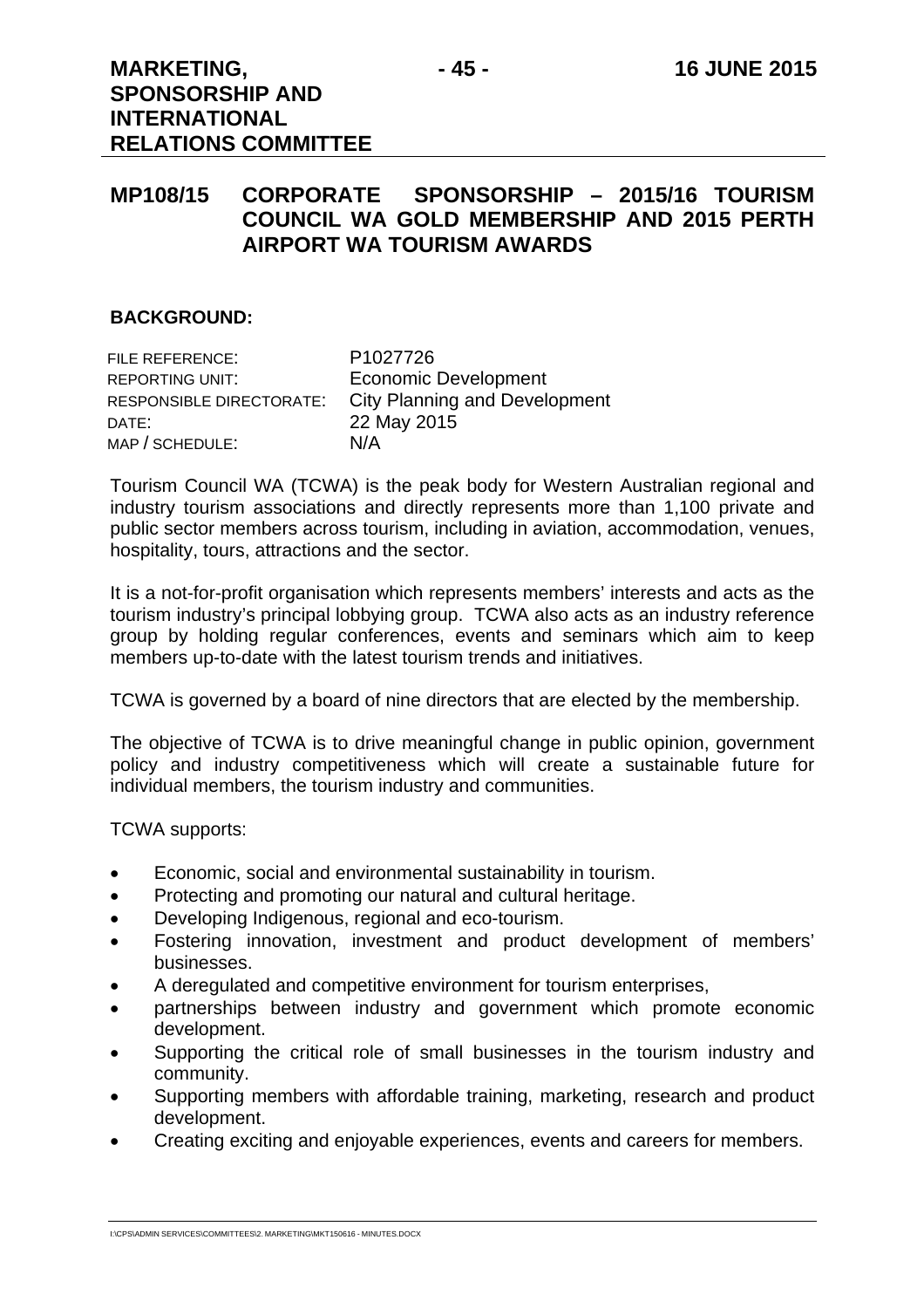#### **Summary of Membership / Event:**

Sponsorship approval is sought for both TCWA Gold Membership and for the 2015 Perth Airport WA Tourism Awards.

#### **Tourism Council WA Gold Membership**

Tourism Council WA Gold Membership entitles the City of Perth to advocacy rights with key industry and government decision makers, industry policy input, industry assemblies and events, data analysis, report functions, industry planning and advice, discounted training and workshops, and voting rights towards the TCWA Board, as well as other rights as proscribed by the TCWA constitution.

As a TCWA Gold Member, the City of Perth will join the following organisations currently holding Gold Membership status: Accor Hotels WA, Adventure World, Aspen Parks, Broome International Airport, Burswood Park Board, Cable Beach Club Resort, Caravan Industry Association WA, Crown Perth, Hospitality Pty Ltd, Hyatt Regency Perth, Outback Splash at the Maze, Perth Airport, Perth Convention Exhibition Centre, Rottnest Express, Rottnest Island Authority, The Sunday Times, Visitor Centre Association of WA and Western Australian Museum Perth.

With tourism injecting approximately \$10 billion into the West Australian economy in 2014, these benefits would allow the City of Perth with valuable opportunities to represent its tourism industry stakeholders.

#### **2015 Perth Airport WA Tourism Awards / Gala Dinner**

The WA Tourism Awards is the State's premier annual tourism awards program and recognises excellence within the industry. The WA Tourism Awards are regarded as the industry's most prestigious event, with the Gala Dinner attracting wide media coverage and enthusiastic industry-wide support.

The Awards are a chance for operators to gain public recognition and exposure for their achievements to the industry. The WA Tourism Awards/Gala Dinner will be held on 14 November 2015 and is expected to attract more than 800 attendees.

Prior to the WA Tourism Awards Gala Dinner is the 'Finals Fever' function – an evening to announce award nominees.

In 2006, the City of Perth was the inaugural sponsor of the 'Sir David Brand Award for Tourism' at the WA Tourism Awards. This particular award recognises an outstanding achievement by an organisation in promoting or servicing the West Australian tourism industry. The City has since continued to sponsor this award, providing the opportunity to recognise the value of these organisations and their contribution to the tourism industry within Perth.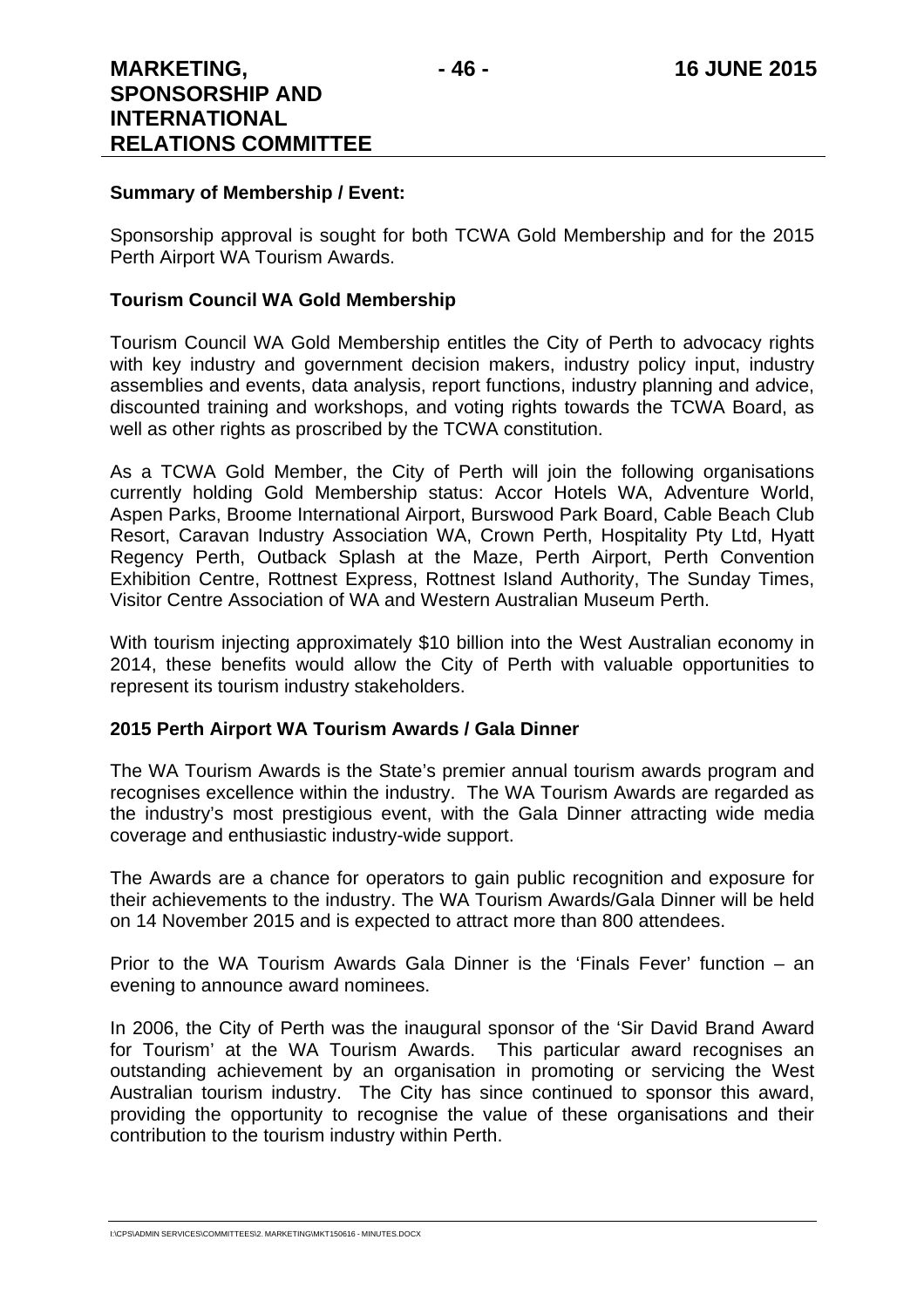Past winners of the Award have been the Challenger Institute of Technology, Sandleford Wines, Perth Zoo, Burswood International Resort Casino, Perth Mint, Augusta Margaret River Tourism Association, Kings Park and Botanic Gardens and Cable Beach Club Resort & Spa.

Although some of the past and future winners have/will not be situated in the City of Perth boundaries, the calibre of the Sir David Brand Award for Tourism winner is such that they are influential in establishing Perth and WA as an international tourist destination.

In 2008/09, the City began making a singular corporate sponsorship contribution that incorporated both Gold Membership and WA Tourism Award Sponsorship. Since 2011 a strong relationship has been built with TCWA. The City is in regular discussions with the Council to collaborate ideas, projects and products to benefit the City's tourism goals. Recent projects include: partnering to improve customer service standards in Perth; providing workshops to local businesses to increase cultural awareness, requirements and needs of a growing Chinese tourism market; and the development of *Destination Perth; Developing Perth's Visitor Economy.*

Support sponsorship of the WA Tourism Awards includes a range of benefits throughout the awards process and recognises the commitment of sponsors through marketing and branding activities with a wide reach.

TCWA are actively seeking or has confirmed sponsorship with a number of other organisations. The principal sponsor of the 2015 WA Tourism Awards is Perth Airport.

Past sponsorship of the WA Tourism Awards and Gold Membership are as follows:

| Year    | <b>Amount</b>          |
|---------|------------------------|
| 2008/09 | \$15,500               |
| 2009/10 | \$17,000               |
| 2010/11 | \$17,000               |
| 2011/12 | \$17,000               |
| 2012/13 | \$17,000               |
| 2013/14 | \$20,000               |
| 2014/15 | \$20,000               |
| 2015/16 | \$20,000 (requested)   |
|         | \$20,000 (recommended) |

It is recommended that the City sponsor the requested amount of \$20,000 (excluding GST).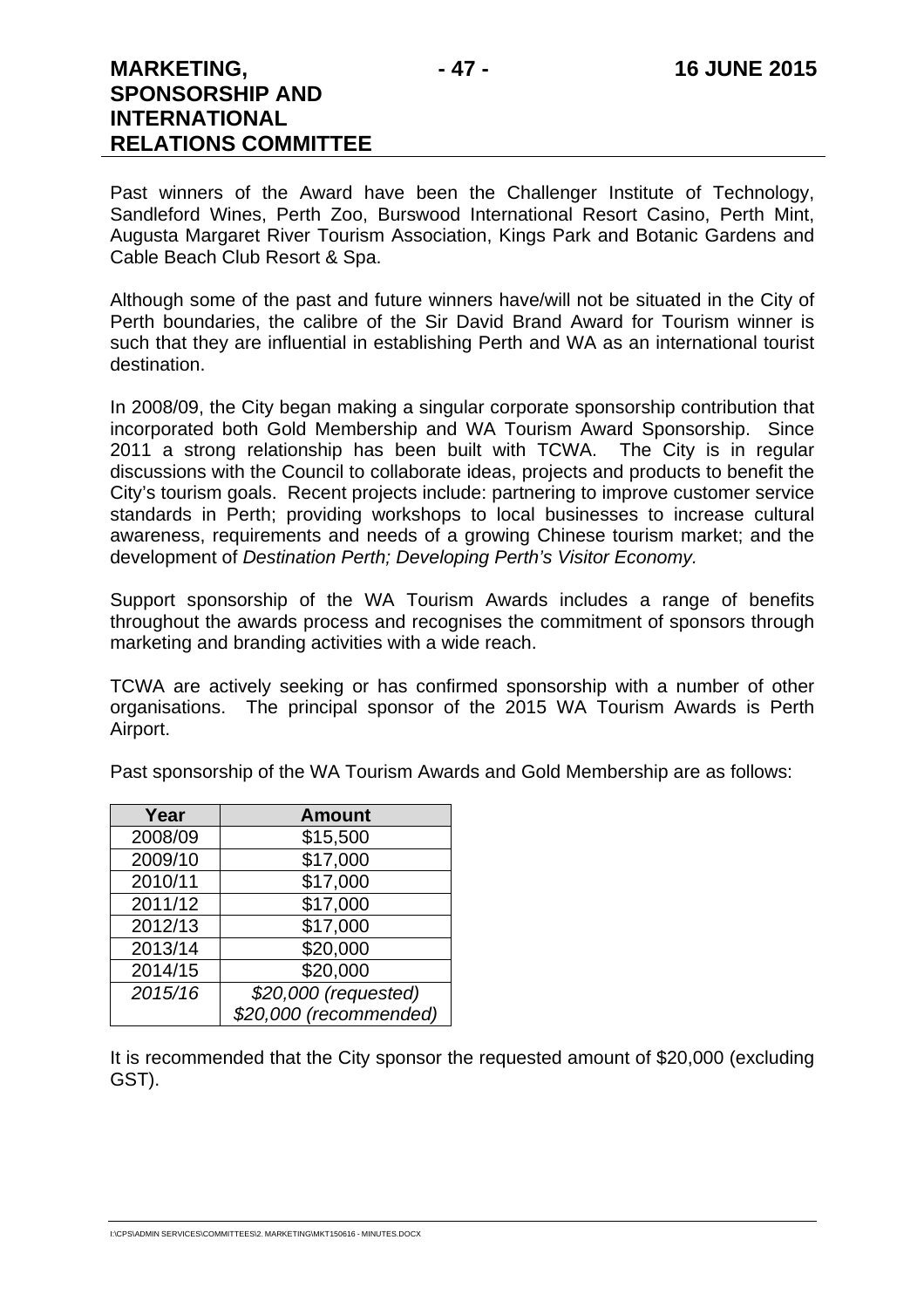#### **LEGISLATION / STRATEGIC PLAN / POLICY:**

| <b>Integrated Planning</b><br>and Reporting | Corporate Business Plan 2013/14 to 2017/18<br>Council Four Year Priorities: Perth as a Capital City |                                                                                                                                  |  |
|---------------------------------------------|-----------------------------------------------------------------------------------------------------|----------------------------------------------------------------------------------------------------------------------------------|--|
| <b>Framework</b><br><b>Implications</b>     | S6                                                                                                  | Maintain a strong profile and reputation for Perth<br>as a city that is attractive for investment.                               |  |
|                                             | IP14                                                                                                | Promote collaboration, networking, knowledge-<br>exchange and business mentoring and<br>development for tourism based businesses |  |
| $B - B - C$                                 |                                                                                                     |                                                                                                                                  |  |

#### **Policy**

Policy No and Name: 18.8 – Provision of Sponsorship and Donations

#### **DETAILS:**

#### **Eligibility for Sponsorship:**

| <b>Criterion</b>                                                        | <b>Satisfied</b> |
|-------------------------------------------------------------------------|------------------|
| Awards, presentations, acknowledgement for excellence in relevant       | Yes              |
| professional fields                                                     |                  |
| Support for activities which award endeavour in community service       | Yes              |
| Events and activities held outside of the city of Perth which will      | Yes              |
| increase awareness of, and goodwill for, the City of Perth              |                  |
| Support for the activities of organisations or individual which provide | Yes              |
| positive positioning for the City of Perth                              |                  |

#### **Markets / audiences who will be exposed to sponsorship information:**

- The West Australian tourism industry through publications, promotions and media coverage.
- Up to 800 state-wide guests at the 2015 Perth Airport WA Tourism Awards presentation.
- The general public via publicity of the 2015 Perth Airport WA Tourism Awards.
- The State Government, Tourism WA and major tourism operators in the City, including hotels, tourism venues and businesses.

## **Promotion of City of Perth to Markets / audiences:**

The markets exposed to the sponsorship will be primarily:

- The West Australian tourism industry through publications, promotions and media coverage.
- Up to 800 state-wide guests at the 2015 Perth Airport WA Tourism Awards presentation.
- The general public via publicity of the 2015 Perth Airport WA Tourism Awards.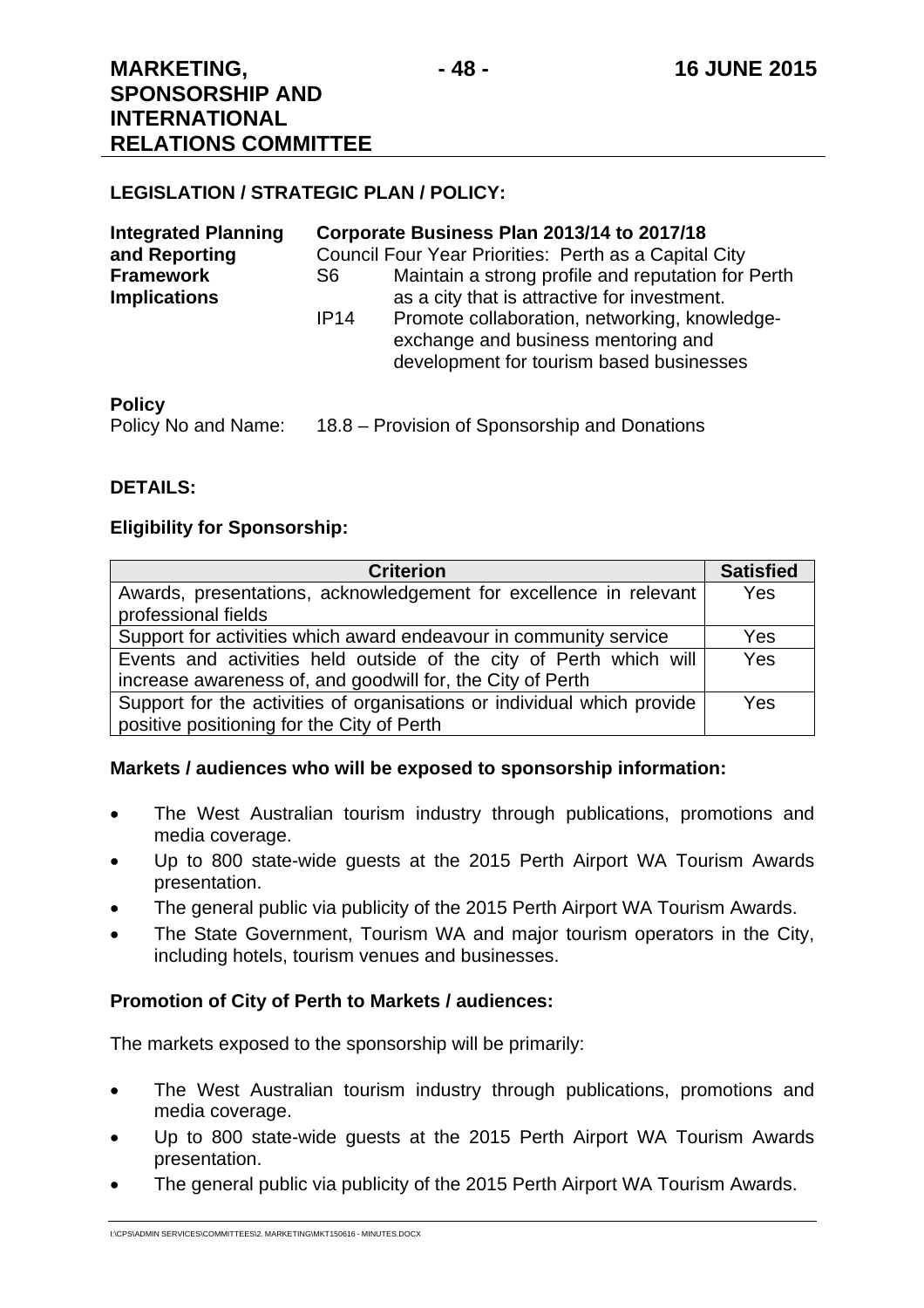• The State Government, Tourism WA and major tourism operators in the City, including hotels, tourism venues and businesses.

In recognition of the City of Perth's financial contribution, TCWA will acknowledge the City's Gold Membership status in both its written and electronic collateral. This recognition is detailed in the recommendations of this report.

The WA Tourism Awards are heavily promoted by TCWA via the industry work groups, presentations and publications. Award winners will be publicised in the industry and mainstream media.

#### **Assessment of Application (Corporate):**

#### **1. The opportunity the sponsorship provides to enhance the image of the City of Perth.**

The City will enhance its image by being able to actively demonstrate its corporate commitment to the tourism industry, by way of promotion of its support, and involvement with, the peak tourism stakeholders at a state level, as a Gold Member of TCWA.

#### **2. The value of the increased goodwill from markets / audiences exposed to the sponsorship by the City of Perth.**

The relationship will provide valuable goodwill within TCWA and the tourism industry and the extensive range of markets the City of Perth will be exposed to under the agreement.

Sponsorship provides a significant opportunity to engage with each of these audiences and particularly continue the relationship with TCWA and other tourism bodies. The agreement will expose City of Perth to a broad range of stakeholders across the tourism industry in Western Australia, including government agencies, members, industry bodies, partners, and media.

#### **3. Contributes towards the achievement of one or more of the City's economic development and marketing objectives.**

- to position the city as a city of regional and international significance;
- to increase visitation to the city:
- to increase economic investment in the city;
- to create a vibrant, energetic 24 hour city.

With tourism injecting approximately \$10 billion into the West Australian economy in 2014, benefits from membership would continue to allow the City of Perth a greater voice to represent its tourism industry stakeholders.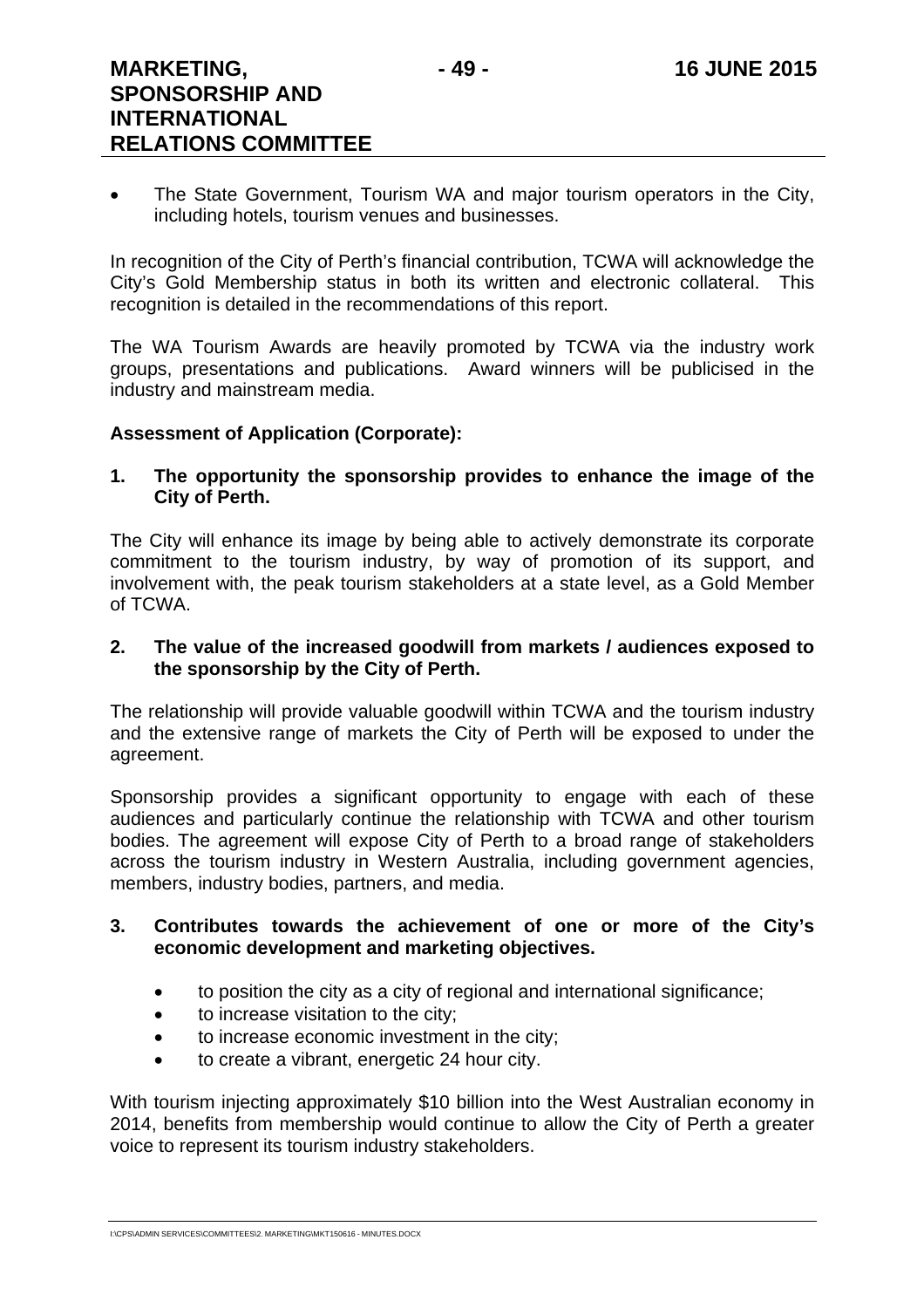By continuing to align itself with Tourism Council WA and the WA Tourism Awards, the City of Perth will extend and build its relationship with the tourism industry, cementing its commitment and reflecting the important role the City plays in enhancing the appeal of Perth to regional, intrastate and international visitors.

# **4. Benefits to be provided to the City.**

The benefits provided to the City are detailed in the recommendation section of this report.

# **FINANCIAL IMPLICATIONS:**

| ACCOUNT NO:                | CL 43971000 (Tourism)                         |
|----------------------------|-----------------------------------------------|
| BUDGET ITEM:               | Economic Services - Other Economic Services - |
|                            | <b>Economic Development</b>                   |
| <b>BUDGET PAGE NUMBER:</b> | TBA                                           |
| <b>BUDGETED AMOUNT:</b>    | \$95,000                                      |
| AMOUNT SPENT TO DATE:      | \$0                                           |
| PROPOSED COST:             | \$20,000                                      |
| <b>BALANCE:</b>            | \$75,000                                      |
|                            |                                               |

## **COMMENTS:**

The City's Policy 18.8 (Provision of Sponsorship and Donations) enables the City to provide sponsorship funding for awards presentations and acknowledgement for excellence in relevant professional fields.

By continuing to align itself with Tourism Council WA and the annual WA Tourism Awards, the City of Perth will enhance its image by being able to actively demonstrate its corporate commitment to the tourism industry. A sound relationship has been built between the City and TCWA and this corporate sponsorship will allow a continued, mutually beneficial relationship. Furthermore, it affirms good will with TCWA and the tourism industry.

Finally, the continued relationship demonstrates the City's commitment to enhance the appeal of Perth to regional, intrastate and international visitors.

Approval is sought for both TCWA Gold Membership and 2015 Perth Airport WA Tourism Awards sponsorship. It is recommended that the Council approves Gold Membership of \$12,000 and sponsorship of \$10,000 (minus \$2,000 discount), totalling \$20,000 (excluding GST).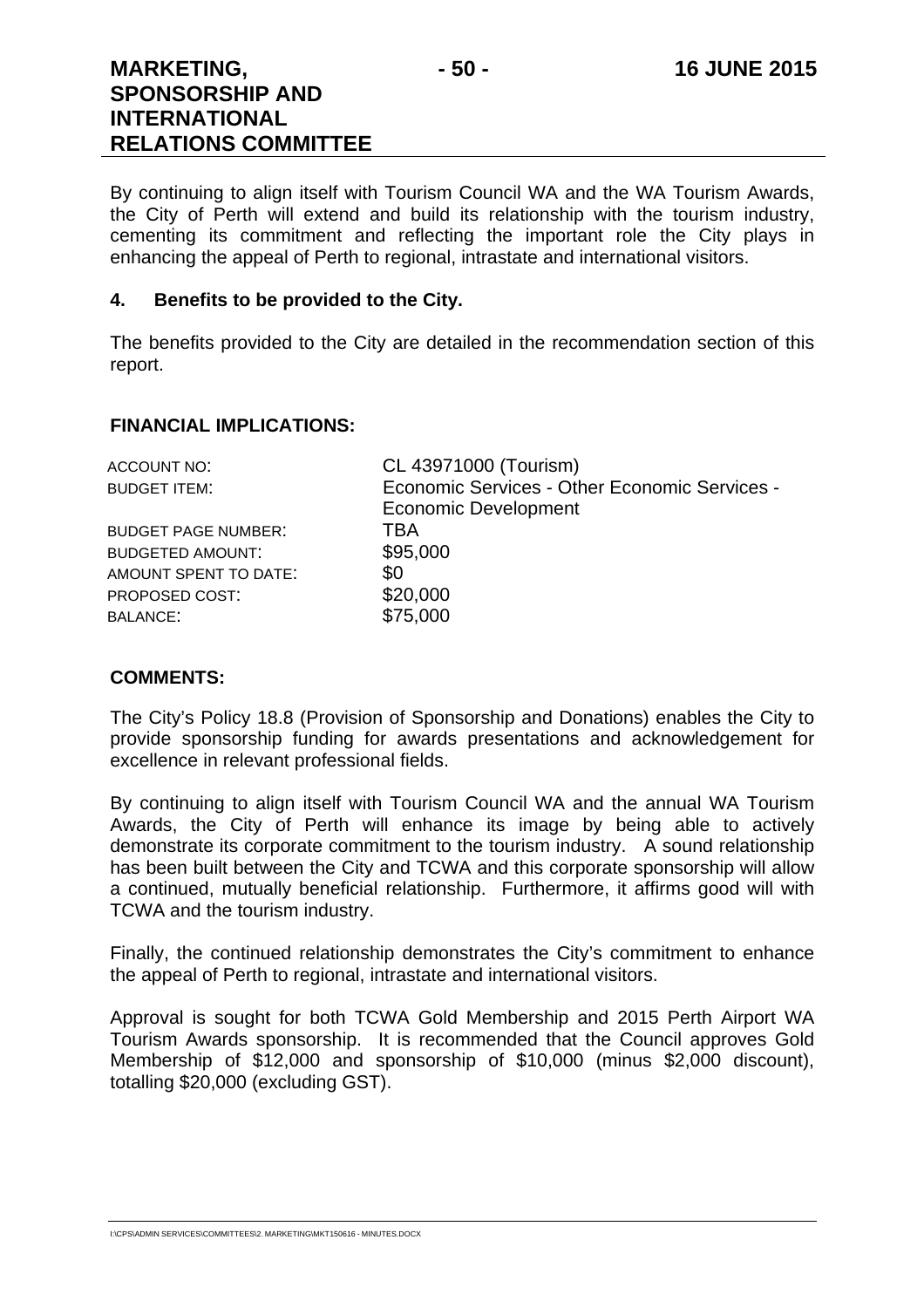## *Moved by Cr Adamos, seconded by Cr Limnios*

#### *That Council:*

- *1. approves cash sponsorship of \$20,000 (excluding GST) associated with the costs of renewing the City's Gold Membership (1 July 2015 to 30 June 2016) with Tourism Council WA and sponsorship of the 2015 Perth Airport Tourism Awards;*
- *2. notes that in exchange, Tourism Council WA will provide the following Gold Membership benefits to the City:* 
	- *2.1 promotion of the City's tourism role to industry, government and the public;*
	- *2.2 CEO-level advocacy with key industry and government decision makers;*
	- *2.3 input into identifying and prioritising the key policy issues facing the tourism industry;*
	- *2.4 direct representation on policy issues that affect businesses, including regulation, marketing and events, parks and environment, planning and infrastructure, aviation and transport, and workforce development;*
	- *2.5 exclusive invitations to tourism industry-leaders boardroom luncheons, industry assemblies to discuss and determine industry policy, and industry-leader dinners;*
	- *2.6 data analysis and advanced reporting from the International and National Visitor Survey tourism databases;*
	- *2.7 advice on local and regional tourism strategies, policy and planning issues, including marketing and events, planning and infrastructure, and workforce development;*
	- *2.8 commercial introductions and advice on potential partners and consultants;*
	- *2.9 policy content, endorsement and assistance with written submissions;*

*(Cont'd)*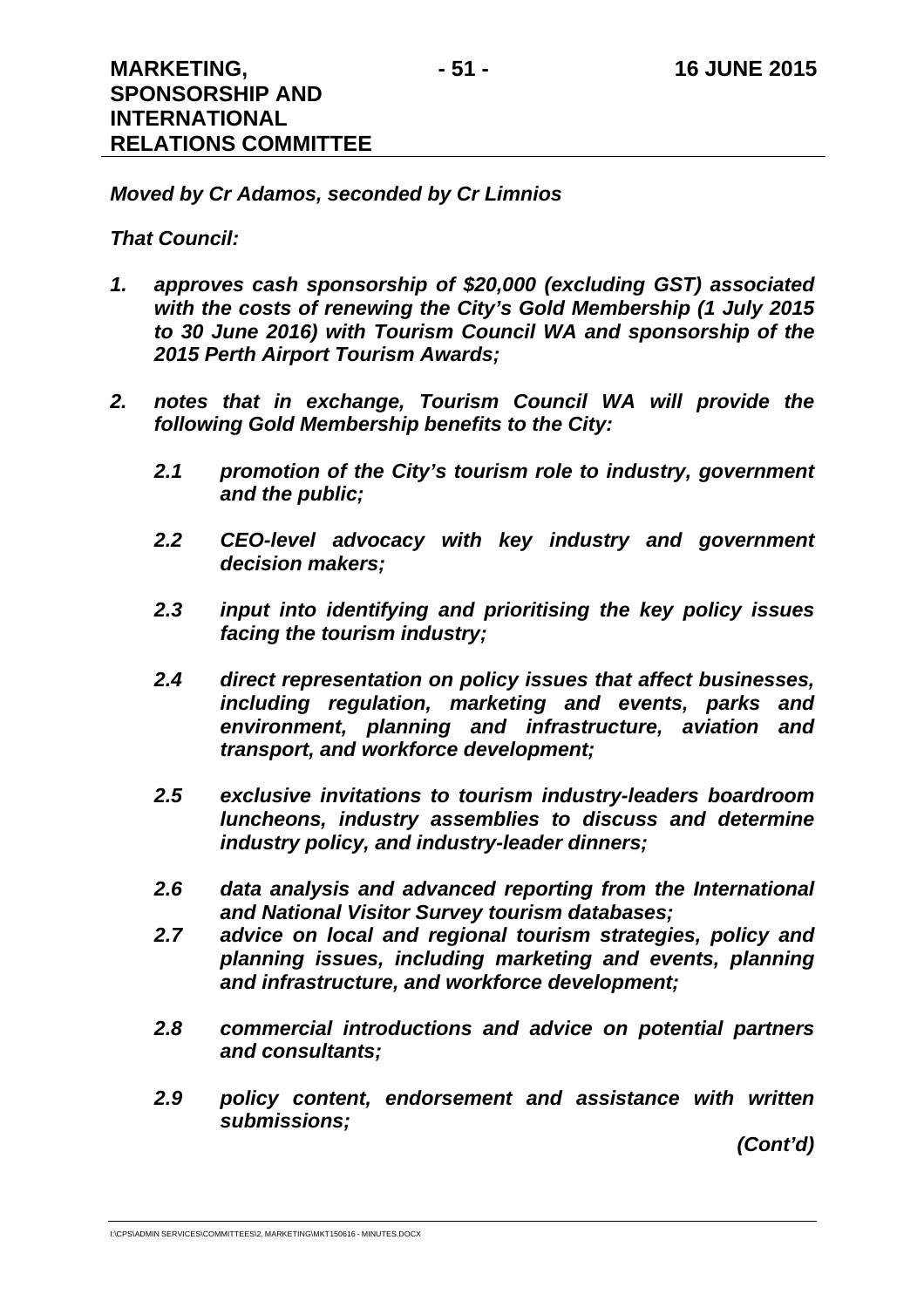- *2.10 application advice, content and references for government grant schemes;*
- *2.11 assistance with advice and third party support through Tourism Council WA's active media presence, editorial networks and public affairs expertise;*
- *2.12 access to a 50 per cent discount on all Tourism Council WA training workshops;*
- *2.13 four votes for the Tourism Council WA Board and all other rights proscribed by the Tourism Council WA constitution; and*
- *3. notes that in exchange for sponsorship of the 2015 Perth Airport Tourism Awards, Tourism Council WA will provide the following sponsorship benefits to the City:* 
	- *3.1 crest and recognition as support sponsor on Final's Fever einvitation;*
	- *3.2 banner placement at Final's Fever function;*
	- *3.3 verbal acknowledgement by host of support sponsor status at Final's Fever function;*
	- *3.4 four tickets to Final's Fever function;*
	- *3.5 City of Perth flash banner on Tourism Council WA Awards website page;*
	- *3.6 City of Perth profile highlighting status as support sponsor in Tourism Council WA Newsletter, distributed to over 1000 tourism industry contacts;*
	- *3.7 inclusion of the City of Perth crest and profile / biography on the Tourism Council WA Awards page with a hyperlink to the City of Perth website;*
	- *3.8 inclusion of the City of Perth crest on all electronic and printed Gala Dinner promotional items, including invitation and program/menu, and on the event projection screen;*

*(Cont'd)*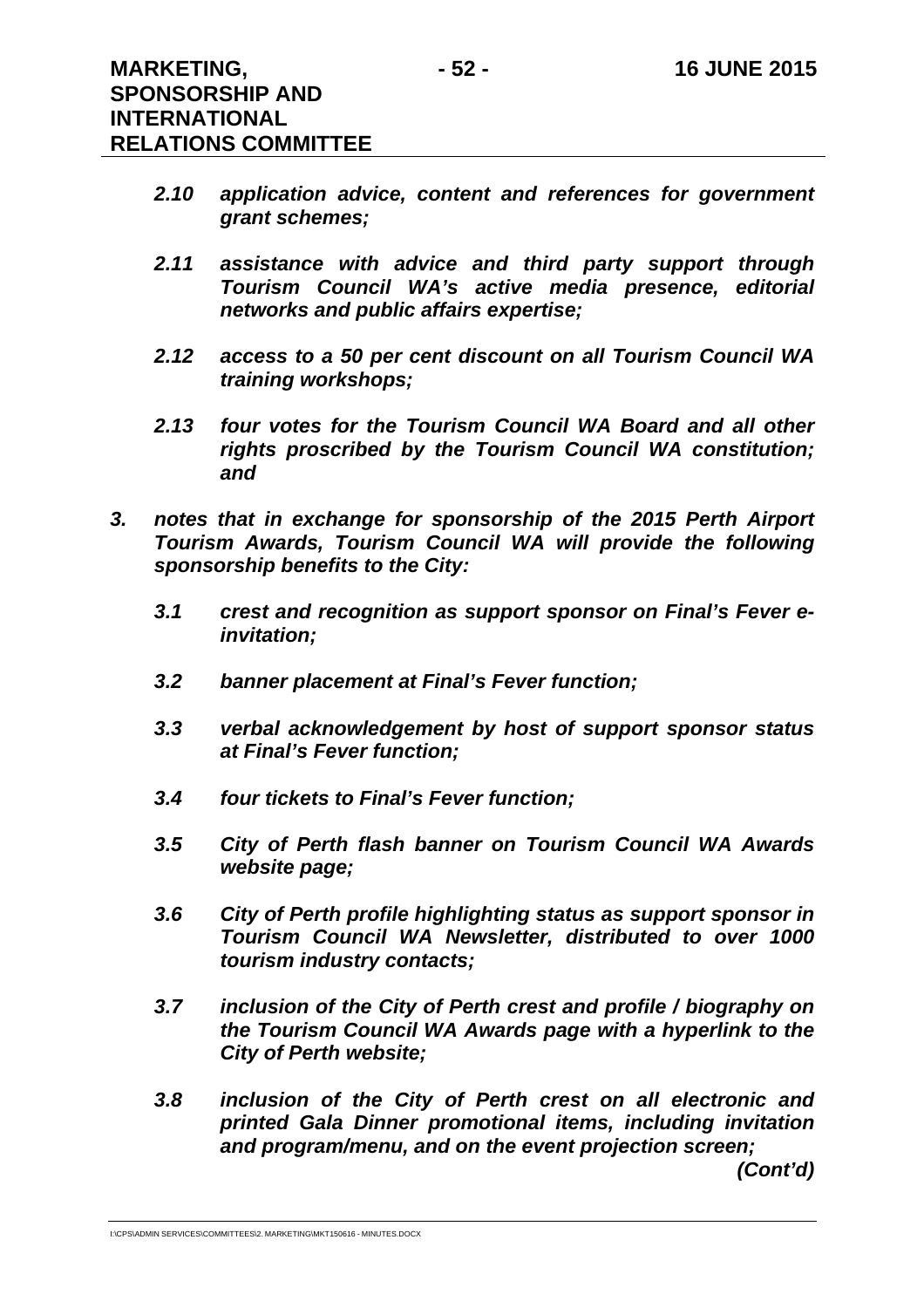- *3.9 inclusion of the City of Perth crest and recognition of the City of Perth as support sponsor in The Sunday Times WA Tourism Award finalists two page spread, published the weekend following the announcement of finalists and in the eight page spread announcing medallists, published the day after the Gala Dinner;*
- *3.10 banner placement in foyer area of Gala Dinner function;*
- *3.11 verbal acknowledgement of the City of Perth by host of support sponsor status at Gala Dinner;*
- *3.12 acknowledgement of the City of Perth as sponsor of the 'Sir David Brand Award for Tourism';*
- *3.13 the Lord Mayor, or representative, to present a three minute (max) speech prior to the presentation of the 'Sir David Brand Award for Tourism' on stage with a member of the Brand family;*
- *3.14 complimentary table of ten, as well as two tickets for Lord Mayor and guest to attend; and*
- *4. a detailed acquittal report, including all media coverage obtained, to be submitted to the City by 7 January 2016.*

*The motion was put and carried* 

**The votes were recorded as follows:** 

- **For: Crs Chen, Adamos and Limnios**
- **Against: Nil**
- **Meeting Note:** The Marketing Sponsorship and International Relations Committee considered it appropriate that the event organiser be requested, where possible, to acknowledge the Elected Members present at events associated with the 2015 Perth Airport Tourism Awards as specified in part 3 of the Officer Recommendation.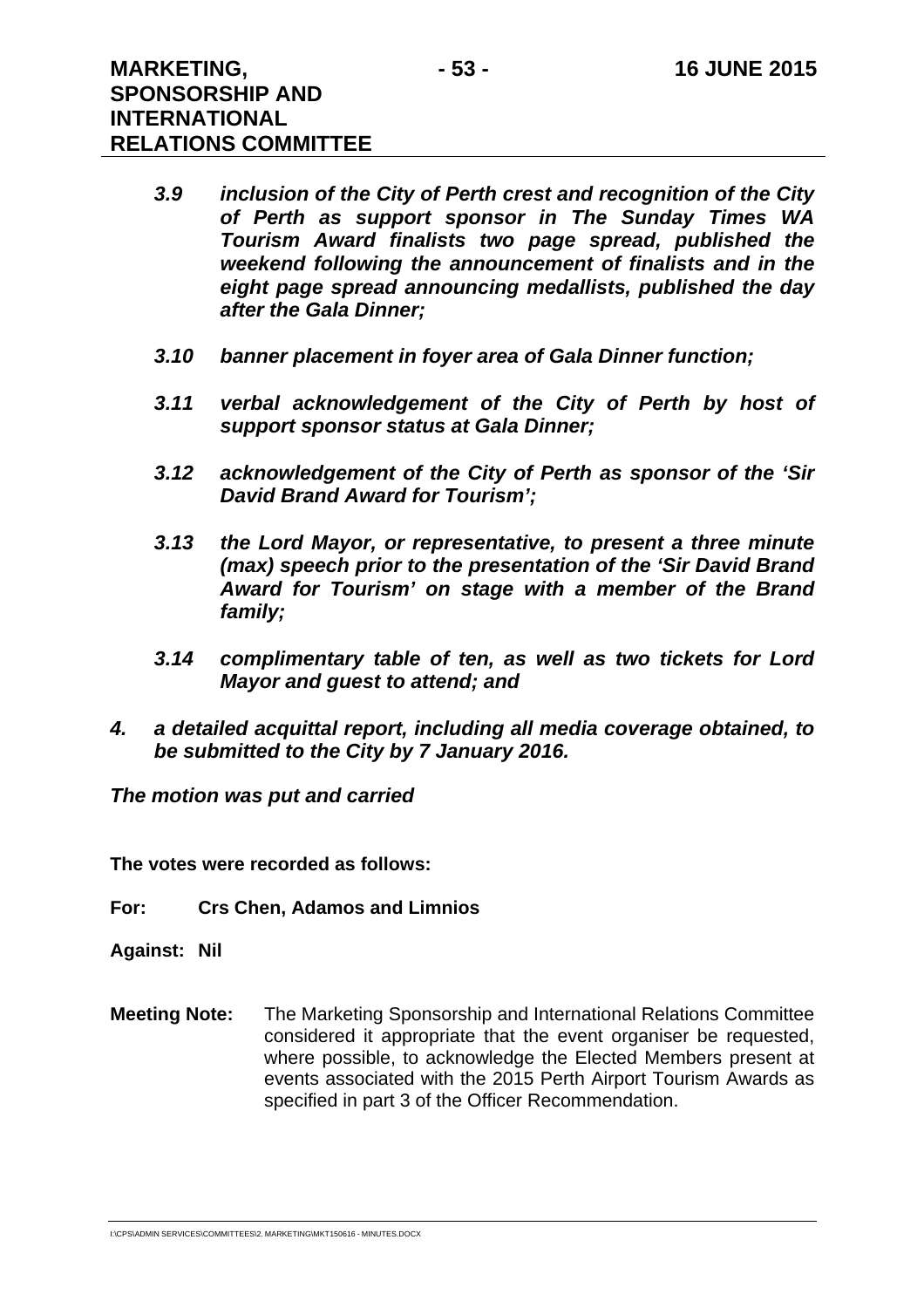# **MP109/15 CORPORATE SPONSORSHIP – PERTH CONVENTION BUREAU 2015/16 GRANT**

#### **BACKGROUND:**

| FILE REFERENCE:          | P1010627-29                          |
|--------------------------|--------------------------------------|
| REPORTING UNIT:          | Marketing, Communications and Events |
| RESPONSIBLE DIRECTORATE: | <b>City Services</b>                 |
| DATE:                    | 5 June 2015                          |
| MAP / SCHEDULE:          | N/A                                  |

A funding submission has been received from the Perth Convention Bureau (PCB) seeking a sponsorship grant from the City of Perth for the 2015-16 financial year.

The PCB was founded in 1972 as a company limited by guarantee. It operates as a non-profit organisation representing the interests of its fee-paying members.

The PCB markets Western Australia as a convention, exhibition and incentive travel destination. It provides incentives and facilitation services to encourage conferences, exhibitions and incentive groups to be staged in Western Australia.

The City of Perth has been a principal supporter of the PCB since it commenced operations. Cr Harley is the current City of Perth nominee on the PCB Board.

#### **Summary of Event:**

The PCB has requested an investment of \$264,243 (excluding GST) from the City of Perth for the 2015-16 financial year. The amount requested equates to a 3% increase on the \$256,547 provided in 2014-15.

Through its support for PCB, the City establishes new, and strengthens existing, business opportunities with major convention industry members including hotel and venue operators, retailers and restaurateurs. The Perth Convention Bureau raises the profile of the city as a convention destination in major markets such as medical, science, mining and the professions.

Conventions bring significant additional income to the city and the PCB operates as a marketing vehicle to attract these conventions and position Perth as a successful convention city in the world market.

PCB has undertaken ongoing targeted marketing to the high yield health sector and advises that these efforts have proved highly successful with a rapid increase in delegates from the healthcare sector from 2009 to 2015.

PCB has recently sought to empirically identify other high yielding sectors of conference delegates and in 2011, engaged an organisation to undertake market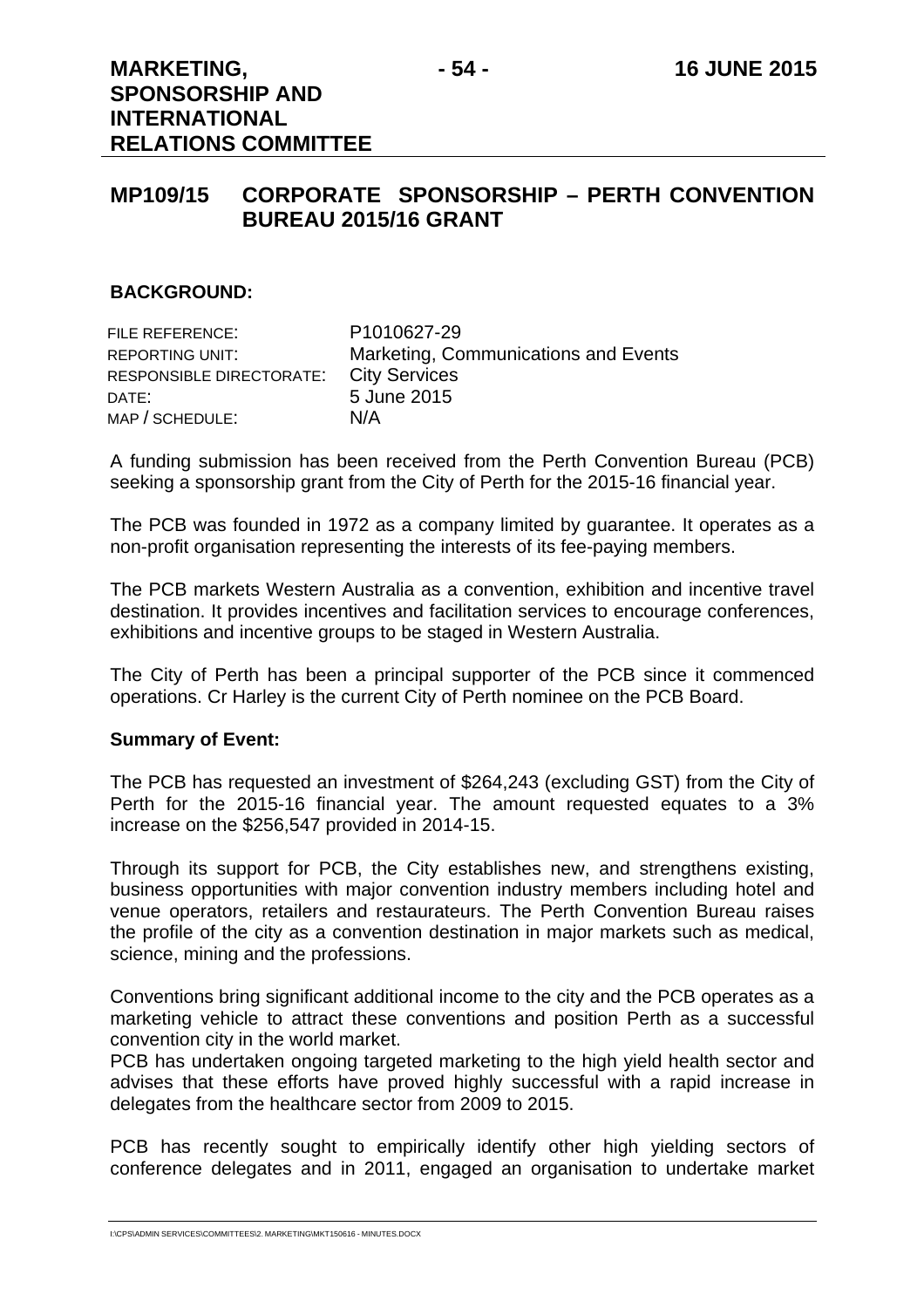research and analysis relating to the not for profit association conference and convention market in Western Australia. In an effort to enhance the PCB's success in delivering economic and social benefits to the State, the project provides research and analysis of high yielding conference sectors. The attraction and retention of such high yield events is critically important to PCB and the identification of other high yield sectors will guide PCB's business development efforts.

#### **Conventions and City of Perth**

Whilst the PCB has a state-wide convention marketing responsibility, the City of Perth is the primary beneficiary. With the opening of the Perth Convention and Exhibition Centre in 2004, the city more than doubled its meeting capacity and is now hosting a larger number of conventions and exhibitions.

The PCB sales target for 2014-15 was \$106 million in delegate expenditure; it is on track to secure this. This is an increase from the previous year's figure of \$104 million in direct expenditure. A significant proportion of this activity and expenditure will be accommodated in the City of Perth local government area.

In 2014-15, PCB received a City of Perth grant of \$256,547 and an additional \$20,000 towards its scholarship program. Based on the \$106 million results, this investment has generated a return of approximately \$383 for each dollar invested by the City of Perth.

#### **Major Bid Wins 2014/15**

At the end of April 2015, PCB had secured 153 bid wins, 44,000 delegates and an estimated direct delegate expenditure of \$89 million, delivering approximately of the annual DDE target to date. This reflects a bid win success rate of 95% for national and 85% for international conferences. Forecast delegate numbers for 2015-16 total 61,767, compared to 60,655 in 2014-15.

Some major bid wins secured during 2014-15 to date for business events to occur across 2015-17 include:

| <b>Conference</b>                                                           | <b>Direct Delegate Expenditure</b> |
|-----------------------------------------------------------------------------|------------------------------------|
| International Association for Homes and Services                            | \$3,913,827                        |
| for the Aging International Conference 2015                                 |                                    |
| Asia Pacific Model United National Conference   \$3,557,728                 |                                    |
| (AMUNC) 2015                                                                |                                    |
| 42 <sup>nd</sup> Society of Hospital Pharmacists of Australia   \$2,729,090 |                                    |
| <b>National Conference</b>                                                  |                                    |
| Australian Society of Anaesthetists (ASA) 76 <sup>th</sup> \$2,393,887      |                                    |
| <b>National Scientific Congress 2017</b>                                    |                                    |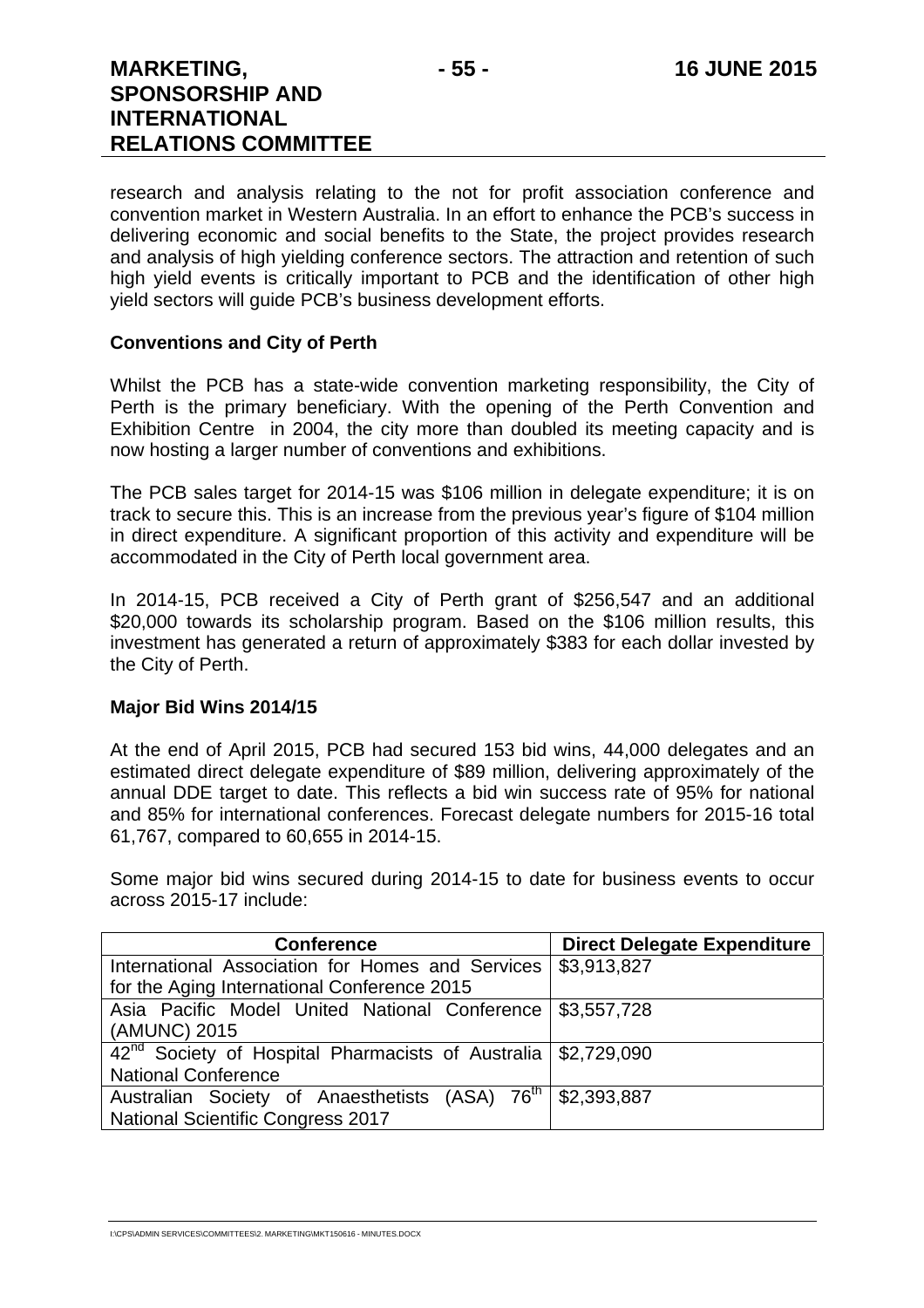**RELATIONS COMMITTEE** 

#### **Revenue**

In 2012/13 Tourism WA confirmed funding for PCB for the period 2012/13 to 2015/16. PCB has submitted a funding proposal to Tourism WA for the period 2016- 2020. PCB is funded by a mix of membership fees, government grants and sponsorships. Funding sources year-to-date include:

| <b>Funding Source</b><br>(Source: PCB) | 2014/15     |
|----------------------------------------|-------------|
| <b>Tourism WA</b>                      | \$3,762,000 |
| Grants (City of Perth)                 | \$256,547   |
| Industry financial                     | \$1,030,242 |
| contribution                           |             |
| Membership fees                        | \$349,031   |

#### **LEGISLATION / STRATEGIC PLAN / POLICY:**

| <b>Integrated Planning</b><br>and Reporting<br><b>Framework</b><br><b>Implications</b> | <b>Corporate Business Plan</b><br>Council Four Year Priorities: Perth as a Capital City<br>Maintain a strong profile and reputation for Perth<br>S6<br>as a city that is attractive for investment<br>Promote collaboration, networking, knowledge-<br>IP14<br>exchange and business mentoring and |  |
|----------------------------------------------------------------------------------------|----------------------------------------------------------------------------------------------------------------------------------------------------------------------------------------------------------------------------------------------------------------------------------------------------|--|
|                                                                                        | development for tourism-based businesses.                                                                                                                                                                                                                                                          |  |
| <b>Policy</b><br>Policy No and Name:                                                   | 18.8 – Provision of Sponsorship and Donations                                                                                                                                                                                                                                                      |  |

#### **DETAILS:**

#### **Eligibility for Sponsorship:**

| <b>Criterion</b>                                                                                                      | <b>Satisfied</b> |
|-----------------------------------------------------------------------------------------------------------------------|------------------|
| Awards, presentations, acknowledgement for excellence in relevant<br>professional fields                              | Yes              |
| Supports for promotional material (such as publications and films)<br>which positively position the City of Perth     | Yes              |
| Support for the activities of organisations or individual which provide<br>positive positioning for the City of Perth | Yes              |

#### **Markets / audiences who will be exposed to sponsorship information:**

The markets exposed to the marketing activities of the PCB include international, national and local industries, convention organisers and convention delegates.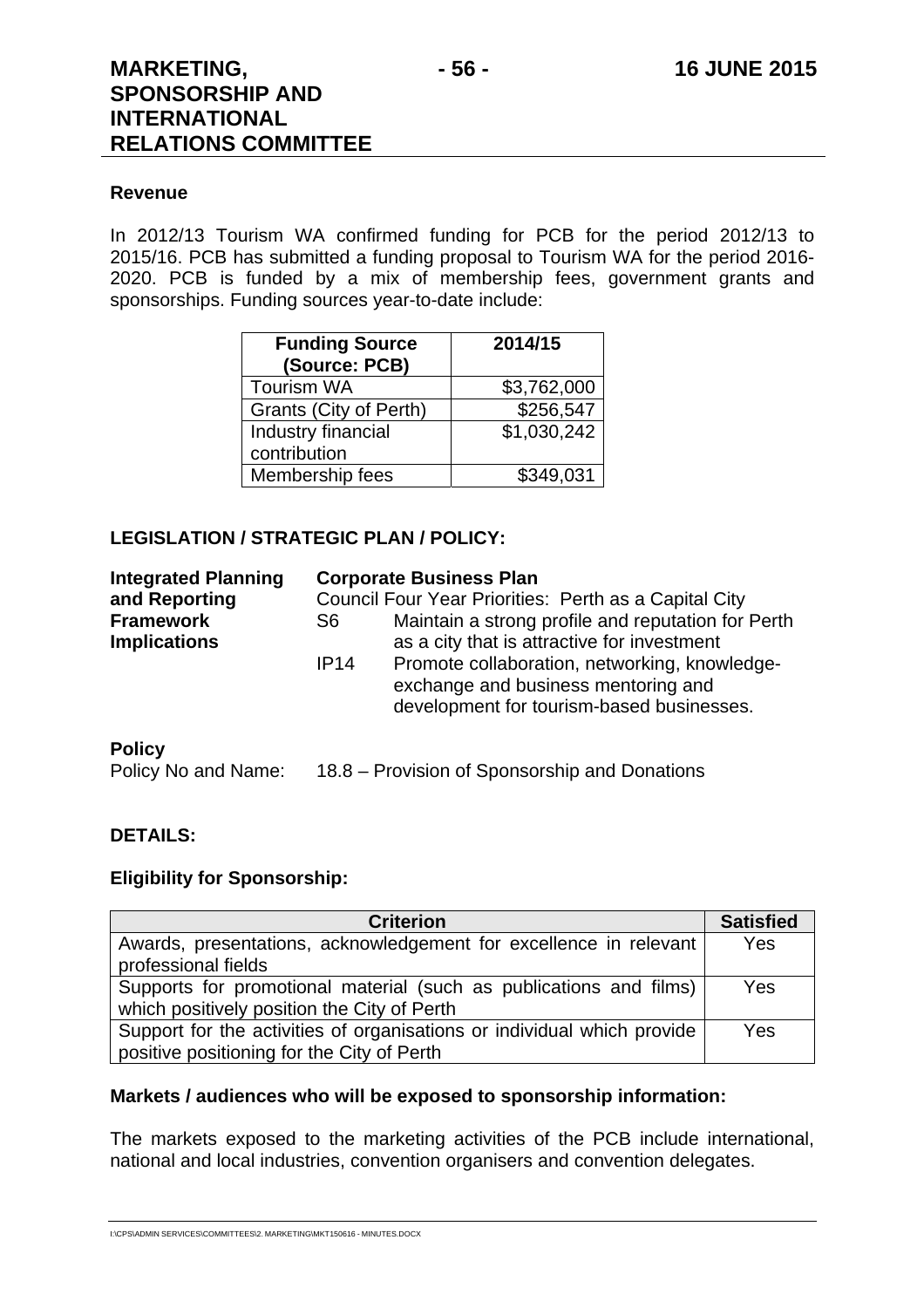#### **Promotion of City of Perth to Markets / audiences:**

In recognition of the City of Perth's financial contribution, the Perth Convention Bureau will acknowledge its key stakeholder status both in written and electronic collateral and publicity. This recognition is detailed in the recommendation section of this report.

In addition the City will continue to receive notification of scheduled conferences, seminars and exhibitions, entitling it to submit information about Perth for the delegate's kits.

In 2014-15 the City distributed more than 7,000 brochures on the city as a convention destination as well as providing a city information service to some conventions. This has been one of the City's major tourism tactics, targeting the high spending delegates market with low cost promotional material in an effective targeted marketing campaign.

The following table shows the City's previous sponsorship for the PCB (including \$20,000 scholarship contribution):

| Date    | <b>Sponsorship Amount</b><br>(excluding GST) |
|---------|----------------------------------------------|
|         |                                              |
| 2002/03 | \$200,000                                    |
| 2003/04 | \$200,000                                    |
| 2004/05 | \$200,000                                    |
| 2005/06 | \$215,050                                    |
| 2006/07 | \$250,000                                    |
| 2007/08 | \$230,000*                                   |
| 2008/09 | \$250,000                                    |
| 2009/10 | \$250,000                                    |
| 2010/11 | \$254,600                                    |
| 2011/12 | \$255,000                                    |
| 2012/13 | \$262,000                                    |
| 2013/14 | \$269,075                                    |
| 2014/15 | \$276,547                                    |

\*There was no scholarship component in 2007/08, hence the \$20,000 was not included. The City has provided sponsorship towards the scholarship program since 2006-07.

#### **Assessment of Application (Corporate):**

**1. The opportunity the sponsorship provides to enhance the image of the City of Perth.**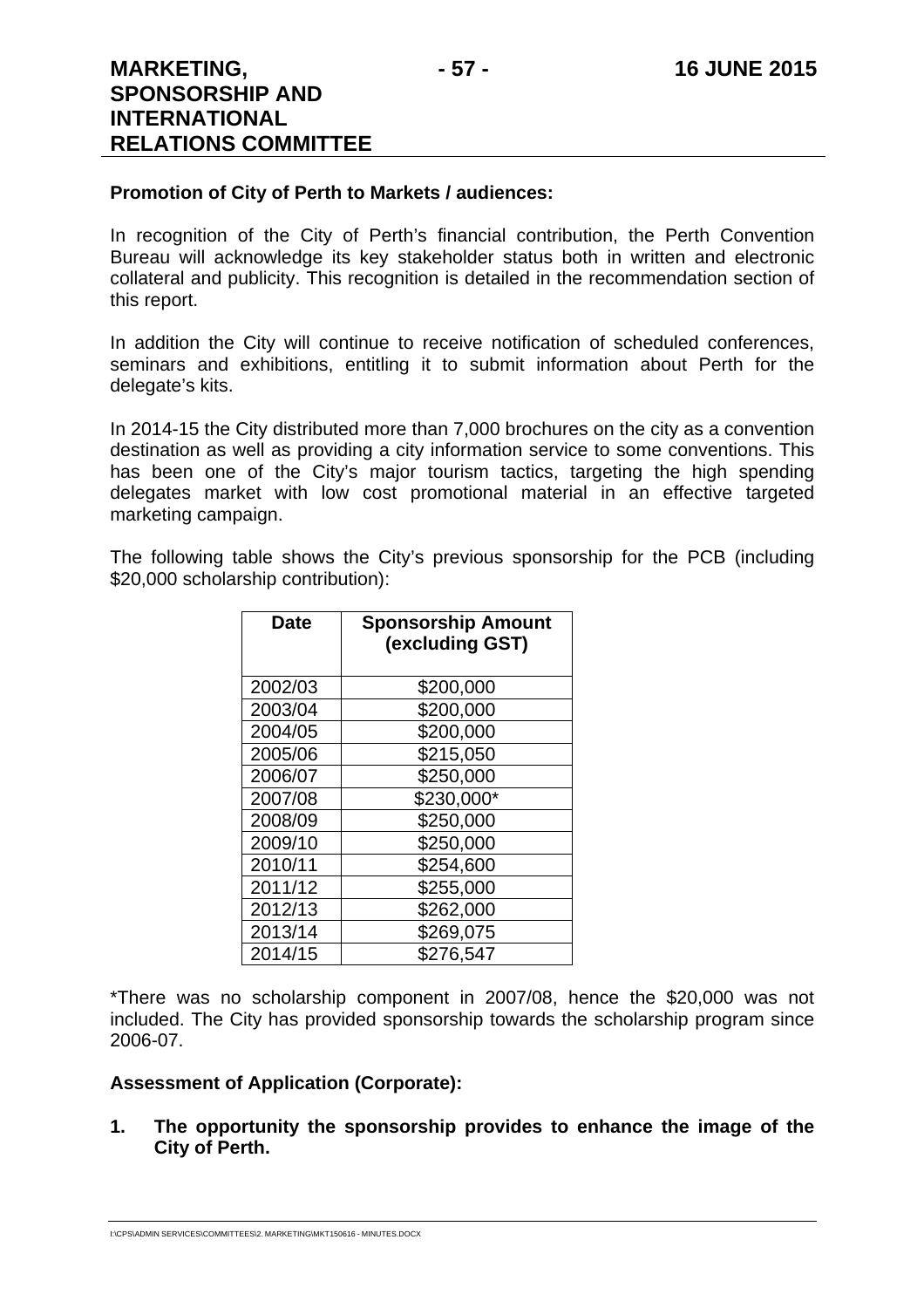Benefits offered by the PCB ensure that the city is promoted internationally, to a high spending market with measurable results. This marketing activity is not undertaken by any other authority or organisation. The PCB is the authorised marketing body on behalf of the convention/tourism sector in Perth and WA.

#### **2. The value of the increased good will from markets / audiences exposed to the sponsorship by the City of Perth.**

Sponsoring the PCB contributes to positioning the city as an international convention destination, Conventions showcase the States areas of excellence, enabling the fostering of closer trading, cultural and social links with business and trading partners. Conference business facilitated by PBC enhances Perth's international profile, increases leisure tourism through pre and post touring opportunities and increases business investment, innovation and productivity.

#### **3. Contributes towards the achievement of one or more of the City's marketing objectives.**

- to position the city as a city of regional and international significance;
- to increase visitation to the city;
- to increase economic investment in the city;
- to create a vibrant, energetic 24 hour city.

The City receives benefits from the PCB which entitle it to provide convention delegate with information including shopping, dining and entertainment available in the city. This provides a direct marketing opportunity for which there is no alternative mechanism. Convention delegates are not limited to those that are attending functions in the city, thus enabling the city to also access delegates attending the few venues outside the city precinct.

This access to delegates provides a cost effective means to market the city to convention delegates who spend six to eight times as much as a leisure tourist in shopping, entertainment and accommodation. Expenditure by convention delegates is spread across a number of industry categories.

## **4. Benefits to be provided to the City.**

The benefits provided to the City are detailed in the recommendation section of this report.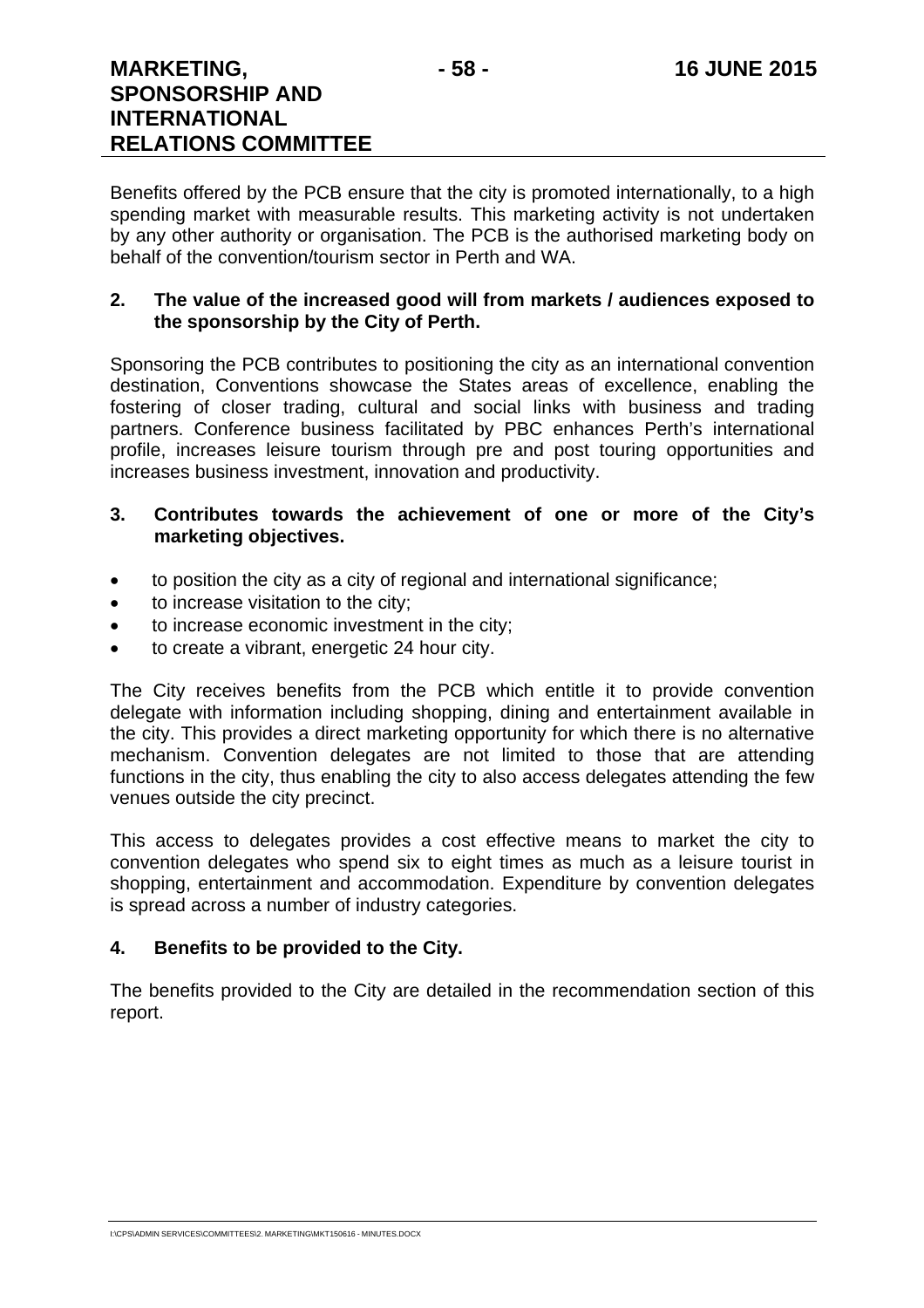#### **FINANCIAL IMPLICATIONS:**

| ACCOUNT NO:                | CL 14B1 6000 7901                                                 |
|----------------------------|-------------------------------------------------------------------|
| <b>BUDGET ITEM:</b>        | Economic Services – Tourism and Area Promotion<br>- City Vibrancy |
| <b>BUDGET PAGE NUMBER:</b> | <b>TBC</b><br><b>BUDGET ITEM</b>                                  |
| <b>BUDGETED AMOUNT:</b>    | TBC.                                                              |
| AMOUNT SPENT TO DATE:      | \$0                                                               |
| PROPOSED COST:             | \$256,547                                                         |
| <b>BALANCE:</b>            | <b>TBC</b>                                                        |

All figures quoted in this report are exclusive of GST.

#### **COMMENTS:**

Benefits of investment in the Perth Convention Bureau go beyond economic and tourism benefits. There are many social dividends including increased business activity and investment, facilitating knowledge transfer and enhancing Western Australia's international profile. There are also extended beneficiaries of business, academia, research, healthcare, agriculture and resources – the sectors for which conferences are predominantly held.

It is recommended that the Council approves sponsorship of \$256,547(excluding GST). In setting the 2015/16 budget the City has been mindful to ensure expenditure increases are viewed within the context of budget pressures and has taken the approach to cap total sponsorship expenditure to the levels of previous years.

## *Moved by Cr Limnios, seconded by Cr Adamos*

#### *That Council:*

- *1. approves cash Corporate sponsorship of \$256,547 (excluding GST) for the Perth Convention Bureau 2015/16 financial year grant;*
- *2. notes that the event organisers will provide the following sponsorship benefits to the City:* 
	- *2.1 an Elected Member to sit on the Perth Convention Bureau Board;*

*(Cont'd)*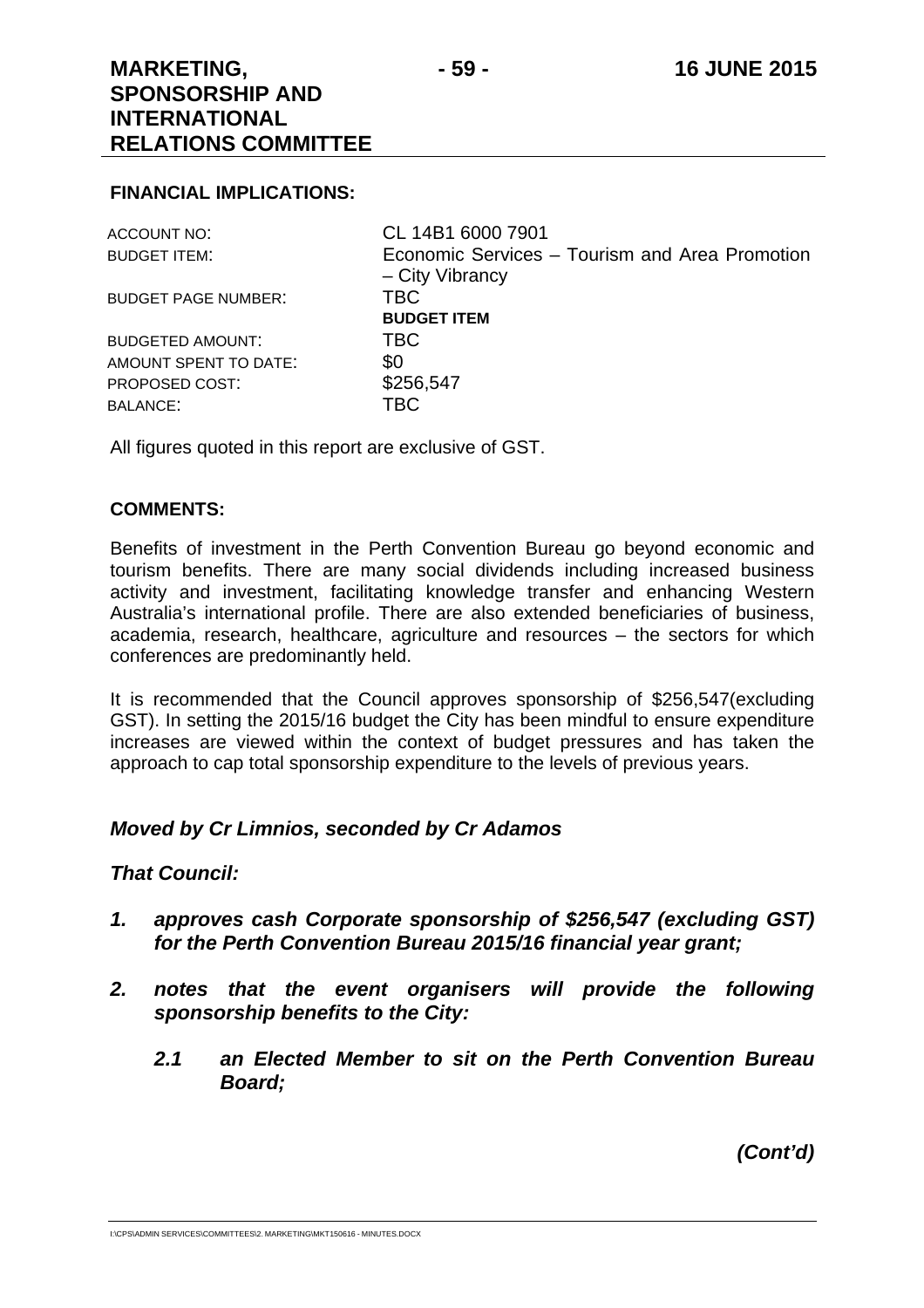- *2.2 reference to the City of Perth as a major stakeholder in the Perth Convention Bureau Annual Report (in text and with logo);*
- *2.3 reference to the City of Perth in the Bureau's presentations;*
- *2.4 reference to the city and its attributes in all bid submissions;*
- *2.5 mention of the City of Perth in appropriate media releases;*
- *2.6 inclusion of City of Perth activities for members in the Bureau's newsletters;*
- *2.7 invitations for Elected Members and executive staff to attend member networking functions, public forums and corporate presentations;*
- *2.8 reference to City of Perth support on the Bureau's website;*
- *2.9 inclusion of City of Perth support and activities in the Meeting and Incentive Planners Guide;*
- *2.10 access to the Bureau's calendar of events including conference organiser contacts;*
- *2.11 opportunities to be involved in the Bureau's familiarisation programs as they arise;*
- *2.12 the City of Perth to be recognised as a key stakeholder of the Perth Convention Bureau.*

*The motion was put and carried* 

**The votes were recorded as follows:** 

**For: Crs Chen, Adamos and Limnios** 

**Against: Nil**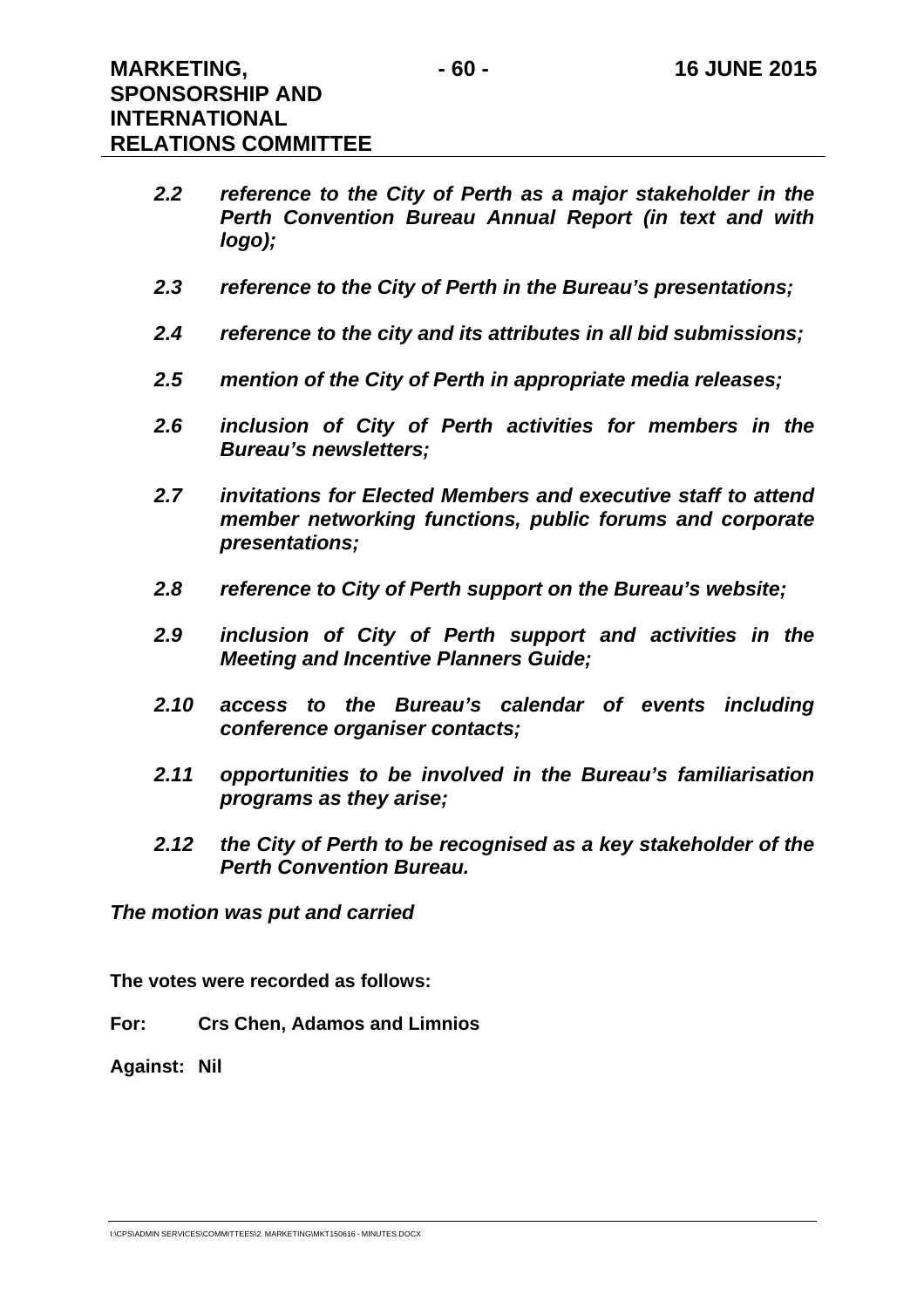# **MP110/15 CORPORATE SPONSORSHIP – PERTH CONVENTION BUREAU SCHOLARSHIP PROGRAM 2015/16**

#### **BACKGROUND:**

| FILE REFERENCE:          | P1010627-29                          |
|--------------------------|--------------------------------------|
| REPORTING UNIT:          | Marketing, Communications and Events |
| RESPONSIBLE DIRECTORATE: | <b>City Services</b>                 |
| DATE:                    | 2 June 2015                          |
| MAP / SCHEDULE:          | N/A                                  |

A funding submission has been received from the Perth Convention Bureau (PCB) seeking sponsorship of its scholarship program for the 2015/16 financial year.

#### **Perth Convention Bureau**

The PCB was founded in 1972 as a company limited by guarantee. It operates as a non-profit organisation representing the interests of its fee-paying members.

The PCB markets Western Australia as a convention, exhibition and incentive travel destination. It provides both financial assistance and market expertise to convention and event planners to secure their business for the State.

The City of Perth has been a principal supporter of the PCB over the 40 years that it has been operating. Councillor Harley is the current City of Perth nominee on the PCB Board. PCB is funded by a mix of membership fees, government grants and sponsorships.

#### **PCB Membership and Board**

The PCB membership represents all key sectors of the city's business profile. This includes hotels, retailers, venue operators, airlines, conference and event organisers, destination management companies and visitor attractions.

The PCB Board currently consists of the following:

| Ian Laurance (Chair)     | <b>Axiom Properties Limited</b>               |
|--------------------------|-----------------------------------------------|
|                          |                                               |
| Cr Reece Harley          | City of Perth nominee                         |
| lan Gay                  | <b>Qantas Airways</b>                         |
| Michael Altieri          | <b>Crown Perth</b>                            |
| Nigel Keen               | <b>Perth Convention and Exhibition Centre</b> |
| <b>David Constantine</b> | Parmelia Hilton Perth                         |
| Chris Pye                | The Terrace Hotel                             |
| Renee Bennett            | <b>EECW Events Management</b>                 |
|                          |                                               |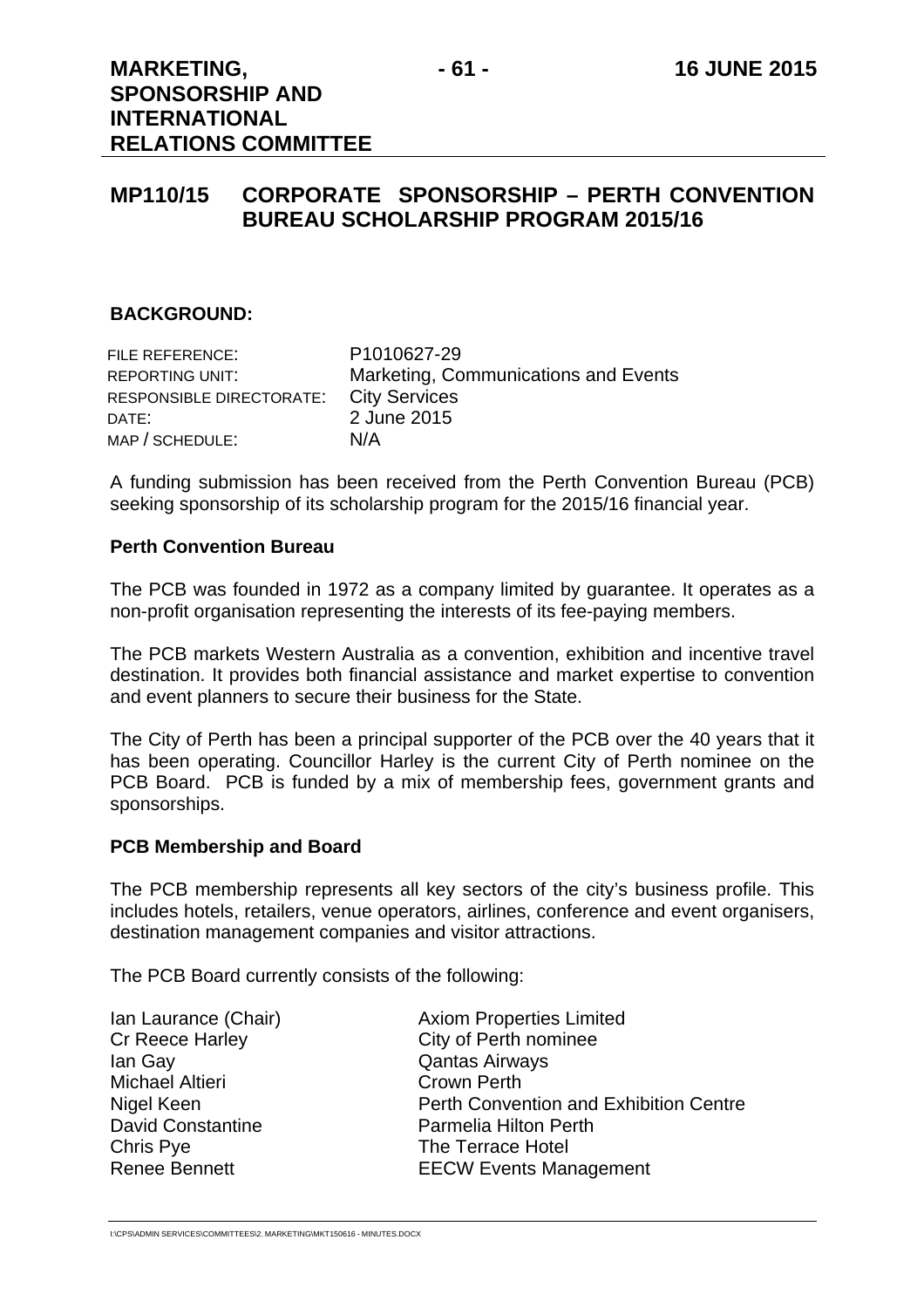Chad D'Souza **ADAMS** 

Gaye McMath The University of Western Australia Nicole Moody **Racing and Wagering WA** 

#### **LEGISLATION / STRATEGIC PLAN / POLICY:**

| <b>Integrated Planning</b><br>and Reporting | <b>Corporate Business Plan</b><br>Council Four Year Priorities: Perth as a capital city |                                                                                                                                 |
|---------------------------------------------|-----------------------------------------------------------------------------------------|---------------------------------------------------------------------------------------------------------------------------------|
| <b>Framework</b><br><b>Implications</b>     | S6                                                                                      | Maintain a strong profile and reputation for Perth<br>as a city that is attractive for investment                               |
|                                             | IP14                                                                                    | Promote collaboration, networking, knowledge<br>exchange and business mentoring and<br>development for tourism-based businesses |
| <b>DALLA</b>                                |                                                                                         |                                                                                                                                 |

# **Policy**

Policy No and Name: 18.8 – Provision of Sponsorship and Donations

#### **DETAILS:**

This request relates specifically to the naming rights sponsorship of the PCB Scholarship program in 2015-16 for which the PCB seeks an investment of \$20,000 (excluding GST) from the City of Perth.

The scholarship program was developed by PCB as a medium to long term safety to stimulate more conference bidding activity. Scholarships are designed to assist with the development of executives with not for profit associations by funding their attendance at international conferences and thereby building new bidding opportunities to bring those conferences to Perth in the future.

Over the past thirteen years, the Perth Convention Bureau's scholarship program has been responsible for securing international conferences for Western Australia valued at in excess of \$80 million in delegate generated expenditure.

The Bureau is on track to achieve its 2014-15 sales target of \$106 million in delegate expenditure, having secured \$89 million to date.

The City of Perth has provided sponsorship of the scholarship program for seven financial years, with sponsorship of \$20,000 annually. The scholarship did not run in 2008.

Previous scholarship winners are detailed in the below table:

| Year   | <b>Recipient</b>          | <b>Details</b>                           |
|--------|---------------------------|------------------------------------------|
| 2006/7 | Dr John De Roach and Enid | Secured the XLVIII International Society |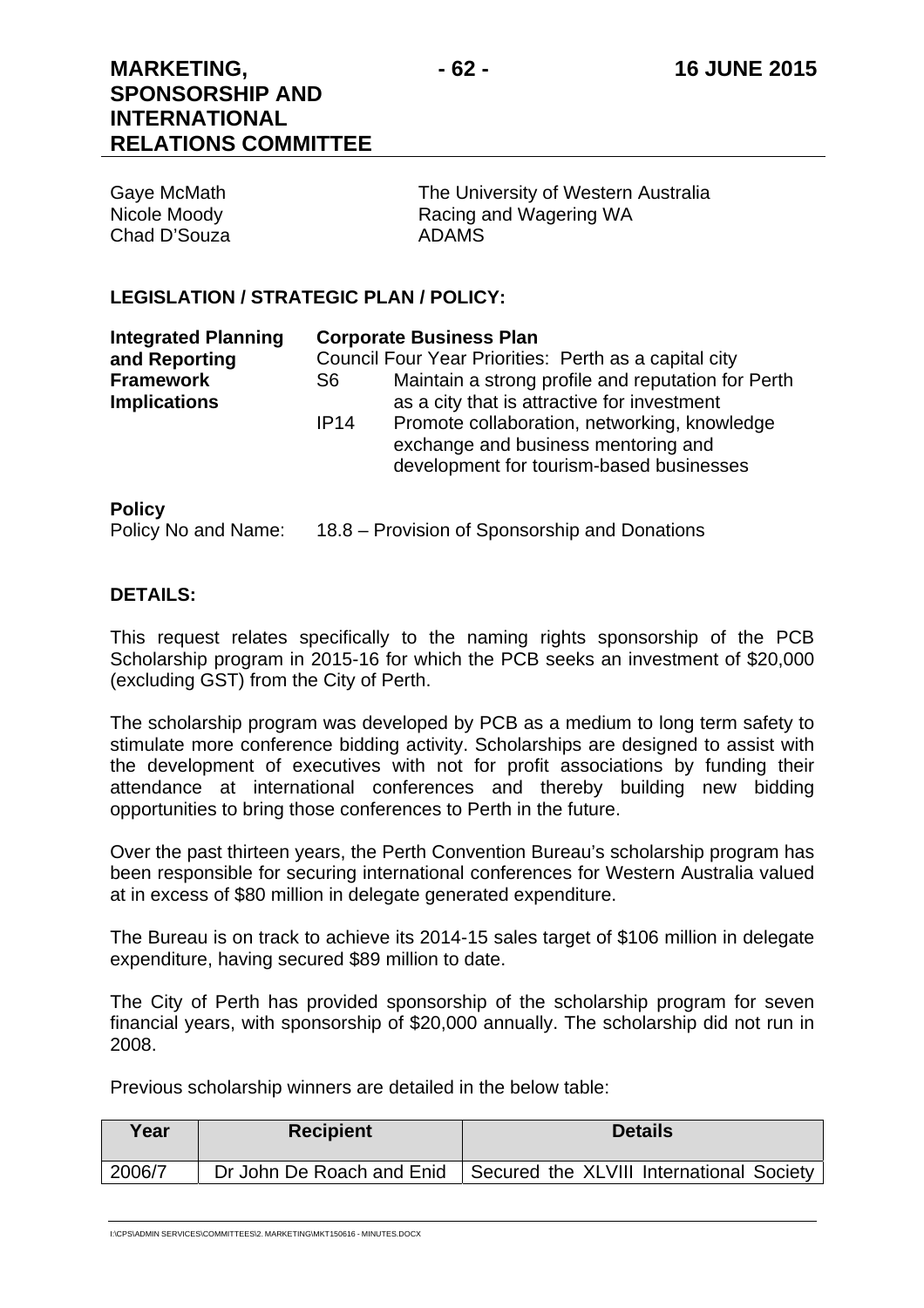| Year    | <b>Recipient</b>                                                                         | <b>Details</b>                                                                                                                                                                                                                                                                                                           |
|---------|------------------------------------------------------------------------------------------|--------------------------------------------------------------------------------------------------------------------------------------------------------------------------------------------------------------------------------------------------------------------------------------------------------------------------|
|         | Chelva, Sir Charles Gairdner<br>Hospital                                                 | for Clinical Electrophysiology of Vision<br>Symposium in November 2011                                                                                                                                                                                                                                                   |
| 2007/8  | N/A                                                                                      | Scholarship program did not run                                                                                                                                                                                                                                                                                          |
| 2008/9  | Carol Hanlon, CEO of the<br><b>TCF Resource Centre if WA</b><br>Inc.                     | Secured the 3 <sup>rd</sup> International Fashion<br>Incubators Conference<br>in<br>September<br>2011                                                                                                                                                                                                                    |
| 2009/10 | <b>Associate Professor Judith</b><br>Fordham, Barrister and Jury<br>Research Member, UWA | bid<br>three<br>international<br><b>Has</b><br>host<br>to<br>conferences representing \$5.61 million in<br>potential direct delegate expenditure                                                                                                                                                                         |
| 2010/11 | Dr Ann O'Neill, Director of<br>Angelhands                                                | Successfully bid for Perth to host the<br>National Conference for Victims of Crime<br>2013.<br>the<br>International<br>in<br>and<br>Symposium on Victimology in 2015                                                                                                                                                     |
| 2011/12 | Dr Susan van Leeuwin, CEO<br>of Leadership Western<br>Australia                          | Attendance at the annual International<br>Leadership Conference in the United<br>States in October 2012. Also used to<br>attend the Harvard Business School to<br>undertake<br>its<br>corporate<br>social<br>responsibility program.                                                                                     |
| 2012/13 | Ms Jodie Hurd, projects<br>Manager, Diabetes WA                                          | Attendance at the 21 <sup>st</sup> Global Conference<br>on Health Promotion in Pattaya, Thailand                                                                                                                                                                                                                         |
| 2013/14 | Monnia Volpi-Wise, Manager<br><b>Prevention Services, SIDS</b><br>and Kids WA            | Attendance at the the Ispid international<br>the<br>conference<br>in<br><b>Netherlands</b><br>in<br>September 2014. Aims to attract both the<br>national and international conferences to<br>WA.                                                                                                                         |
| 2014/15 | Dr Heidi Stieglitz Ham,<br>Autism and Language<br>Intervention WA                        | The scholarship will support Dr Stieglitz<br>international<br>attend<br>two<br>Ham.<br>to<br>conferences; the International Meeting<br>for Autism Research and the American<br>Speech<br>and<br>Hearing<br>Association<br>Convention, and enable her to explore<br>the opportunity to bring the conferences<br>to Perth. |

As part of their wider scholarship program, the PCB will continue to provide naming rights to the State's five universities for professional development awards as follows:

- Curtin University of Technology 1 x \$5,000 awards;
- **Edith Cowan University 1 x \$5,000 awards;**
- $\bullet$  Murdoch University 1 x \$5,000 awards;
- The University of Western Australia 1 x \$5,000 awards; and
- The University of Notre Dame Australia 1 x \$5,000 award.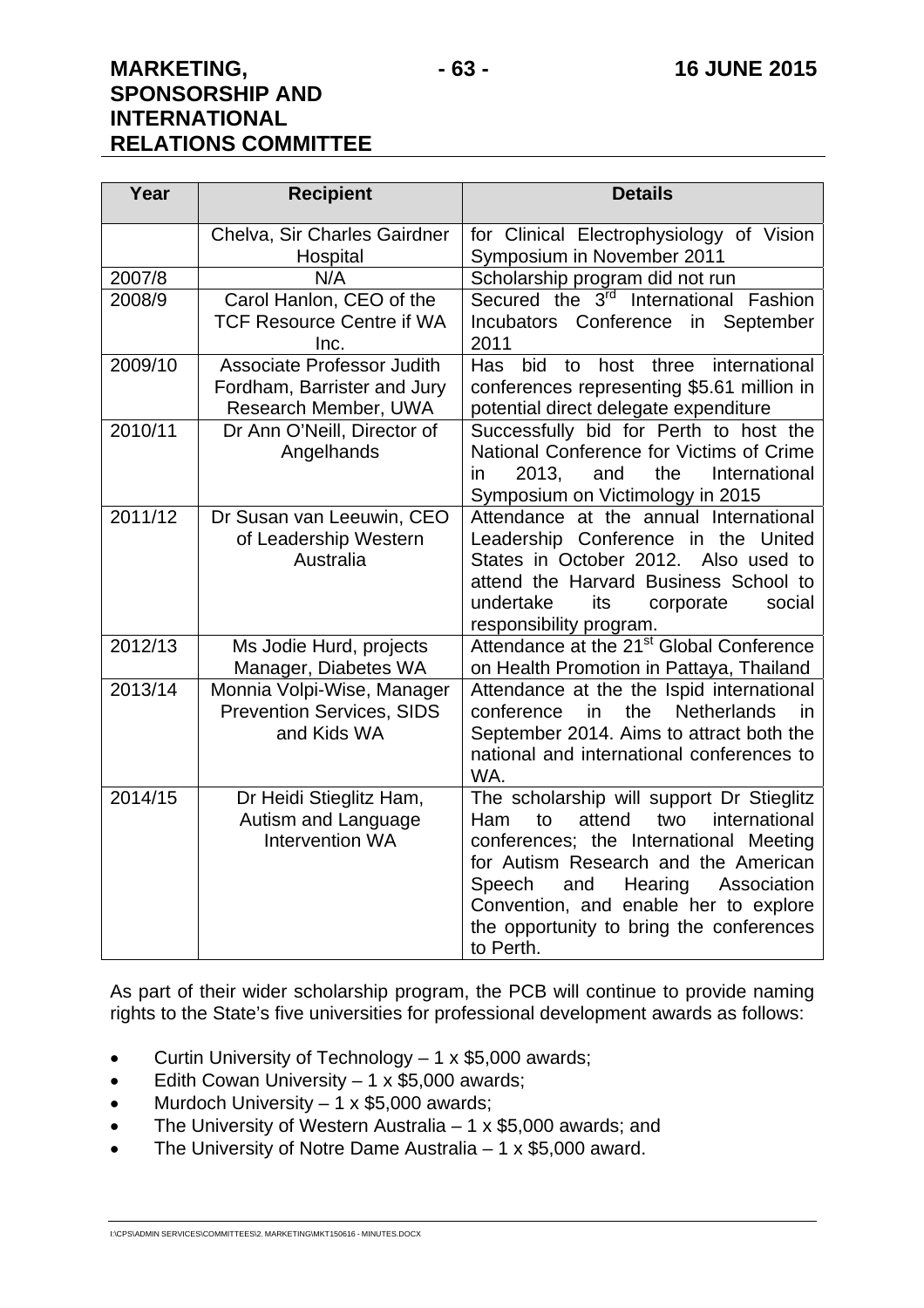In return for the PCB providing naming rights, the universities co-ordinate a launch function on campus and distribute promotional material to their staff.

The City of Perth scholarship will be endorsed as the flagship award of the PCB's Scholarship program and receive greater exposure than the university scholarships in that it is available and promoted to a more diverse range of industries.

As in previous years the City of Perth Scholarship will target not-for-profit associations in the following eight sectors:

- Mining and resources;
- Health:
- Education:
- Science and technology;
- Business:
- Environment and heritage;
- Retail; and
- Arts and culture.

# **Eligibility for Sponsorship:**

| <b>Criterion</b>                                                                                                      | <b>Satisfied</b> |
|-----------------------------------------------------------------------------------------------------------------------|------------------|
| Awards, presentations, acknowledgement for excellence in relevant<br>professional fields                              | Yes              |
| Support for the activities of organisations or individual which provide<br>positive positioning for the City of Perth | Yes              |

# **Markets / audiences who will be exposed to sponsorship information:**

The markets exposed to the marketing activities of the PCB include international, national and local industries, convention organisers and convention delegates. The scholarship will specifically target not-for-profit associations in the following industries: mining and resources, health, education, science and technology, business, environment and heritage, retail, and arts and culture.

# **Promotion of City of Perth to Markets / audiences:**

In recognition of the City of Perth's contribution, the Perth Convention Bureau will acknowledge its key stakeholder with naming rights and in both written and electronic collateral and publicity.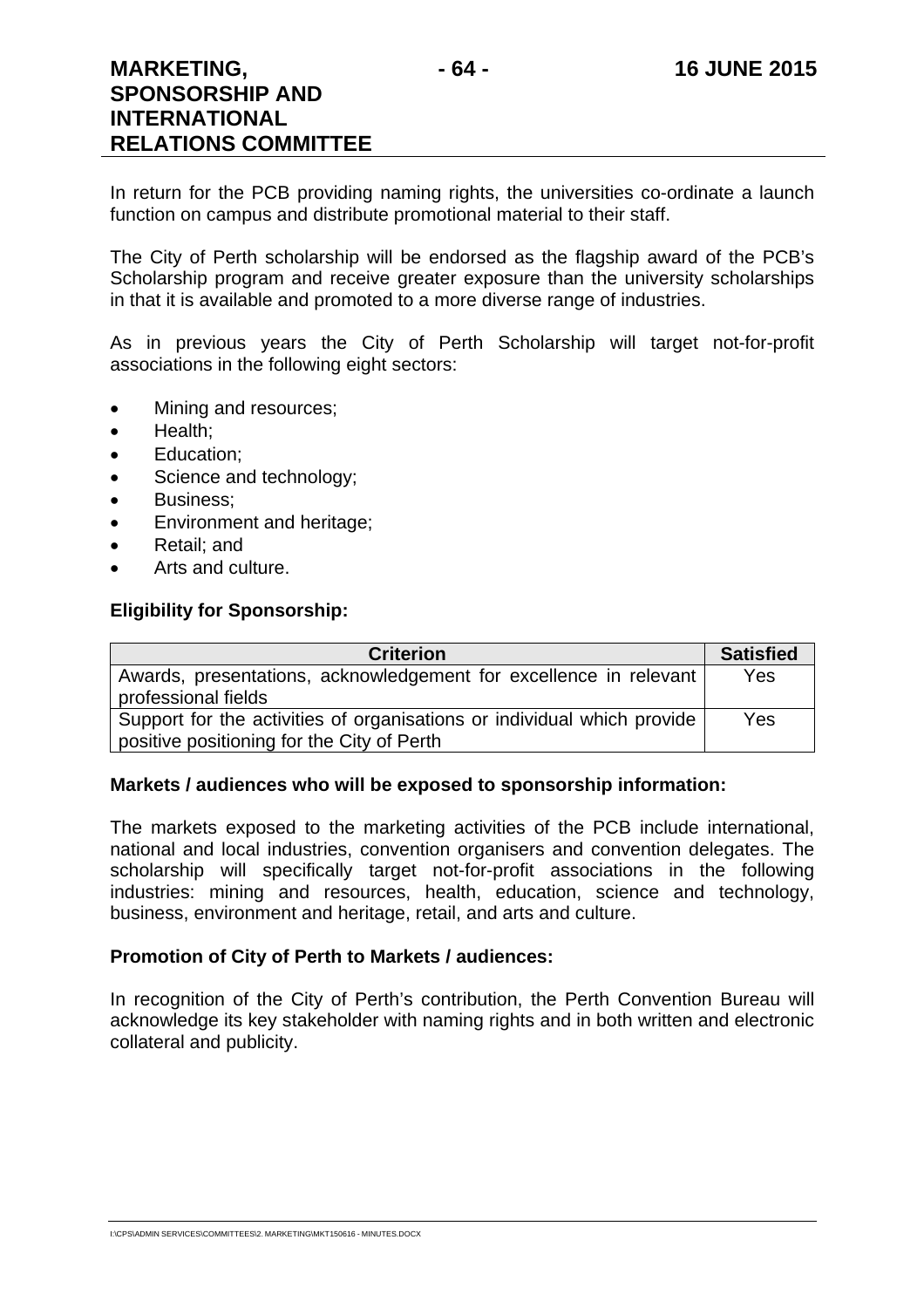**The following table shows the City's previous sponsorship for the PCB scholarship:** 

| <b>Date</b> | <b>Sponsorship Amount</b><br>(excluding GST) |
|-------------|----------------------------------------------|
| 2011/12     | \$20,000                                     |
| 2012/13     | \$20,000                                     |
| 2013/14     | \$20,000                                     |
| 2014/15     | \$20,000                                     |

#### **Assessment of Application (Corporate):**

#### **1. The opportunity the sponsorship provides to enhance the image of the City of Perth.**

Sponsorship of the PCB Scholarship program contributes to positioning the city as an international convention destination. Conventions showcase the State's areas of excellence, enabling the fostering of closer trading, cultural and social links with business and trading partners. Conference business facilitated by PCB enhances Perth's international profile, increases leisure tourism through pre and post routing opportunities and increases business investment, innovation and productivity.

#### **2. The value of the increased good will from markets / audiences exposed to the sponsorship by the City of Perth.**

The program will provide an opportunity for the City to:

- Develop close relationships with the local community associations and agencies to encourage them to host a meeting in Perth;
- Be involved in the recognition of achievements of individuals in the not-for-profit sector.

Additional benefits offered by the PCB ensure that the city is promoted internationally, to a high spending market with measurable results. This marketing activity is not undertaken by any other authority or organisation.

#### **3. Contributes towards the achievement of one or more of the City's marketing objectives.**

- to position the city as a city of regional and international significance;
- to increase visitation to the city;
- to increase economic investment in the city;
- to create a vibrant, energetic 24 hour city.

The program will position the city as a city of regional and international significance, increase visitation to the city and increase economic investment in the city.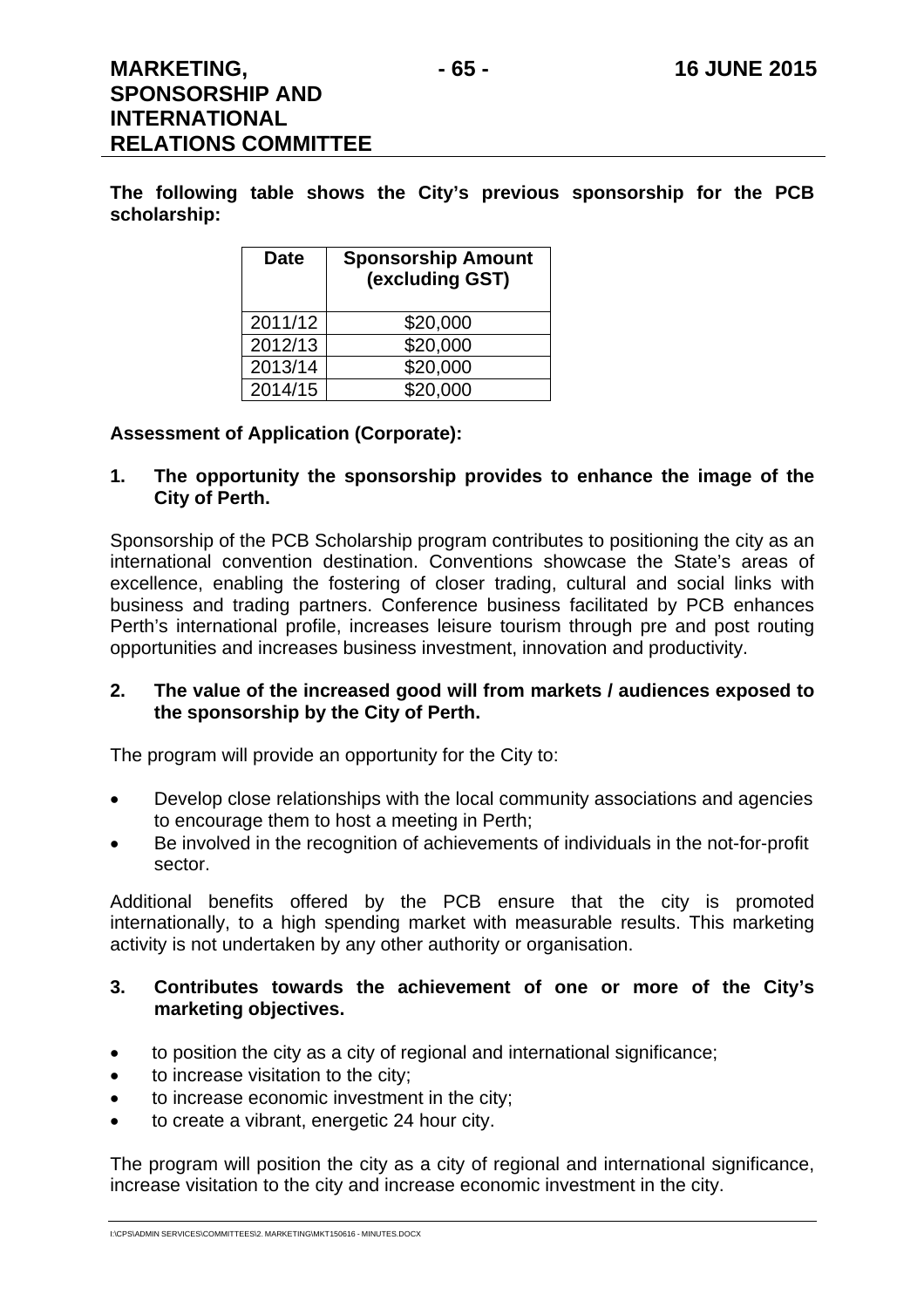#### **4. Benefits to be provided to the City.**

The benefits provided to the City are detailed in the recommendation section of this report.

#### **FINANCIAL IMPLICATIONS:**

| CL14B1 6000 7901 (2015-16 Budget)              |
|------------------------------------------------|
| Economic Services - Tourism and Area Promotion |
| - City Vibrancy                                |
| TBC.                                           |
| <b>BUDGET ITEM</b>                             |
| <b>TBC</b>                                     |
| \$0                                            |
| \$20,000                                       |
| TBC.                                           |
|                                                |

All figures quoted in this report are exclusive of GST.

#### **COMMENTS:**

The scholarship program is a key tactic employed by the PCB to increase their access to conference bidding opportunities. The program also introduces individuals linked to not-for-profit associations to the role of the PCB and in turn aims to stimulate conference bidding for Perth.

Cash sponsorship of \$20,000 is recommended.

## *Moved by Cr Limnios, seconded by Cr Chen*

## *That Council:*

- *1. approves corporate sponsorship of \$20,000 (excluding GST) for the Perth Convention Bureau Scholarship program;*
- *2. notes that the event organisers will provide the following sponsorship benefits to the City:* 
	- *2.1 the City of Perth to be recognised with the scholarship title being "The City of Perth Convention Scholarship";*

*(Cont'd)*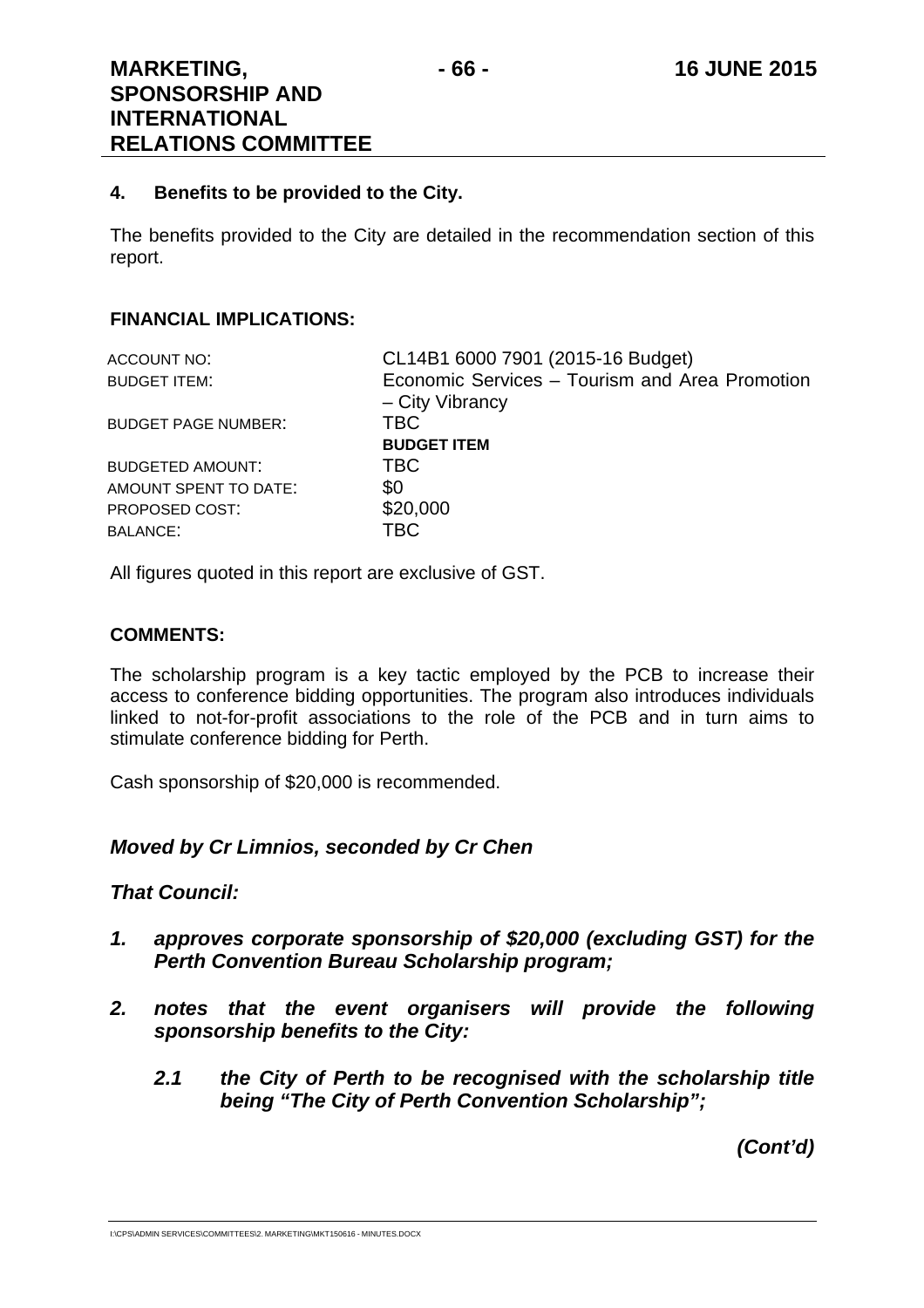- *2.2 reference to the City of Perth as a sponsor in all correspondence and brochures referencing the scholarship;*
- *2.3 the City of Perth crest to appear on all promotional material relating to the scholarship;*
- *2.4 acknowledgement of the City of Perth's support in the Perth Convention Bureau's Annual Report;*
- *2.5 Elected Members to be invited to attend the Awards breakfast;*
- *2.6 the Lord Mayor, or representative, to be invited to present the award to the scholarship winner;*
- *2.71 the City of Perth Manager Marketing, Communications and Events to be invited to participate in the scholarship judging panel.*

*The motion was put and carried* 

**The votes were recorded as follows:** 

**For: Crs Chen, Adamos and Limnios** 

**Against: Nil** 

 $\overline{a}$ 

**Meeting Note:** The Marketing Sponsorship and International Relations Committee considered it appropriate that the event organiser be requested, where possible, to acknowledge the Elected Members present at events associated with the Perth Convention Bureau Scholarship Program 2015/16 Awards Breakfast as specified in part 2.5 of the Officer Recommendation.

<sup>&</sup>lt;sup>1</sup> Typographical error corrected from "2.6" to "2.7".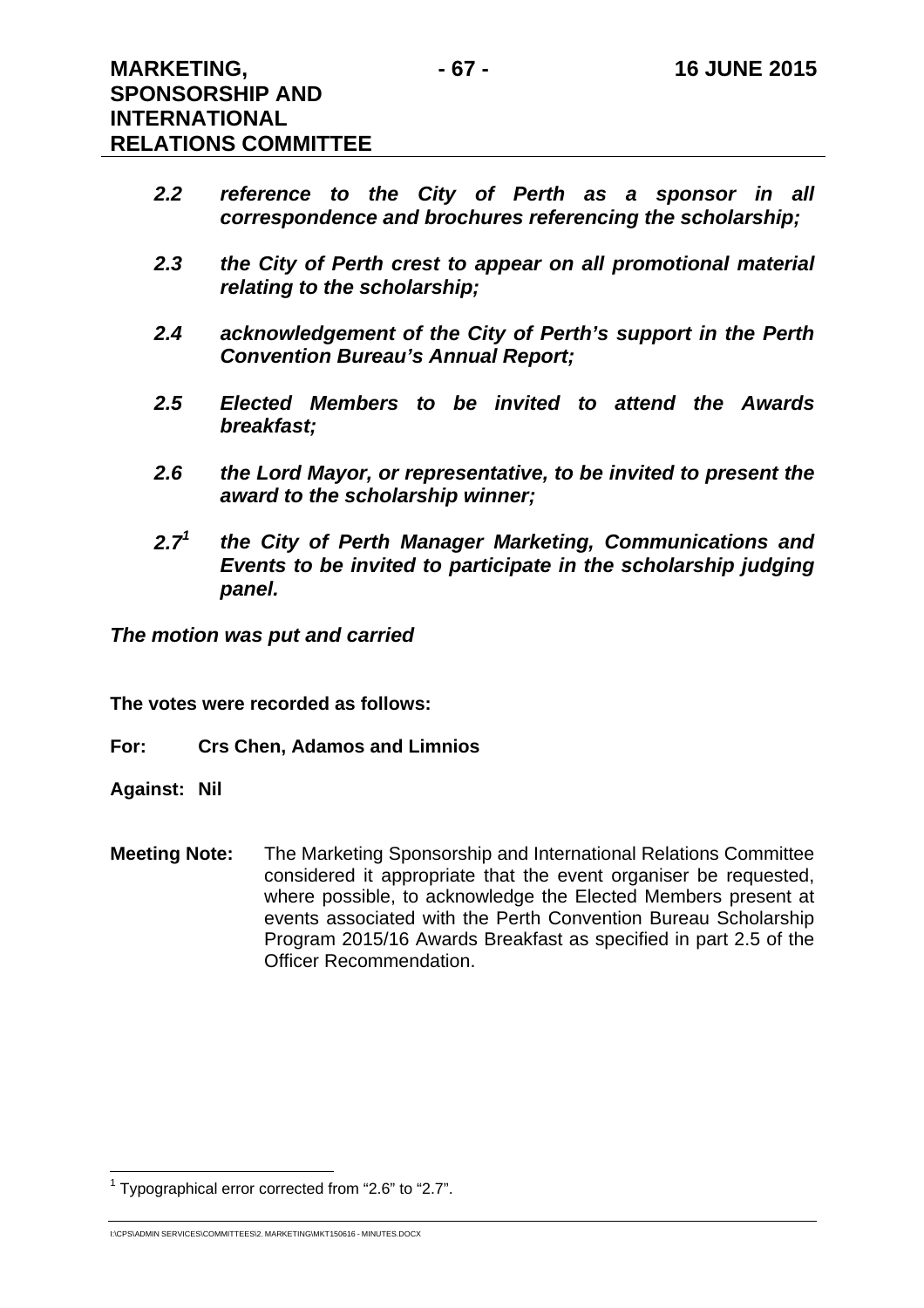# **MP111/15 CORPORATE SPONSORSHIP – 2016 HOPMAN CUP**

#### **BACKGROUND:**

| FILE REFERENCE:          | P1010627-29                          |
|--------------------------|--------------------------------------|
| REPORTING UNIT:          | Marketing, Communications and Events |
| RESPONSIBLE DIRECTORATE: | <b>City Services</b>                 |
| DATE:                    | 29 May 2015                          |
| MAP / SCHEDULE:          | N/A                                  |

The Hopman Cup is an annual international team tennis tournament founded by Paul McNamee and Charlie Fancutt in 1989 and held in Perth every year.

Matches are played on a hard court, and the event was hosted by the Burswood Dome until 2013 when the event moved to Perth Arena. The event is now managed by Tennis Australia as part of the Australian Open Series of events.

Tennis Australia is the governing body of tennis in Australia. The organisation aims to provide increased opportunities for people to play tennis more often. In addition, the three strategic goals of the company are one million registered players, one million engaged fans and one Grand Slam champion.

#### **Summary of Event:**

A sponsorship request has been received from Tennis Australia for cash sponsorship of \$110,000 for the Hopman Cup 2016. The event will be held at Perth Arena from Sunday 3 January to Saturday 9 January 2016.

The Hopman Cup is an international tennis tournament. Nations are selected annually to compete in the event, with teams consisting of one male player and one female player. Each match up between two teams at the championship consists of:

- one women's singles match;
- one men's singles match; and
- one mixed doubles match.

The leading teams in each group, after three round robin matches, qualify for the final, and for prize money of \$1 million. Players for the 2016 event have not yet been announced.

The Hopman Cup is a sanctioned event on the calendar of the International Tennis Federation but individual player results are not included in the calculation of the tennis world rankings. The competition receives extensive television coverage in Australia and is an important lead up tournament to the Australian Open each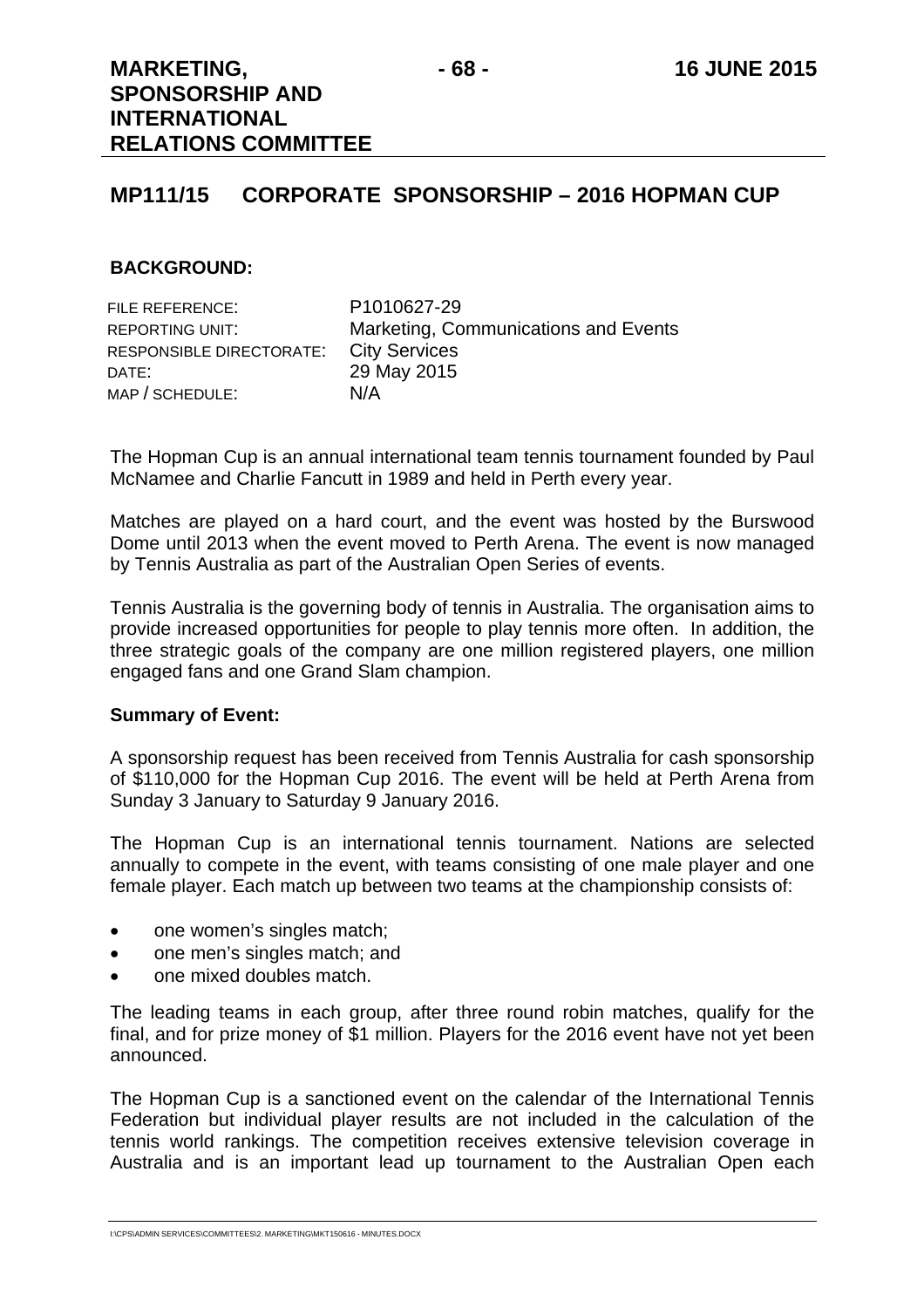January. Organisers advise that its position as the first international sporting event of the year provides a unique point of difference for promotion.

The 2015 event had an attendance of 95,742. This is the second largest attendance in the events history. Organisers advise the event reached an international audience of 6.2 million, with 1850 cumulative hours of International broadcast coverage.

Tennis Australia has proposed four objectives for the City of Perth sponsorship in 2016:

- to reintroduce the City of Perth to the people of Perth;
- to showcase the City of Perth on a world stage;
- to entice people to the city with free unique events; and
- to highlight places to dine and shop in the City of Perth.

In the lead up to the start of the Hopman Cup, organisers will present a community activation in the city in a location to be confirmed.

Organisers have presented the City with two new promotional strategies to be delivered as part of the City's sponsorship of the event in 2016:

## **Flavour of Hopman (working title)**

Organisers have plans to capitalise on the international aspect of the event with a campaign featuring city restaurants and bars. They will invite food and beverage businesses to create a signature dish or drink that reflects one of the visiting teams for the event. Hopman Cup will promote these as destinations, showcasing them on social media, as well as via a dedicated 'Flavour of Hopman' page on the event website.

Organisers are also planning a 'Flavour of Hopman' activation with international food trucks representing the Hopman Cup participating nations, entertainment and showcases from international community groups, table tennis, barefoot tennis and celebrity appearances.

## **City of Perth broadcast colour segments**

Organisers plan to show off the best of Perth to a national and International audience with broadcast colour segments showcasing the City of Perth shown during the broadcast of Hopman Cup. It is envisaged that the City of Perth would have an opportunity to provide footage to be incorporated into the broadcast. This initiative would give exposure to the City that has not yet been achieved as part of the Hopman Cup sponsorship.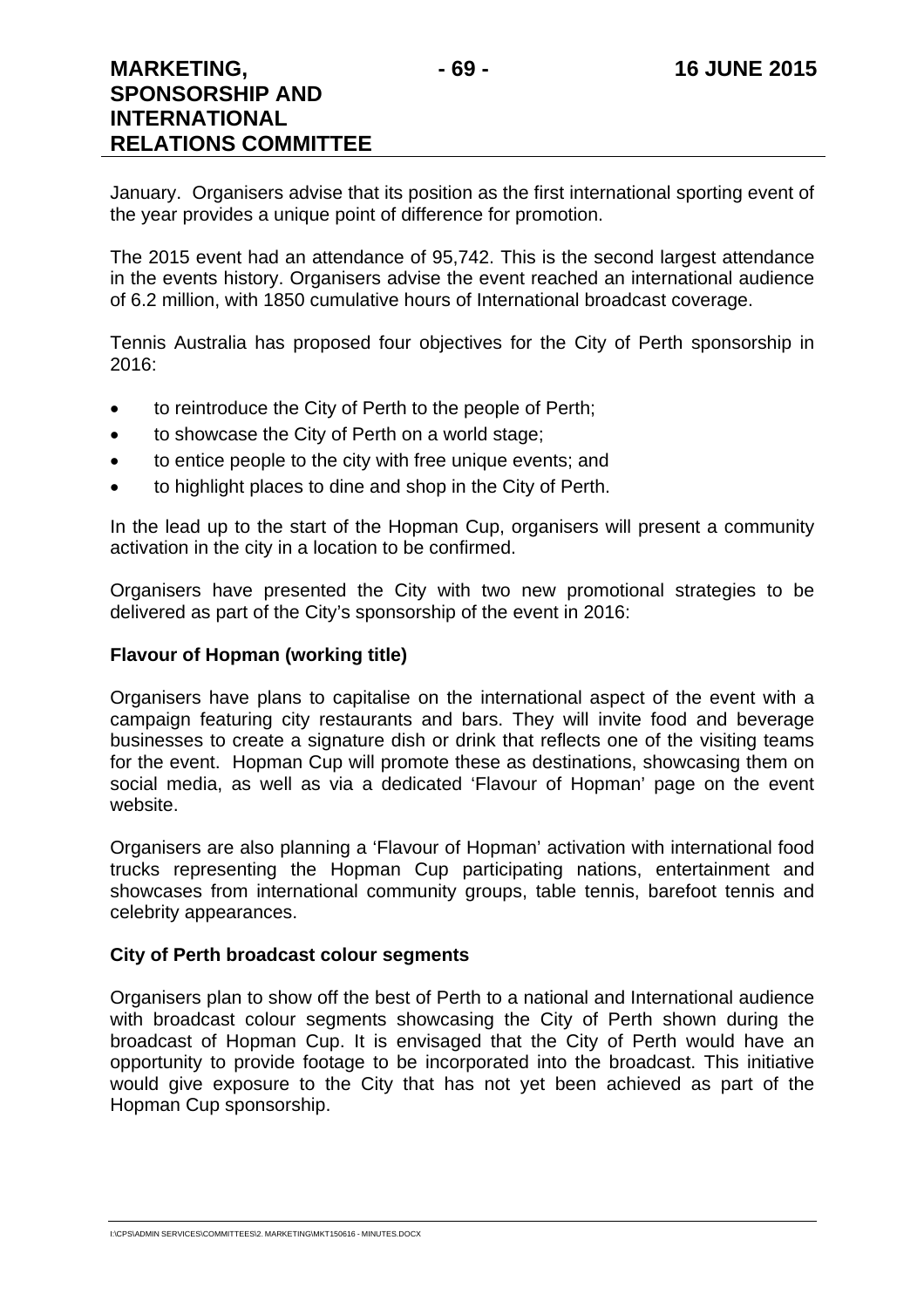## **i-City Volunteer Involvement**

The i-City volunteer service will again be located in an indoor position at the Perth Arena throughout the event. The volunteers will distribute city information to encourage visitation to the city.

## **Funding**

Tennis Australia has requested cash sponsorship of \$110,000 for this event. They currently have sponsorship contracts in place with several supporters, including Tourism WA, Rio Tinto and Solid Gold Diamonds, and are in negotiations with additional sponsors.

## **LEGISLATION / STRATEGIC PLAN / POLICY:**

| <b>Integrated Planning</b> |      | <b>Corporate Business Plan</b>                                              |
|----------------------------|------|-----------------------------------------------------------------------------|
| and Reporting              |      | Council Four Year Priorities: Healthy and Active in Perth                   |
| <b>Framework</b>           | S15  | Reflect and celebrate diversity of Perth                                    |
| <b>Implications</b>        | IP27 | Support and deliver events that reflect and<br>celebrate cultural diversity |

### **Policy**

Policy No and Name: 18.8 – Provision of Sponsorship and Donations

## **DETAILS:**

## **Eligibility for Sponsorship:**

| <b>Criterion</b>                                                        | <b>Satisfied</b> |
|-------------------------------------------------------------------------|------------------|
| Support for the activities of organisations or individual which provide | Yes              |
| positive positioning for the City of Perth                              |                  |

## **Markets / audiences who will be exposed to sponsorship information:**

Tournament organisers estimate that more than 95,000 spectators will attend the event in 2015. Those who attend will be exposed to the City's sponsorship of the event via signage, advertising and associated promotions.

Media coverage of the event will assist in exposing the City to local, national and international audiences.

## **Promotion of City of Perth to Markets / audiences:**

Promotion and support for the City of Perth is detailed in the recommendation section of this report.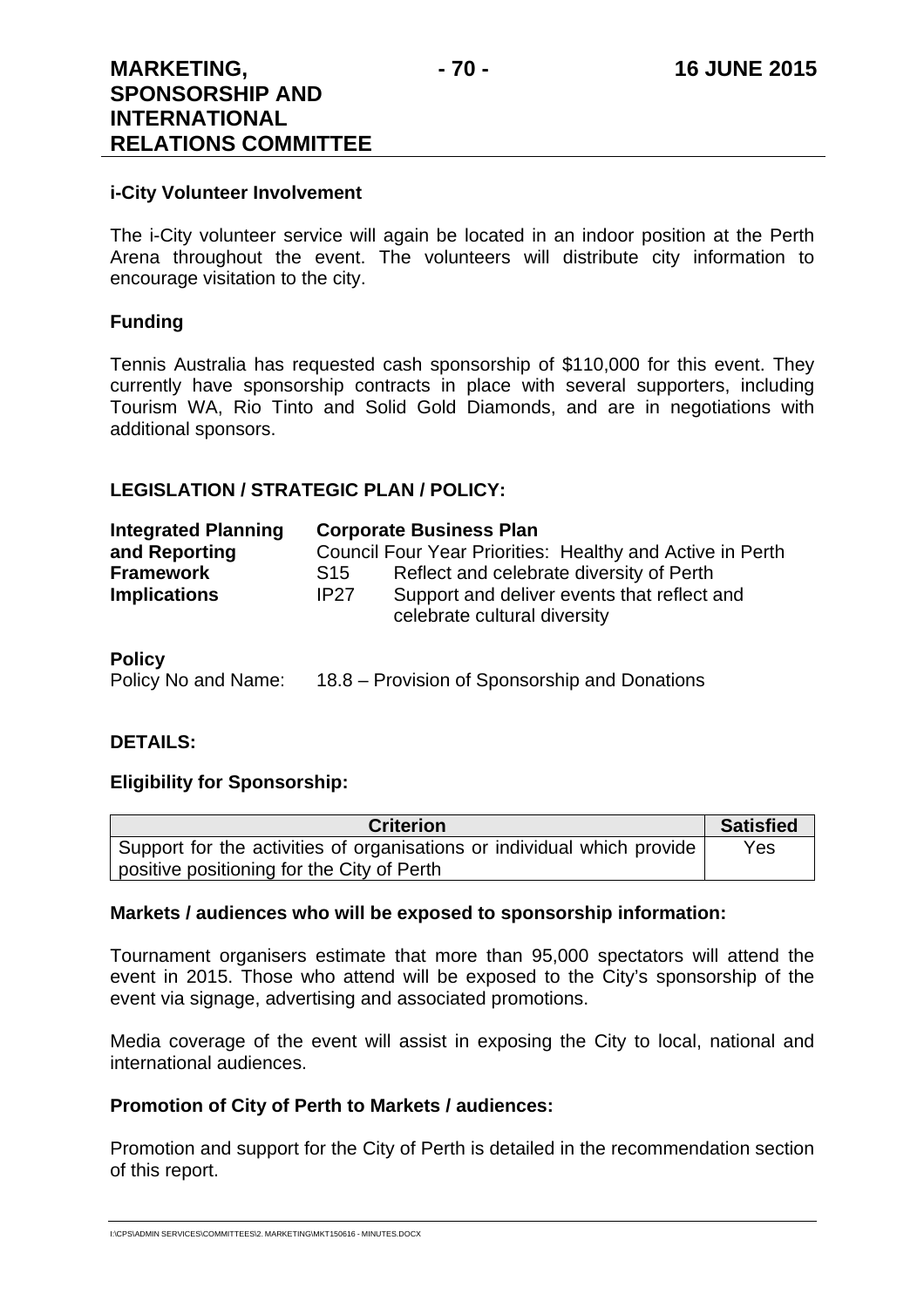## **The following table shows the City's previous sponsorship of the Hopman Cup.**

| <b>Date</b> | <b>Sponsorship Amount</b><br>(excluding GST) |
|-------------|----------------------------------------------|
| 2011/12     | \$50,000                                     |
| 2012/13     | \$100,000                                    |
| 2013/14     | \$110,000                                    |
| 2014/15     | \$110,000                                    |

## **Assessment of Application (Corporate):**

#### **1. The opportunity the sponsorship provides to enhance the image of the City of Perth.**

With the event located in the city there is increased opportunity to enhance the image of the City of Perth through sponsorship of this high profile event. The 'Flavour of Hopman' themed promotion will involve event organisers working closely with city based businesses to promote them to a broader audience. The organisation will provide the City an opportunity to showcase colour segments for national and international broadcasts, including those of city-based businesses.

#### **2. The value of the increased good will from markets / audiences exposed to the sponsorship by the City of Perth.**

The City will be recognised as supporting this key sporting event. The event will be screened internationally and is expected to attract overseas and interstate visitors.

## **3. Contributes towards the achievement of one or more of the City's marketing objectives.**

- to position the city as a city of regional and international significance;
- to increase visitation to the city;
- to increase economic investment in the city;
- to create a vibrant, energetic 24 hour city.

The event is a high profile tennis tournament with international media coverage. It positions the city as one of regional and international significance. The event increases visitation to the city, increases economic investment to the city and creates a vibrant city.

## **4. Benefits to be provided to the City.**

The benefits provided to the City are detailed in the recommendation section of this report.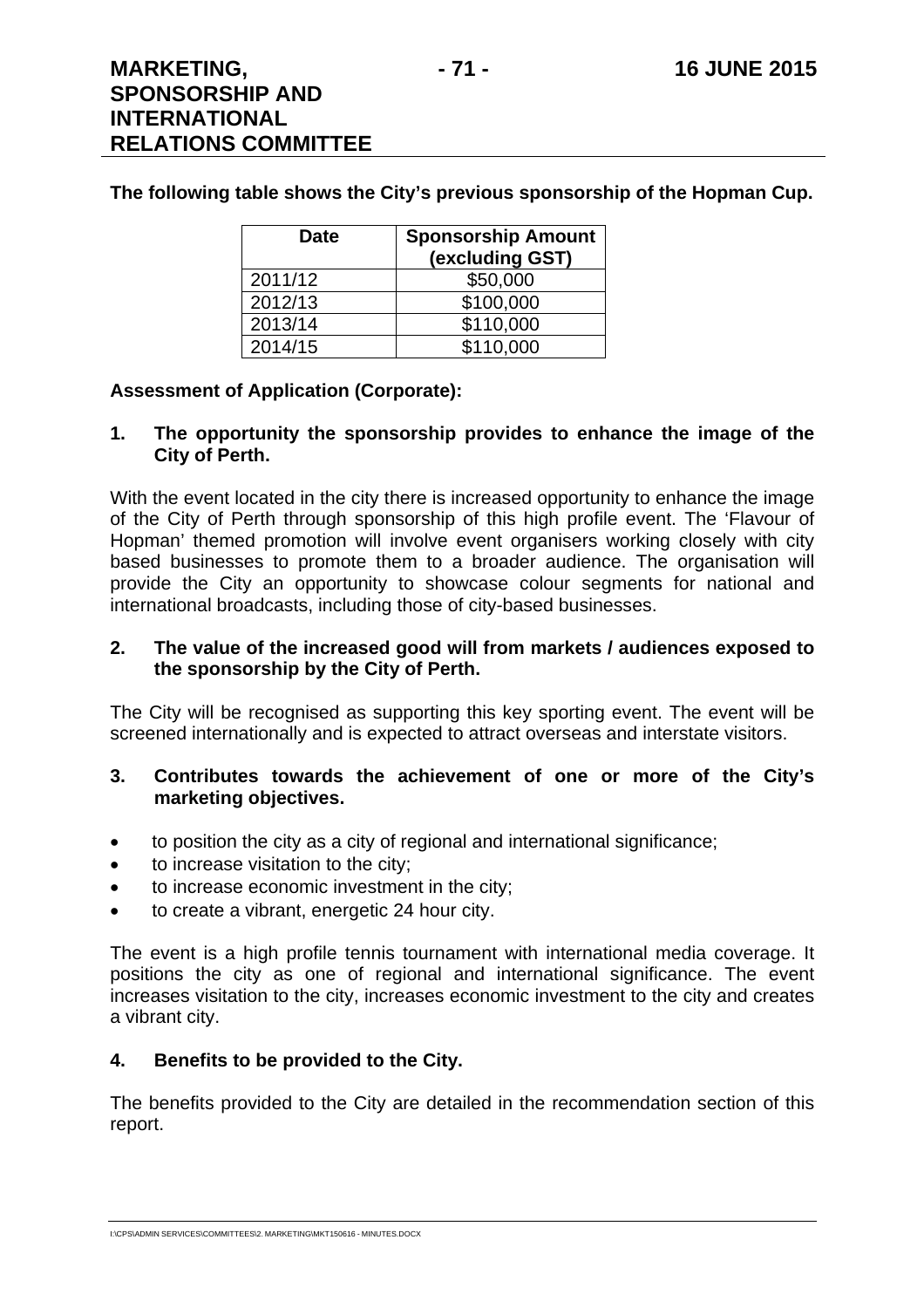The 'Flavour of Hopman' and broadcast colour segment benefits are offered as part of a revised sponsorship proposal designed to showcase City of Perth venues both locally and internationally. Other sponsorship benefits which have previously been offered have been removed with the associated events being revised for 2016. These include:

- six nominations for the Super Clinic, for ages between ten and sixteen years old;
- one table of ten for the Hopman Cup Ball; and
- two invitations to play and two guest passes for the Hyundai Pro-Am.

Organisers advise that the value of the benefits offered for 2016 is significantly higher than that offered in 2015.

## **FINANCIAL IMPLICATIONS:**

| 1486 5000 7901                                 |
|------------------------------------------------|
| Recreation and Culture – Other Culture – Other |
| <b>Cultural Activities</b>                     |
| <b>TBC</b>                                     |
| <b>BUDGET ITEM</b>                             |
| TBC                                            |
| \$0                                            |
| \$110,000                                      |
| TBC                                            |
|                                                |

All figures quoted in this report are exclusive of GST.

## **COMMENTS:**

The Hopman Cup is a high profile event which showcases the city to a national and international audience, and positions the city as a destination for world class sporting events. In 2016 Tennis Australia are planning two new initiatives to work with the city – a food and beverage promotional campaign and the opportunity for the City to provide colour segments for the national and international broadcast. It is recommended that the Council approves sponsorship of \$110,000 (excluding GST).

## **OFFICER RECOMMENDATION:**

"1. approves Corporate Sponsorship of \$110,000 (excluding GST) to Tennis Australia to present the 2016 Hopman Cup from 3 January until 9 January 2016;"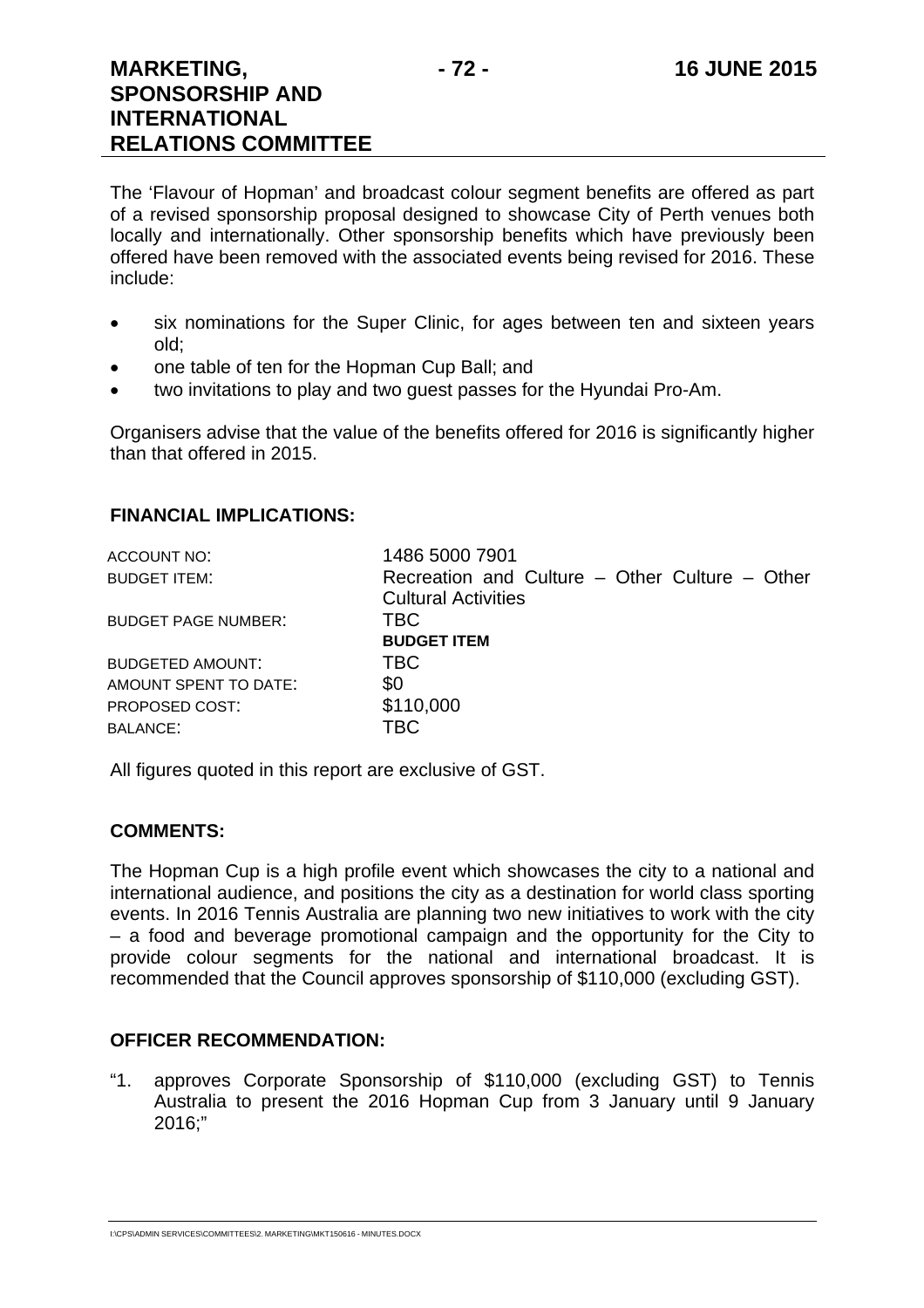## **The Marketing, Sponsorship and International Relations Committee agreed to amend part 1 of the Officer Recommendation as follows:**

"1. approves Corporate Sponsorship of \$110,000 *\$100,000* (excluding GST) to Tennis Australia to present the 2016 Hopman Cup from 3 January until 9 January 2016;"

## *Moved by Cr Chen, seconded by Cr Limnios*

## *That Council:*

- *1. approves Corporate Sponsorship of \$100,000 (excluding GST) to Tennis Australia to present the 2016 Hopman Cup from 3 January until 9 January 2016;*
- *2. notes that the event organisers will provide the following sponsorship benefits to the City:* 
	- *2.1 the City of Perth to be recognised as a Platinum Sponsor for the duration of the event;*
	- *2.2 acknowledgement as a Platinum Sponsor with acknowledgement and the inclusion of the City of Perth logo whenever Platinum Sponsors are acknowledged;*
	- *2.3 the City of Perth crest to appear on the following:* 
		- *a. LED court signage, located in two corners, east and west sides on the ball guards;*
		- *b. colour LED signage around the entire courtside ball guards, in rotation, during breaks in play;*
		- *c. two (2) City of Perth flags to be flown on the outdoor practice court;*
		- *d. on the main scoreboard in the Sponsor logo rotation;*
		- *e. 8 second promotional space, on rotation, on Perth arena internal LED screens during the event;*
	- *2.4 two full page colour advertisements in the official Hopman Cup program;*

*(Cont'd)*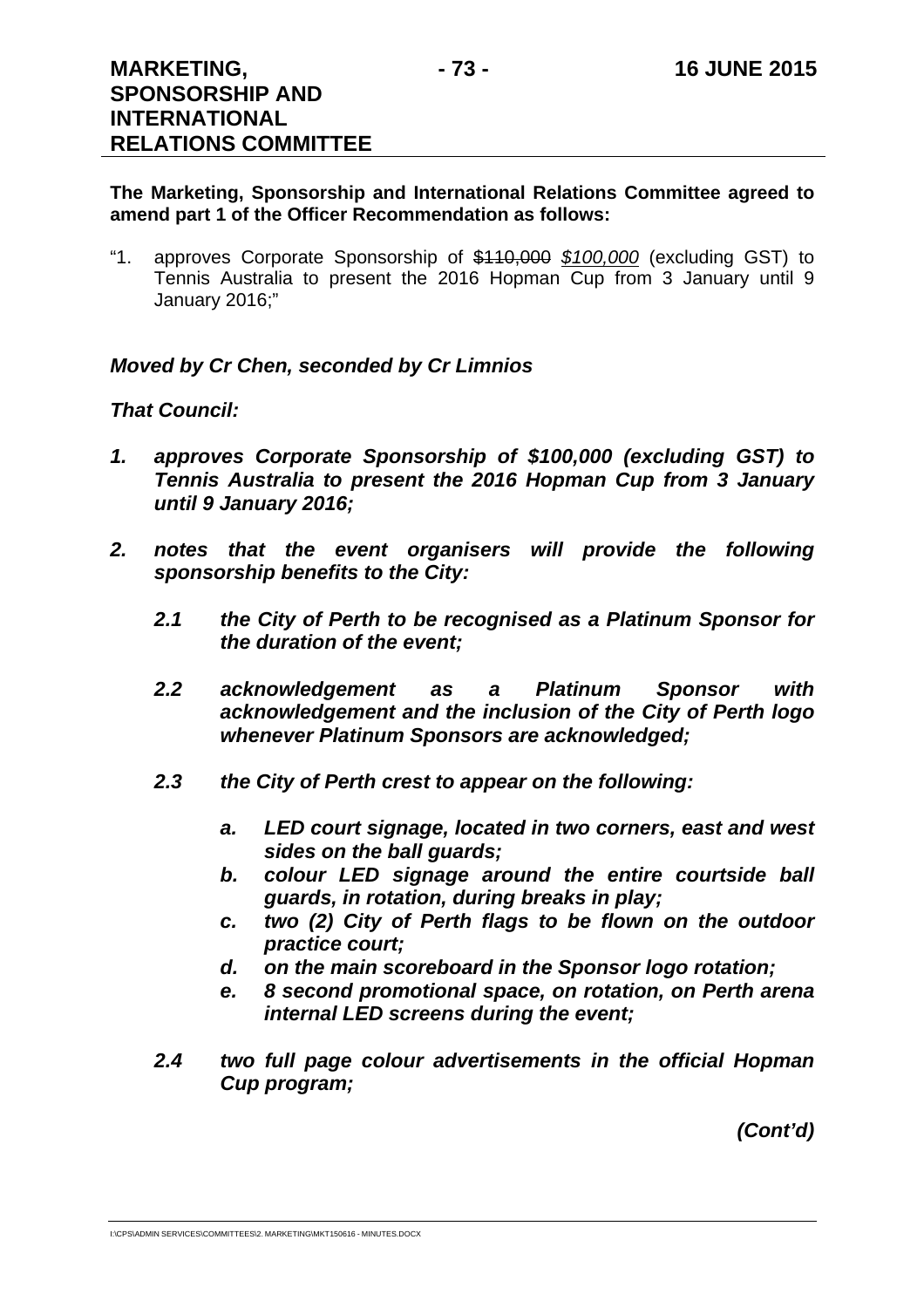- *2.5 one 30 second City of Perth television commercial to be played on the centre court big screen before each match and during matches on a sponsor rotation;*
- *2.6 Hopman Cup to run a campaign promoting City food and beverage businesses (working title – Flavour of Hopman);*
- *2.7 an opportunity for the City of Perth to provide colour segments to Tennis Australia for use during the national and international broadcast of the event;*
- *2.8 a Hopman Cup community tennis activation to be held in the city during the lead up to Hopman Cup 2016;*
- *2.9 the City of Perth to activate internally at Perth Arena for the duration of the tournament with their mobile kiosk, with the size and location to be agreed between Tennis Australia and the City of Perth;*
- *2.10 100 silver event tickets for the City of Perth to use for promotional purposes through the Visit Perth City website;*
- *2.11 an opportunity for the City to run a promotional digital campaign on Hopman Cup website and across social media;*
- *2.12 one six seater Corporate Box for corporate use by City of Perth;*
- *2.13 nine invitations for Elected Members to be invited to attend the official Hopman Cup welcome reception;*
- *2.14 four invitations for Elected Members to attend any additional official Hopman Cup events; and*
- *3. a detailed acquittal report, including all media coverage obtained, to be submitted to the City by May 2016.*

*The motion was put and carried* 

**The votes were recorded as follows:** 

**For: Crs Chen, Adamos and Limnios** 

**Against: Nil** 

I:\CPS\ADMIN SERVICES\COMMITTEES\2. MARKETING\MKT150616 - MINUTES.DOCX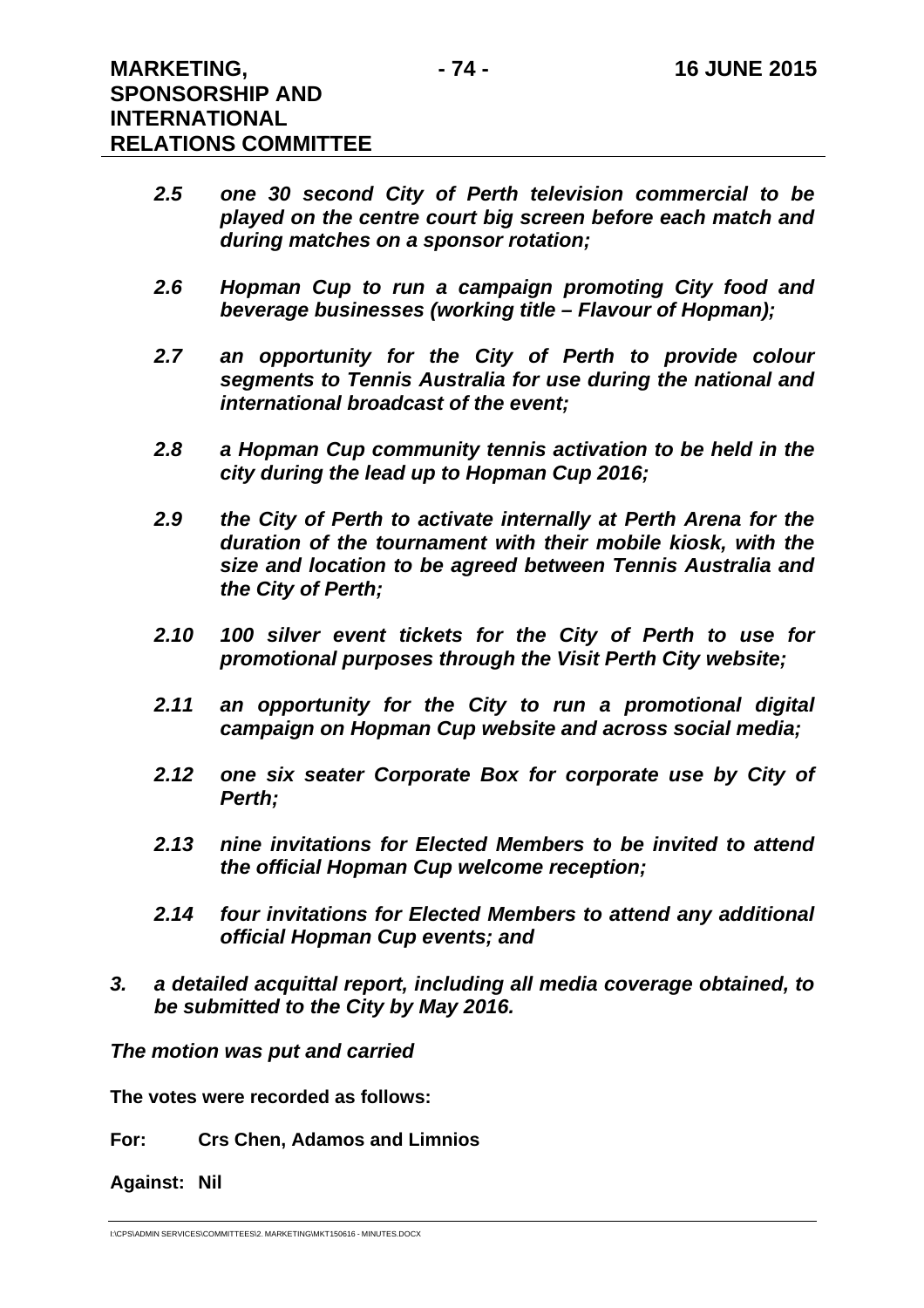- **Reason:** The Marketing Sponsorship and International Relations Committee considered it appropriate to reduce the proposed sponsorship amount to \$100,000 due to budget constraints and noted that the Chief Executive Officer will negotiate sponsorship benefits in line with the reduced sponsorship amount.
- **Meeting Note:** The Marketing Sponsorship and International Relations Committee considered it appropriate that the event organiser be requested, where possible, to acknowledge the Elected Members present at the 2016 Hopman Cup and associated events.

# **MP112/15 ARTS AND CULTURAL SPONSORSHIP 2015/16 – MAJOR PARTNERSHIP – AWESOME ARTS AUSTRALIA LTD**

## **BACKGROUND:**

| FILE REFERENCE:                             | P1031286                                                                                                  |
|---------------------------------------------|-----------------------------------------------------------------------------------------------------------|
| <b>REPORTING UNIT:</b>                      | <b>Community Services</b>                                                                                 |
| RESPONSIBLE DIRECTORATE: Community Services |                                                                                                           |
| DATE:                                       | 13 May 2015                                                                                               |
| MAP / SCHEDULE:                             | Confidential Schedule 1 - Draft Festival Program<br>(distributed to Elected Members under separate cover) |
|                                             |                                                                                                           |

## **Confidential Schedule 1 is bound in Consolidated Committee Confidential Minute Book Volume 1 2015.**

Awesome Arts Australia Ltd (Awesome Arts) is a not-for-profit company established in 1996 to create a contemporary arts festival for young people. The company is based in Northbridge.

The *AWESOME International Arts Festival for Bright Young Things is a showcase of* high quality contemporary arts from around the world. Presented in the Perth CBD and Cultural Centre, the program includes film and animation, contemporary dance, visual arts, street art, theatre, contemporary music and new media. Presentation of the *Awesome Festival* is the main program outcome for Awesome Arts.

Throughout the year the organisation also manages residencies with local artists working in regional, rural and remote communities across the State. The company also delivers special projects throughout the year focused on community capacity building and sustainability through high quality arts development projects, residencies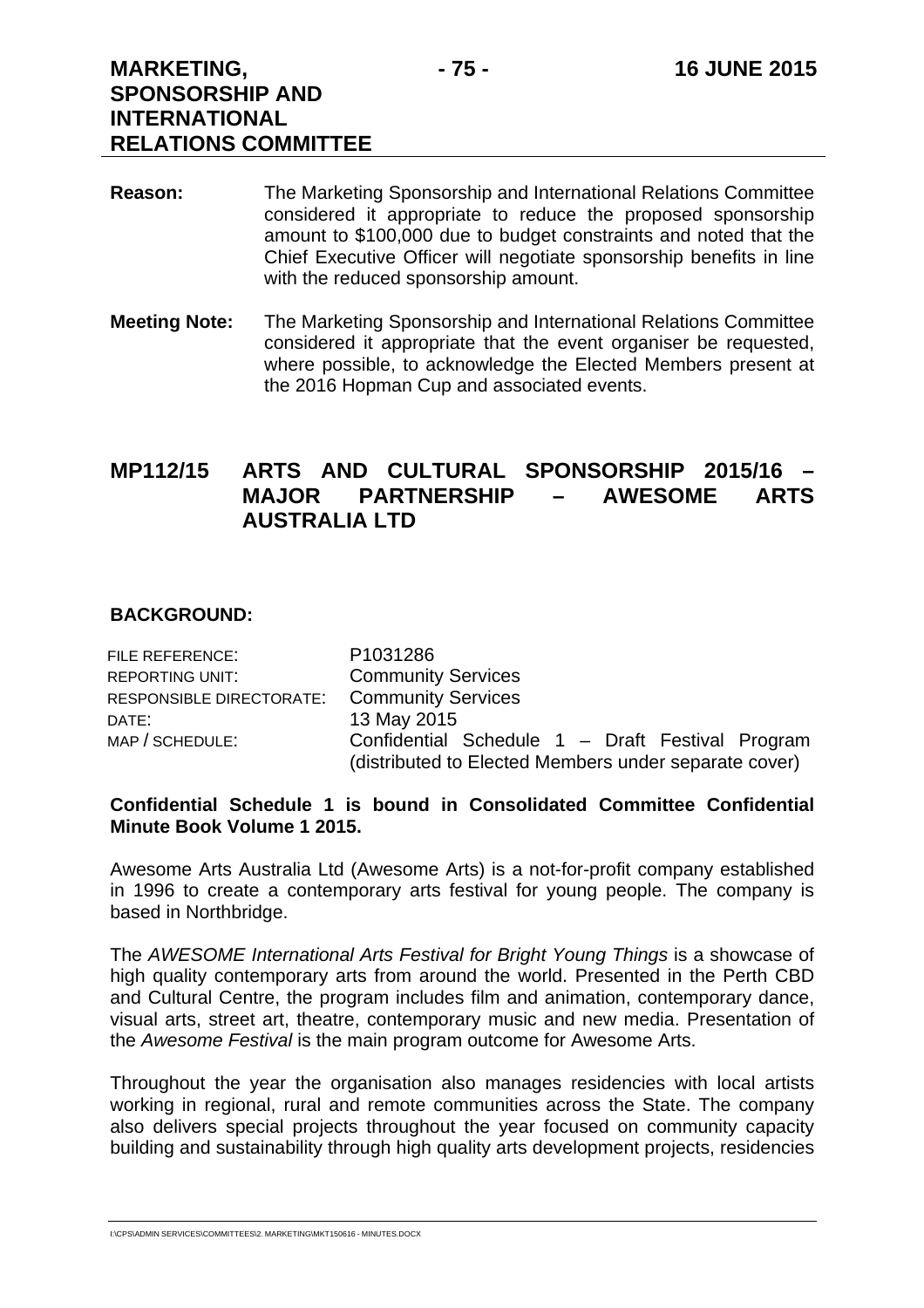and activities. Partnerships are developed to support Awesome Arts core business activities.

The mission of Awesome Arts is to:

*"Provide ever-expanding opportunities for Western Australian children to actively engage with the arts, thereby intensifying their connectivity with the broader world in which they live."* 

The vision of Awesome Arts is:

*"To be internationally recognised as an innovative, dynamic platform through which children access and engage with the arts, nurturing values that endure into adulthood."* 

## **Past support**

The City of Perth has provided sponsorship for the Awesome Festival for 16 years. Recent sponsorship is as follows:

| Year              | <b>Description</b>      | <b>Amount</b><br><b>Provided</b> |
|-------------------|-------------------------|----------------------------------|
| 2010/11           | <b>Awesome Festival</b> | \$86,700                         |
| 2011/12           | <b>Awesome Festival</b> | \$87,125                         |
| 2012/13           | <b>Awesome Festival</b> | \$100,000                        |
| 2013/14           | <b>Awesome Festival</b> | \$100,000                        |
| 2014/15           | <b>Awesome Festival</b> | \$100,000                        |
| Requested 2015/16 | <b>Awesome Festival</b> | \$100,000                        |
| Proposed 2015/16  | <b>Awesome Festival</b> | \$100,000                        |

An acquittal report for the 2014/15 year has been provided. The 2014 Annual Report with audited financial reports has been received. This information has been reviewed and demonstrates a satisfactory acquittal of the City's previous funding.

## **LEGISLATION / STRATEGIC PLAN / POLICY:**

| <b>Integrated Planning</b> | <b>Corporate Business Plan</b>                                                       |  |  |
|----------------------------|--------------------------------------------------------------------------------------|--|--|
| and Reporting              | Council Four Year Priorities: Healthy and Active in Perth                            |  |  |
| <b>Framework</b>           | Reflect and celebrate diversity in Perth.<br>S15                                     |  |  |
| <b>Implications</b>        | Support and deliver events that reflect and<br>15.1<br>celebrate cultural diversity. |  |  |
| <b>Policy</b>              |                                                                                      |  |  |
| Policy No and Name:        | 18.1 – Arts and Culture<br>18.8 – Provision of Sponsorship and Donations             |  |  |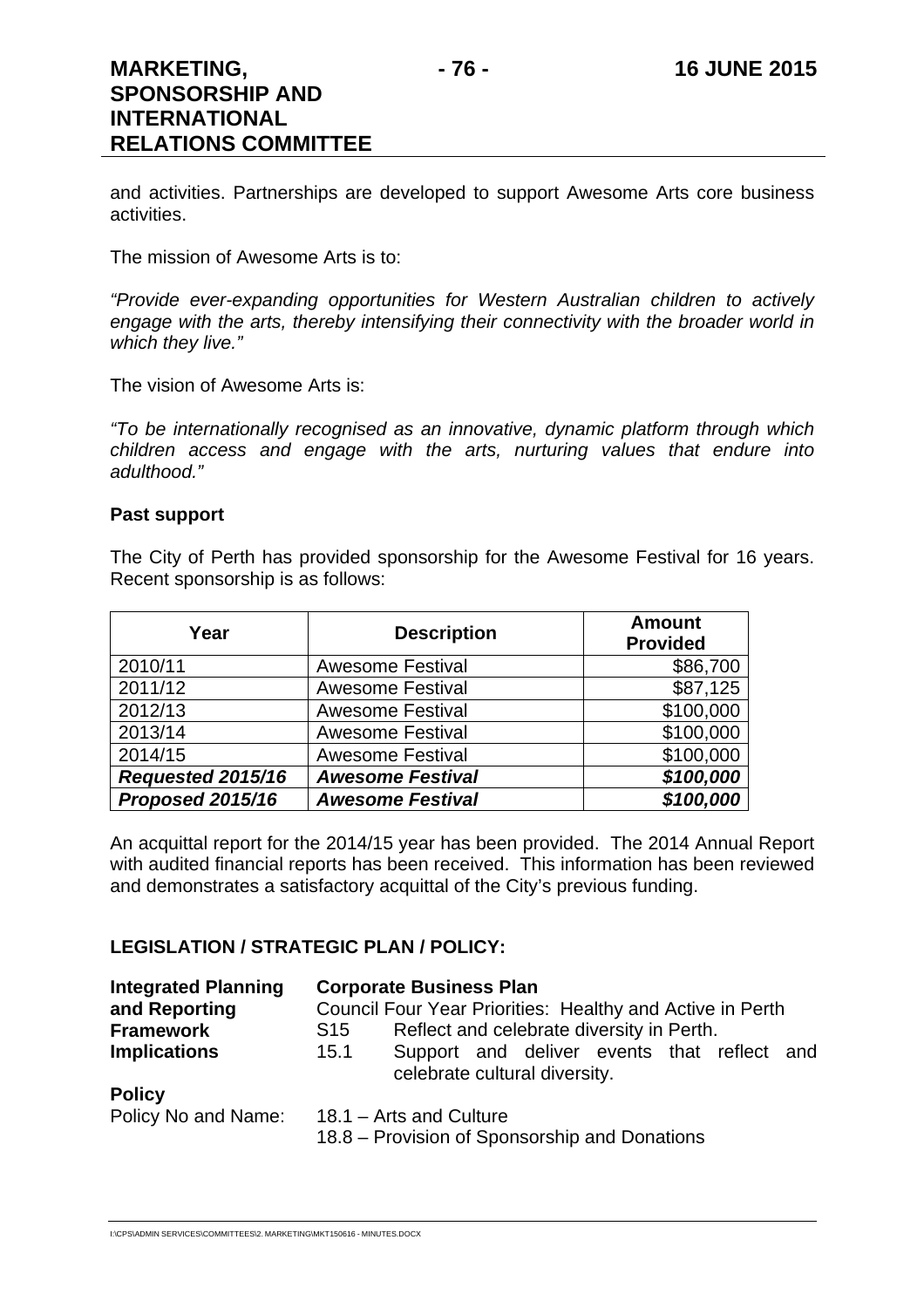## **Eligibility:**

Policy 18.1 establishes the principles for the City of Perth supporting Arts and Culture and these principles are used to determine the level of consistency with the program or event proposed for sponsorship funding.

Policy 18.8 establishes eligibility and assessment criteria for the City's assessment of sponsorship applications requiring the applicant to demonstrate alignment with the policy and objectives according to category of sponsorship.

| Category of Sponsorship: Major Partnership                            |                     |  |  |
|-----------------------------------------------------------------------|---------------------|--|--|
| <b>Applicant Eligibility Criteria</b>                                 |                     |  |  |
| The applicant must:                                                   |                     |  |  |
| Have formally identified arts and/ or culture as its primary purpose. | Criteria Met        |  |  |
| Be a formally constituted not for profit, benevolent of charitable    | Criteria Met        |  |  |
| organisation.                                                         |                     |  |  |
| Be an Australian legally constituted entity.                          | <b>Criteria Met</b> |  |  |
| <b>Project Eligibility Criteria</b>                                   |                     |  |  |
| The project must:                                                     |                     |  |  |
| Provide a public outcome within the City of Perth boundaries.         | Criteria met        |  |  |
| Occur with the specified timeframe.                                   | Criteria met        |  |  |
|                                                                       |                     |  |  |
| The project must not be:                                              |                     |  |  |
| For profit or commercial purposes.                                    | Criteria met        |  |  |
| For fundraising.                                                      | Criteria met        |  |  |
| An award ceremony or industry specific presentation.                  | Criteria met        |  |  |
| Training, workshops, research or professional development.            | Criteria met        |  |  |

## **DETAILS:**

## **Project Summary**

## AWESOME International Arts Festival (3 to 16 October 2015)

Awesome is seeking support from the City of Perth for a component of the 2015 Festival, specifically the Festival's Interactive / Installation Program. The works in this component of the program encourage participation and exploration and will be located in public spaces. The five supported works in the aligned program are from Western Australia, Victoria, Belgium and the US. Works in the interactive program include performance, visual art, photography and installation.

The Festival's Interactive / Installation Program can be seen in Confidential Schedule 1. As the company is currently finalising artists' agreements, the Confidential Schedule is not yet confirmed and is not comprehensive. The applicant has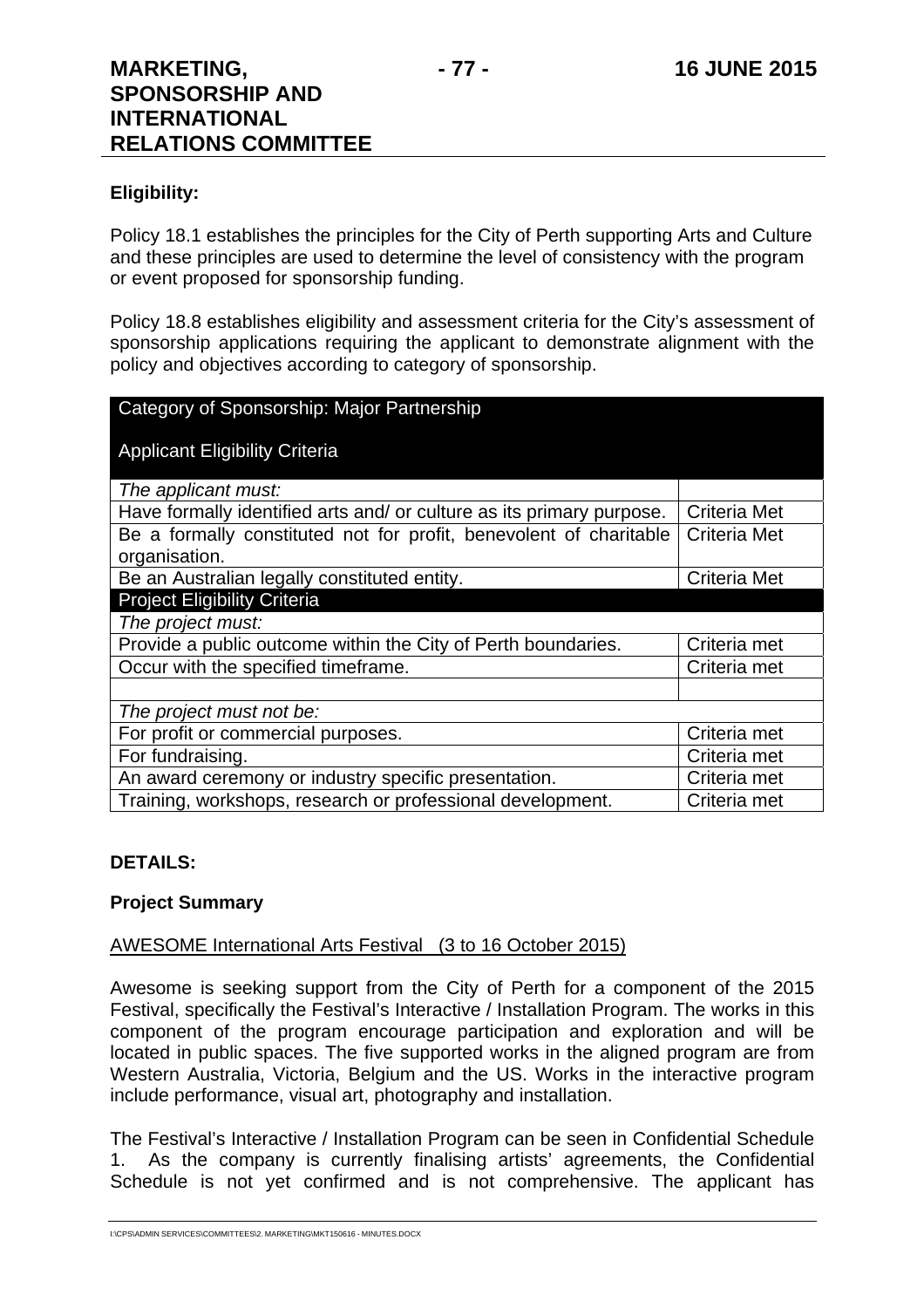highlighted selected works to be aligned with this sponsorship. There will be a public launch of the 2015 program in September.

The Festival is a curated program across artforms. The program will feature international artists, local artists and arts companies selected for their specialist skill in developing meaningful and stimulating creative experiences for children.

In the 2015 Festival program Awesome Arts will partner with SymbioticA on the National Experimental Arts Forum to be held 5 to 6 October 2015, cross-leveraging artist presentations with the intention to present a joint seminar on Experimental Art and Children. Awesome Arts will also expand its early childhood program in 2015, partnering again with Playgroup WA. Awesome Arts will also again partner with the Art Gallery of WA, the State Library of WA and the WA Museum to co-present exclusive festival events. Black Swan State Theatre Company will present the childrens' theatre production *Red Balloon* as part of the Awesome Festival.

Four new works will have their international premiere in 2015, whilst two international productions will premiere in Australia exclusively at the Festival and one other international work will have its first Australian debut.

Awesome Arts and Writing WA will co-launch an international publication and host Singaporean Children's authors on a cultural exchange program.

## **Venues**

The 2015 Festival will take place in the Perth Cultural Centre which provides a concentrated central space that it easy and safe for families to visit. The location is close to public transport and facilitates partnership opportunities with the city's major cultural institutions and has a variety of options to accommodate temporary venues and large scale installation works.

Awesome Arts has reported that use of this site is successful in creating a festival atmosphere as the activity is concentrated in one precinct and encourages people to attend multiple events, prolong their visit or return on another day.

Some key sites for the 2015 Festival include the Urban Orchard, WA Museum, State Theatre Centre, State Library of WA, The Tiny Top (temporary structure), Cultural Centre Wetlands Stage, Art Gallery of WA concourse and the Blue Room Theatre.

## **Audience**

Awesome Arts has estimated that 108,550 people will have direct engagement with the Festival at aligned events, and anticipate an increase of 19% in total attendances from the 2014 event. The estimated 108,050 includes 32,500 exhibition attendances; 10,000 activity participants; 40,000 attendances to a public installation and 26,050 additional attendances.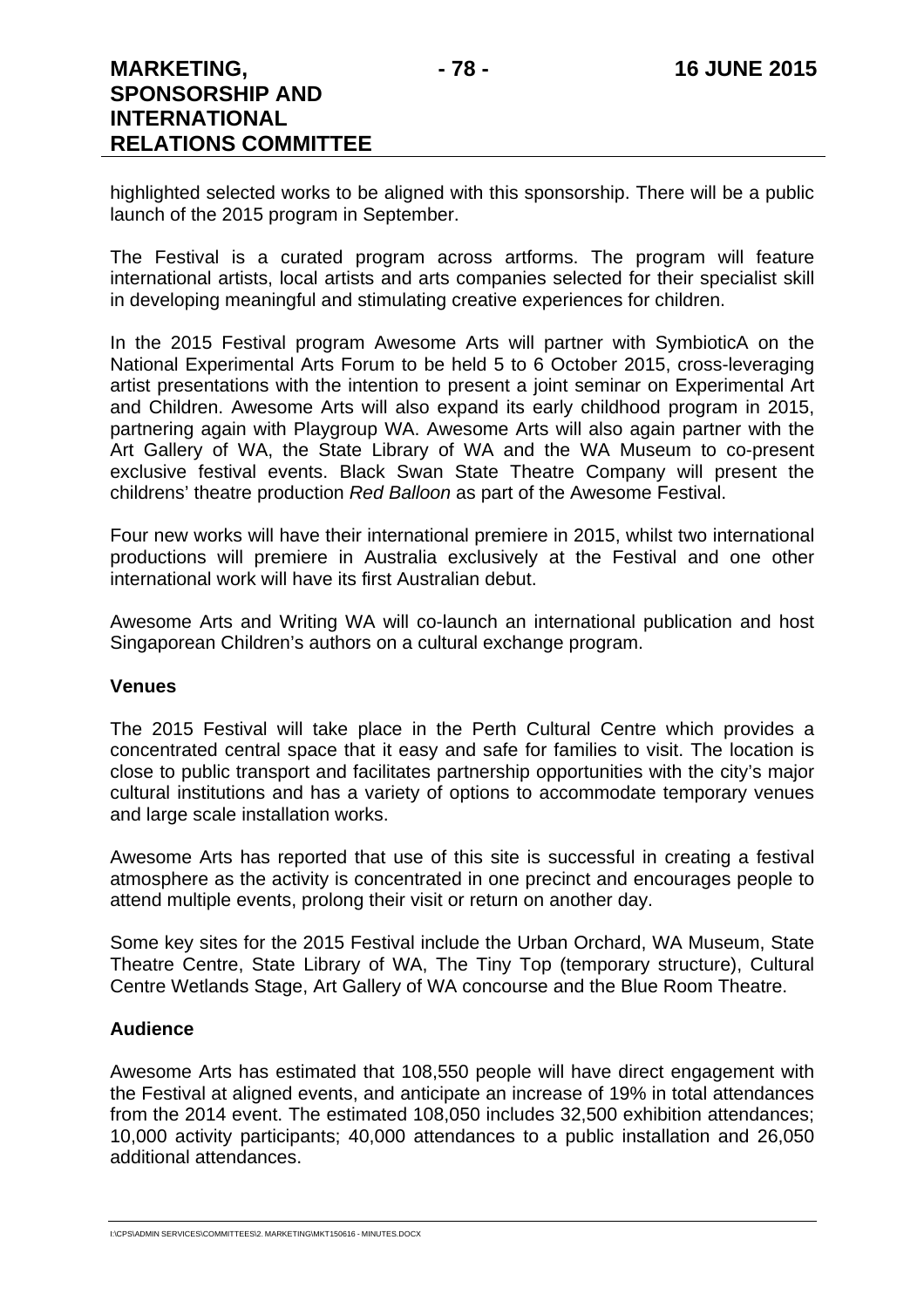Awesome Arts anticipates that an increased media profile will attract a larger audience than previous years. 97% of respondents to Awesome Arts 2014 survey indicated that they were satisfied or very satisfied with the quality of the Awesome program, 57% of respondents visited the festival two times or more over the fortnight, 93% would attend again, and 96% would recommend Awesome to others. In 2014 Awesome Arts achieved a year-on-year audience retention rate of 45% indicating that audiences are loyal to the Awesome Festival.

In 2014, 1,100 children from 21 institutions attended the Awesome Festival over a four-day period as part of the Awesome Festival excursion program. In the same week over 700 children from 7 schools were involved in the Near & Dear author incursion program, run in partnership with Writing WA. 170 children attended an excursion through holiday care and playgroup programs. This total of 2,050 children represents an increase of 53% from the previous year.

## **Ticket Prices**

The majority of the festival's performances, exhibitions and activities are free to attend. The festival is subsided by a range of Government and corporate supporters ensuring that the program is of high quality and accessible to most families. Most performances are ticketed at \$15 with the exception of performances at the State Theatre Centre, which are ticketed at \$20-\$25.

For the past three years Awesome Arts has refocused its target audience and provided more opportunity to attract families. The festival now takes place in October to coincide with the second week of the school holidays and continues into the start of school term 4 to cater for school tours in its final four days.

The festival attracts families with young children catering for children of varying age groups. The program maintains a focus on the 'pre-teen demographic' and more recently an early childhood program has been introduced. The general public program has expanded from 3 to 10 days and includes a substantial free to access program of workshops, performances and interactive activities. The implementation of these strategic programming changes has resulted in repeat visitation by audiences.

Awesome reported an increase in the number of families making multiple visits to attend the festival in 2014.

## **ASSESSMENT:**

The application was measured against the objectives and criteria outlined in the Arts and Cultural Sponsorship Guidelines and in accordance with Policy 18.8 and Policy 18.1.

The identified objective of an *Arts and Cultural Major/ Civic Partnership* is to support arts and cultural activities that: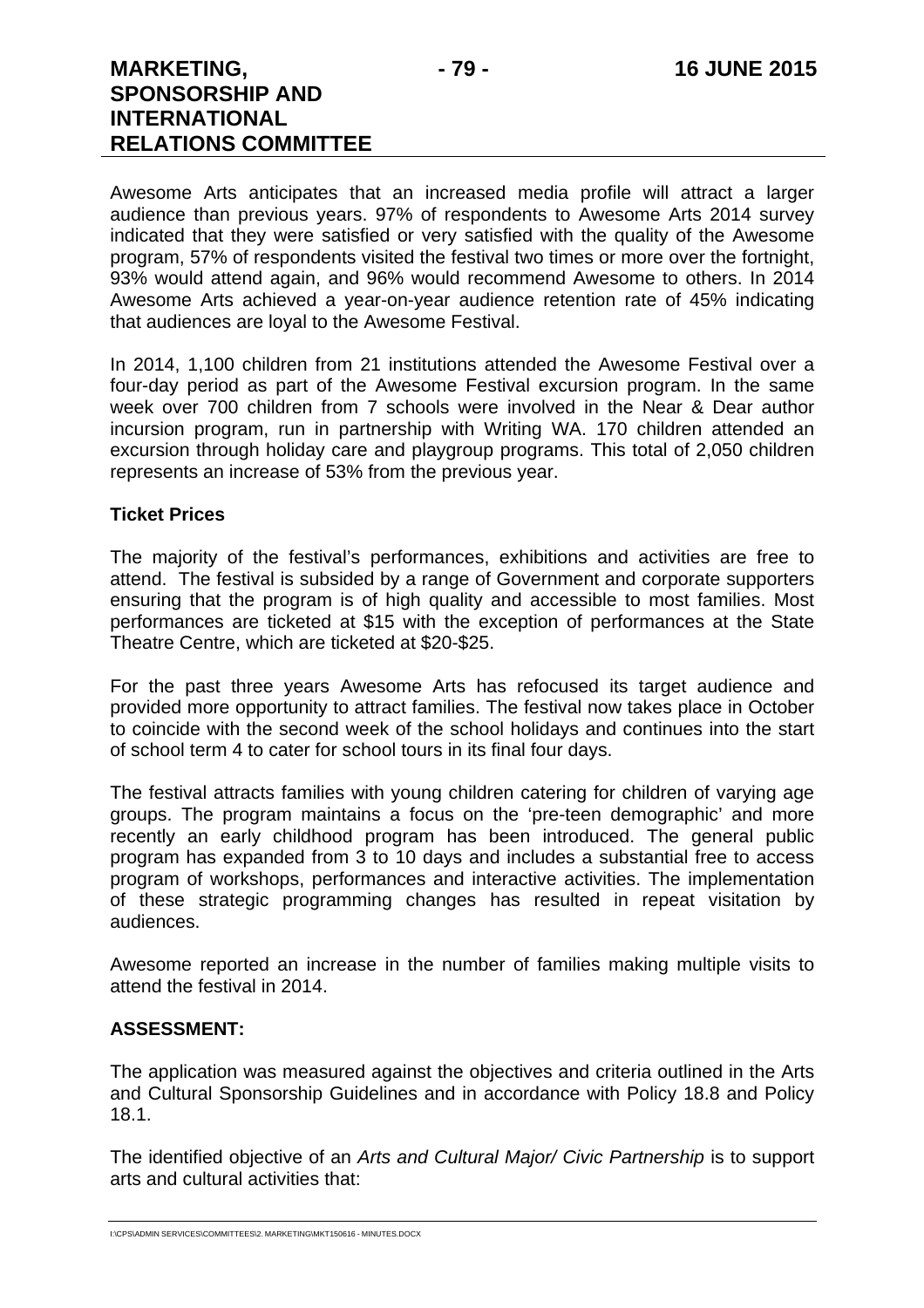- Facilitate the dynamic celebration of the city through major arts and cultural festivals and activities;
- Enhance social well-being and encourage community;
- Provide support for the city's key arts and cultural organisations to provide high quality arts and cultural experiences;
- Contribute to the economy of the city.

## **The project must demonstrate shared objectives as a Major Partner**

The City of Perth maintains major partnerships with a small number of organisations.

There is a strong emphasis on strategic outcomes in the areas of community building, cultural celebration and audience development. Access and inclusiveness are key considerations for major or civic partnerships.

The Awesome Festival is the only event for families in WA that presents an international program curated and produced specifically for children and families.

The Awesome Festival has a highly visual presence in the city for its duration. The festival offers affordable access to the arts and has a strong emphasis on participation and developing creative potential in young people.

The Awesome Festival provides an opportunity for families to participate in the arts together. Beyond providing passive entertainment experiences, Awesome activities and interactive experiences aim to inspire creative thinking in young people.

The festival provides economic benefit to local business in particular food outlets in the adjacent Forrest Place precinct and in Northbridge. Awesome reports that a large proportion of consumables in the production budget is invested into the local economy businesses and the festival undertakes partnership with various city businesses that support the volunteering program and provide venues, resulting in increased patronage from Festival audiences.

## **The project must be of high artistic quality / cultural relevance**

The Awesome Festival presents an international curated arts program produced specifically for children and families. The arts activities and shows within the Awesome program are unique and cannot be readily accessed elsewhere.

Awesome Arts is committed to engaging the professional contemporary artists that are representative of sector best practice. There are several events that will have their only Australian performance at the Awesome Festival and some works having been commissioned by Awesome Arts will have their premiere at the festival.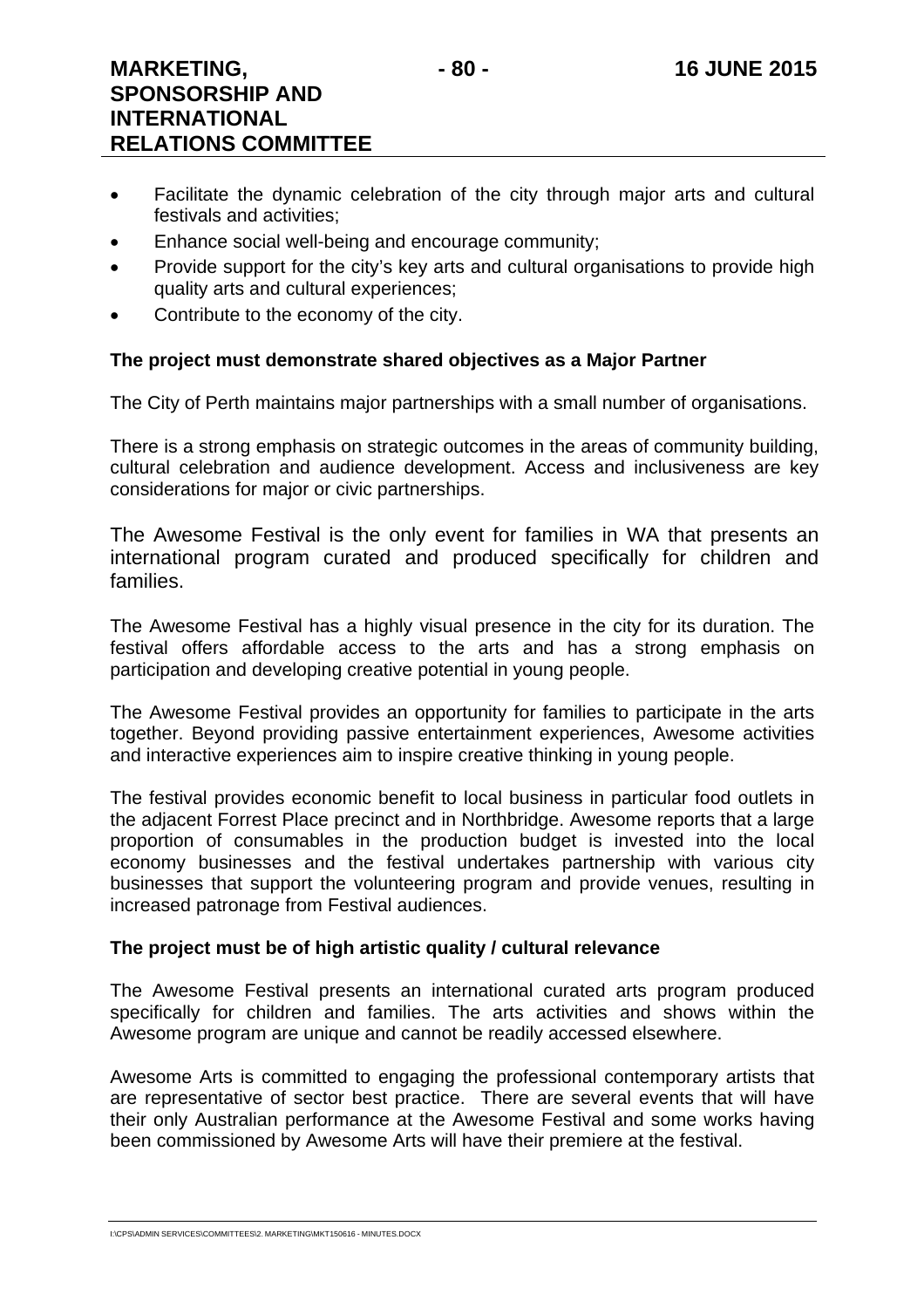Each year the festival invites a festival director from outside of Western Australia to conduct a peer review of the festival. This review process provides constructive and unbiased assessment of the event. To gain feedback from the target audience, Awesome invites a team of volunteers 'reviewers' aged 6-12. A small group of 4-8 year olds are also assisting in sharing their views following a guided tour. Reviews are published on the ABC website.

The Festival is guided by a program advisory panel. The program is assessed against the following criteria:

- has a contemporary arts focus;
- encompasses multiple art forms;
- inclusive of quality works from Western Australia, Australia and around the world;
- provides a challenge for young people to think differently about the world;
- is interactive, participatory and immersive;
- promotes creative expression within its audience;
- is inclusive of works for various age ranges including pre-school, early primary, middle to late primary school children and families.

## **The organisation must have an established relationship with the City of Perth and has demonstrated a high standard of service and program delivery**

The City of Perth has been a major sponsor of *The Awesome International Arts Festival* since 1998.

Awesome has been in operation for 19 years and has successfully managed this event for many years. Awesome has considerable experience delivering events, particularly in public spaces.

Awesome employs professional staff to oversee all aspects of successful project management aided by a team of volunteers.

Feedback provided by Awesome following the 2014 Festival indicated the following responses for their surveyed respondents:

| <b>Statement/ Response</b>                                               | <b>Percentage</b><br><b>of</b><br>respondents |
|--------------------------------------------------------------------------|-----------------------------------------------|
| Satisfied/very satisfied with quality of the AWESOME Festival<br>Program | 97%                                           |
| Thought the AWESOME Festival represented a lot/great deal of<br>value    | 87%                                           |
| Respondents who would attend again                                       | 93%                                           |
| Would recommend the AWESOME Festival to others                           | 95%                                           |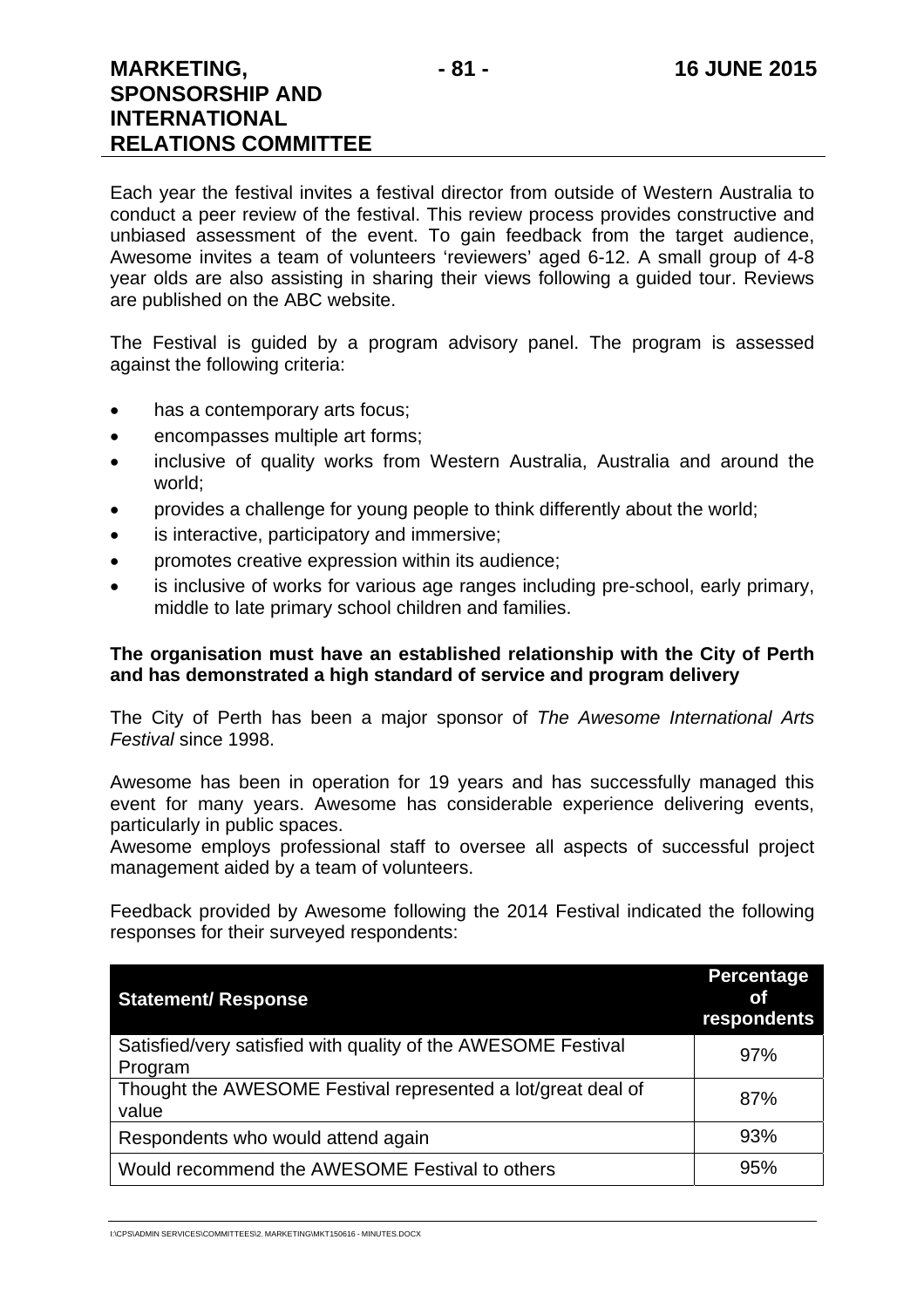| <b>Statement/ Response</b>                                           | <b>Percentage</b><br>Ωf<br>respondents |
|----------------------------------------------------------------------|----------------------------------------|
| Believe that the AWESOME Festival provides an opportunity for        |                                        |
| them/their family to access high quality arts experiences they would | 97%                                    |
| not otherwise see or be involved in                                  |                                        |

## **Applicants must demonstrate a financial contribution to the project derived from other sources**

Awesome has provided a full festival budget for the festival with a cost of \$1,181,500 inclusive of estimates for goods and services provided in-kind. All income earned for the festival is budged to be spent on this event.

The overall budget includes an estimate of box office revenue (16%), State Government funding (30%) and corporate funding (28%). The festival is supported inkind by volunteers, media and provision for venues.

The amount requested from the City of Perth to support the festival represents 8.46% (2014/15 estimate 8.37%) of the total program cost, inclusive of administrative operations and services provided in-kind. This request can be accommodated within the existing budget for Arts and Cultural Sponsorship.

## **The applicant has added to the merit of the application by addressing optional criteria**

The Awesome Festival is actively providing development and employment opportunities for local artists. In 2015 Awesome will continue to contribute towards creative development and will include five new works for the festival.

Awesome is also working to develop audiences and in 2015 this strategy includes:

- Partnering with SymbioticA on the national Experimental Arts Forum held 5-6 October and cross-leveraging audiences and artist presentations;
- Working with focus groups in the disability sector to make Awesome more accessible;
- The development and delivery of an Autism Spectrum Guide to assist families;
- Partnerships with Early Childhood service providers, Black Swan State Theatre Company, Art Gallery of WA, State Library of WA and the WA Museum to copresent events or cross-leverage audiences;
- Partnership with Writing WA to co-launch an international publication and host Singaporean Children's authors on a cultural exchange program;
- Partnership with The West newspaper that will deliver a lift-out program guide, accessing thousands of readers and potential new audiences.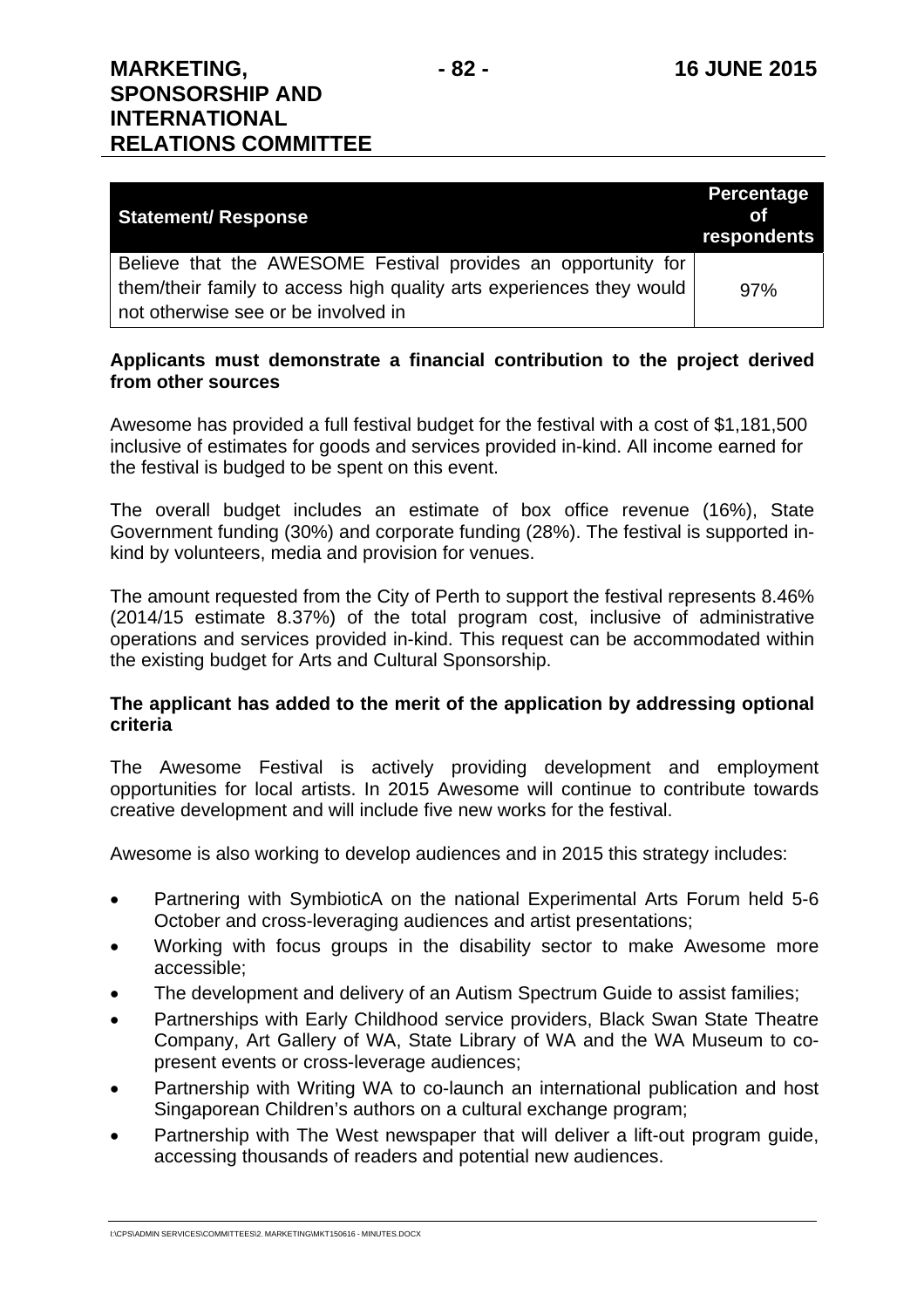## **Acknowledgement**

For \$100,000 sponsorship, the applicant will be required to provide the benefits as outlined in the recommendation section of this report, in association with the Awesome International Arts Festival.

### **Assessment of return on investment**

The application was measured against the criteria outlined in the Arts and Cultural Sponsorship Guidelines for Civic and Major Partnerships and meets all essential and desirable criteria.

Awesome will acknowledge the City of Perth as a key partner of aligned events within the festival which is marketed to the general public and target audience across media and through direct marketing. The festival will have a highly visible presence within the city over an extended period of 14 days. The festival offers opportunities for families to participate together in the arts together in a safe and stimulating environment.

## **FINANCIAL IMPLICATIONS:**

| Culture $-$ |
|-------------|
|             |
|             |
|             |
|             |
|             |
|             |
|             |
|             |

All figures quoted in this report are exclusive of GST

## **COMMENTS:**

The City of Perth has been a major sponsor of The Awesome International Children's Festival since 1998.

Awesome plays an important role in developing future audiences for the arts as well as provide development and employment opportunities for local artists.

The Awesome Festival partners with many of Perth's community and cultural institutions and organisations including State Library, Writing WA, Black Swan State Theatre Company, SymbioticA, Playgroup WA, The Art Gallery of Western Australia and WA Museum for the mutual benefit of partners and audiences.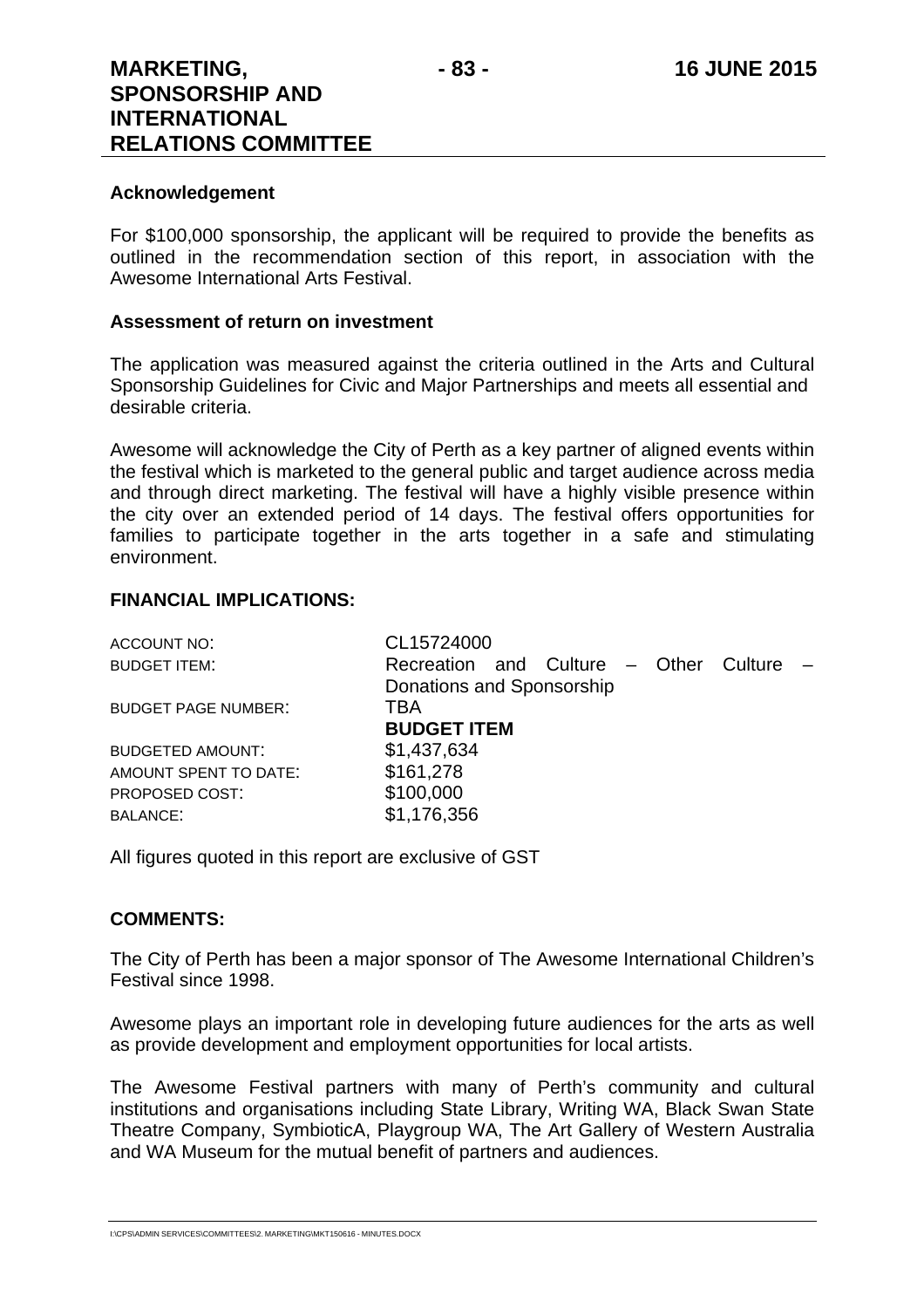## **5.21pm** Cr Limnios departed the meeting.

## *Moved by Cr Adamos, seconded by Cr Chen*

## *That Council:*

- *1. approves Arts and Cultural Sponsorship Major Partnership of \$100,000 (excluding GST) to Awesome Arts Australia Ltd for the presentation of the 2015 AWESOME International Arts Festival for Bright Young Things;*
- *2. notes that Awesome Arts Australia Ltd will provide the following sponsorship benefits to the City:* 
	- *2.1 inclusion of the City of Perth crest on promotional material and publications relating to the 2015 AWESOME International Festival for Bright Young Things, including but not limited to, the Festival Program and Annual Report;*
	- *2.2 inclusion of the City of Perth crest and acknowledgement in The West Australian newspaper lift-out Festival Guide;*
	- *2.3 inclusion of City of Perth crest in electronic and social media promotions for the event;*
	- *2.4 inclusion of the City of Perth crest on co-branded sponsor signage displayed at all outdoor festival sites and Festival launch events;*
	- *2.5 dedicated full-page acknowledgment of the City of Perth Major Partnership in the 2015 AWESOME Festival Program;*
	- *2.6 acknowledgement of the City of Perth's support on the Awesome website including an active link for the duration of the sponsorship year;*
	- *2.7 invitation for the Lord Mayor or representative to launch the 2015 AWESOME Festival;*
	- *2.8 verbal acknowledgement of the City of Perth's support at the Festival opening night and official functions as appropriate; (Cont'd)*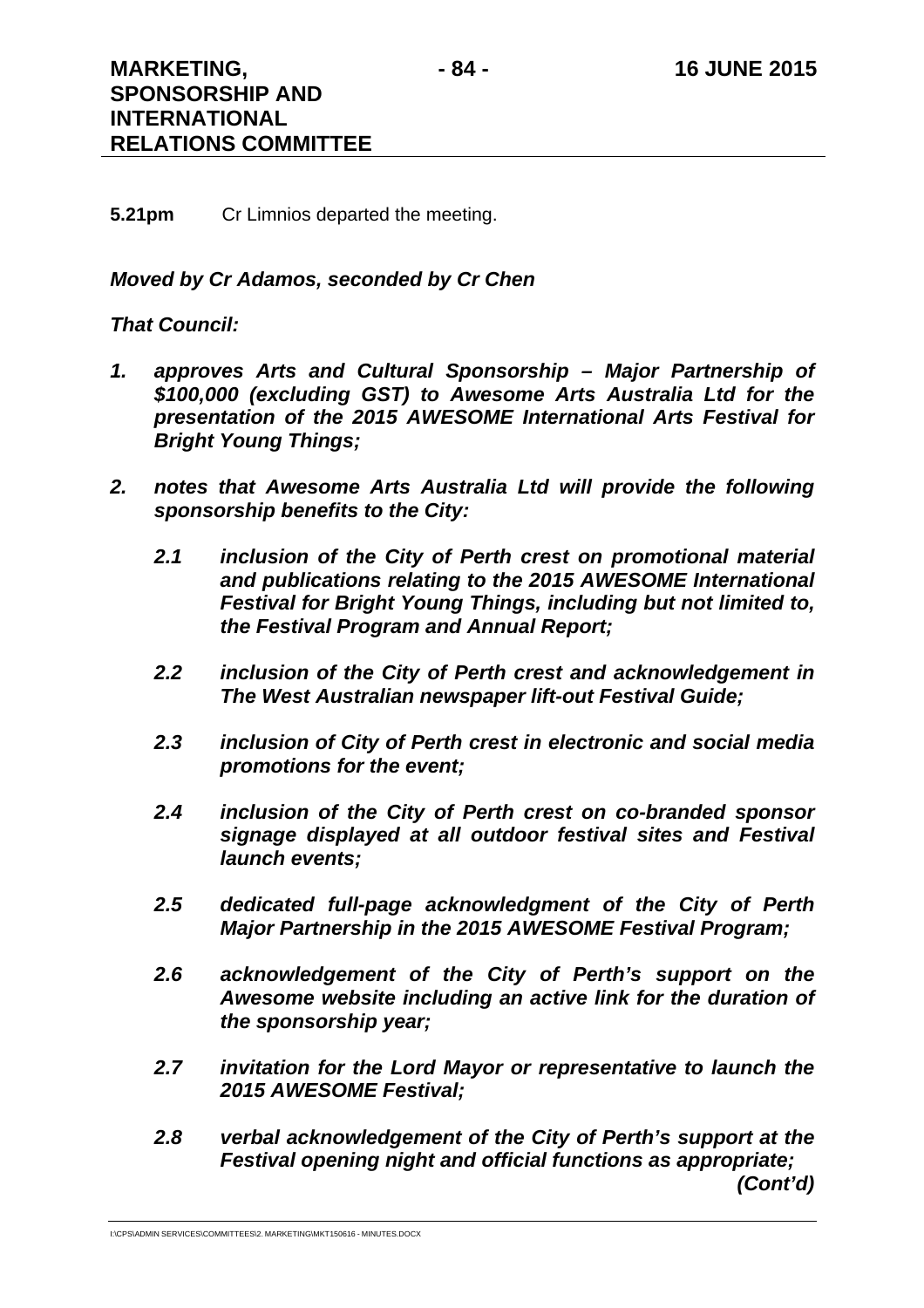- *2.9 invitations for Elected Members and required City of Perth representatives (as determined by the relevant Director) to attend the Festival launch and a VIP performance;*
- *3. notes that the City is to be provided with an acquittal report for the supported project within three months of completion of the 2015 AWESOME International Arts Festival for Bright Young Things and an audited annual financial report of Awesome Arts Australia Ltd within six months of the conclusion of the relevant financial year.*

*The motion was put and carried* 

**The votes were recorded as follows:** 

- **For: Crs Chen and Adamos**
- **Against: Nil**
- **5.23pm** Cr Limnios returned to the meeting.

# **MP113/15 ARTS AND CULTURAL SPONSORSHIP 2015/16 – ASSOCIATE PARTNERSHIP – ARTRINSIC INC – BLACK SWAN PRIZE**

## **BACKGROUND:**

FILE REFERENCE: P1031290 REPORTING UNIT: Community Services RESPONSIBLE DIRECTORATE: City Services DATE: 11 May 2015 MAP / SCHEDULE: N/A

Artrinsic Inc is a not-for-profit incorporated organisation established in 2007 to deliver high quality interactive art events/programs for the greater community to engage in, thereby encouraging and promoting visual arts in WA. The *Black Swan Prize for Portraiture* is the organisation's core activity. The Black Swan Prize is a highly regarded national art competition and exhibition. Since the event's inception, management of the *Black Swan Prize* has been undertaken by Executive Director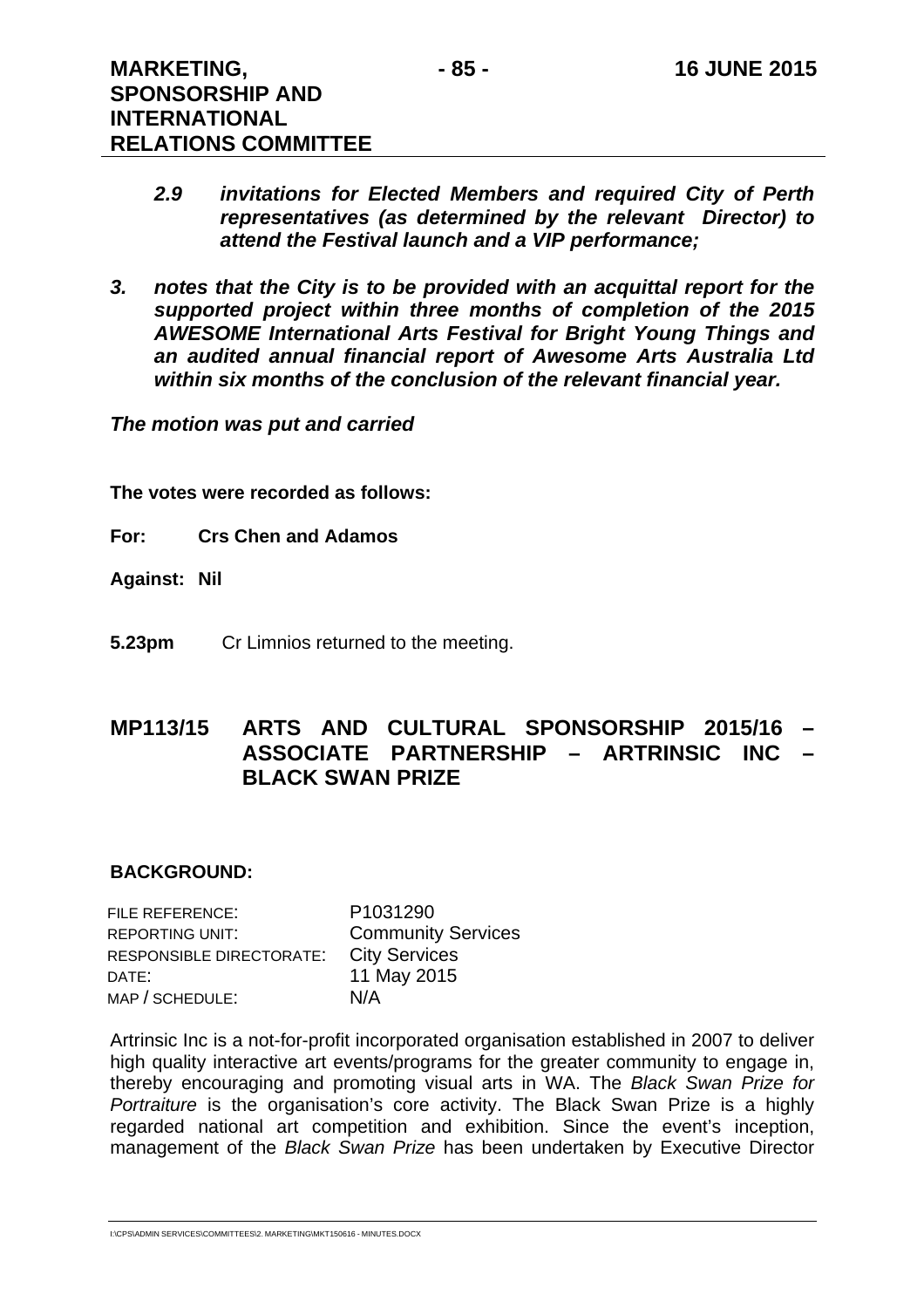Tina Wilson, and overseen by the organisation's board of eight members from the arts and business community.

From 2007 to 2011 the *City of Perth Black Swan Prize for Portraiture* resided at the Perth Town Hall with a portion of sponsorship attributed to cost of venue hire. In 2012 the exhibition added a new category and was rebranded to incorporate the *Black Swan Prize for Heritage*. At this time the exhibition relocated to Linton and Kay Gallery in the inner city. In 2015 the Black Swan Prize remains located at Linton and Kay Gallery, but, it will not include a Heritage category.

Artrinsic has stated its vision and aim as:

*"Vision – Engaging the community to embrace and enjoy visual arts.* 

*Aim – To deliver high quality and innovative events / programs for the greater community to engage in, thus encouraging and promoting visual arts."*  Artrinsic's core objectives:

- to continue to grow the reputation of the Black Swan Prize locally, nationally and internationally;
- to add value to the City of Perth and the State from a cultural, tourism and economic perspective;
- to help boost the reputation of the City of Perth in its ongoing support of cultural events;
- to inspire others to create, participate, enjoy and contribute to arts/culture in WA
- to encourage artists, within a variety of artforms, to work with us in the community so we can generate interest in art in Western Australia;
- to provide opportunities for WA artists and the WA community; and
- to provide an engaging entry point for the community into the Arts, making art fun, accessible and enjoyable for everyone.

#### **Past support**

The City of Perth has provided sponsorship for the Black Swan Prize for Portraiture for eight years. Recent sponsorship is as follows:

| Year    | Sponsorship<br><b>Amount</b> | <b>Supported Program</b>                                             |
|---------|------------------------------|----------------------------------------------------------------------|
| 2009/10 | \$56,100                     | City of Perth Black Swan Prize for<br>Portraiture at Perth Town Hall |
| 2010/11 | \$65,000                     | City of Perth Black Swan Prize for<br>Portraiture at Perth Town Hall |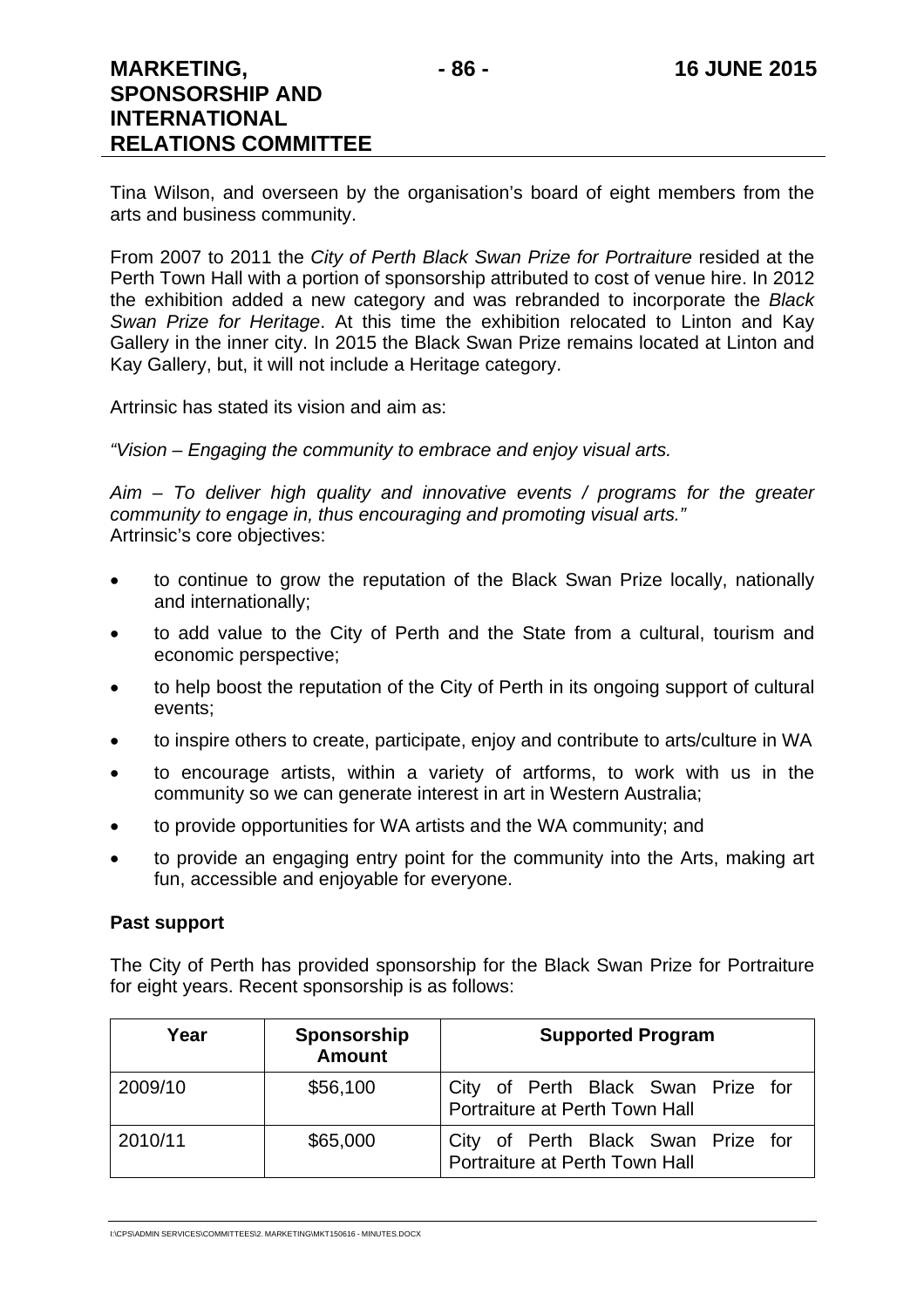| Year                          | Sponsorship<br><b>Amount</b> | <b>Supported Program</b>                                                |  |  |
|-------------------------------|------------------------------|-------------------------------------------------------------------------|--|--|
| 2011/12                       | \$66,690                     | City of Perth Black Swan Prize for<br>Portraiture at Perth Town Hall    |  |  |
| 2012/13                       | \$39,169                     | <b>Black Swan Prize for Portraiture at Linton</b><br><b>Kay Gallery</b> |  |  |
| 2013/14                       | \$40,000                     | <b>Black Swan Prize for Portraiture at Linton</b><br><b>Kay Gallery</b> |  |  |
| 2014/15                       | \$41,000                     | Black Swan Prize Exhibition at Linton<br><b>Kay Gallery</b>             |  |  |
| <b>Requested</b><br>2015/16   | \$42,107                     | <b>Black Swan Prize</b>                                                 |  |  |
| <b>Recommended</b><br>2015/16 | \$41,000                     |                                                                         |  |  |

An acquittal report for the 2014/15 has been provided. The 2014 audited financial report has been received. This information has been reviewed and demonstrates a satisfactory acquittal of the City's previous funding.

## **LEGISLATION / STRATEGIC PLAN / POLICY:**

| <b>Integrated Planning</b> | <b>Corporate Business Plan</b><br>Council Four Year Priorities: Healthy and Active in Perth<br>Reflect and celebrate diversity in Perth.<br>S15 |  |  |
|----------------------------|-------------------------------------------------------------------------------------------------------------------------------------------------|--|--|
| and Reporting              |                                                                                                                                                 |  |  |
| <b>Framework</b>           |                                                                                                                                                 |  |  |
| <b>Implications</b>        | Support and deliver events that reflect and<br>15.1<br>celebrate cultural diversity.                                                            |  |  |
| <b>Policy</b>              |                                                                                                                                                 |  |  |
| Policy No and Name:        | 18.1 - Arts and Culture<br>18.8 – Provision of Sponsorship and Donations                                                                        |  |  |

## **Eligibilty:**

Policy 18.1 establishes the principles for the City of Perth supporting Arts and Culture and these principles are used to determine the level of consistency with the program or event proposed for sponsorship funding.

Policy 18.8 establishes eligibility and assessment criteria for the City's assessment of sponsorship applications requiring the applicant to demonstrate alignment with the policy and objectives according to category of sponsorship.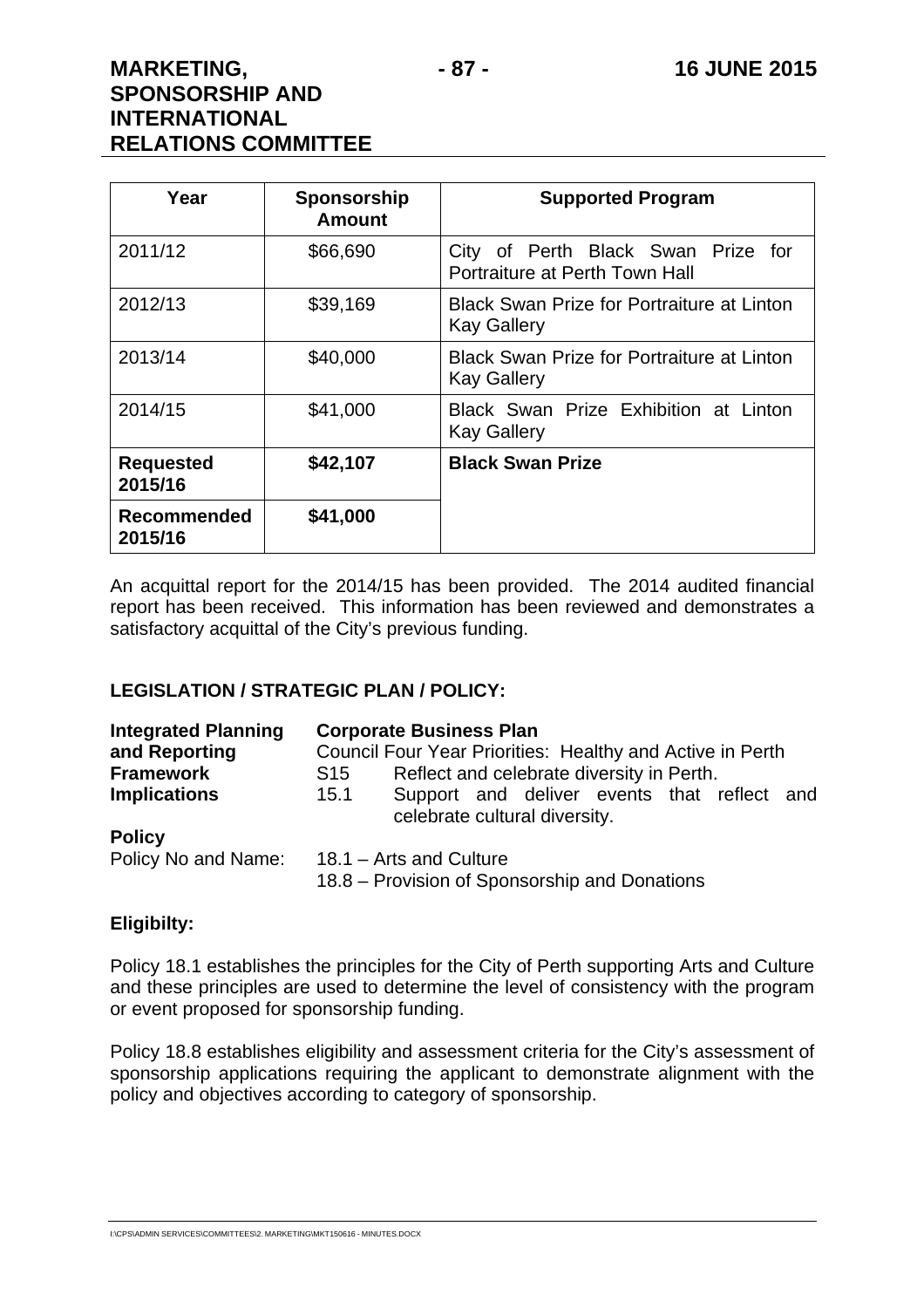| Category of Sponsorship: Associate Partnership                        |                     |  |  |
|-----------------------------------------------------------------------|---------------------|--|--|
| <b>Applicant Eligibility Criteria</b>                                 |                     |  |  |
| The applicant must:                                                   |                     |  |  |
| Have formally identified arts and/ or culture as its primary purpose. | Criteria Met        |  |  |
| Be a formally constituted not for profit, benevolent of charitable    | <b>Criteria Met</b> |  |  |
| organisation.                                                         |                     |  |  |
| Be an Australian legally constituted entity.                          | <b>Criteria Met</b> |  |  |
| <b>Project Eligibility Criteria</b>                                   |                     |  |  |
| The project must:                                                     |                     |  |  |
| Provide a public outcome within the City of Perth boundaries.         | Criteria met        |  |  |
| Occur with the specified timeframe.                                   | Criteria met        |  |  |
|                                                                       |                     |  |  |
| The project must not be:                                              |                     |  |  |
| For profit or commercial purposes.                                    | Criteria met*       |  |  |
| For fundraising.                                                      | Criteria met        |  |  |
| An award ceremony or industry specific presentation.                  | Criteria met        |  |  |
| Training, workshops, research or professional development.            | Criteria met        |  |  |

\*Artrinsic Inc. manages the sale of selected artworks and retains a commission fee of 30%. In 2014 this amount totalled \$11,393.70 and was not considered to represent a commercial exercise, as this income is invested into the overall project budget, subsidising exhibition costs. The organisation itself continues to operate on a not-forprofit basis.

Section 3.2.3c of Policy 18.8 identifies specific items of expenditure that cannot be support through arts and cultural funding.

The project budget provided includes specific items that are ineligible for support:

- *iii. prizes (provided as cash or good and services)*
- *vii. cost of goods and services provided to other sponsors*

The applicant has adequately demonstrated that this aspect of the project is supported through other funding sources.

## **DETAILS:**

## **Project Summary**

The City of Perth has received an application for Arts and Cultural Sponsorship of \$42,107 from Artrinsic Incorporated, to support the presentation of the *2015 Black Swan Prize* to be held at Linton and Kay Gallery, St Georges Terrace from 24 September to 4 October 2015.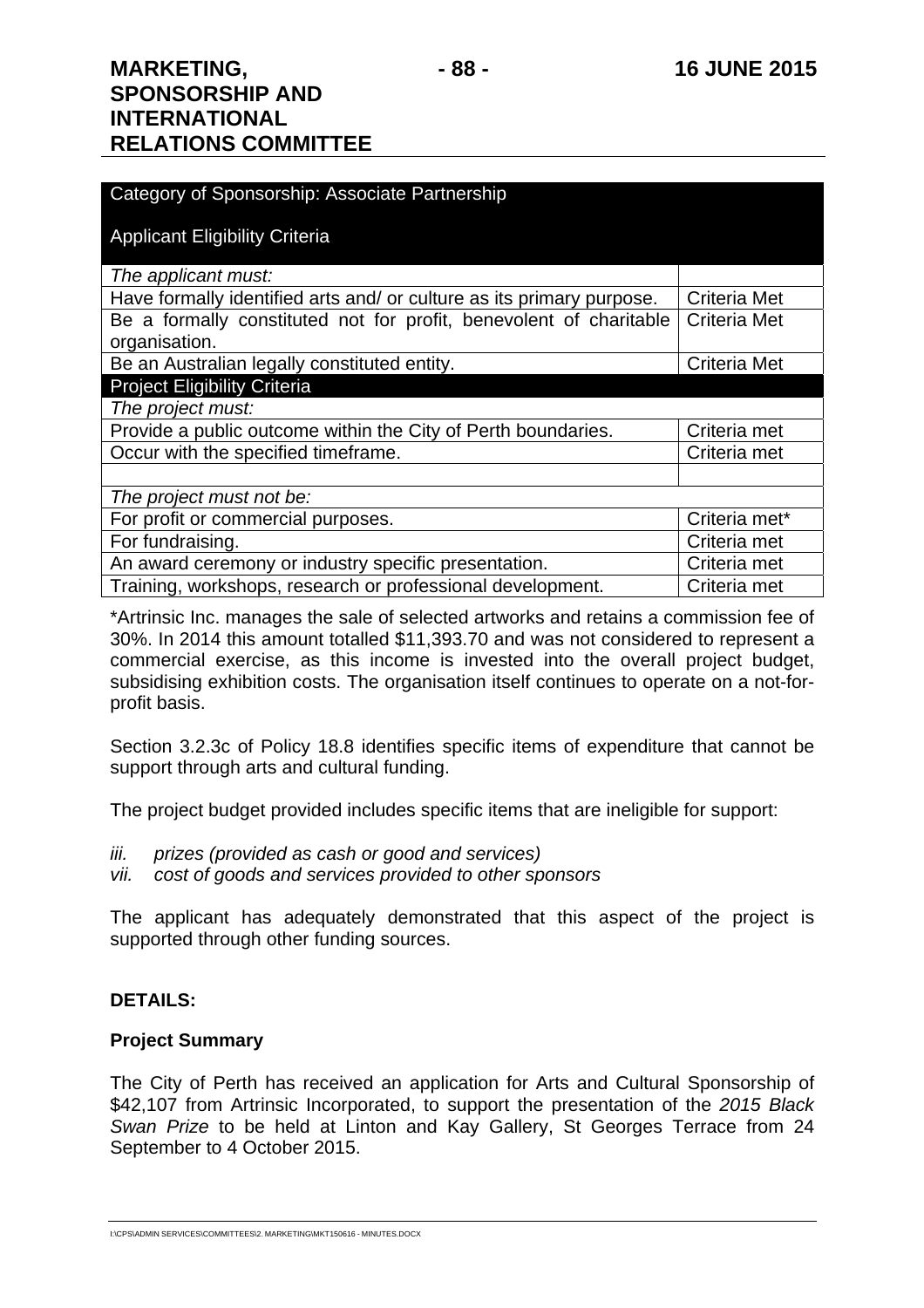The *Black Swan Prize* exhibition is free for the public to attend. Visitors are able to view the portrait exhibition of well-known and respected Australians by some of Australia's finest practising artists. Artrinsic offers guided tours and artist floor talks during the exhibition.

The *Black Swan Prize* delivers workshops at Princess Margaret Hospital and selected schools throughout 2015 to encourage young people to explore creative expression through portraiture. The Black Swan Prize includes a youth category which encourages participation in the arts and artistic development by providing an opportunity for acknowledgement through the selection of outstanding works for inclusion in the exhibition.

The exhibition will be open to the public daily for 14 days. It is intended that some works not selected for the Black Swan Prize exhibition will be displayed in the spirit of a *Salon de refuses* at the Brookfield Plaza foyer. The *Salon de refuses* runs for a month before the exhibition with the intention to stimulate public interest in the main exhibition as well as provide an opportunity for artists to have their unselected works on public display*.* 

The Youth Awards Night is to be held on 23 or 24 October 2015 to coincide with the Opening Night, whilst the Major Awards Night will be held on Thursday 1 October 2015. Floor talks and guided tours are planned to accompany the exhibition.

The expected exhibition attendance figure over the duration of the event is 6,500 people.

The prize is open to artists who are citizens or permanent residents of Australia.

## **Venues**

Linton and Kay Gallery, 137 St Georges Terrace, Perth

#### **Times and dates**

| <b>Event</b>                           | <b>Date</b>             |
|----------------------------------------|-------------------------|
| <b>Opening Night/Youth Award Night</b> | 23 or 24 September 2015 |
| Exhibition opens to public             | 24 September 2015       |
| <b>Major Award Night</b>               | 1 October 2015          |
| <b>Free Guided Tours</b>               | Throughout exhibition   |
| <b>Artist Floor Talks</b>              | <b>TBC</b>              |
| <b>Exhibition closes</b>               | 4 October 2015          |

## **Ticket Prices**

The exhibition is free for the public to attend. The award nights are by invitation to artists, sponsors and guests. Artists pay an entry fee of \$40 which reasonably contributes towards the administration and judging of the prizes.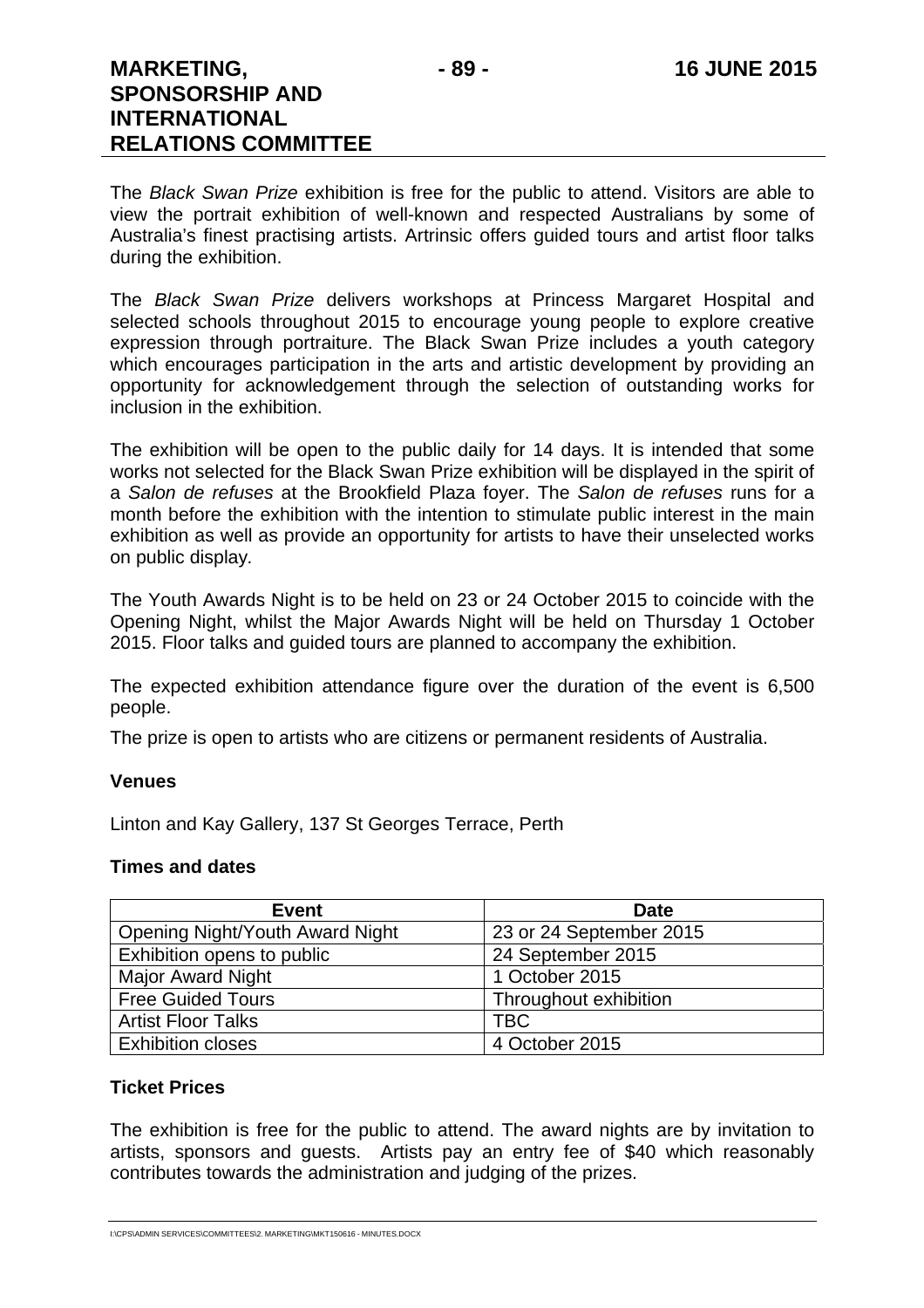#### **ASSESSMENT:**

The application was measured against the objectives and assessment criteria outlined in the Arts and Cultural Sponsorship Guidelines and in accordance with Policy 18.8 and Policy 18.1.

The identified of objectives of projects within the Associate Partnership Category of Arts and Cultural Sponsorship are to support arts and cultural activities that:

- Invest in the development and presentation of local arts and cultural activity.
- Enhance the profile of the city of Perth as pre-eminent cultural destination.
- **Enhance the corporate profile of the City of Perth.**
- Contribute to the economy of the city.

## **The project must demonstrate shared objectives as an Associate Partner**

This exhibition is accessible to the community. The *Black Swan Prize* plays a role in developing new audiences for the visual arts sector and the associated workshops and floor talks contribute to the understanding of the art form.

The exhibition develops local artistic endeavour and encourages cultural growth by providing opportunities to showcase and reward artistic talent.

As a national art exhibition, the *Black Swan Prize* attracts professional artists from across Australian and enhances the profile of the City of Perth as a pre-eminent cultural destination.

## **The project must demonstrate artistic excellence**

The exhibition has achieved a national profile and attracts professional artists from across Australia. The exhibition is housed in a commercial gallery environment which is suitable to accommodate the large scale of the exhibition. The associated award presentation nights are of a very high standard.

The works selected as finalists and subsequently featured in the exhibition are of an exemplary standard. The accompanying full colour catalogue is professionally designed and produced and is an enduring record of the artworks included in the exhibition.

The judging panel includes experienced judges in the field. In 2014, the judging panels included Stefano Carboni, Connie Petrillo, Christopher Chapman, Tony Ednie-Brown, Rosemary Rosario and Gillian Peebles. The panel in 2015 has not been publicised however will have a similar composition.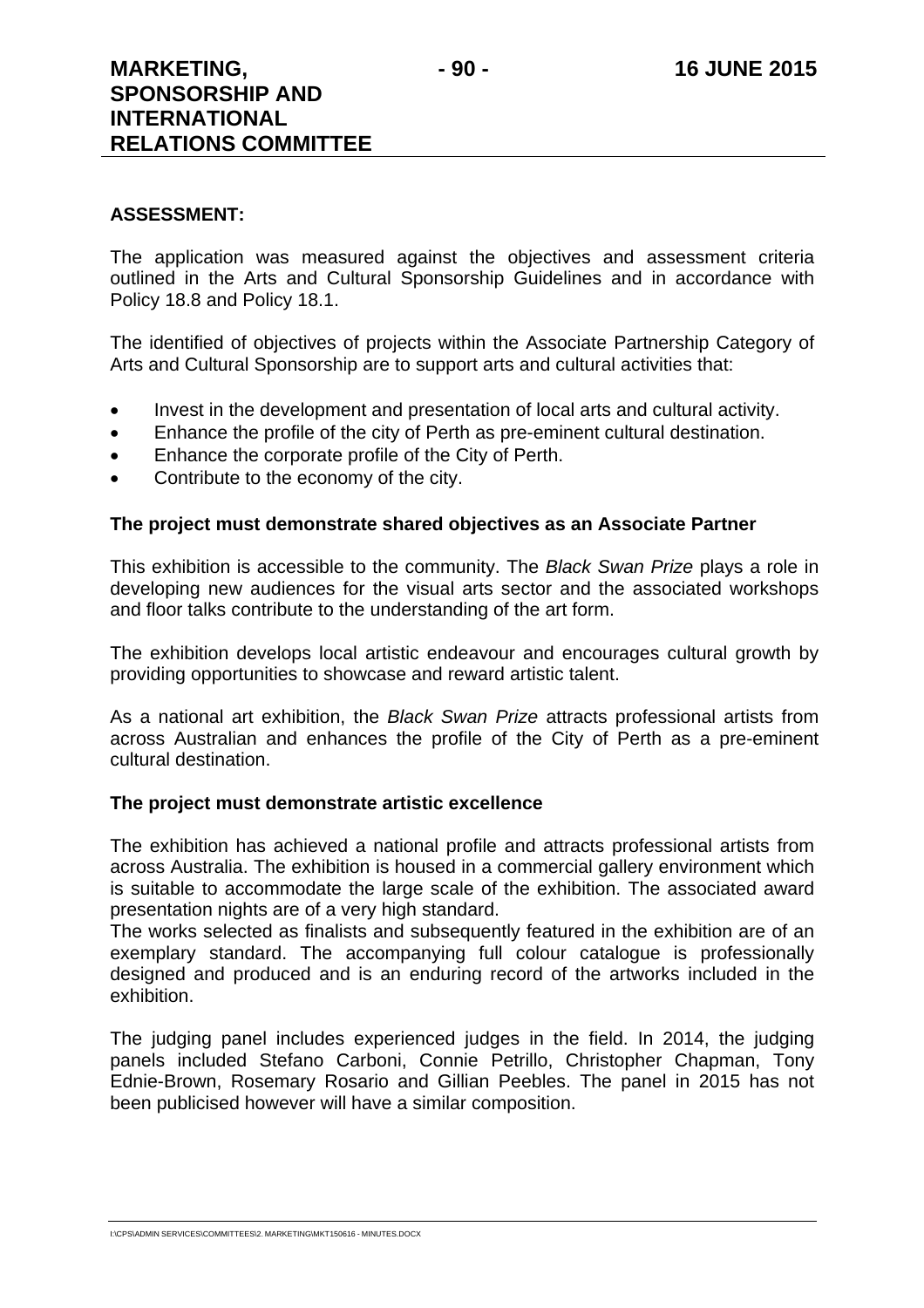## **The organisation must have an established relationship with the City of Perth and has demonstrated a high standard of service and program delivery**

The City of Perth has supported the *Black Swan Prize* since its inception at the Perth Town Hall in 2007.

The not-for-profit incorporated association has submitted an audited annual report together with project budget with the application for arts and cultural sponsorship. The applicant has provided details of its exhibition team members and their related fields of expertise.

The budget indicates a provision for the payment of professional staffing and labour. The event attracts strong support and interest from the business community and individual volunteers that make a significant contribution to the quality of this event.

## **Applicants must demonstrate a financial contribution to the project derived from other sources**

Artrinsic has provided a total project of \$327,117 for the *Black Swan Prize* which includes the Prize for Portraiture and the Youth Prize as well as the cost of associated workshops. The budget includes prize money of \$61,725 and award night costs of \$35,702 which are not supported by this sponsorship.

The budget includes the estimated cash value of goods and services received in-kind at \$96,987 equating to approximately 30% of the total project budget. Corporate and Government sponsorship estimated at \$163,587 (approximately 61% confirmed) is included in the budget.

All earned income as represented in the budget is to be expended on the Black Swan Prize. The Major cash contribution is provided by the Lester Group, a founding partner.

Approximately 30 sponsors have been secured to provide in-kind and cash sponsorship.

## **Acknowledgement**

For \$42,107 the applicant will be required to provide the benefits as outlined in the recommendation section of this report.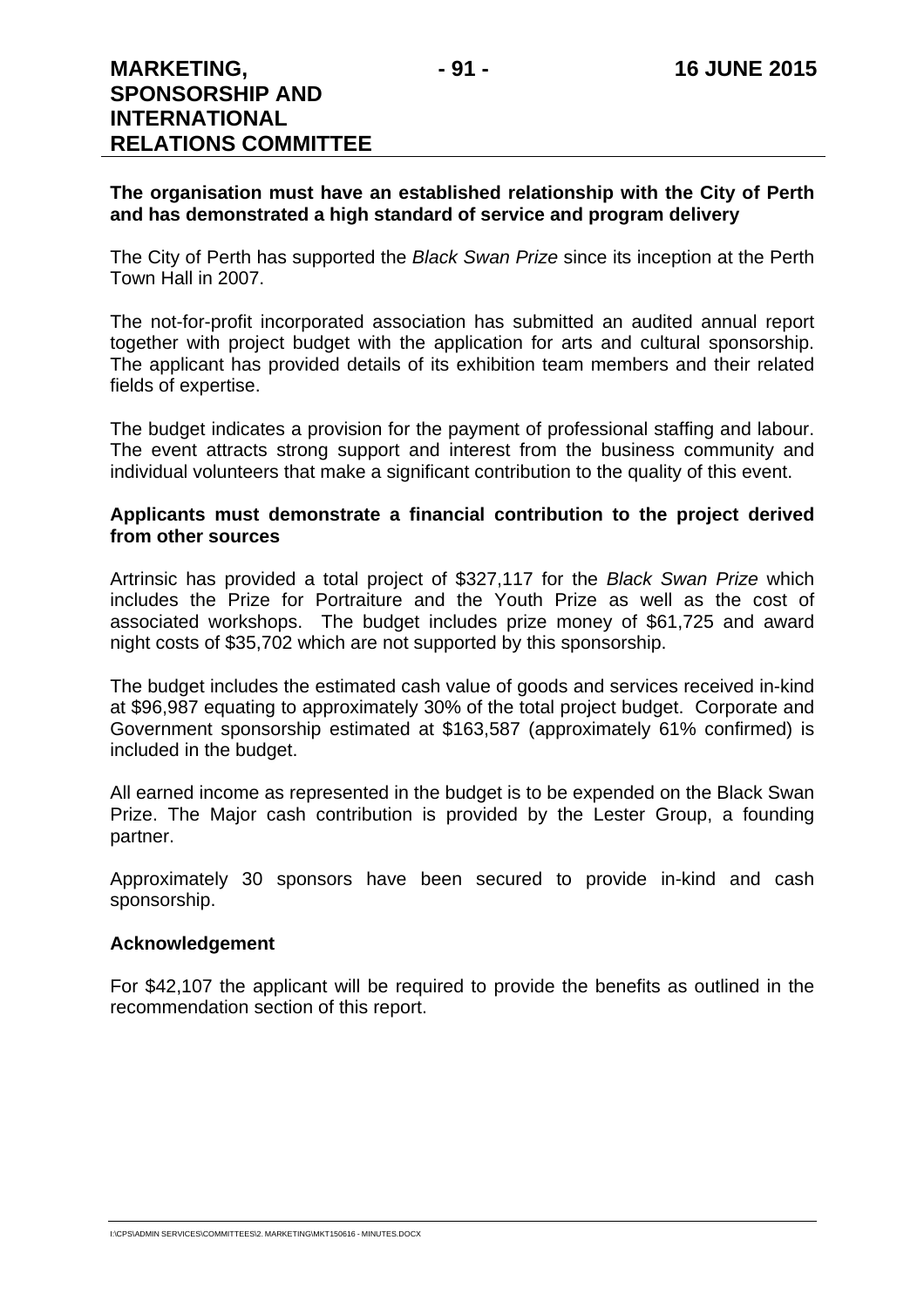#### **FINANCIAL IMPLICATIONS:**

| ACCOUNT NO:                | 121-254-7901                                |
|----------------------------|---------------------------------------------|
| <b>BUDGET ITEM:</b>        | Recreation and Culture – Other<br>Culture – |
|                            | Donations and Sponsorship                   |
| <b>BUDGET PAGE NUMBER:</b> | TBA                                         |
|                            | <b>BUDGET ITEM</b>                          |
| <b>BUDGETED AMOUNT:</b>    | \$1,437,634                                 |
| AMOUNT SPENT TO DATE:      | 161,278<br>\$.                              |
| PROPOSED COST:             | 41,000<br>\$                                |
| <b>BALANCE:</b>            | \$1,235,249                                 |
|                            |                                             |

All figures quoted in this report are exclusive of GST

#### **COMMENTS:**

The City of Perth has been requested to provide \$42,107 cash in arts and cultural sponsorship towards the *Black Swan Prize*. This is of a comparative level to the 2014/15 contribution. However, in setting the 2015/16 budget the City has been mindful to ensure expenditure increases are viewed within the context of budget pressures and has taken the approach to cap total sponsorship expenditure to the levels of previous years.

The budget for sponsorship in 2015/16 was approved by the Council on 9 June 2015. The budget for sponsorship is based on specific allocations which were identified during the budget preparation process.

The event is promoted nationally through arts networks. In the past, the organisers have received positive media exposure for the exhibition.

Based on the applicant's estimated attendance of 6,500, the requested amount of \$42,107 equates to a contribution of \$6.48 per person attending the exhibition. This contribution is slightly lower than previous years, due to a slight anticipated increase in audience numbers.

The City's contribution is to be directed toward the cost of producing the exhibition catalogue, marketing promotion and display costs, and specifically will not be directed to prize money and/or associated award ceremonies.

The *Black Swan Prize* exhibition is free for the general public to attend and attracts consistent levels of interest each year, based on historical attendance figures provided. The exhibition encourages broad community engagement and contributes to the development of new audiences for the visual arts.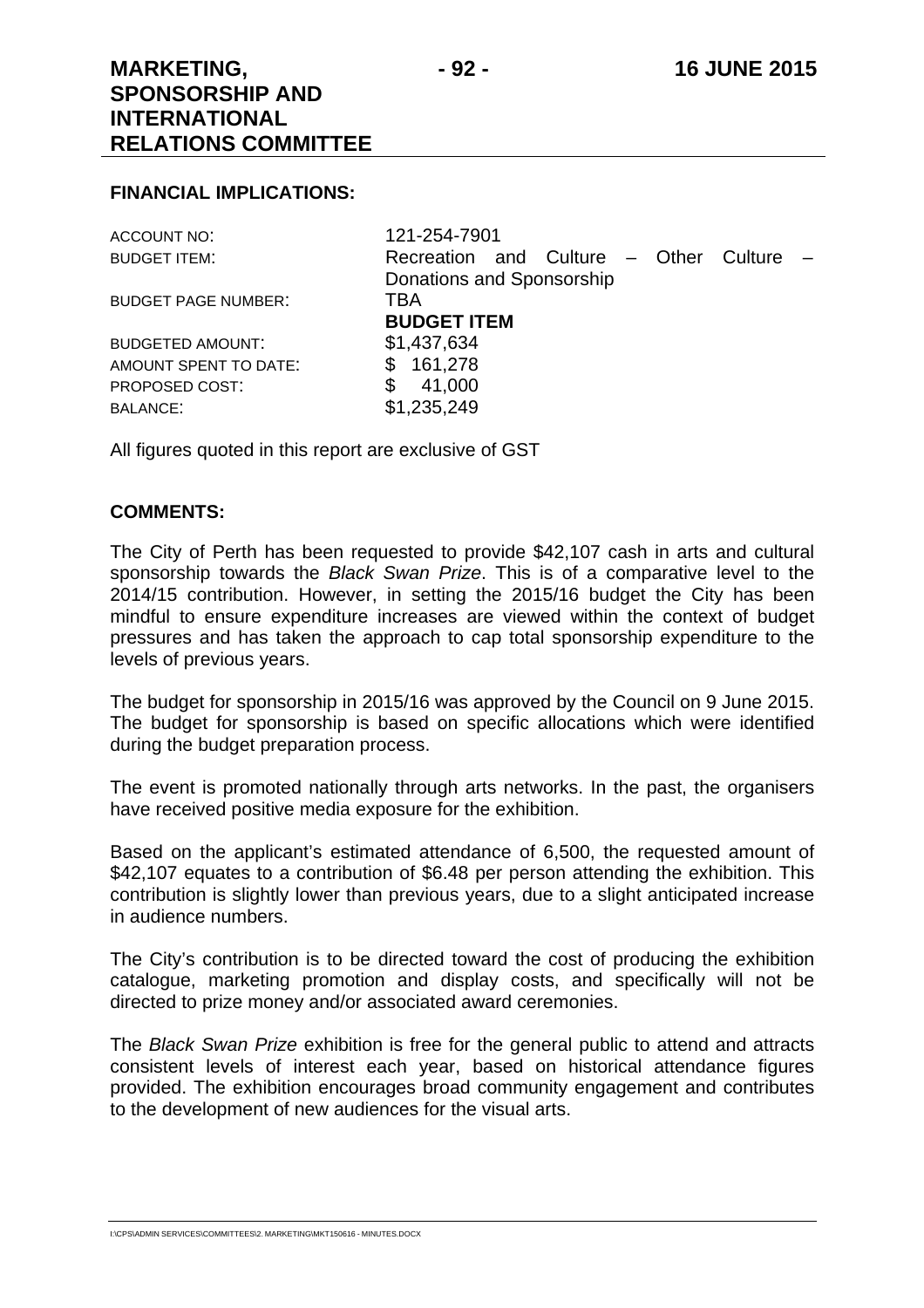*Moved by Cr Adamos, seconded by Cr Limnios* 

## *That Council:*

- *1. approves Arts and Cultural Sponsorship of \$41,000 (excluding GST) to ARTrinsic Inc for the Black Swan Prize for Portraiture 2015;*
- *2. notes that ARTrinsic Inc will deliver the Black Swan Prize for Portraiture 2015;*
- *3. notes that ARTrinsic Inc will provide the following sponsorship benefits to the City:* 
	- *3.1 inclusion of the City of Perth crest in all promotional material*  and publications relating to the event, including but not *limited to the full colour exhibition catalogue (circulation 6,000), posters and flyers;*
	- *3.2 acknowledgement of the City of Perth in any promotion, advertising and editorial pertaining to the event;*
	- *3.3 acknowledgement of the City of Perth as presentation sponsor of the event, cited as 'Proudly supported by the City of Perth' on promotional material;*
	- *3.4 acknowledgement of the City of Perth's support on the Black Swan Prize website;*
	- *3.5 public announcement acknowledging the City of Perth's support at the exhibition launches and where possible mentioned in public talks, media interviews and editorial;*
	- *3.6 display of City of Perth signage at the exhibition for the duration of the exhibition;*
	- *3.7 invitation for the Lord Mayor or representative to give a speech at official exhibition launches (as appropriate);*
	- *3.8 invitation for City of Perth Elected Members and representatives to attend the exhibition launches and artist floortalks;*

*(Cont'd)*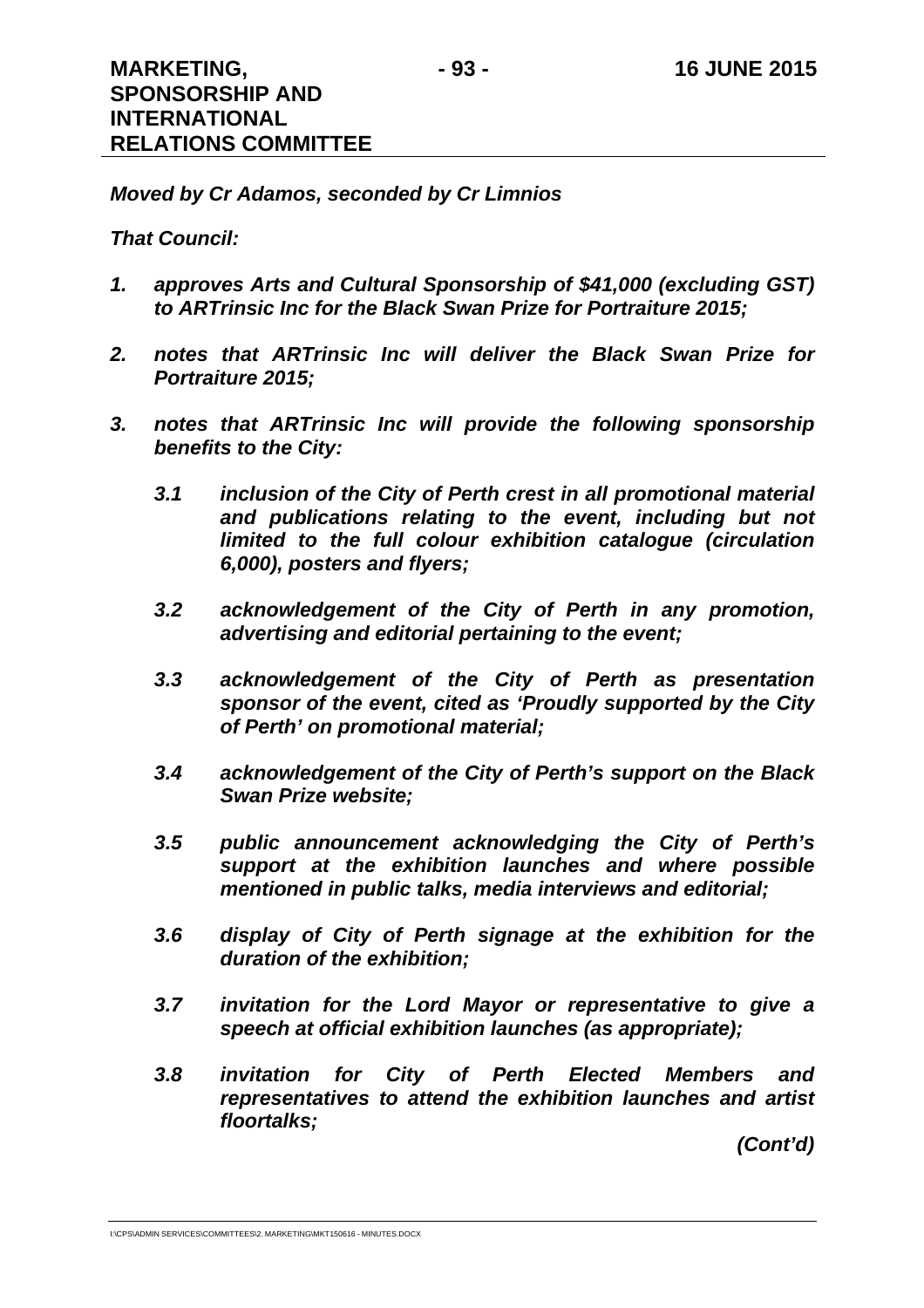*4. notes that the City is to be provided with an acquittal report for the supported project within 3 months of completion of the Black Swan Prize for Portraiture and an audited annual financial report of ARTrinsic Inc within 6 months of the conclusion of the relevant financial year.* 

*The motion was put and carried* 

**The votes were recorded as follows:** 

**For: Crs Chen, Adamos and Limnios** 

- **Against: Nil**
- **Meeting Note:** The Marketing Sponsorship and International Relations Committee considered it appropriate that the event organiser be requested, where possible, to acknowledge the Elected Members present at events associated with the Black Swan Prize for Portraiture 2015 as specified in parts 3.7 and 3.8 of the Officer Recommendation.

# **MP114/15 TENDER 090-14/15 – PROVISION OF TWO CHRISTMAS TREES FOR A THREE YEAR PERIOD**

## **BACKGROUND:**

| P1031426                                               |  |  |
|--------------------------------------------------------|--|--|
| <b>Contracts and Asset Management Services</b>         |  |  |
| City Infrastructure & Enterprises                      |  |  |
| 3 June 2015                                            |  |  |
| Schedule 2 - Comparative Price Schedule                |  |  |
| Confidential Schedule 3 - Evaluation Matrix for Tender |  |  |
| 090-14/15 (distributed to Elected Members under        |  |  |
| separate cover)                                        |  |  |
|                                                        |  |  |

### **Confidential Schedule 3 is bound in Consolidated Committee Confidential Minute Book Volume 1 2015.**

Tenders were advertised in The West Australian newspaper on Wednesday, 14 April 2015 for the provision of two Christmas trees for a three year period. The tender includes providing one large Christmas tree in Forrest Place and a smaller tree for Council House.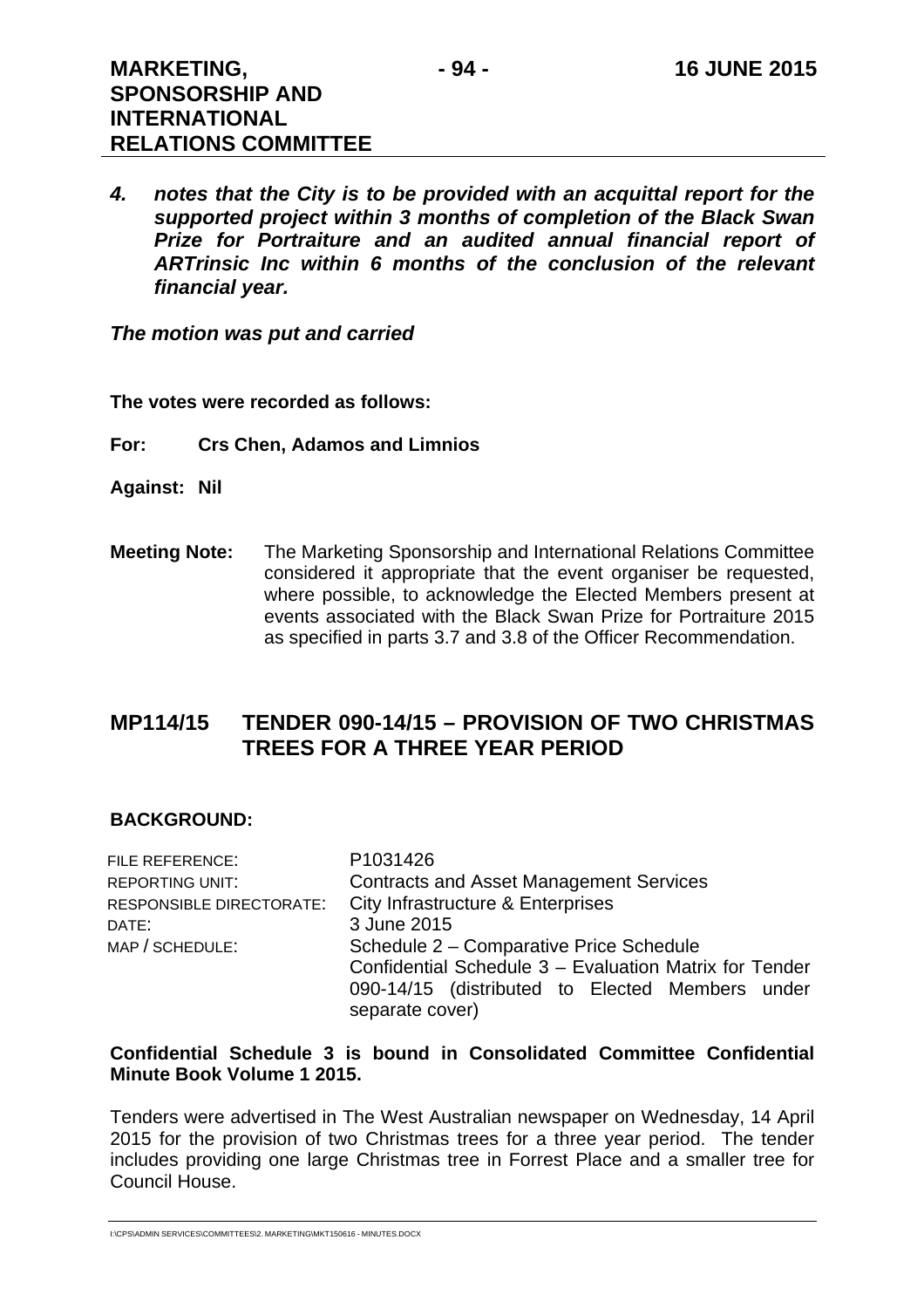## **LEGISLATION / STRATEGIC PLAN / POLICY:**

| Legislation                                                                            | Section 3.57 of the Local Government Act 1995<br>Part 4 of the Local Government (Functions and General)<br><b>Regulations 1996</b>                                                                                                                                      |  |
|----------------------------------------------------------------------------------------|-------------------------------------------------------------------------------------------------------------------------------------------------------------------------------------------------------------------------------------------------------------------------|--|
| <b>Integrated Planning</b><br>and Reporting<br><b>Framework</b><br><b>Implications</b> | <b>Corporate Business Plan</b><br>Council Four Year Priorities: Living in Perth<br>Promote and Facilitate CBD living<br>S9<br>Enhance and maintain public spaces and streets to<br>9.3<br>high standards to ensure the city centre is an<br>attractive place for people |  |

#### **Policy**

Policy No and Name: 9.7 – Purchasing Policy

## **DETAILS:**

At the close of tenders on 14 April 2015, submissions were received from the following individuals/companies:

- MK Illumination Pty Ltd;
- Mark One Visual Promotions Pty Ltd;
- RGB Illumination and Alltech Data Services: and
- Chas Clarkson.

The City has installed a large Christmas tree in Forrest Place since Christmas 2006. The original tree was purchased, decorated and installed by the City and contractors. In 2013, a visual display company was engaged to provide new decorations, install and decorate the tree. Due to the age of the City's tree structure, a visual display company provided a new tree on a hire basis and provided full installation in 2014.

This tender, for a three year period, removes the need for the City to provide storage and transportation. It will result in a visually appealing tree with new decorations in each of the three years.

The same considerations have been applied to the Christmas tree for Council House.

All tenders have been assessed against compliance and accepted to continue for assessment against the qualitative criteria as detailed below.

#### Qualitative Criteria

The tender submissions were required to address the following: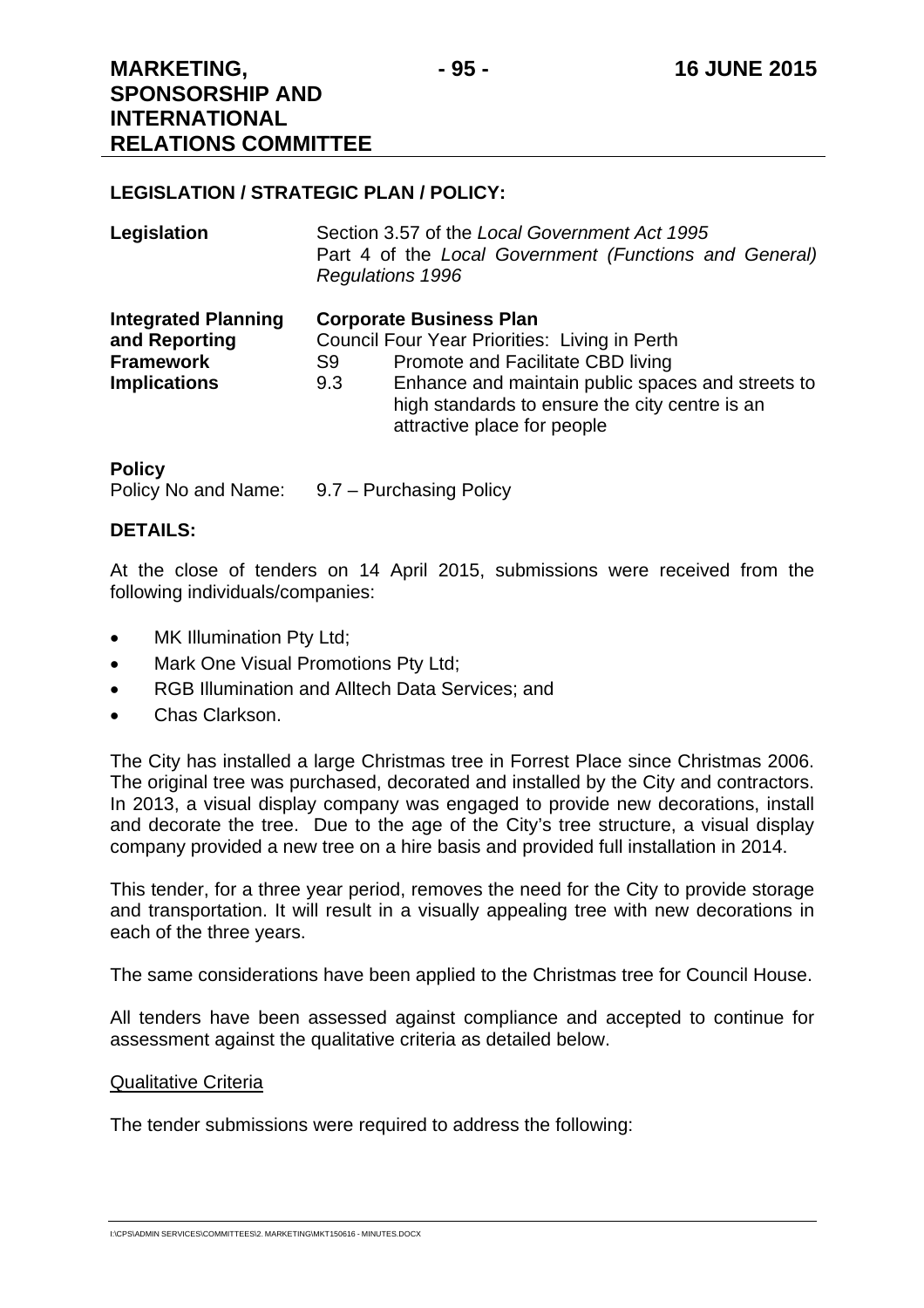• "Concept – Provide in graphical form, a concept of the proposed trees. More than one option may be submitted. Should costs vary between options a separate Form of Tender should be submitted for each option."

MK Illumination and Chas Clarkson met this criterion very well in their tender submissions with clear distinction in a different set of decorations and evolving over the three years. RGB Illumination and Mark One Visual met the criterion to a lesser degree.

 "Experience – Detail experience in providing large Christmas decorations within a public area, and Experience of nominated personnel."

The tender submissions from MK Illumination, RGB Illumination and Chas Clarkson demonstrated experience of installing decorations in a public area and with their nominated personnel. Mark One Visual, while known to be a supplier and installer of Christmas decorations in Perth, did not detail this experience in its submission.

MK Illumination and Chas Clarkson both cited experience across Australia.

 "Resources – Provide a program that will demonstrate ability to provide a creative concept, all relevant staff and equipment necessary to deliver the services in accordance with key dates."

MK Ilumination, RGB Illumination and Chas Clarkson all provided tender submissions with detailed programs and methodology to deliver within key dates. Mark One Visual did not provide a program.

 "Safety Management – Tenderers should demonstrate their duty of care to employees and the public and provide details of all relevant staff licences/qualifications required for an installation of this type including but not limited to: Working at height; rigging; operation of specialised equipment, documented systems/plans in place to ensure a safe working environment, and inductions of staff into the work environment."

MK Illumination, RGB Illumination and Chas Clarkson provided detail of checklists and / or policies for Occupational Safety and Health (OSH) as well as Job Safety Analysis or Safe Work Method Statement in their tender submissions. Mark One Visual did not demonstrate safety management in its submission.

 "Referees – Provide a list of at least three (3) recent referees with full name and contact details that will be able to comment on: Your ability to provide similar services, Management of the installation etc. by nominated staff, Scale of the event and Safety management practices."

MK Illumination provided referees from the City's of Fremantle and Vincent as well as the Perth International Airport. RGB Illumination provided referees from the Citys of Rockingham, Joondalup and Swan. Chas Clarkson provided referees from City of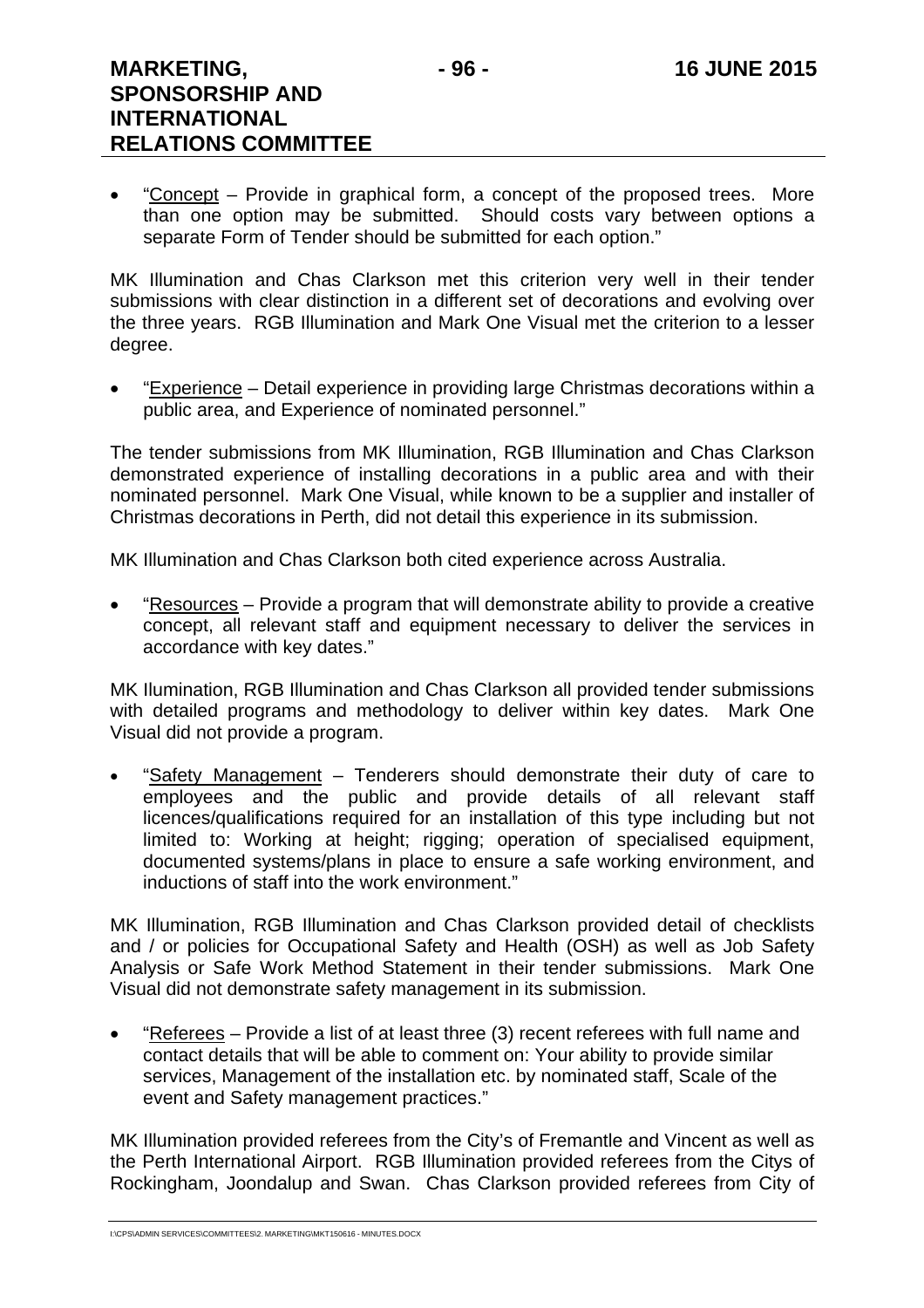Sydney, Lakeside Joondalup and Lend Lease. Mark One Visual did not provide referees although is known to provide these services to many buildings and shopping centres in the Perth metropolitan area.

#### Summary

Following the evaluation against the qualitative criteria the tenders were ranked in the following order:

- 1. MK Illumination and Chas Clarkson scored equal.
- 2. N/A.
- 3. RGB Illumination.

**RELATIONS COMMITTEE** 

4. Mark one Visual.

The tender submissions were then assessed on the pricing offered to obtain the best value for money outcome for the City. Comparison pricing for the options provided is attached as Schedule 2.

MK Illumination has been discounted as the pricing offered could not be considered within Council's Christmas decorations budget.

RGB Illumination, while demonstrating experience with Christmas decoration installations, has not previously been exposed to a significant display such as the Christmas tree in Forrest Place. It was considered that Mark One Visual did not demonstrate its abilities sufficiently through its tender submission.

Chas Clarkson met the overall brief very well and shows considerable experience installing Christmas decorations in public places including Martin Place, Sydney for the City of Sydney, Lakeside Joondalup Shopping Centre and Queen Victoria Building in Sydney.

Two options have been presented for the tree lighting as follows:

## **1. Option A – 12 metre Christmas tree with LED Digital Messaging Ribbon**.

This consists of a deluxe style 9 metre tree with a 1.5 metre star on a 2 metre base that can be customised with a City of Perth message or Christmas iconography. The LED ribbon spirals up the Christmas tree and is made up of RGB pixels that can create endless graphic images and pre-programmed messages, creating a stunning display. The brightness of the ribbon allows for good day time presence and powerful night time shows.

## **2. Option B – 12 metre Christmas tree with RGB Starbursts**

This option consists of the same style tree, star and base as Option A but replaces the LED Digital Messaging Ribbon with RGB Starbursts. These Starbursts can be individually controlled creating amazing patterns of colour and unlimited colour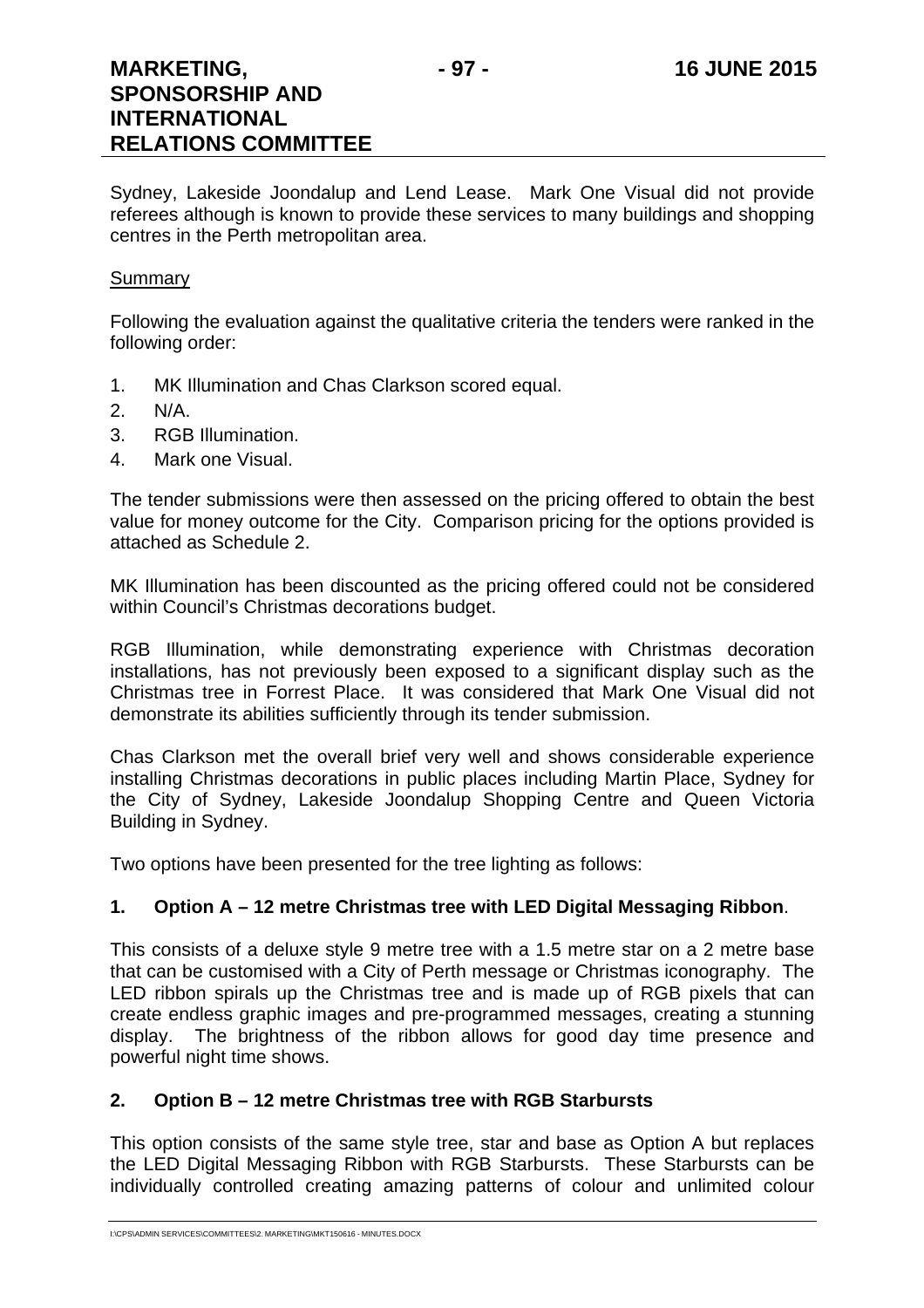combinations. Programming can include shows of chasing, spiralling, flashing and dancing starbursts. The brightness of the starbursts allows for good day time presence and powerful night shows.

A number of factors have been considered in assessing the value for money that the Christmas tree in Forrest Place presents:

- The visual spectacle of the Christmas tree and programmable lighting to enhance Forrest Place and contribute to the switching on of the Christmas lights event;
- The LED Messaging Ribbon option allows for enhanced graphics and animation; and
- An increase in decorations in the CBD is required due to the absence of decorations in Barrack Street because of current streetscape works. Intersection Christmas features will still be installed however, no street canopy features can be placed across Barrack Street from Hay Street through to Wellington Street.

As an indication, the costs for the City to purchase decorate and install, its own tree in 2006 was \$53,900 inclusive of decorations and lighting.

A price to provide an equivalent tree in 2015 is estimated to be \$72,500 which does not include annual installation and transport, storage, repairs etc at a cost of \$30,000. Additionally there has been significant staff time in researching and purchasing new decorations to enhance the tree each year.

To upgrade the existing lighting on our own tree to an LED messaging ribbon inclusive of programming is expected to cost \$18,000 with an annual ongoing cost of approximately \$4,000.

Therefore the cost to Council over a three year period to upgrade and maintain its own tree is approximately \$68,200 per annum.

## **FINANCIAL IMPLICATIONS:**

| ACCOUNT NO:                                          | CL 70157000                                  |
|------------------------------------------------------|----------------------------------------------|
| <b>BUDGET ITEM:</b>                                  | Recreation & Culture/Other Culture/Christmas |
|                                                      | Decorations                                  |
| <b>BUDGET PAGE NUMBER:</b>                           | TBA                                          |
| <b>BUDGETED AMOUNT:</b>                              | \$1,129,797 in proposed 2015/16 Budget       |
| AMOUNT SPENT TO DATE:                                | \$180,338                                    |
| PROPOSED COST:                                       | \$85,032                                     |
| <b>BALANCE:</b>                                      | \$864,427                                    |
| ANNUAL MAINTENANCE:<br>ESTIMATED WHOLE OF LIFE COST: | Included in proposed cost.<br>N/A            |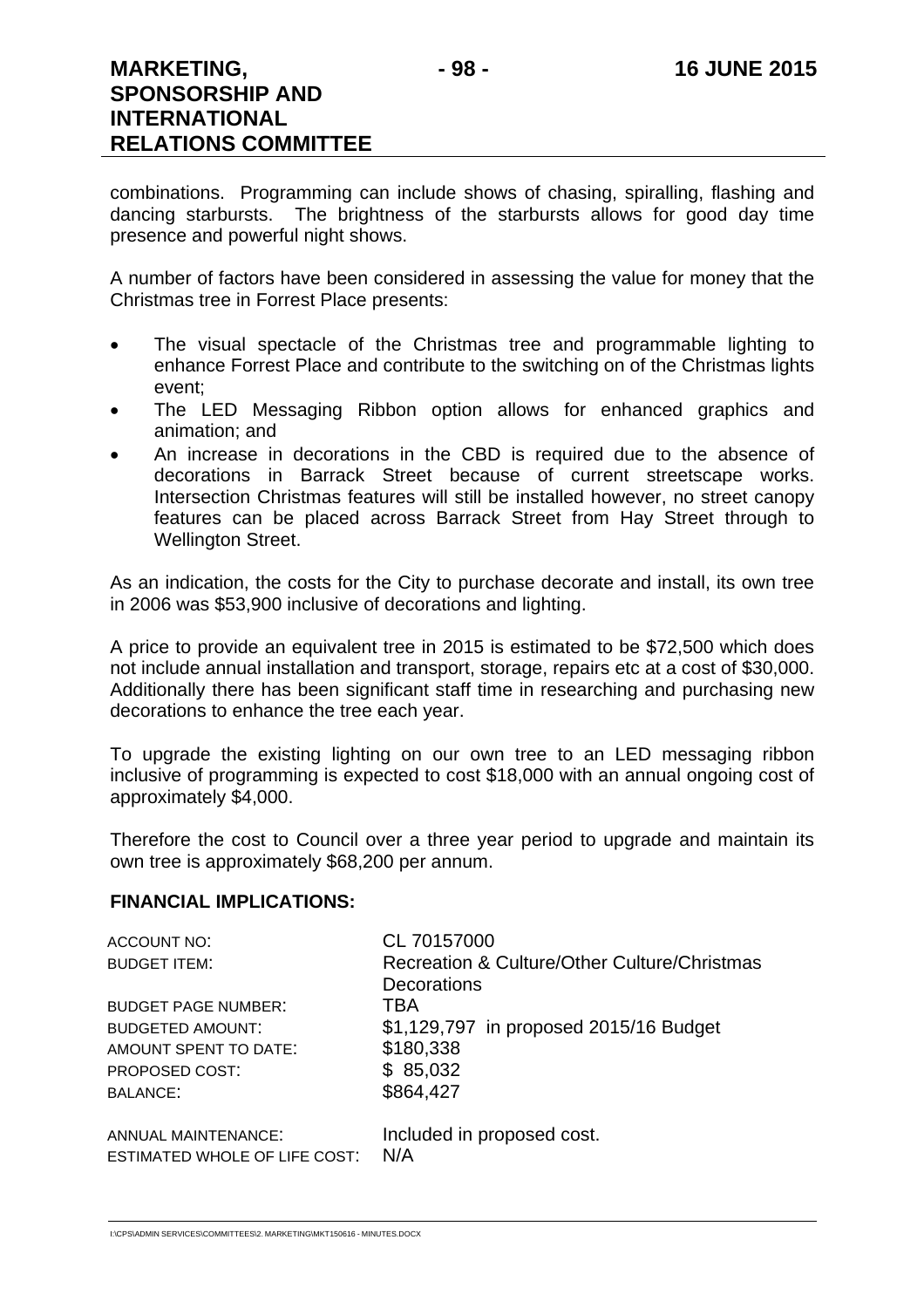All figures quoted in this report are exclusive of GST.

### **COMMENTS:**

All tender submissions generally covered the requirements of the City to provide the two Christmas trees.

There were varying levels of experience and resources of the companies. Overall the considerable experience of Chas Clarkson to present a project of this scale outweighed the higher cost of their submission.

## **OFFICER RECOMMENDATION:**

That Council accepts the most suitable tender from Displaycraft Pty Ltd, trading as Chas Clarkson (Option A), for the provision of two Christmas trees for a three year period (Tender 090-14/15) for a lump sum price of \$85,032.40 each year, totalling \$255,097.20 (excluding GST).

**The Marketing, Sponsorship and International Relations Committee resolved to adopt an alternative motion as follows**:

## *Moved by Cr Limnios, seconded by Cr Adamos*

*That the Marketing, Sponsorship and International Relations defer consideration of the report titled Tender 090-14/15 – Provision Of Two Christmas Trees For A Three Year Period, to enable additional information regarding background information and alternative options to be provided to the Elected Members for consideration.* 

*The motion was put and carried* 

**The votes were recorded as follows:** 

**For: Crs Chen, Adamos and Limnios** 

**Against: Nil** 

**Meeting Note:** The Marketing Sponsorship and International Relations Committee requested that additional information regarding background information for this project, alternative options for the purchase of the trees and the associated implications, such as maintenance requirements and storage costs.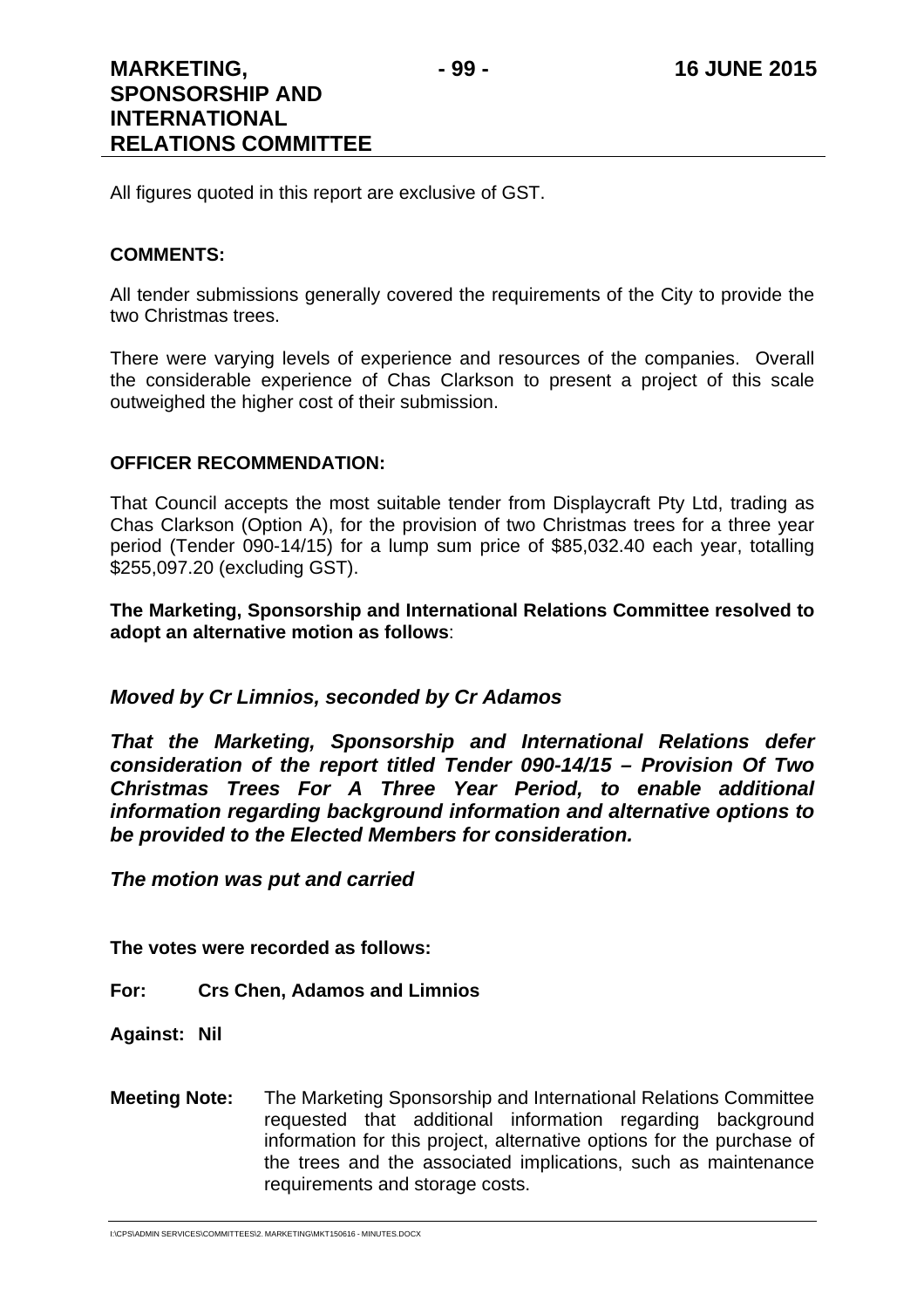The Chief Executive Officer responded that the additional information will be provided to the Elected Members and consideration will be given to whether the item can proceed directly to Council for consideration.

# **MP115/15 TENDER 091-14/15 – ARCHITECTURAL DECORATIVE PROJECTION – CHRISTMAS 2015 TO 2017 – GPO BUILDING**

## **BACKGROUND:**

| FILE REFERENCE:          | P1031427                                               |  |  |  |
|--------------------------|--------------------------------------------------------|--|--|--|
| <b>REPORTING UNIT:</b>   | <b>Contracts &amp; Asset Management Services</b>       |  |  |  |
| RESPONSIBLE DIRECTORATE: | City Infrastructure & Enterprises                      |  |  |  |
| DATE:                    | 3 June 2015                                            |  |  |  |
| MAP / SCHEDULE:          | Schedule 4 – Comparative Prices                        |  |  |  |
|                          | Confidential Schedule 5 - Evaluation Matrix for Tender |  |  |  |
|                          | 091-14/15 (distributed to Elected Members under        |  |  |  |
|                          | separate cover)                                        |  |  |  |

## **Confidential Schedule 5 is bound in Consolidated Committee Confidential Minute Book Volume 1 2015.**

Tenders were advertised in The West Australian newspaper on Wednesday, 14 April 2015 for Architectural Decorative Projection for Christmas 2015 to 2017. The tender included three options for the duration of the projections being 21, 37 or 42 days displayed on the GPO Building in Forrest Place.

## **LEGISLATION / STRATEGIC PLAN / POLICY:**

| Legislation                | Section 3.57 of the Local Government Act 1995<br>Part 4 of the Local Government (Functions and General) |                                                                                                                                     |  |
|----------------------------|---------------------------------------------------------------------------------------------------------|-------------------------------------------------------------------------------------------------------------------------------------|--|
|                            |                                                                                                         |                                                                                                                                     |  |
|                            | <b>Regulations 1996</b>                                                                                 |                                                                                                                                     |  |
| <b>Integrated Planning</b> |                                                                                                         | <b>Corporate Business Plan</b>                                                                                                      |  |
| and Reporting              | Council Four Year Priorities: Living in Perth                                                           |                                                                                                                                     |  |
| <b>Framework</b>           | S9                                                                                                      | Promote and Facilitate CBD living                                                                                                   |  |
| <b>Implications</b>        | 9.3                                                                                                     | Enhance and maintain public spaces and streets to<br>high standards to ensure the city centre is an<br>attractive place for people. |  |

#### **Policy**

Policy No and Name: 9.7 – Purchasing Policy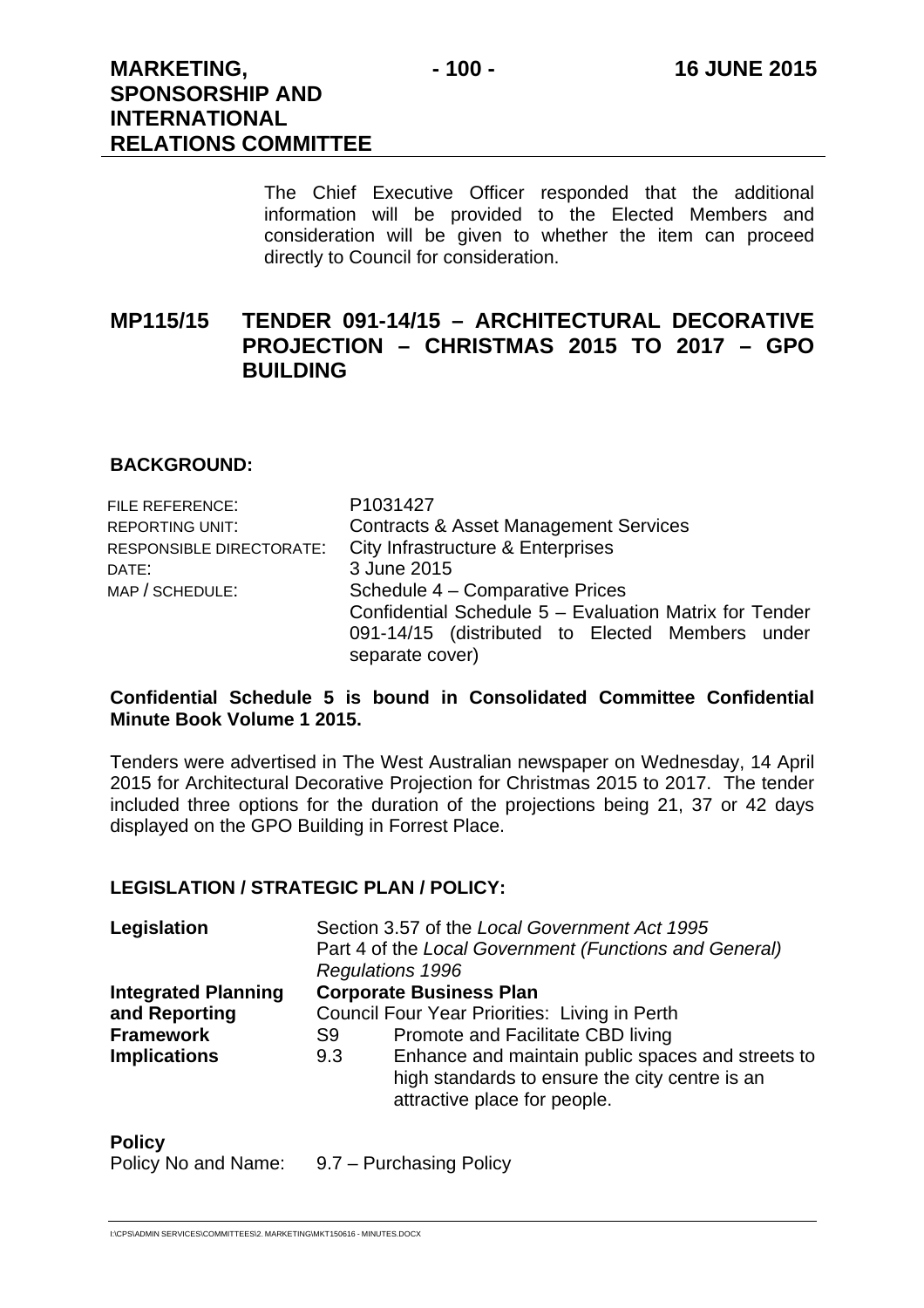## **DETAILS:**

At the close of tenders on 14 April 2015, submissions were received from the following seven individuals/companies:

- Perth Audiovisual:
- Austage Perth Pty Ltd;
- PM Project Management & Design trading as The Electric Canvas:
- Eastwick Events;
- Katrina Black and Jasper Cook;
- Klaasen Lighting Pty Ltd; and
- Lux Events Ptv Ltd.

The Architectural Projection on the GPO building in Forrest Place was introduced for Christmas 2012 and has continued for Christmas 2013 and 2014. The projections in 2012 and 2013 operated for a period of 17 days from the Turning on the Christmas Lights event in early November and in 2014 operated from Friday, 5 December 2014 through to Sunday, 21 December 2014.

The City has received feedback that the projections would be better received and more relevant if shown in the lead up to and closer to Christmas. On this basis, the tender documents requested three durations to be priced for different timing in order to provide the City with some flexibility. Another alternative could be to delay the projections until after the Turning on the Lights event and continue closer to Christmas.

With the options requested the scenarios for 2015 could be:

| Option 1 | 21 Days | 13 November – 3 December 2015  |  |  |
|----------|---------|--------------------------------|--|--|
|          |         | 4 December – 24 December 2015  |  |  |
| Option 2 | 37 Days | 13 November – 18 December 2015 |  |  |
| Option 3 | 42 Days | 13 November – 23 December 2015 |  |  |

A daily rate has also been provided to enable minor increases or decreases to the duration should it be required. In particular, this may be relevant to Christmas 2016 should there be any impact on delivering the projections if redevelopment works are being undertaken on Forrest Chase.

Projections can also be delivered in either PIGI or Digital formats. PIGI is a large scrolling flat projection which has been used in previous years on the GPO Building with Digital being more innovative with animation capabilities. Digital is now used in major light shows such as the annual VIVID Spectacular in Sydney. Tenders received included both technologies where a company had the capability.

All tenders have been assessed against compliance criteria and accepted to continue for assessment against the qualitative criteria as detailed below.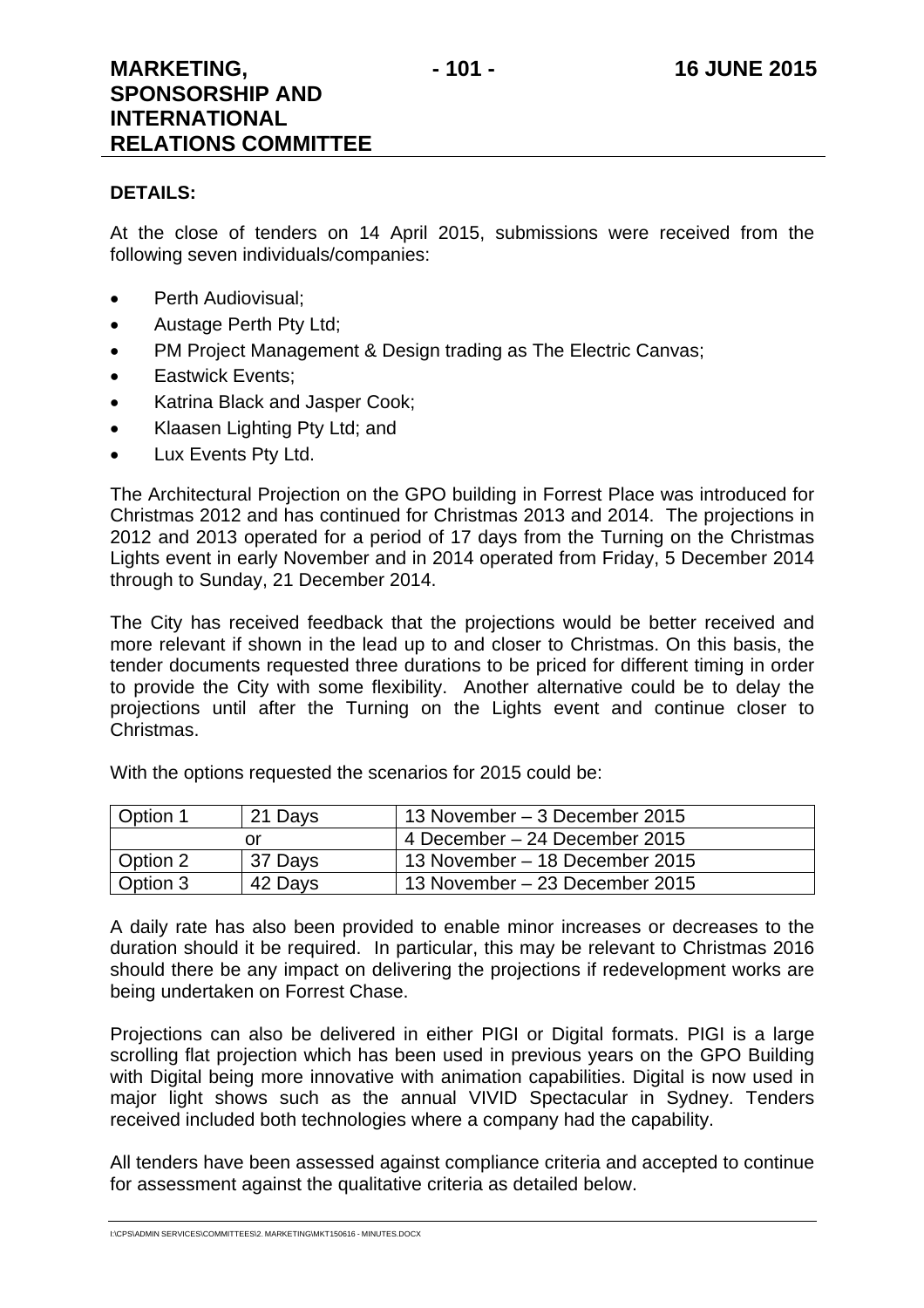## Qualitative Criteria

 "Experience – Detail experience in providing creative concepts for Architectural decorative projections with a Christmas theme, and Experience of Nominated Personnel."

All submissions contained experience in a variety of different events and projections.

The tender submissions from Perth Audiovisual, Austage Perth, Eastwick Events, Klaasen Lighting and Lux Events did not demonstrate previous experience in projections with a Christmas theme. Katrina Black and Jasper Cook presented some experience with a Christmas theme and also provided some options. The Electric Canvas demonstrated significant experience with Christmas themed projections including Christmas Light Spectacular in Brisbane in 2014 and Melbourne Town Hall Christmas Projections in 2014. The Electric Canvas has also provided the projections to the GPO Building over the last three years.

Austage Perth, Eastwick Events, Katrina Black and Jasper Cook, and Klaasen Lighting subcontract most of its projection content design and production to third parties. Perth Audiovisual, Lux Events and The Electric Canvas provide in-house design and delivery.

 "Resources – Provide a program that will demonstrate ability to provide a creative concept, all relevant staff and equipment necessary to deliver the architectural projection in accordance with key dates."

All tenderers provided a program for the delivery of the event. Perth Audiovisual, Eastwick Events and Klaasen Lighting had limited detail of the program or equipment available to deliver the event.

Austage Perth, Katrina Black and Jasper Cook, Lux Events and The Electric Canvas provided more detailed programs including lists of equipment and staff to deliver the event. The Electric Canvas also provided separate options to deliver the event in the PIGI format of previous years and in an updated Digital Format.

 "Safety Management – Tenderers should demonstrate their duty of care to employees and the public and provide details of: Documented systems/plans in place to ensure a safe working environment, and, Inductions of staff into the work environment."

Eastwick Events, Katrina Black and Jasper Cook and Klaasen Lighting did not demonstrate details of their safety management in their tender submissions; and submissions from Perth Audiovisual and Lux Events only included a limited overview without an expanded demonstration.

Austage Perth and The Electric Canvas demonstrated documented safety systems including the provision of safe work method statements where required.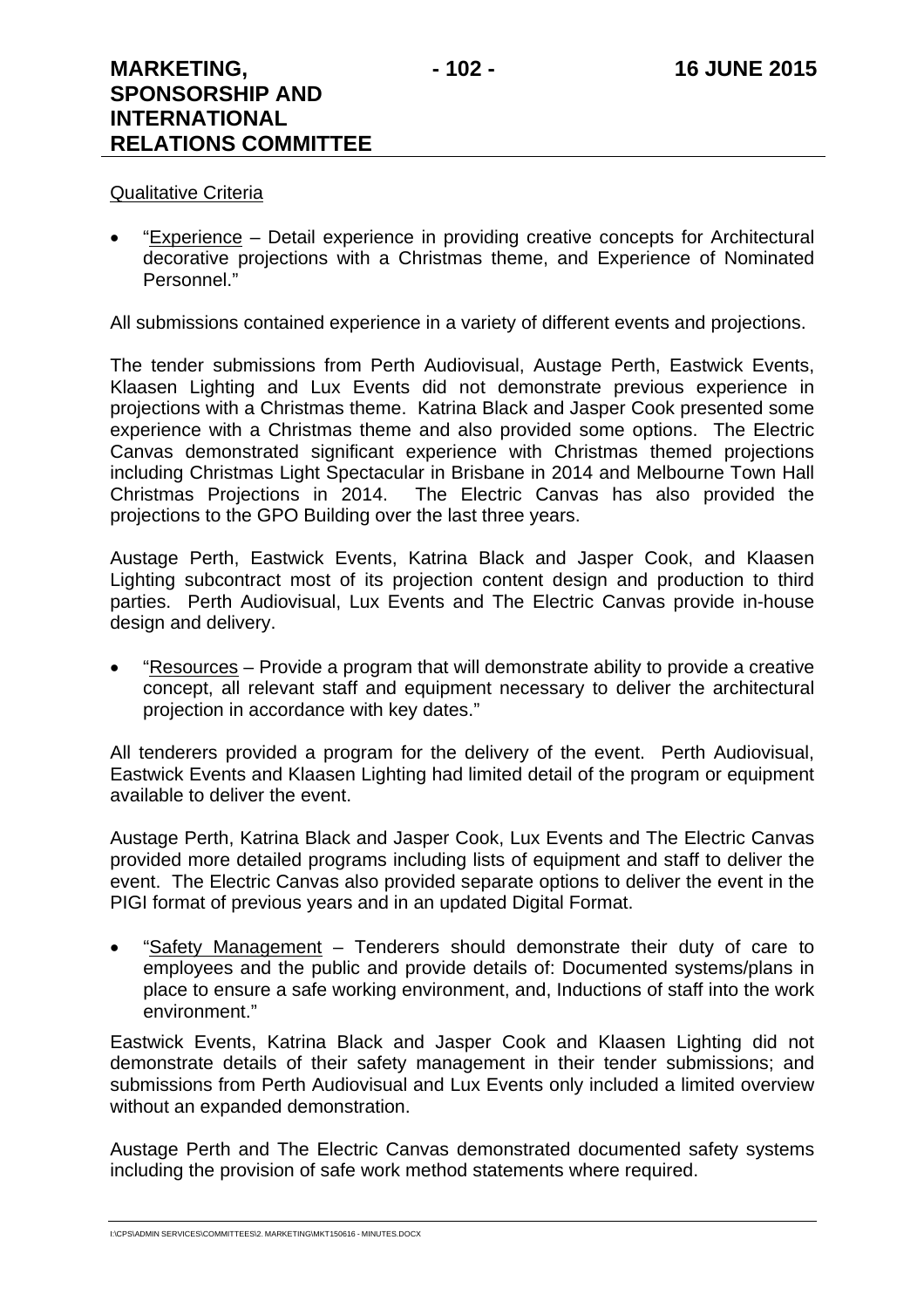**RELATIONS COMMITTEE** 

 "Referees – Provide a list of at least three (3) recent referee with full name and contact details that will be able to comment on: Your ability to provide similar events; Management of the event operations by nominated staff; Scale of the event; and, Safety management practices."

All tenderers provided the required list of referees as requested.

#### Summary

Following the evaluation against the qualitative criteria the tenders were ranked in the following order:

- 1. The Electric Canvas.
- 2. Lux Events.
- 3. Austage Perth.
- 4. Katrina Black and Jasper Cook.
- 5. Perth Audiovisual.
- 6. Klaasen Lighting.
- 7. Eastwick Events.

Tenders have then been assessed on the pricing offered to obtain the best value for money outcome for the City. Comparison pricing for the options provided and rates for minor increase / decrease on a per day basis is attached as Schedule 4.

The three highest ranked tenders on the qualitative criteria were assessed against pricing as the remaining four tenderers scored below average in at least one of the criterion.

It is considered that Lux Events and Austage Perth have both presented reasonable experience in projections however, neither tenderer have demonstrated experience or how projections would relate to a Christmas theme.

The Electric Canvas have considerable experience in presenting large scale projections Australia wide and have been well represented in Melbourne and Brisbane Christmas projections in 2014. The Brisbane event is one of the main reasons that support the recommendation for The Electric Canvas to deliver the projections for the City of Perth.

In moving to digital projections, the City incurs an increase in project costs. In 2014, the City spent \$102,468 on the PIGI format projections for a period of 17 days. To present the digital projections for 21 days in 2015, the cost would be \$180,338 (Option 1 Digital). It is recommended by Officers that the City move to a digital format this year for the shorter duration by way of a phased approach. The City would then be in a position to extend the projections for a longer period in 2016 and 2017 subject to allocating funds in these outer financial years.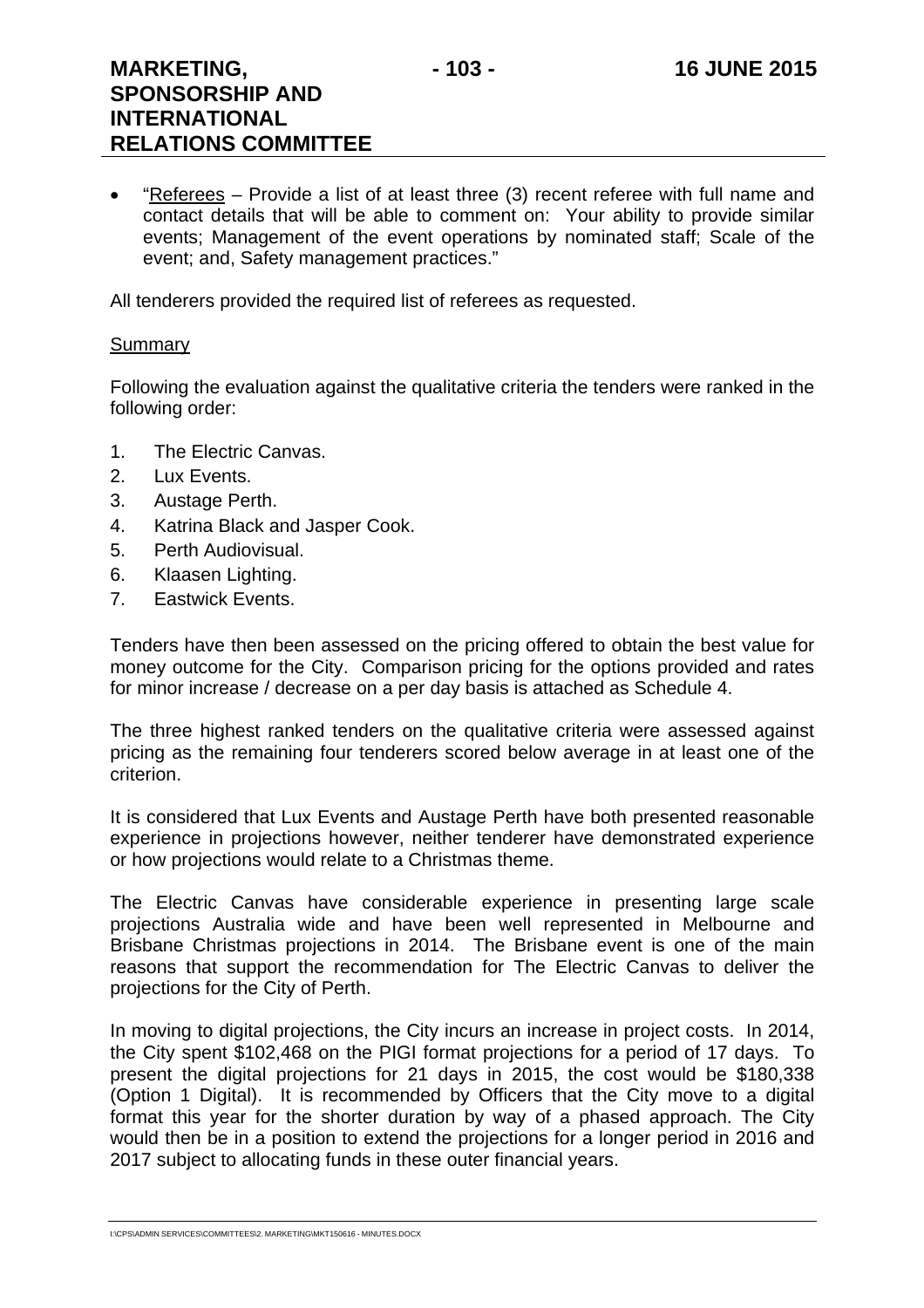A number of factors have been considered in assessing the value for money the projections represent, inclusive of moving to the Digital format:

- The visual spectacle of projections on the GPO building and the opportunity to market the projections to increase City visitation;
- The option to move from the older PIGI format projections to digital projections allowing enhanced graphics and animation;
- An opportunity to re-consider the timing and expanded duration of the projections closer to Christmas to better reflect expectations of the public; and
- Provide a boost for decorations in the CBD due to the absence of decorations in Barrack Street because of current streetscape works. Intersection Christmas features will still be installed however no street canopy features can be placed across Barrack Street from Hay Street through to Wellington Street.

Additionally, a comparison estimate has been undertaken for the City to purchase and operate the projectors rather than hiring the equipment and expertise. The following summary is provided and is on the lower end of costs, as there are many different types of projectors and lenses and they need to suit the particular application and site.

| <b>Item</b>                                       | Quantity | Indicative costs \$ |
|---------------------------------------------------|----------|---------------------|
| <b>Digital Projectors</b>                         |          | 360,000             |
| Lenses                                            |          | 48,000              |
| Playback system (media server)                    |          | 50,000              |
| Control (power distribution)                      |          | 20,000              |
| Structures to secure equipment                    |          | 12,000              |
| <b>Total minimum outlay</b>                       |          | \$490,000           |
| <b>Annual costs:</b>                              |          |                     |
| Lamps (Replacement per 1,000 hrs approx.)         |          | 1200                |
| Creative services per annum                       |          | 40,000              |
| Projector operators (based on minimum of 21 days) |          | 15,000              |

The above costs do not include ancillary items such as staff resources to manage the project, insurance, storage, transport, set up and dismantling as a minimum. In addition the programming of the projections is a specialised field and expertise would need to be sourced annually. The estimated life of the projectors is ten years.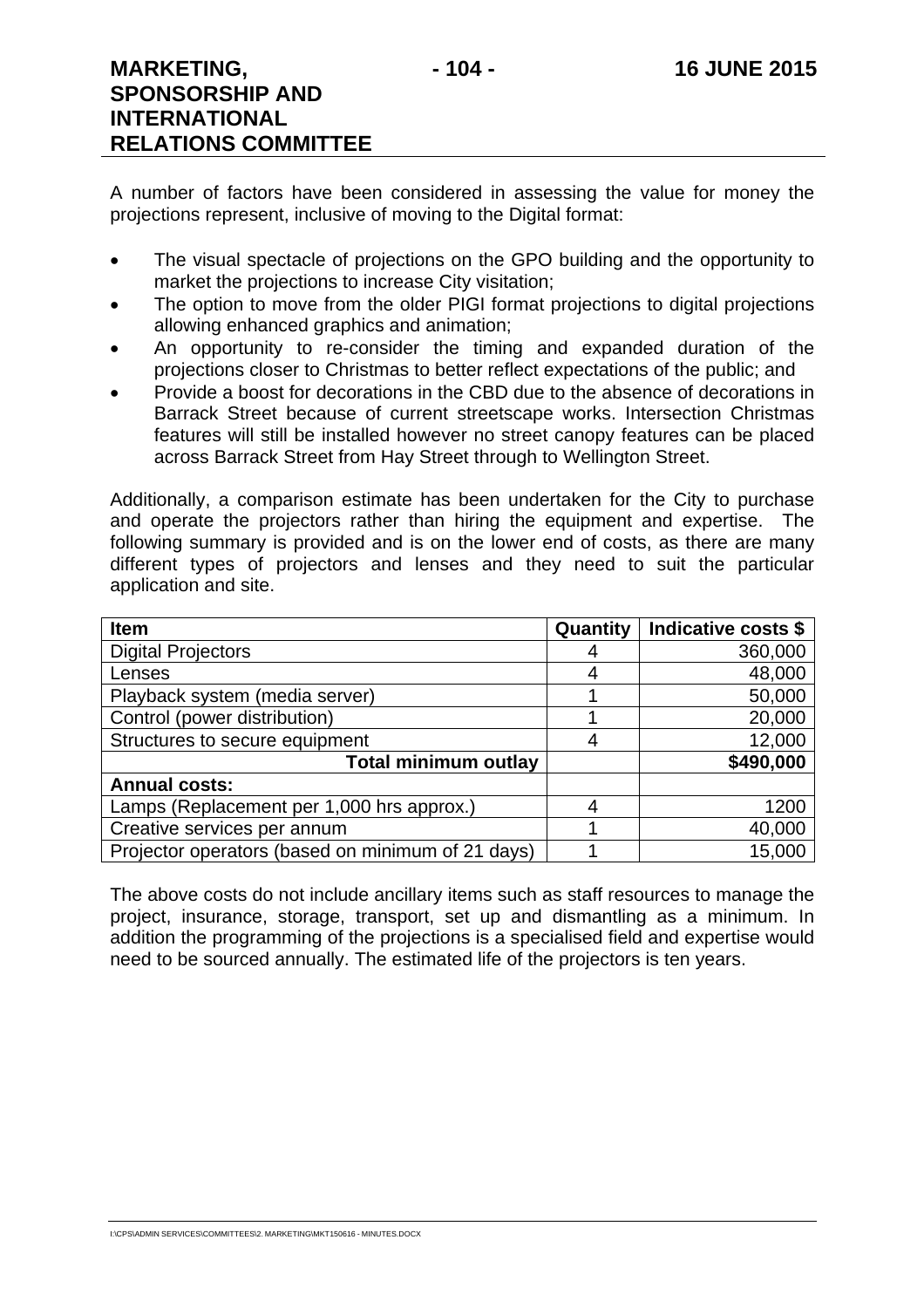#### **FINANCIAL IMPLICATIONS:**

| <b>ACCOUNT NO:</b>            | CL 70157000                                  |
|-------------------------------|----------------------------------------------|
| <b>BUDGET ITEM:</b>           | Recreation & Culture/Other Culture/Christmas |
|                               | <b>Decorations</b>                           |
| <b>BUDGET PAGE NUMBER:</b>    | TBA                                          |
| <b>BUDGETED AMOUNT:</b>       | \$1,129,797 in 2015/16 Budget <sup>2</sup>   |
| AMOUNT SPENT TO DATE:         | Nil                                          |
| <b>PROPOSED COST:</b>         | \$180,338                                    |
| <b>BALANCE:</b>               | N/A                                          |
| ANNUAL MAINTENANCE:           | N/A                                          |
| ESTIMATED WHOLE OF LIFE COST: | N/A                                          |

All figures quoted in this report are exclusive of GST.

#### **COMMENTS:**

All tender submissions generally covered the requirements of the City to present the architectural projections for Christmas 2015 to 2017.

There were varying levels of experience and resources of the companies. Overall the considerable experience of The Electric Canvas to present a project of this scale and to move to a digital format outweighed the higher cost of their submission.

It is proposed that the Chief Executive Officer be authorised to vary any extension of the contract in the subsequent years subject to sufficient funds being available within the allocated budget.

#### *Moved by Cr Limnios, seconded by Cr Adamos*

#### *That Council:*

l

*1. accepts the most suitable tender from PM Production Design and Management Pty Ltd trading as The Electric Canvas for the architectural decorative projection – Christmas 2015-2017 (Tender 091-14/15) on the GPO building at a cost of \$180,338 (excluding GST) in 2015 for Option 1 (Digital) – 21 days with an option to extend for 2016 and 2017;* 

*(Cont'd)* 

I:\CPS\ADMIN SERVICES\COMMITTEES\2. MARKETING\MKT150616 - MINUTES.DOCX

 $2$  Deletion of the word "proposed" as it appears in the agenda. Council's Annual 2015/16 Budget was approved by Council at its meeting held on 9 June 2015.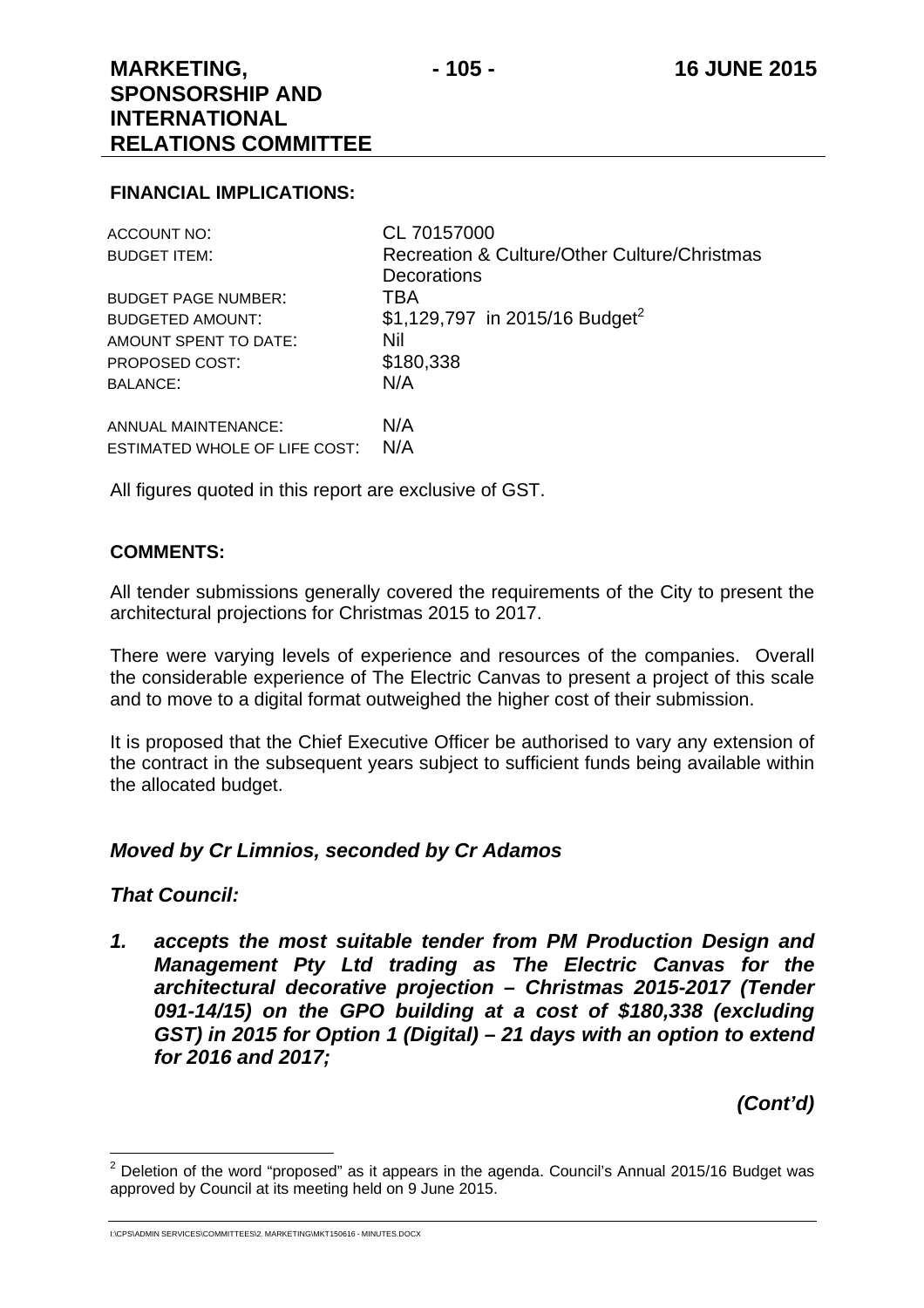*2. authorises the Chief Executive Officer to vary any extension of the Contract in the timing and duration of the projections as per Option 2 – 37 days at a cost of \$250,000 for 2016 and Option 3 – 42 days at a cost of \$270,000 and in accordance with the rates tendered for those options.* 

*The motion was put and carried* 

**The votes were recorded as follows:** 

- **For: Crs Chen, Adamos and Limnios**
- **Against: Nil**
- **5.37pm** The Lord Mayor, Cr McEvoy, and Manager City Design entered the meeting as observers.

#### **MP116/15 TENDER 110-14/15 – CREATIVE AND PRODUCTION MANAGEMENT OF NEW YEAR'S EVE NORTHBRIDGE 2015**

#### **BACKGROUND:**

| FILE REFERENCE:          | P1031535                                                 |
|--------------------------|----------------------------------------------------------|
| <b>REPORTING UNIT:</b>   | Marketing, Communications & Events                       |
| RESPONSIBLE DIRECTORATE: | <b>City Services</b>                                     |
| DATE:                    | 8 June 2015                                              |
| MAP / SCHEDULE:          | Confidential Schedule 6 - Creative Proposals             |
|                          | (distributed to Elected Members under separate cover)    |
|                          | Confidential Schedule 7 - Evaluation Matrix (distributed |
|                          | to Elected Members under separate cover)                 |

#### **Confidential Schedules 6 and 7 are bound in Consolidated Committee Confidential Minute Book Volume 1 2015.**

The City of Perth develops and manages the New Year's Eve Celebrations in Northbridge each year which is a significant event on the City of Perth's annual calendar of free events, attracting between 10,000 to 15,000 people to Northbridge.

In 2014, the James Street Amphitheatre at the Perth Cultural Centre was utilised for the first time for one of the two stages. This was successful and it was proposed in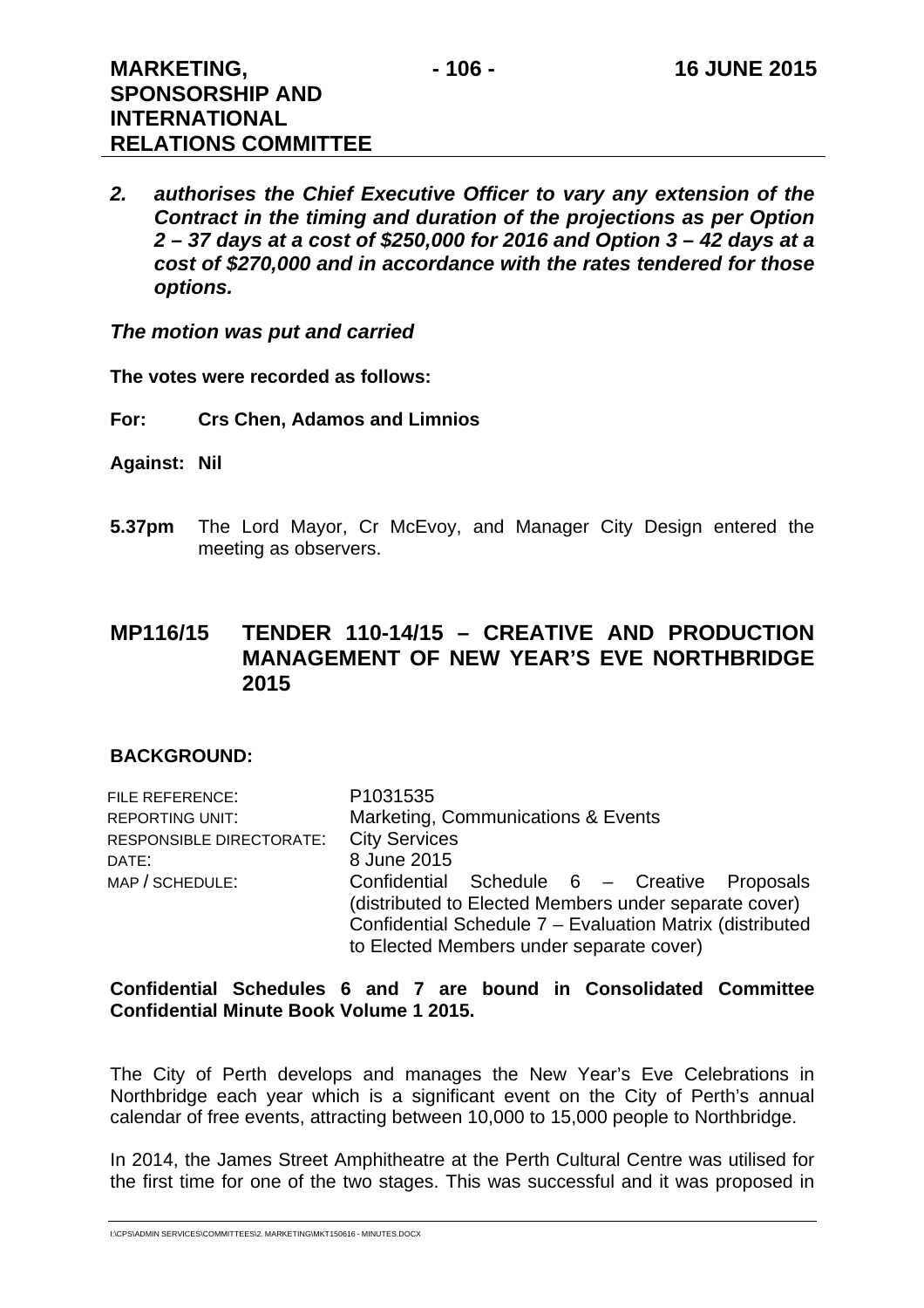the tender specifications for this to be one of two stage locations for 2015. Since the tender was advertised, the Metropolitan Redevelopment Authority has advised the City that this space is no longer available for use. Consultation with the MRA has identified a new stage location within the Perth Cultural Centre for the 2015 event. This has no financial implications on the tender.

#### **LEGISLATION / STRATEGIC PLAN / POLICY:**

| Legislation | Section 3.57 of the Local Government Act 1995          |
|-------------|--------------------------------------------------------|
|             | Part 4 of the Local Government (Functions and General) |
|             | <b>Regulations 1996</b>                                |

| Integrated<br>and<br><b>Framework</b><br><b>Implications</b> | <b>Planning Corporate Business Plan</b><br><b>Reporting</b> Council Four Year Priorities: Perth as a Capital City<br>Increased place activation and use of under-<br>S5<br>utilised space.<br>Contribute to and facilitate the activation and use<br>IP5.2<br>of vacant private and public space. |
|--------------------------------------------------------------|---------------------------------------------------------------------------------------------------------------------------------------------------------------------------------------------------------------------------------------------------------------------------------------------------|
| <b>Policy</b><br>Policy No and Name:                         | 9.7 – Purchasing Policy                                                                                                                                                                                                                                                                           |

#### **DETAILS:**

The City of Perth advertised for tender submissions for the Provision of Creative and Production Management of New Year's Eve Northbridge for 2015 with the option to extend in 2016 and 2017. Five tender submissions were received as follows:

- Australian Performing Arts Network.
- Avid Events.
- Perth Audio visual.
- Spirit Events & Entertainment.
- Strut & Fret Production House.

#### **Assessment**

The tender was assessed against the following selection criteria and all conditions were met. The following is a summary of the assessment:

**1. A proposed creative program adhering to the guidelines outlined in Clause 7.**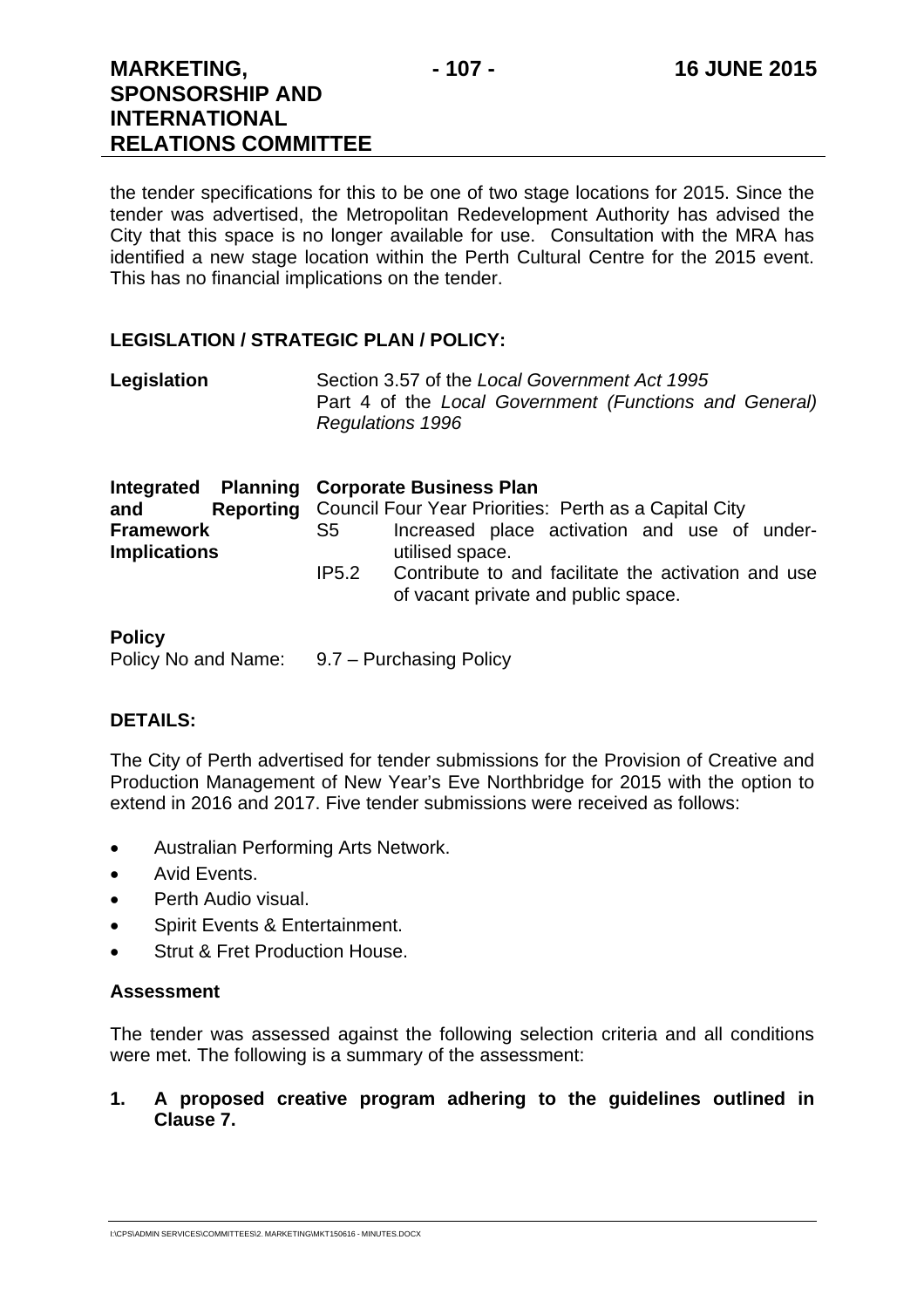#### Australian Performing Arts Network (APAN)

APAN proposed a creative program including a well-known headline act. Many elements however have been seen before at Perth events. The proposed bands were mainly tribute bands. APAN proposed to use the majority of the bands on both stages on a rotational basis.

Good stage layouts were proposed, especially the apex trussing and multi-tiered staging, with good mix of stage pyrotechnics, confetti canons and streamers. The roving acts that were proposed were average in quality and did not offer anything new, fresh and exciting. No static art installations were mentioned.

APAN included a detailed budget that totalled \$ 205,000.

#### Avid Events

Avid Events proposed a multicultural inspired event theme including linking the two stages. Both stages would include family friendly entertainment. Avid Events would use an MC for each stage and audience participation would link in with the event theme. They offered a creative roving programme, activities and installation that included a range of children's activities.

Avid Events included a detailed budget that totalled \$ 205,000.

#### Perth Audio Visual (PAV)

PAV also proposed stage run sheets which included quite a few acts the City has used at previous events or were not considered to be new and exciting in style. PAV gave brief details of the roving program.

A detailed budget was included for \$204,780.

#### Spirit Events & Entertainment

Spirit Events and Entertainment proposed a strong creative program with new ideas that detailed the different components at the Cultural Centre including a workshop, stage acts that had been designed for children and a community art project. The Piazza stage would include performances, interactive workshops, mass dance classes and three bands.

Spirit Events and Entertainment also proposed a vibrant and colourful street performing program which included an act doing large scale visual performances which was viewed favourably. Spirit Events and Entertainment proposed a MC for the Cultural Centre stage who has been used before and was received well and a DJ for the Piazza Stage.

I:\CPS\ADMIN SERVICES\COMMITTEES\2. MARKETING\MKT150616 - MINUTES.DOCX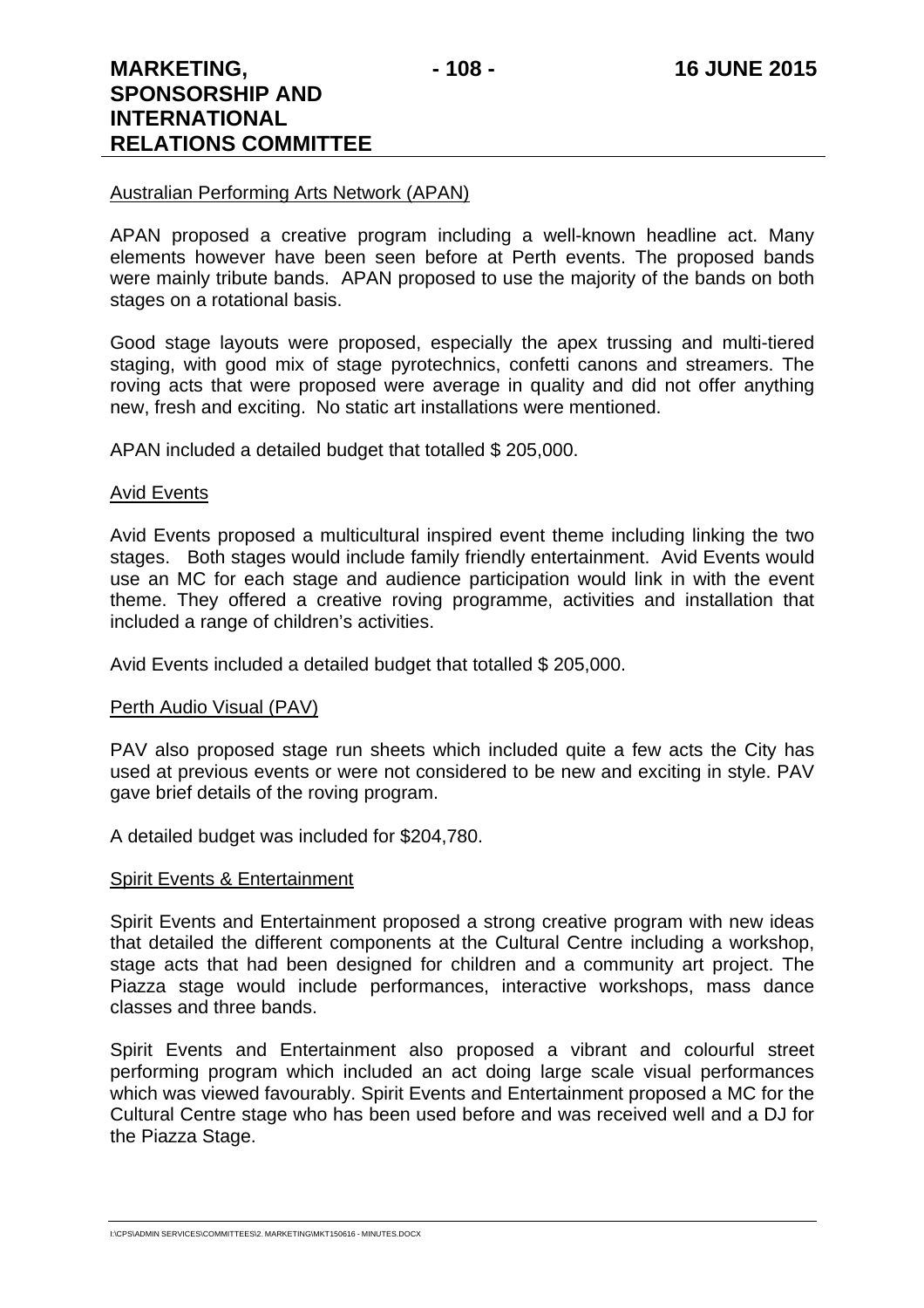A detailed budget was included which was a total of \$195,000 with a large portion allocated to the creative program with a low management fee.

#### Strut & Fret Production House

Strut and Fret Production House proposed a creative programme which included new content. The Cultural Centre Stage content included interactive workshops for the children and 3 up tempo bands.

The Piazza stage included interactive workshops and creative ideas around themes and set design. The staged music program included mixes of pop, electro swing and familiar tunes. Some of the suggested acts were a little teenager/pop type music, rather than appealing to a broader audience.

The roving program would include a highly interactive act doing three 25-minute performances down James Street. The company also proposed other roving entertainment that has not yet been seen in Perth.

Strut and Fret included a detailed budget totalling \$ 204,580.

Confidential Schedule 6 details creative proposal details of all tender submissions.

- **2. Demonstrated experience in staging similar, free, public events in an open public space, including:** 
	- **a) demonstration of safety management;**
	- **b) details of environment management practices;**
	- **c) demonstrated ability to meet production budgets.**

#### Australian Performing Arts Network

APAN's experience is specialised to be predominately stage performances/shows. APAN provided examples of other outdoor public events they have experience in managing, including NYE Northbridge (2006, 2005), NYE Town Hall (2004), City of Perth Nativity (2010 - 2014) and the City of Perth Turning on the Christmas Lights (2014, 2013).

Comprehensive information was supplied for safety and risk management policies, however no information was provided for environmental management practices.

APAN demonstrated its ability to meet budgets.

#### Avid Events

Avid have been trading for five years. Collectively, its staff have 200 hours of event experience, including large scale events such as Sydney 2000 Olympics games,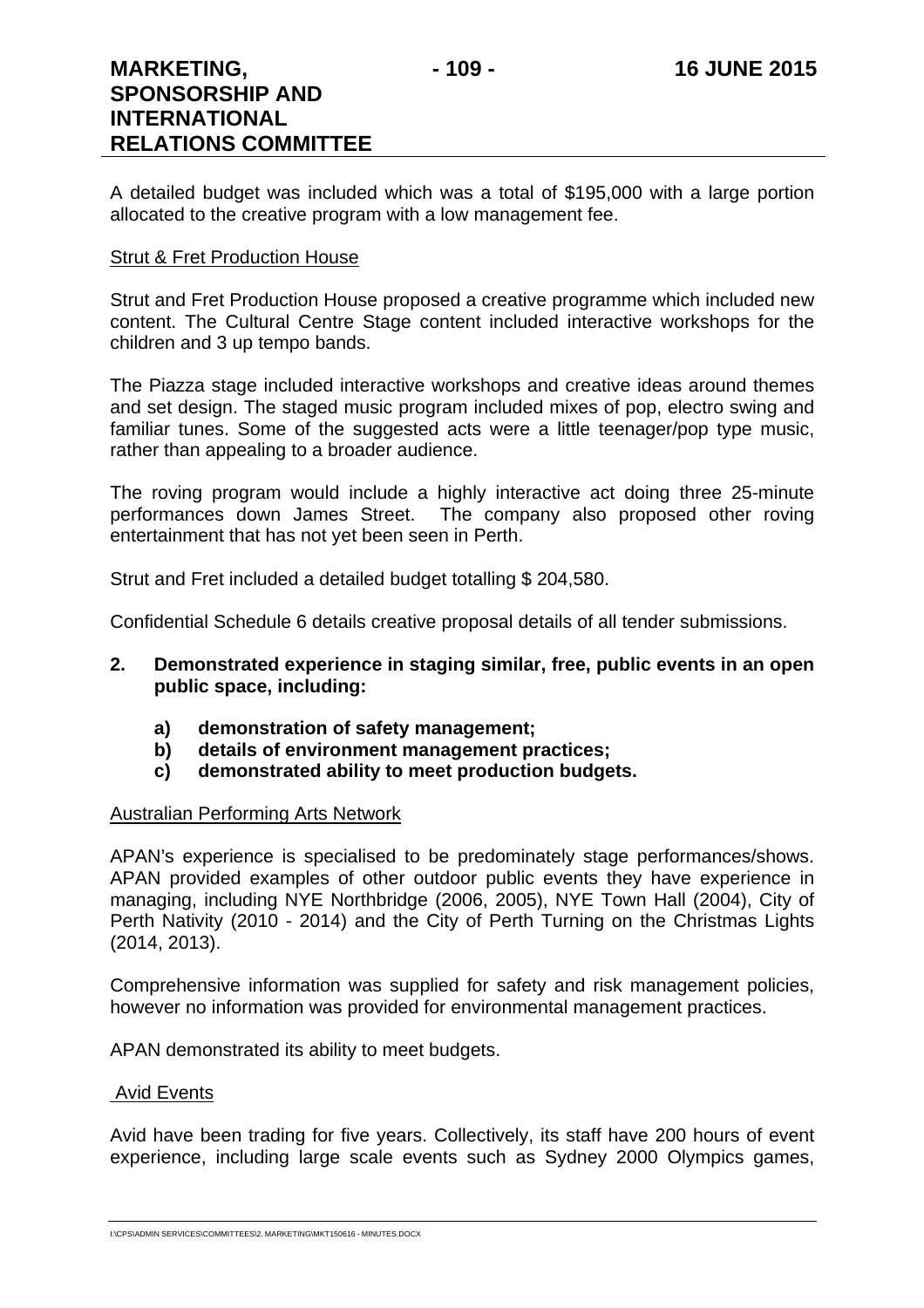London 2012 Olympic Games, Perth International Arts Festival, Red Bull Air Race and the Commonwealth Heads Of Government Meeting.

Recent large outdoor event experience includes 100 Years of Anzac, Anzac Albany, O Day and Illuminites. Avid Events demonstrated experience was predominately in open daytime public events not featuring concerts as such.

Avid Events included details of event safety and their environmental policy and the impacts. Details on how budgets are managed including identifying any risks and having a contingency were outlined. Perth Audio Visual

PAV's experience is in the supply and production management of audio visual equipment rather than staging an entire event. An external event management company was proposed to be utilised to manage stage bump in/out, logistics and liaison with key stakeholders.

Events PAV included as experience were a PMH Foundation event in Perth's Central Park, Edith Cowan University Music Under the Stars, Austereo NYE (2012), Murdoch University event , Perth Royal Show Christmas pageant (2014) and Kings Park Anzac Dawn Service (2004 – present).

Work Health and Safety Management systems were detailed. No details of environment management practices or production budget capability.

#### Spirit Events & Entertainment

Spirit Events and Entertainment has extensive event experience including facilitating the Northbridge NYE event for the past 3 years. Spirit Events has also successfully delivered the Sunset Subi season, October School Holidays for the City of Perth in 2014, Government House Open Day (2011-2014) and Oz Concert (2011-2013).

Spirit Events and Entertainment included details of their safety management practices for public performers and staff at the event. Environmental policies were briefly detailed which included some of the proposed activities in the event in addition to previous experience in environmental management at other events.

Spirit Events and Entertainment briefly mentioned budget management, giving examples of experience the Director has had in financial management and management of budgets.

#### **Strut & Fret Production House**

Strut and Fret Production House have worked on City of Perth events previously including Turning on the Christmas Lights, NYE in 2001, Perth Winter Arts and school holiday events. Strut and Fret have delivered music and outdoor programs for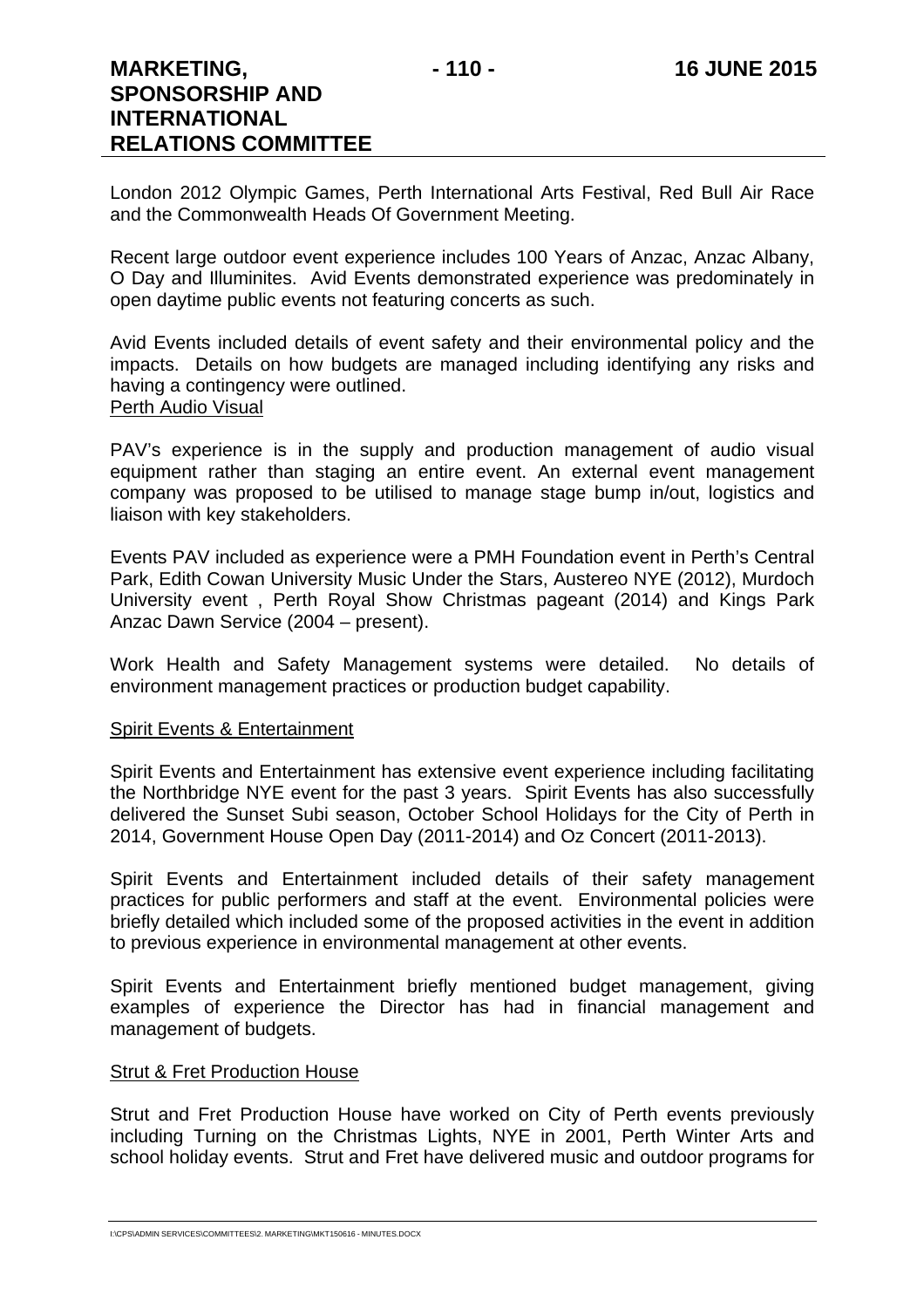Fringe World and the Awesome Festival. Recently they have delivered the Sydney Road Street Party which is similar to the Perth NYE event.

Strut and Fret detailed its safety and risk management within the company and during events and mentioned environmental management providing examples. The company has been involved in the financial management of large scale events which have required significant project accounting.

#### **3. Capability to complete works within a specified time-frame, in particular, bump-in of event infrastructure and creation of a venue in a limited timeframe.**

#### Australian Performing Arts Network

APAN demonstrated experience delivering previous events within a limited time such as NYE Northbridge, Christmas Lights and Nativity. APAN use competent suppliers so that they are guaranteed to complete the operations within the limited time frame. Many of the events APAN manage have an install period of 2 - 4 hours and have limited access due to the fact that the events take place in public places.

#### Avid Events

Avid Events noted that they work closely with event suppliers and key event stakeholders so they are involved and aware of production requirements and timelines. This results in a successful event.

#### Perth Audio Visual

PAV briefly outlined delivery, enclosing a diagram proposing a timeline for the NYE event. No demonstrated experience was submitted.

#### Spirit Events & Entertainment

Spirit Events and Entertainment stated that they work closely with event suppliers and key event stakeholders so they are involved and aware of production requirements and timelines. Spirit Events provided an example of working on the City of Perth's NYE events over the past 3 years and meeting all the strict deadlines of installing 2 stages and doing sound checks before 4.30pm including road closure restrictions.

#### **Strut & Fret Production House**

Strut and Fret demonstrated capability by giving an example of the Sydney Road Street Party event they had recently produced which includes road closures and a tight bump in/out. They also listed other large scale events that demonstrated the need for tight timeframes for bump in/out.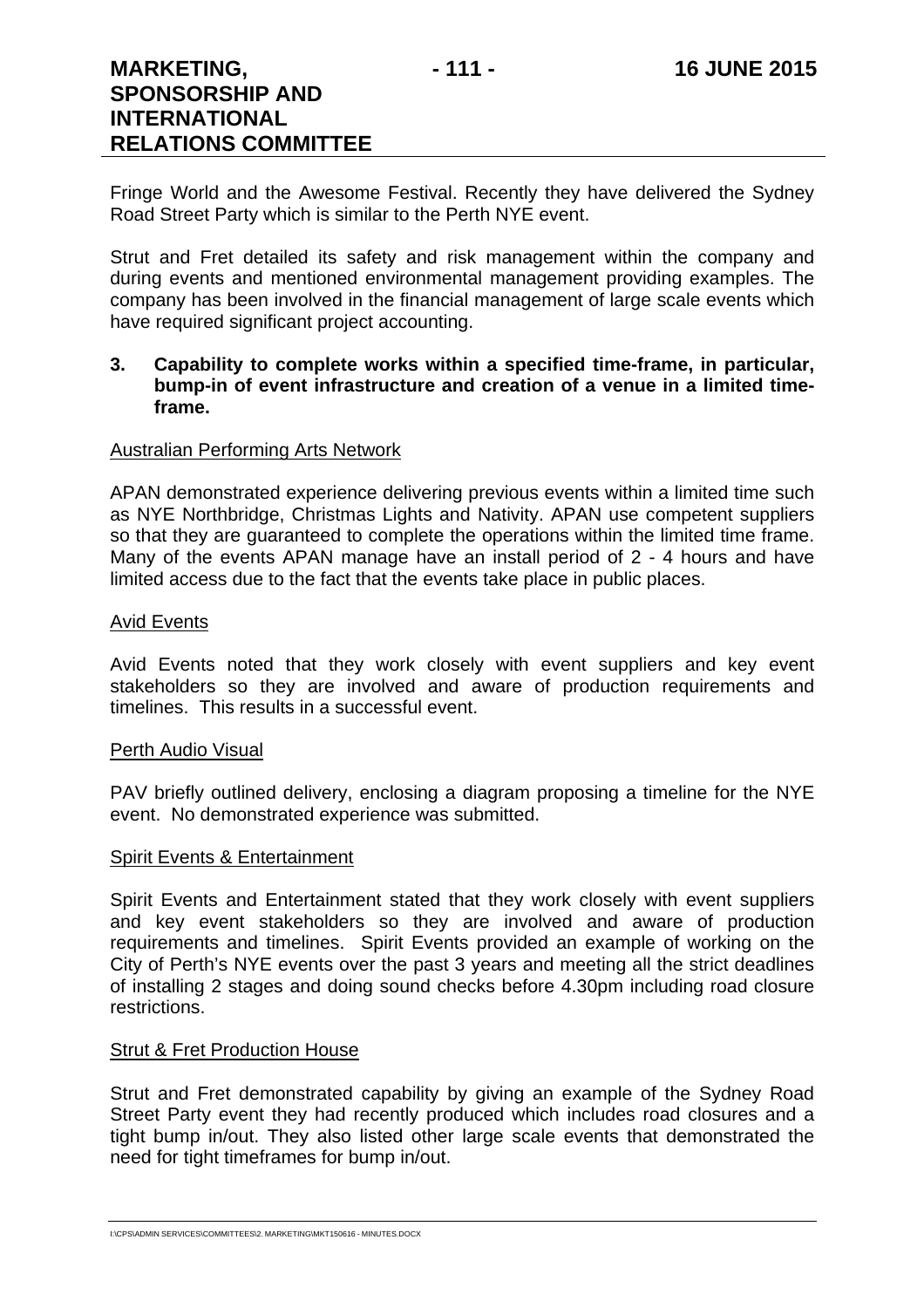#### **4. Ability to deliver interactive or workshop elements as part of an overall program.**

#### Australian Performing Arts Network

APAN did not clearly demonstrate that they had experience delivering interactive workshop elements. APAN proposed that they would have a children's amusement zone which would include a water spray, face painters, balloons and amusements rides.

#### Avid Events

Avid Events demonstrated experience of creating and delivering interactive workshop elements within community events. The Anzac Centenary event workshops which included interactive arts activities were included as an example.

#### Perth Audio Visual

No experience was mentioned for this criteria.

#### Spirit Events & Entertainment

Spirit Events and Entertainment provided examples of delivering workshops over the past three years for the City of Perth NYE Celebrations, April School Holidays (2014), and Easter Piazza (2015). All of these workshops attracted large numbers and offered new themes/activities.

#### **Strut & Fret Production House**

Strut and Fret detailed large scale events which they were involved in coordinating where interactive workshops were incorporated such as delivering multiple children's workshops at the Sydney Road Street party, Brunswick Music Festival and delivering a two week workshop program.

#### **5. Provide information on the project's key personnel, their proposed roles and include their experience on similar events.**

#### Australian Performing Arts Network

APAN detailed key staff, their experience and proposed role, including proposed subcontractors. The staff all have experience in events of similar standard and complexity.

#### Avid Events

Significant information was provided on staff experience. The experience varies across the team but demonstrated that they could successfully deliver the event.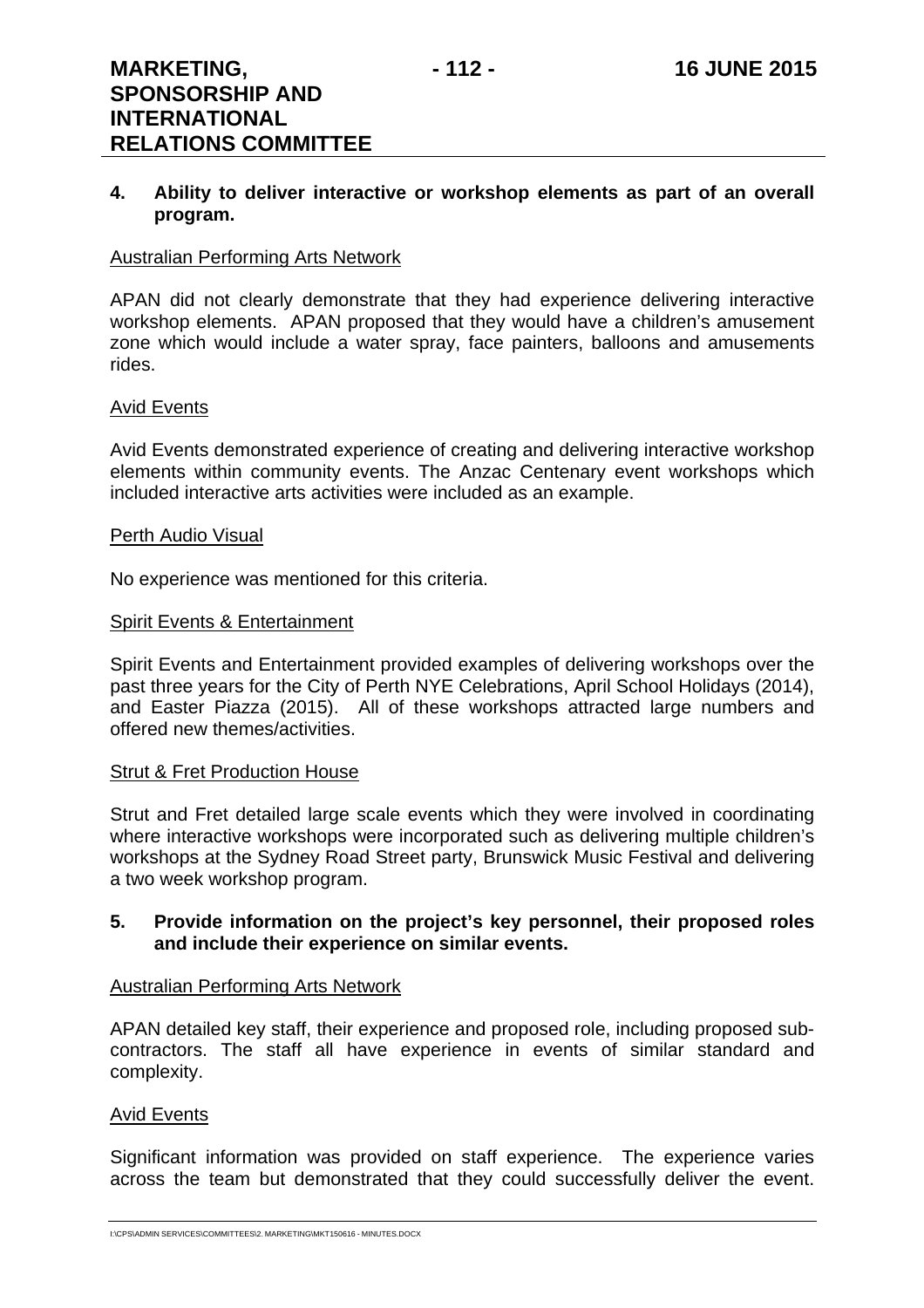The experience mentioned was predominately in daytime community events than concerts.

#### Perth Audio Visual

Key staff of Perth Audio Visual was detailed however with no proposed roles suggested except for an external contractor and overall contact for tender. Experience on similar events is limited with speciality in AV/ lighting.

#### Spirit Events & Entertainment

Key event profiles were provided including the proposed Piazza Stage Manager who is the Director of Spirit Events. He has extensive experience delivering large scale events and has worked on the City of Perth's NYE Celebrations for the last 3 years.

The Street Manager who has been involved with the City of Perth NYE Celebrations for 3 years and is a skilled performer.

The proposed Cultural Centre Stage Manager runs her own events management company and has 20 years' experience.

#### Strut & Fret Production House

Staff profiles were detailed including the Creative Director, Artistic Manager and Event Managers, all of which have extensive event management experience working with major outdoor events.

The applicant did not mention what each of these key staff would be responsible for at the City of Perth NYE Celebrations.

#### **6. Provide a minimum of two written references, with full name and contact details, to support their tender submission. The City of Perth cannot be included as a referee.**

#### Australian Performing Arts Network

APAN provided three written references, however they were not recent, being from 2004, 2006 and 2010.

#### Avid Events

Two written references were provided for AVID and the Director.

#### Perth Audio Visual

Contact details were only provided under descriptions of previous events; no written references were included.

I:\CPS\ADMIN SERVICES\COMMITTEES\2. MARKETING\MKT150616 - MINUTES.DOCX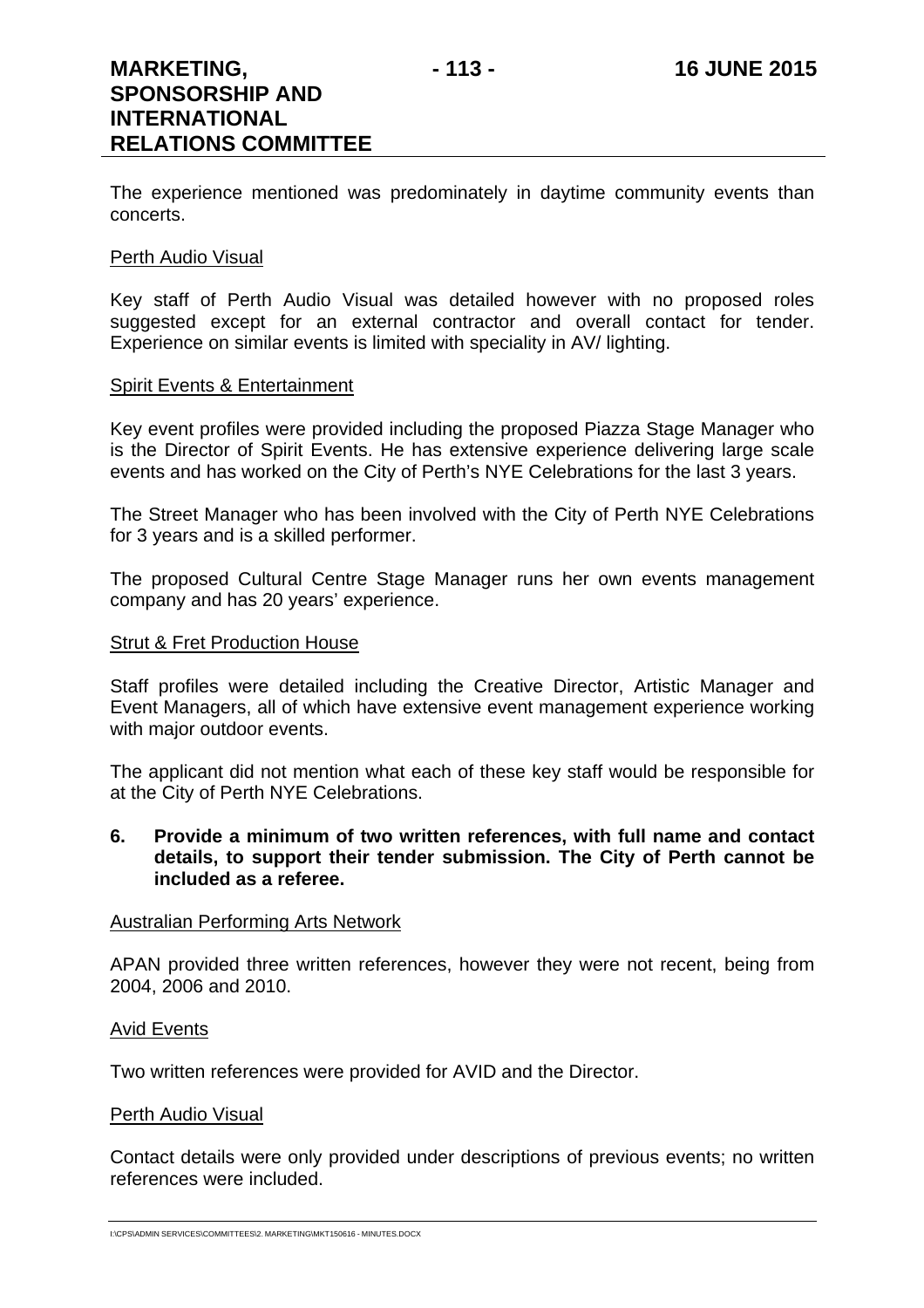#### Spirit Events & Entertainment

Two written references were provided which were relevant.

#### Strut & Fret Production House

Two written references were provided which were of a high standard.

#### **FINANCIAL IMPLICATIONS:**

| CL 1422 6000  |
|---------------|
| Not yet known |
| Not yet known |
| \$363,045     |
| \$0           |
| \$195,000     |
| \$168,045     |
|               |

All figures quoted in this report are exclusive of GST.

#### **COMMENTS:**

Spirit Events and Entertainment submitted a comprehensive tender that addressed the tender specifications and demonstrated unique entertainment and highly innovative creative options in their submission. Overall, Spirit Events submitted the strongest all round submission of the companies that tendered, scoring highest on the evaluation matrix and are the recommended company to supply the creative and production management for the City of Perth New Year's Eve Celebrations 2015.

#### *Moved by Cr Limnios, seconded by Cr Chen*

*That Council accepts the most suitable tender, being that submitted by Spirit Events & Entertainment, for the Creative and Production Management of New Year's Eve Northbridge at a cost of \$195,000 (excluding GST), with the option to extend the contract for 2017 and 2018 with CPI increases applicable in these years.* 

#### *The motion was put and carried*

**The votes were recorded as follows:** 

#### **For: Crs Chen, Adamos and Limnios**

**Against: Nil** 

I:\CPS\ADMIN SERVICES\COMMITTEES\2. MARKETING\MKT150616 - MINUTES.DOCX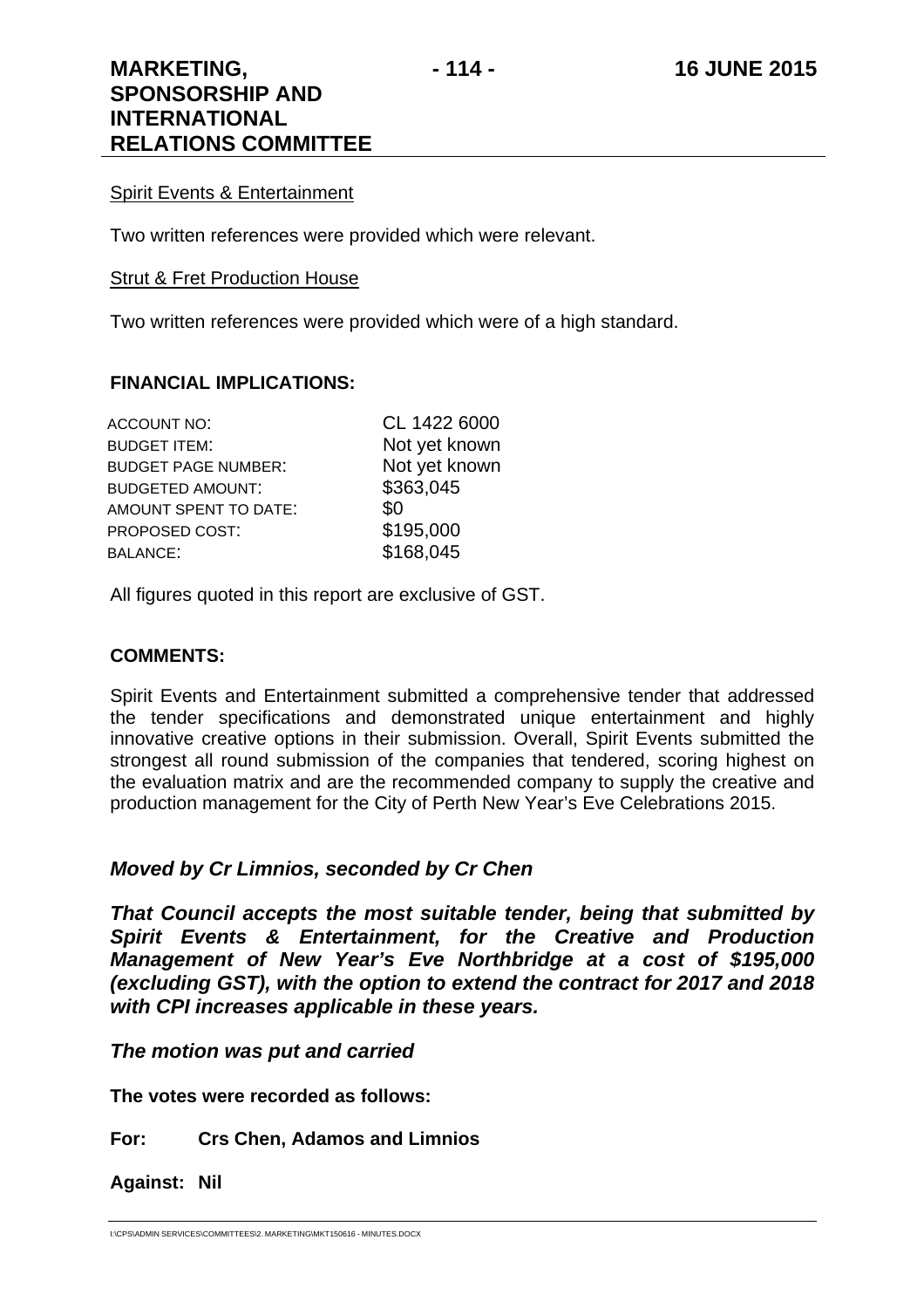**RELATIONS COMMITTEE** 

#### **MP117/15 MOTIONS OF WHICH PREVIOUS NOTICE HAS BEEN GIVEN**

Nil

#### **MP118/15 GENERAL BUSINESS**

#### **Responses to General Business from a Previous Meeting**

Nil

#### **New General Business**

#### **1. Tendering Criteria For Future School Holiday Programs**

Cr Adamos requested that Officers consider the future tendering criteria related to future school holiday programs. The Chief Executive Officer responded that the matter will be investigated and information will be provided to the Elected Members.

#### **2. Consultation with Major Sponsorship Partners**

Cr Limnios requested information regarding consultation that is carried out with major sponsorship partners in regards to exclusive rights for commercial parking sponsorship. Cr Limnios suggested that a procedure be established with the use of a checklist or pre-defined questions that can be answered as a part of the consultation and subsequently this information can be included in sponsorship reports for the consideration of Council.

### **MP119/15 ITEMS FOR CONSIDERATION AT A FUTURE MEETING**

#### **Outstanding Items:**

 Review of Council Policy 18.8 – Provision of Sponsorship and Donations (Raised 22/01/15, updated 03/03/15 and 26/05/15).

#### **MP120/15 CLOSE OF MEETING**

**5.50pm** There being no further business the Presiding Member declared the meeting closed.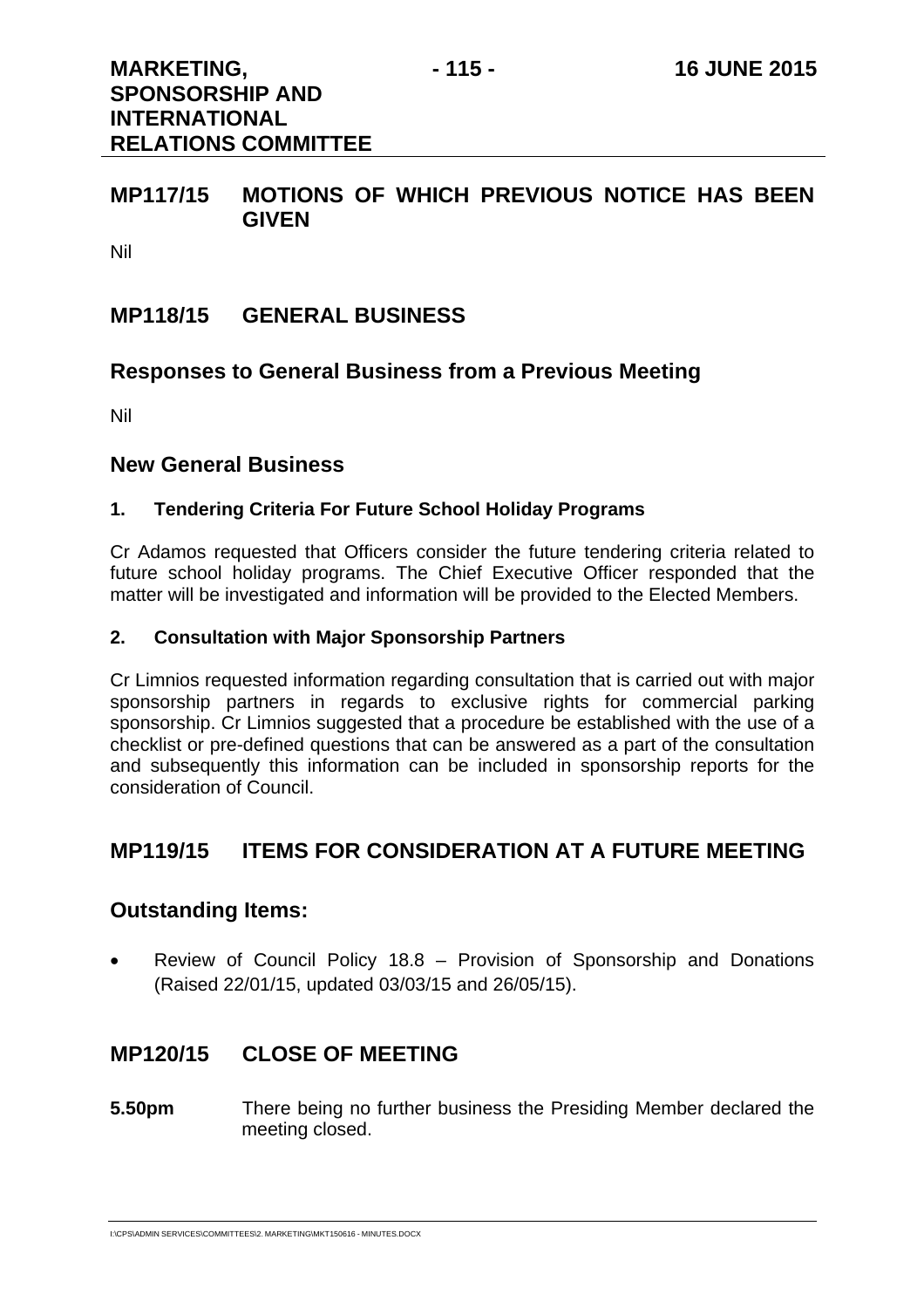**SCHEDULES** FOR THE MINUTES OF THE MARKETING, SPONSORSHIP AND INTERNATIONAL RELATIONS COMMITTEE MEETING HELD ON 16 JUNE 2015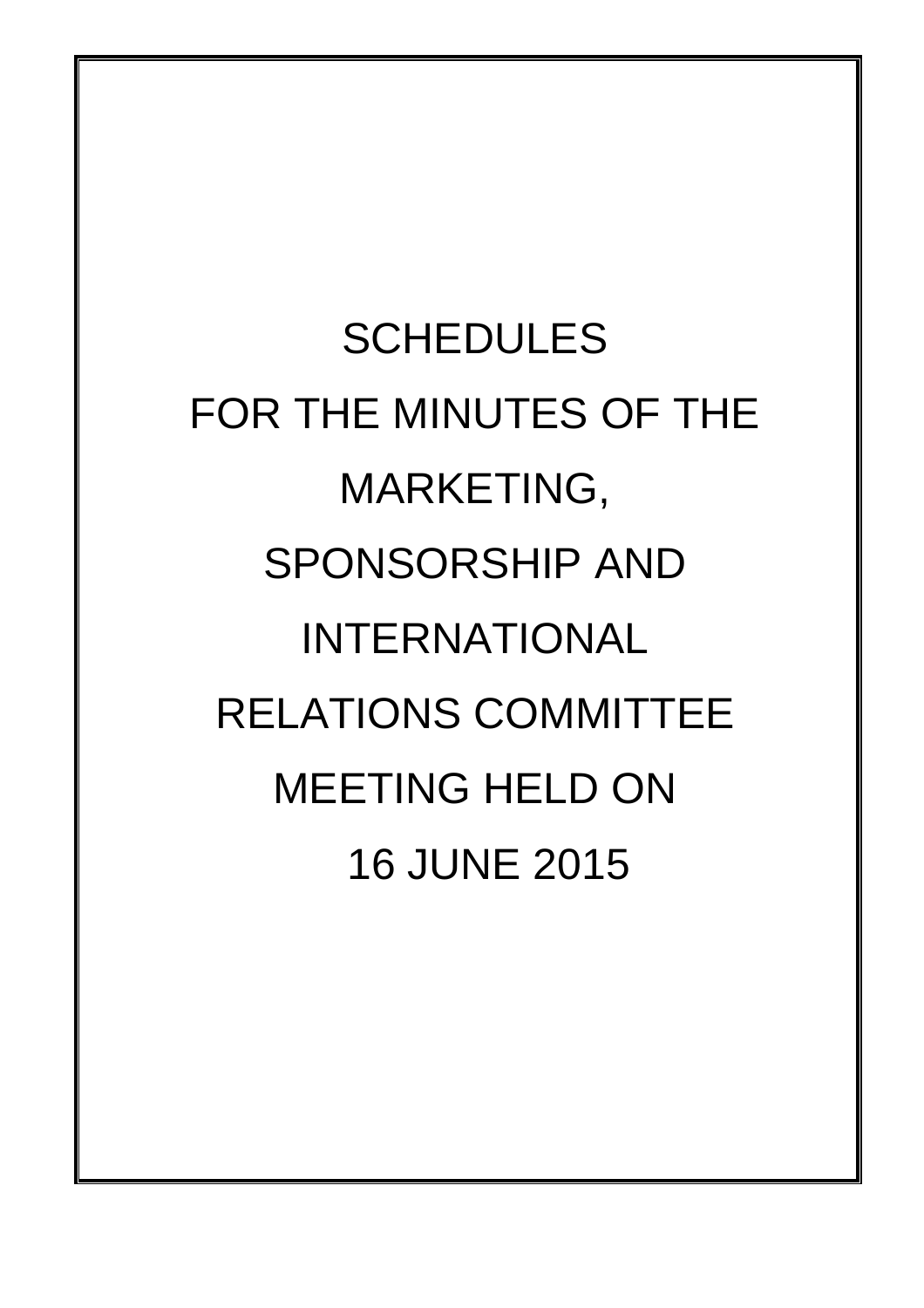# Marketing, Sponsorship and International Relations **Committee** Confidential Schedule 1 (Minute MP112/15 refers)

Distributed to Elected Members under separate cover

Bound in Consolidated Committee

Confidential Minute Book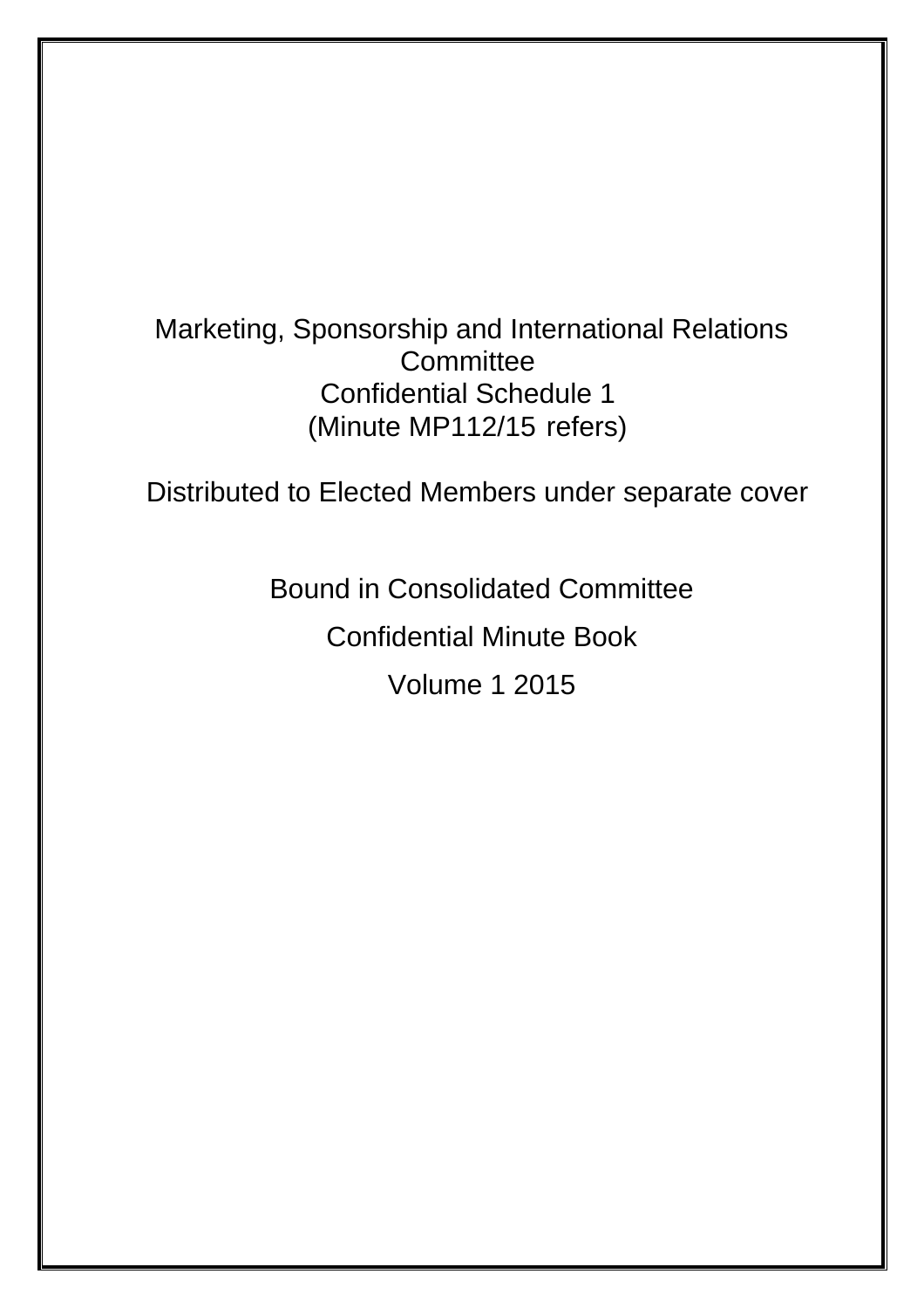| MK Illumination<br>Chas Clarkson (A) Chas Clarkson (B)<br>Mark One (A)<br>Mark One (B)<br>Mark One (C)<br><b>RGB Illumination</b><br>2015<br>2015<br>2015<br>2015<br><b>Forrest Place Christmas tree</b><br>2015<br>2015<br>2015<br>Provision of large Christmas tree inclusive of decorations<br>45,000.00<br>22,800.00<br>22,800.00<br>45,900.00<br>21,000.00<br>12,038.40<br>Provision of colour change LED<br>lighting<br>including<br>34,000.00<br>18,800.00<br>18,800.00<br>25,300.00<br>18,000.00<br>28,846.20<br>17,188.00<br>programming to City of Perth requirements<br>Installation and dismantling of tree inclusive of all transport,<br>12,600.00<br>111,080.00<br>12,600.00<br>20,000.00<br>15,000.00<br>24,555.50<br>18,342.50<br>abour, equipment, permits etc.<br>4,666.00<br>7,864.00<br>3,000.00<br>2,551.20<br>2,551.20<br>Provision of fencing<br>Provision of Base (if applicable)<br>12,666.00<br>9,000.00<br>4,952.80<br>4,952.80<br>800.00<br>5,623.00<br>800.00<br>800.00<br>2,000.00<br>2,946.00<br>2,946.00<br>Weekly maintenance visit<br>**Provisional Sum: Additional lighting or decorations for a<br>Community Engagement Activity relating to Sustainability<br>2,000.00<br>2,000.00<br>2,000.00<br>2,000.00<br>2,000.00<br>2,000.00<br><b>Sub Total Forrest Place</b><br>215,035.00<br>94,000.00<br>61,000.00<br>60,018.90<br>57,000.00<br>73,864.00<br>77,890.10<br><b>Council House Christmas tree</b><br>12,650.00<br>1,450.00<br>10,200.00<br>1,450.00<br>1,450.00<br>1,635.20<br>1,635.20<br>Provision of Christmas tree inclusive of decorations<br>Provision of colour change LED<br>lighting<br>including<br>5,600.00<br>programming to City of Perth requirements<br>3,644.00<br>3,644.00<br>3,644.00<br>8,700.00<br>4,109.60<br>Installation and dismantling of tree inclusive of all transport,<br>8,630.00<br>2,400.00<br>2,400.00<br>2,400.00<br>3,500.00<br>1,397.50<br>labour, equipment etc.<br><b>Sub Total Council House</b><br>26,880.00<br>7,494.00<br>7,494.00<br>7,494.00<br>22,400.00<br>7,142.30<br>7,142.30<br><b>TOTAL LUMP SUM</b><br>241,915.00<br>81,358.00<br>101,494.00<br>83,400.00<br>85,032.40<br>67,161.20<br>64,494.00<br>2016<br>241,915.00<br>82,068.00<br>102,294.00<br>63,000.00<br>65,444.00<br>85,032.40<br>67,161.20<br>241,915.00<br>105,862.00<br>63,000.00<br>85,032.40<br>2017<br>66,452.00<br>82,816.00<br>67,161.20<br>725,745.00<br>246,242.00<br>309,650.00<br>209,400.00<br>255,097.20 \$<br>196,390.00<br>201,483.60<br><b>TOTAL FOR THREE YEARS</b> |                                                                                          |                                                          | <b>SCHEDULE 2</b><br>TENDER NO 090-14/15 |  |  |  |           |  |
|------------------------------------------------------------------------------------------------------------------------------------------------------------------------------------------------------------------------------------------------------------------------------------------------------------------------------------------------------------------------------------------------------------------------------------------------------------------------------------------------------------------------------------------------------------------------------------------------------------------------------------------------------------------------------------------------------------------------------------------------------------------------------------------------------------------------------------------------------------------------------------------------------------------------------------------------------------------------------------------------------------------------------------------------------------------------------------------------------------------------------------------------------------------------------------------------------------------------------------------------------------------------------------------------------------------------------------------------------------------------------------------------------------------------------------------------------------------------------------------------------------------------------------------------------------------------------------------------------------------------------------------------------------------------------------------------------------------------------------------------------------------------------------------------------------------------------------------------------------------------------------------------------------------------------------------------------------------------------------------------------------------------------------------------------------------------------------------------------------------------------------------------------------------------------------------------------------------------------------------------------------------------------------------------------------------------------------------------------------------------------------------------------------------------------------------------------------------------------------------------------------------------------------------------|------------------------------------------------------------------------------------------|----------------------------------------------------------|------------------------------------------|--|--|--|-----------|--|
|                                                                                                                                                                                                                                                                                                                                                                                                                                                                                                                                                                                                                                                                                                                                                                                                                                                                                                                                                                                                                                                                                                                                                                                                                                                                                                                                                                                                                                                                                                                                                                                                                                                                                                                                                                                                                                                                                                                                                                                                                                                                                                                                                                                                                                                                                                                                                                                                                                                                                                                                                |                                                                                          | PROVISION OF TWO CHRISTMAS TREES FOR A THREE YEAR PERIOD |                                          |  |  |  |           |  |
|                                                                                                                                                                                                                                                                                                                                                                                                                                                                                                                                                                                                                                                                                                                                                                                                                                                                                                                                                                                                                                                                                                                                                                                                                                                                                                                                                                                                                                                                                                                                                                                                                                                                                                                                                                                                                                                                                                                                                                                                                                                                                                                                                                                                                                                                                                                                                                                                                                                                                                                                                |                                                                                          |                                                          |                                          |  |  |  |           |  |
|                                                                                                                                                                                                                                                                                                                                                                                                                                                                                                                                                                                                                                                                                                                                                                                                                                                                                                                                                                                                                                                                                                                                                                                                                                                                                                                                                                                                                                                                                                                                                                                                                                                                                                                                                                                                                                                                                                                                                                                                                                                                                                                                                                                                                                                                                                                                                                                                                                                                                                                                                |                                                                                          |                                                          |                                          |  |  |  |           |  |
|                                                                                                                                                                                                                                                                                                                                                                                                                                                                                                                                                                                                                                                                                                                                                                                                                                                                                                                                                                                                                                                                                                                                                                                                                                                                                                                                                                                                                                                                                                                                                                                                                                                                                                                                                                                                                                                                                                                                                                                                                                                                                                                                                                                                                                                                                                                                                                                                                                                                                                                                                |                                                                                          |                                                          |                                          |  |  |  | 12,038.40 |  |
|                                                                                                                                                                                                                                                                                                                                                                                                                                                                                                                                                                                                                                                                                                                                                                                                                                                                                                                                                                                                                                                                                                                                                                                                                                                                                                                                                                                                                                                                                                                                                                                                                                                                                                                                                                                                                                                                                                                                                                                                                                                                                                                                                                                                                                                                                                                                                                                                                                                                                                                                                |                                                                                          |                                                          |                                          |  |  |  |           |  |
|                                                                                                                                                                                                                                                                                                                                                                                                                                                                                                                                                                                                                                                                                                                                                                                                                                                                                                                                                                                                                                                                                                                                                                                                                                                                                                                                                                                                                                                                                                                                                                                                                                                                                                                                                                                                                                                                                                                                                                                                                                                                                                                                                                                                                                                                                                                                                                                                                                                                                                                                                |                                                                                          |                                                          |                                          |  |  |  |           |  |
|                                                                                                                                                                                                                                                                                                                                                                                                                                                                                                                                                                                                                                                                                                                                                                                                                                                                                                                                                                                                                                                                                                                                                                                                                                                                                                                                                                                                                                                                                                                                                                                                                                                                                                                                                                                                                                                                                                                                                                                                                                                                                                                                                                                                                                                                                                                                                                                                                                                                                                                                                |                                                                                          |                                                          |                                          |  |  |  |           |  |
|                                                                                                                                                                                                                                                                                                                                                                                                                                                                                                                                                                                                                                                                                                                                                                                                                                                                                                                                                                                                                                                                                                                                                                                                                                                                                                                                                                                                                                                                                                                                                                                                                                                                                                                                                                                                                                                                                                                                                                                                                                                                                                                                                                                                                                                                                                                                                                                                                                                                                                                                                |                                                                                          |                                                          |                                          |  |  |  |           |  |
|                                                                                                                                                                                                                                                                                                                                                                                                                                                                                                                                                                                                                                                                                                                                                                                                                                                                                                                                                                                                                                                                                                                                                                                                                                                                                                                                                                                                                                                                                                                                                                                                                                                                                                                                                                                                                                                                                                                                                                                                                                                                                                                                                                                                                                                                                                                                                                                                                                                                                                                                                |                                                                                          |                                                          |                                          |  |  |  |           |  |
|                                                                                                                                                                                                                                                                                                                                                                                                                                                                                                                                                                                                                                                                                                                                                                                                                                                                                                                                                                                                                                                                                                                                                                                                                                                                                                                                                                                                                                                                                                                                                                                                                                                                                                                                                                                                                                                                                                                                                                                                                                                                                                                                                                                                                                                                                                                                                                                                                                                                                                                                                |                                                                                          |                                                          |                                          |  |  |  |           |  |
|                                                                                                                                                                                                                                                                                                                                                                                                                                                                                                                                                                                                                                                                                                                                                                                                                                                                                                                                                                                                                                                                                                                                                                                                                                                                                                                                                                                                                                                                                                                                                                                                                                                                                                                                                                                                                                                                                                                                                                                                                                                                                                                                                                                                                                                                                                                                                                                                                                                                                                                                                |                                                                                          |                                                          |                                          |  |  |  | 2,000.00  |  |
|                                                                                                                                                                                                                                                                                                                                                                                                                                                                                                                                                                                                                                                                                                                                                                                                                                                                                                                                                                                                                                                                                                                                                                                                                                                                                                                                                                                                                                                                                                                                                                                                                                                                                                                                                                                                                                                                                                                                                                                                                                                                                                                                                                                                                                                                                                                                                                                                                                                                                                                                                |                                                                                          |                                                          |                                          |  |  |  |           |  |
|                                                                                                                                                                                                                                                                                                                                                                                                                                                                                                                                                                                                                                                                                                                                                                                                                                                                                                                                                                                                                                                                                                                                                                                                                                                                                                                                                                                                                                                                                                                                                                                                                                                                                                                                                                                                                                                                                                                                                                                                                                                                                                                                                                                                                                                                                                                                                                                                                                                                                                                                                |                                                                                          |                                                          |                                          |  |  |  |           |  |
|                                                                                                                                                                                                                                                                                                                                                                                                                                                                                                                                                                                                                                                                                                                                                                                                                                                                                                                                                                                                                                                                                                                                                                                                                                                                                                                                                                                                                                                                                                                                                                                                                                                                                                                                                                                                                                                                                                                                                                                                                                                                                                                                                                                                                                                                                                                                                                                                                                                                                                                                                |                                                                                          |                                                          |                                          |  |  |  |           |  |
|                                                                                                                                                                                                                                                                                                                                                                                                                                                                                                                                                                                                                                                                                                                                                                                                                                                                                                                                                                                                                                                                                                                                                                                                                                                                                                                                                                                                                                                                                                                                                                                                                                                                                                                                                                                                                                                                                                                                                                                                                                                                                                                                                                                                                                                                                                                                                                                                                                                                                                                                                |                                                                                          |                                                          |                                          |  |  |  |           |  |
|                                                                                                                                                                                                                                                                                                                                                                                                                                                                                                                                                                                                                                                                                                                                                                                                                                                                                                                                                                                                                                                                                                                                                                                                                                                                                                                                                                                                                                                                                                                                                                                                                                                                                                                                                                                                                                                                                                                                                                                                                                                                                                                                                                                                                                                                                                                                                                                                                                                                                                                                                |                                                                                          |                                                          |                                          |  |  |  | 4,109.60  |  |
|                                                                                                                                                                                                                                                                                                                                                                                                                                                                                                                                                                                                                                                                                                                                                                                                                                                                                                                                                                                                                                                                                                                                                                                                                                                                                                                                                                                                                                                                                                                                                                                                                                                                                                                                                                                                                                                                                                                                                                                                                                                                                                                                                                                                                                                                                                                                                                                                                                                                                                                                                |                                                                                          |                                                          |                                          |  |  |  |           |  |
|                                                                                                                                                                                                                                                                                                                                                                                                                                                                                                                                                                                                                                                                                                                                                                                                                                                                                                                                                                                                                                                                                                                                                                                                                                                                                                                                                                                                                                                                                                                                                                                                                                                                                                                                                                                                                                                                                                                                                                                                                                                                                                                                                                                                                                                                                                                                                                                                                                                                                                                                                |                                                                                          |                                                          |                                          |  |  |  | 1,397.50  |  |
|                                                                                                                                                                                                                                                                                                                                                                                                                                                                                                                                                                                                                                                                                                                                                                                                                                                                                                                                                                                                                                                                                                                                                                                                                                                                                                                                                                                                                                                                                                                                                                                                                                                                                                                                                                                                                                                                                                                                                                                                                                                                                                                                                                                                                                                                                                                                                                                                                                                                                                                                                |                                                                                          |                                                          |                                          |  |  |  |           |  |
|                                                                                                                                                                                                                                                                                                                                                                                                                                                                                                                                                                                                                                                                                                                                                                                                                                                                                                                                                                                                                                                                                                                                                                                                                                                                                                                                                                                                                                                                                                                                                                                                                                                                                                                                                                                                                                                                                                                                                                                                                                                                                                                                                                                                                                                                                                                                                                                                                                                                                                                                                |                                                                                          |                                                          |                                          |  |  |  |           |  |
|                                                                                                                                                                                                                                                                                                                                                                                                                                                                                                                                                                                                                                                                                                                                                                                                                                                                                                                                                                                                                                                                                                                                                                                                                                                                                                                                                                                                                                                                                                                                                                                                                                                                                                                                                                                                                                                                                                                                                                                                                                                                                                                                                                                                                                                                                                                                                                                                                                                                                                                                                |                                                                                          |                                                          |                                          |  |  |  |           |  |
|                                                                                                                                                                                                                                                                                                                                                                                                                                                                                                                                                                                                                                                                                                                                                                                                                                                                                                                                                                                                                                                                                                                                                                                                                                                                                                                                                                                                                                                                                                                                                                                                                                                                                                                                                                                                                                                                                                                                                                                                                                                                                                                                                                                                                                                                                                                                                                                                                                                                                                                                                |                                                                                          |                                                          |                                          |  |  |  |           |  |
|                                                                                                                                                                                                                                                                                                                                                                                                                                                                                                                                                                                                                                                                                                                                                                                                                                                                                                                                                                                                                                                                                                                                                                                                                                                                                                                                                                                                                                                                                                                                                                                                                                                                                                                                                                                                                                                                                                                                                                                                                                                                                                                                                                                                                                                                                                                                                                                                                                                                                                                                                |                                                                                          |                                                          |                                          |  |  |  |           |  |
|                                                                                                                                                                                                                                                                                                                                                                                                                                                                                                                                                                                                                                                                                                                                                                                                                                                                                                                                                                                                                                                                                                                                                                                                                                                                                                                                                                                                                                                                                                                                                                                                                                                                                                                                                                                                                                                                                                                                                                                                                                                                                                                                                                                                                                                                                                                                                                                                                                                                                                                                                |                                                                                          |                                                          |                                          |  |  |  |           |  |
|                                                                                                                                                                                                                                                                                                                                                                                                                                                                                                                                                                                                                                                                                                                                                                                                                                                                                                                                                                                                                                                                                                                                                                                                                                                                                                                                                                                                                                                                                                                                                                                                                                                                                                                                                                                                                                                                                                                                                                                                                                                                                                                                                                                                                                                                                                                                                                                                                                                                                                                                                | I:\CPS\Admin Services\Committees\2. Marketing\AS150610\16 Sch - Price Comparison 090.pdf |                                                          |                                          |  |  |  |           |  |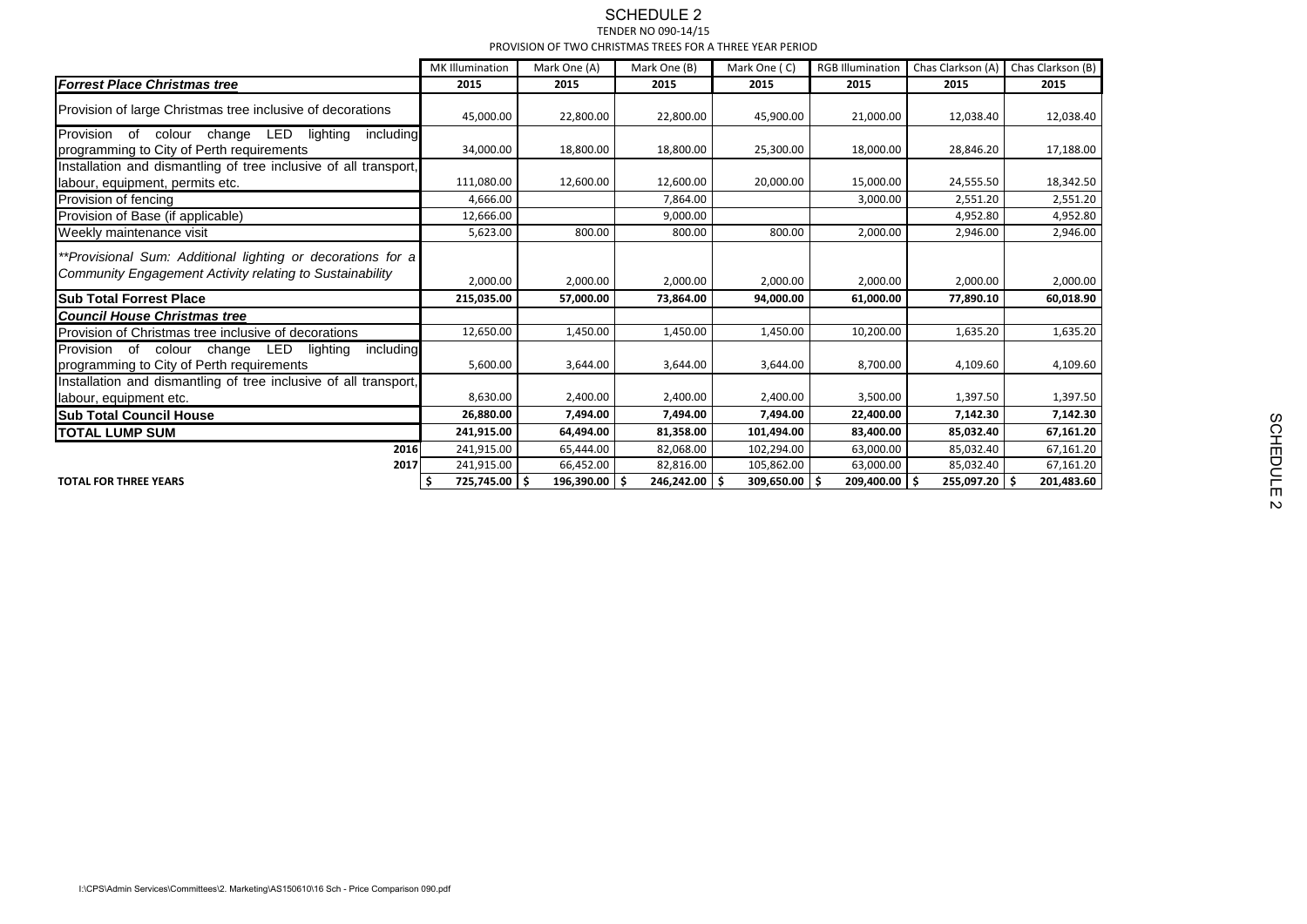# Marketing, Sponsorship and International Relations **Committee** Confidential Schedule 3 (Minute MP114/15 refers)

Distributed to Elected Members under separate cover

Bound in Consolidated Committee

Confidential Minute Book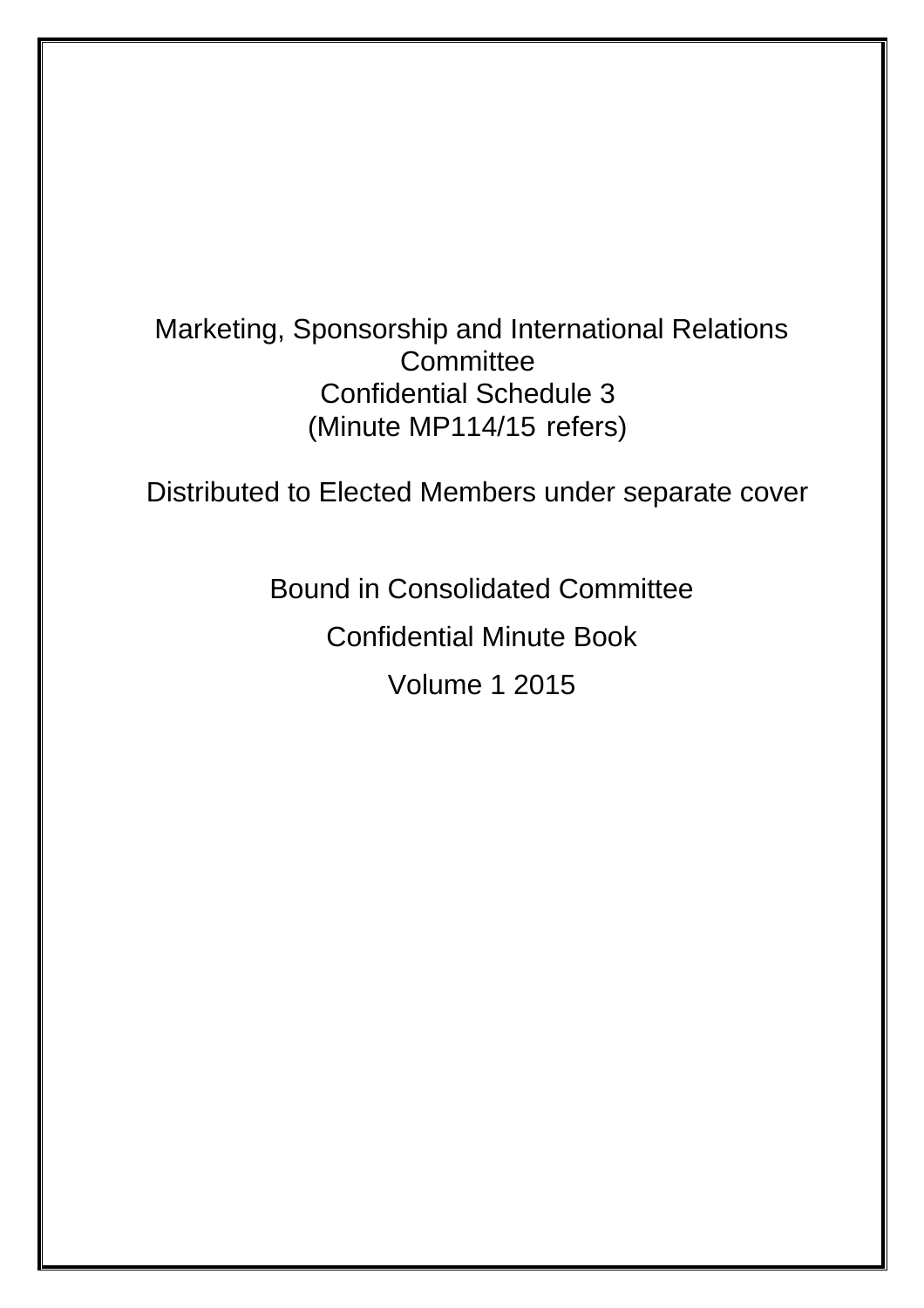# TENDER NO 091-14/15 ARCHITECTURAL DECORATIVE PROJECTION - CHRISTMAS 2015-2017

|                                                                                                 |                    |                         | TENDER NO 091-14/15 ARCHITECTURAL DECORATIVE PROJECTION - CHRISTMAS 2015-2017 |                  |                                    | Price Comparison |                  |                                    |                  |               |                                  |         |  |
|-------------------------------------------------------------------------------------------------|--------------------|-------------------------|-------------------------------------------------------------------------------|------------------|------------------------------------|------------------|------------------|------------------------------------|------------------|---------------|----------------------------------|---------|--|
| <b>ITEM</b>                                                                                     |                    | Perth Audio Visual - \$ |                                                                               |                  | Austage Perth Pty Ltd - \$         |                  |                  | The Electric Canvas (Digital) - \$ |                  |               | The Electric Canvas (PIGI) - \$  |         |  |
|                                                                                                 | -1                 | $2^{\circ}$             | $\mathbf{3}$                                                                  |                  | $\mathbf{2}$                       | $\mathbf{3}$     | 1                | $\mathbf{2}$                       | 3                | 1             | $\mathbf{2}$                     | 3       |  |
| <b>Creative Services</b>                                                                        | 9,000              | 9,000                   | 9,000                                                                         | 32,000           | 32,000                             | 32,000           | 52,500           | 52,500                             | 52,500           | 38,900        | 38,900                           | 38,900  |  |
| Survey / Pre-Production                                                                         |                    |                         |                                                                               | 2,500            | 2,500                              | 2,500            |                  |                                    |                  |               |                                  |         |  |
| Accommodation<br>Travel<br><b>Disbursements</b>                                                 |                    |                         |                                                                               |                  |                                    |                  | 9,320            | 10,680                             | 11,080           | 12,170        | 17,450                           | 19,100  |  |
| Personnel                                                                                       | 16,470             | 25,110                  | 27,810                                                                        | 9,070            | 14,350                             | 16,000           | 20,175           | 30,375                             | 33,375           | 19,200        | 28,800                           | 31,800  |  |
| Freight                                                                                         |                    |                         |                                                                               | 1,000            | 1,000                              | 1,000            | 6,000            | 6,000                              | 6,000            | 6,000         | 6,000                            | 6,000   |  |
| <b>Equipment Insurance</b>                                                                      |                    |                         |                                                                               | 1,050            | 1,850                              | 2,100            | 3,896            | 6,233                              | 6,010            | 2,576         | 3,753                            | 4,121   |  |
| <b>Structures</b>                                                                               | 1,225              | 1,225                   | 1,225                                                                         | 840              | 1,480                              | 1,680            | 2,231            | 3,570                              | 3,443            | 2,231         | 3,251                            | 3,570   |  |
| <b>Projection Equipment</b>                                                                     | 108,882            | 155,275                 | 171,705                                                                       | 105,000          | 170,200                            | 189,000          | 137,987          | 221,470                            | 216,338          | 55,764        | 82,614                           | 91,005  |  |
| Playback                                                                                        | 15,075             | 20,938                  | 25,125                                                                        | 4,200            | 5,550                              | 7,560            |                  |                                    |                  |               |                                  |         |  |
| <b>Discount</b>                                                                                 |                    |                         |                                                                               |                  |                                    |                  | 51,771           | 80,828                             | 58,746           | 41,041        | 52,768                           | 58,496  |  |
| <b>Interactive Option</b>                                                                       |                    |                         |                                                                               | 2,625            | 3,700                              | 3,990            |                  |                                    |                  |               |                                  |         |  |
| <b>TOTAL</b>                                                                                    | 150,652            | 211,548                 | 234,865                                                                       | 158,285          | 232,630                            | 255,830          | 180,338          | 250,000                            | 270,000          | 95,800        | 128,000                          | 136,000 |  |
| Cost per day for limited variation.<br>(Includes staff costs,<br>accommodation, equipment hire, |                    |                         |                                                                               |                  |                                    |                  |                  |                                    |                  |               |                                  |         |  |
| etc.                                                                                            |                    |                         |                                                                               | 800              | 800                                | 800              | 4,500            | 4,400                              | 4,300            | 2,050         | 1,900                            | 1,800   |  |
|                                                                                                 |                    |                         |                                                                               |                  |                                    |                  |                  |                                    |                  |               |                                  |         |  |
| <b>ITEM</b>                                                                                     |                    | Eastwick Events - \$    |                                                                               |                  | Katrina Black and Jasper Cook - \$ |                  |                  | Klaasen Lighting Design - \$       | 3                |               | Lux Events - \$<br>$\mathcal{P}$ |         |  |
|                                                                                                 |                    | $\mathbf{2}$            | 10,000                                                                        |                  | $\overline{2}$<br>35,000           | 3<br>35,000      |                  |                                    | 140,000          | -1            |                                  | 15,000  |  |
| <b>Creative Services</b>                                                                        | 10,000             | 10,000                  |                                                                               | 35,000           |                                    |                  | 140,000          | 140,000                            |                  | 15,000        | 15,000                           |         |  |
| Survey / Pre-Production                                                                         | 5,000              | 5,000                   | 5,000                                                                         | 8,000            | 8,000                              | 8,000            | 31,000           | 31,000                             | 31,000           | 2,800         | 2,800                            | 2,800   |  |
| Accommodation<br>Travel                                                                         |                    |                         |                                                                               |                  |                                    |                  |                  |                                    |                  |               |                                  | 500     |  |
| <b>Disbursements</b>                                                                            | 14,000<br>39,000   | 27,000<br>59,000        | 30,000<br>67,000                                                              | 12,000<br>29,830 | 18,000<br>41,910                   | 19,800<br>45,885 | 23,750<br>58,000 | 28,000<br>71,750                   | 29,250<br>77,000 | 500<br>13,650 | 500<br>24,050                    | 13,650  |  |
| Personnel                                                                                       | 15,000             | 15,000                  | 15,000                                                                        | 13,090           | 13,090                             | 13,090           | 30,500           | 30,500                             | 30,500           | 400           | 400                              | 400     |  |
| Freight                                                                                         | 5,000              | 5,000                   | 5,000                                                                         |                  |                                    |                  | 4,000            | 4,000                              | 4,000            |               |                                  |         |  |
| Equipment Insurance<br><b>Structures</b>                                                        | 10,000             | 10,000                  | 10,000                                                                        |                  |                                    |                  | 12,500           | 12,500                             | 12,500           | 4,800         | 4,800                            | 4,800   |  |
| <b>Projection Equipment</b>                                                                     | 154,000            | 206,000                 | 262,000                                                                       | 80,927           | 138,732                            | 161,854          | 172,500          | 287,000                            | 345,000          | 64,800        | 86,400                           | 108,000 |  |
| Playback                                                                                        | 6,000              | 8,000                   | 12,000                                                                        |                  |                                    |                  |                  |                                    |                  |               |                                  |         |  |
| Permits                                                                                         | 2,000              | 2,000                   | 2,000                                                                         |                  |                                    |                  |                  |                                    |                  |               |                                  |         |  |
| <b>Management Fee</b>                                                                           | 10,000             | 10,000                  | 10,000                                                                        |                  |                                    |                  |                  |                                    |                  |               |                                  |         |  |
| <b>Contract Administration</b>                                                                  |                    |                         |                                                                               |                  |                                    |                  | 12,500           | 13,500                             | 14,500           |               |                                  |         |  |
| Media Server Control                                                                            |                    |                         |                                                                               |                  |                                    |                  |                  |                                    |                  | 17,280        | 23,040                           | 28,800  |  |
| Install and Remove                                                                              |                    |                         |                                                                               |                  |                                    |                  |                  |                                    |                  | 4,800         | 4,800                            | 4,800   |  |
| <b>TOTAL</b>                                                                                    | 270,000            | 357,000                 | 428,000                                                                       | 178,847          | 254,732                            | 283,629          | 484,750          | 618,250                            | 683,750          | 124,030       | 161,790                          | 178,750 |  |
|                                                                                                 |                    |                         |                                                                               |                  |                                    |                  |                  |                                    |                  |               |                                  |         |  |
| Item                                                                                            |                    |                         |                                                                               |                  |                                    |                  |                  |                                    |                  |               |                                  |         |  |
| Cost per day for limited variation.<br>(Includes staff costs,                                   |                    |                         |                                                                               |                  |                                    |                  |                  |                                    |                  |               |                                  |         |  |
| accommodation, equipment hire,                                                                  |                    |                         |                                                                               |                  |                                    |                  |                  |                                    |                  |               |                                  |         |  |
| $etc.$ )                                                                                        | 7,730              | 7,730                   | 7,730                                                                         | 8,000            | 8,000                              | 8,000            | 24,850           | 24,850                             | 24,850           | 2,930         | 2,360                            | 2,018   |  |
|                                                                                                 | Option 1 - 21 Days |                         | Option 2 - 37 Days                                                            |                  | Option 3 - 42 Days                 |                  |                  |                                    |                  |               |                                  |         |  |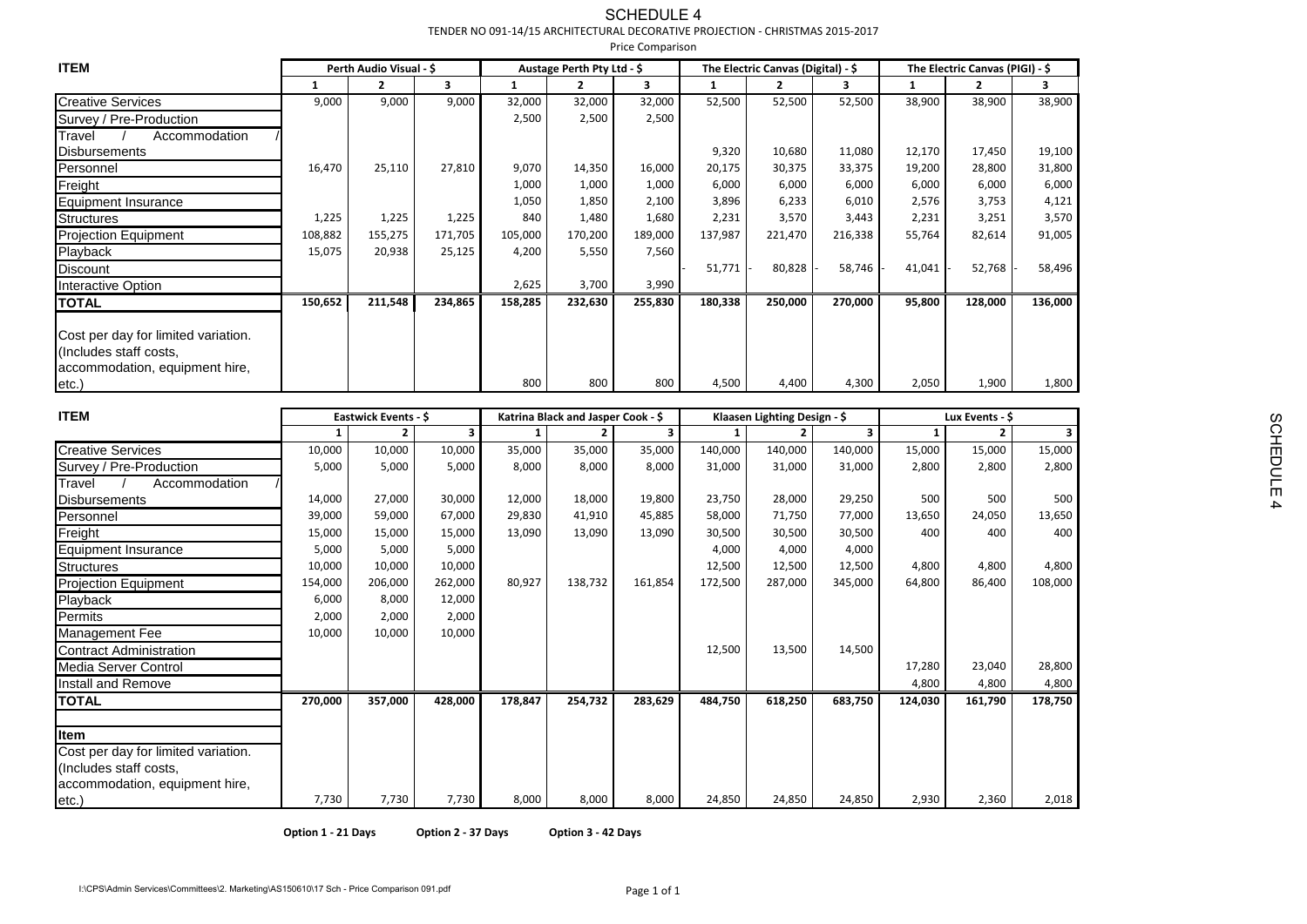# Marketing, Sponsorship and International Relations **Committee** Confidential Schedule 5 (Minute MP115/15 refers)

Distributed to Elected Members under separate cover

Bound in Consolidated Committee

Confidential Minute Book